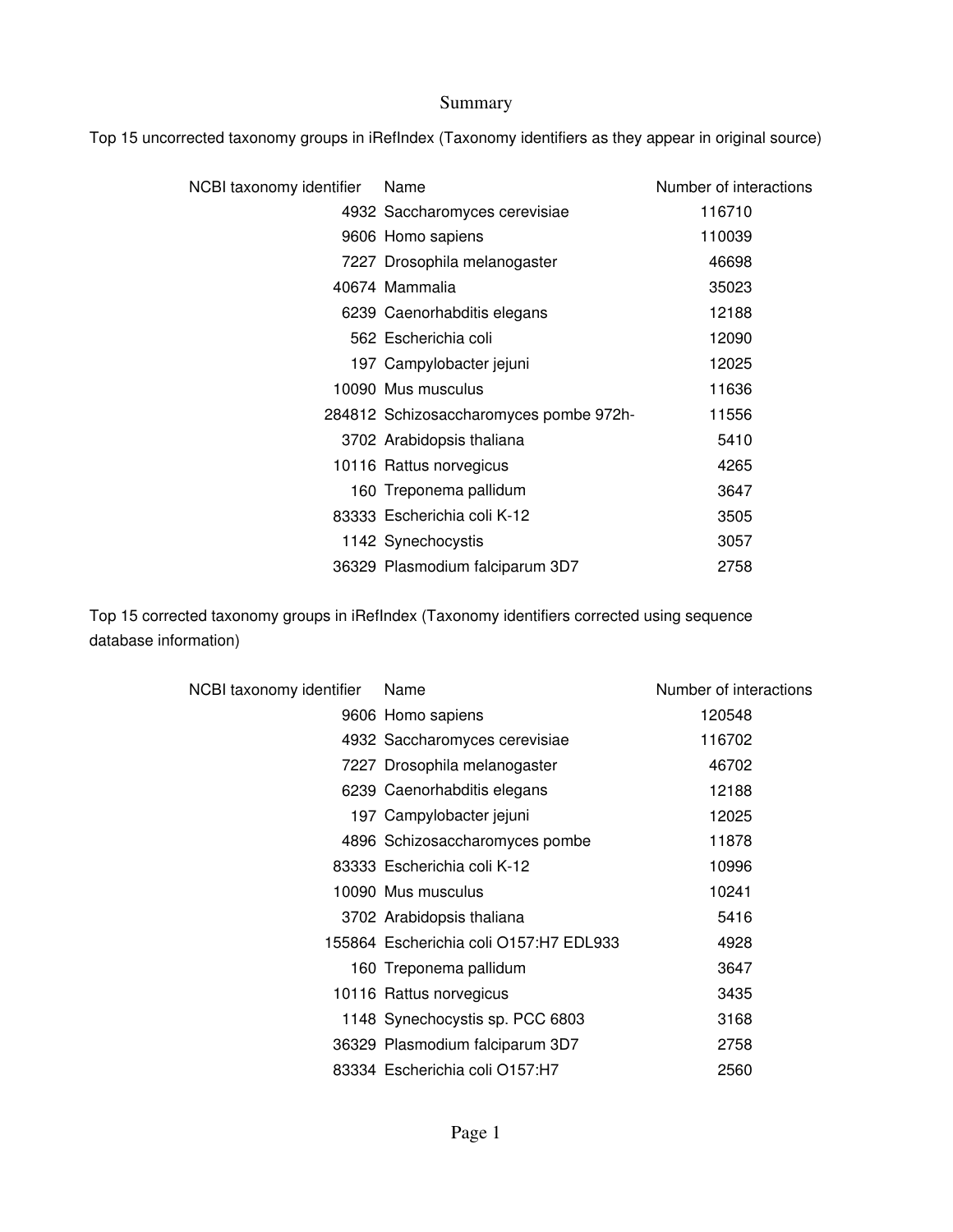| <b>ICBI taxonomy identifie</b> | <b>Name</b>                             | <b>lumber of interactions</b> |
|--------------------------------|-----------------------------------------|-------------------------------|
|                                | 4932 Saccharomyces cerevisiae           | 116710                        |
| 9606 Homo sapiens              |                                         | 110039                        |
|                                | 7227 Drosophila melanogaster            | 46698                         |
| 40674 Mammalia                 |                                         | 35023                         |
|                                | 6239 Caenorhabditis elegans             | 12188                         |
| 562 Escherichia coli           |                                         | 12090                         |
|                                | 197 Campylobacter jejuni                | 12025                         |
| 10090 Mus musculus             |                                         | 11636                         |
|                                | 284812 Schizosaccharomyces pombe 972h   | 11556                         |
|                                | 3702 Arabidopsis thaliana               | 5410                          |
| 10116 Rattus norvegicus        |                                         | 4265                          |
|                                | 160 Treponema pallidum                  | 3647                          |
|                                | 83333 Escherichia coli K-12             | 3505                          |
| 1142 Synechocystis             |                                         | 3057                          |
|                                | 36329 Plasmodium falciparum 3D7         | 2758                          |
|                                | 83334 Escherichia coli O157:H7          | 2562                          |
| $-8 \, N$                      |                                         | 1919                          |
|                                | 85962 Helicobacter pylori 26695         | 1599                          |
|                                | 210 Helicobacter pylori                 | 1572                          |
|                                | 11676 Human immunodeficiency virus 1    | 1327                          |
| 9913 Bos taurus                |                                         | 963                           |
|                                | 4896 Schizosaccharomyces pombe          | 719                           |
| 32630 synthetic construct      |                                         | 560                           |
| 4530 Oryza sativa              |                                         | 501                           |
| $0 \vee N$                     |                                         | 472                           |
|                                | 1148 Synechocystis sp. PCC 6803         | 453                           |
|                                | 246197 Myxococcus xanthus DK 1622       | 377                           |
| 9031 Gallus gallus             |                                         | 317                           |
| 8355 Xenopus laevis            |                                         | 314                           |
|                                | 10376 Human herpesvirus 4               | 304                           |
| 217992 Escherichia coli O6     |                                         | 296                           |
|                                | 272951 Rickettsia sibirica 246          | 284                           |
|                                | 333284 Hepatitis C virus (isolate Con1) | 282                           |
|                                | 274 Thermus thermophilus                | 228                           |
|                                | 39947 Oryza sativa Japonica Group       | 223                           |
| 1423 Bacillus subtilis         |                                         | 212                           |
|                                | 10335 Human herpesvirus 3               | 174                           |
|                                | 9986 Oryctolagus cuniculus              | 172                           |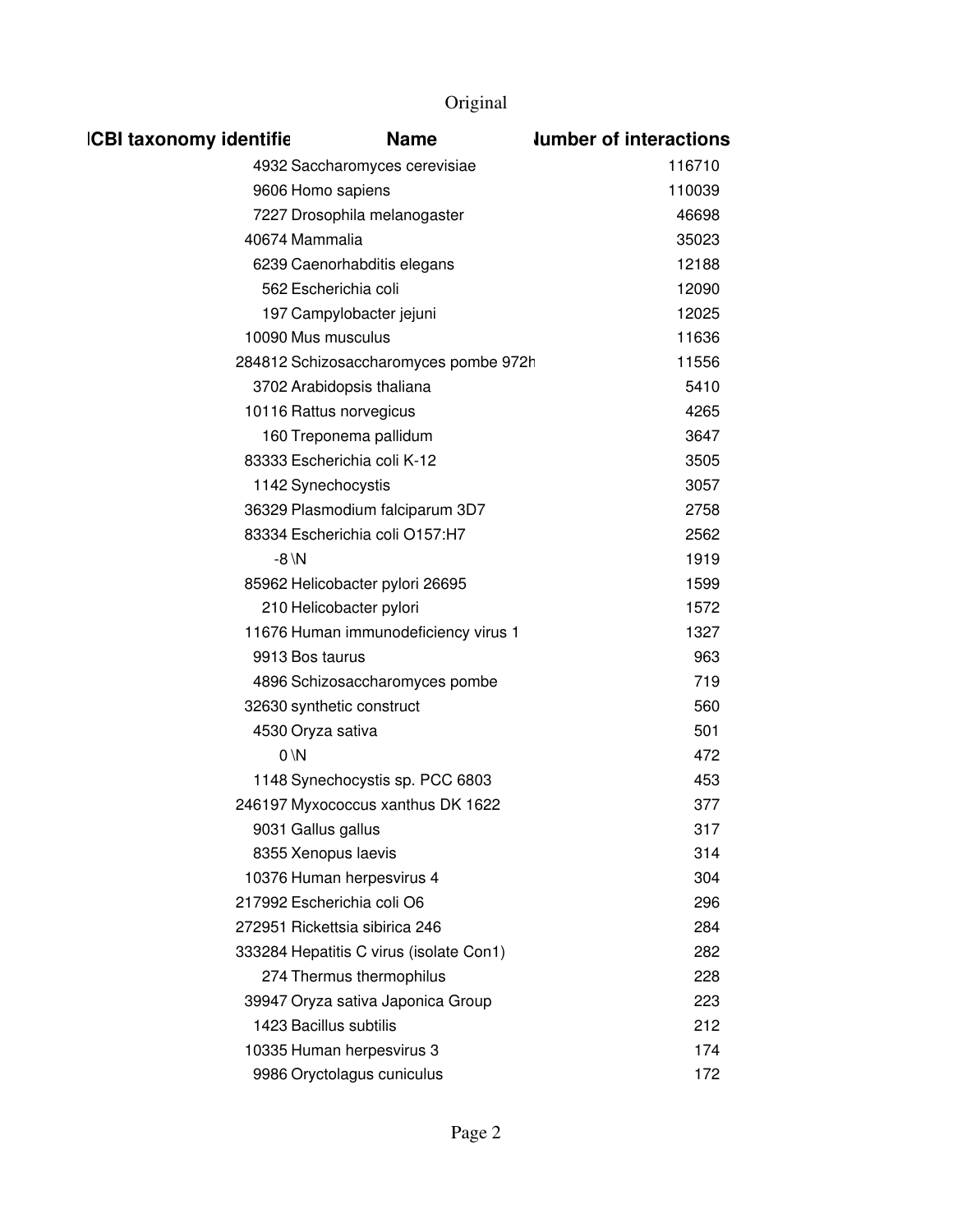| 9823 Sus scrofa                             | 163 |
|---------------------------------------------|-----|
| 623 Shigella flexneri                       | 159 |
| 170187 Streptococcus pneumoniae TIGR4       | 155 |
| $-2 \ N$                                    | 144 |
| 10377 Human herpesvirus 4 (strain B95-8)    | 141 |
| 2336 Thermotoga maritima                    | 132 |
| 333760 Human papillomavirus type 16         | 127 |
| 53953 Pyrococcus horikoshii                 | 125 |
| 11103 Hepatitis C virus                     | 121 |
| 602 \N                                      | 119 |
| 1773 Mycobacterium tuberculosis             | 115 |
| 37296 Human herpesvirus 8                   | 115 |
| 10299 Herpes simplex virus (type 1 / strair | 114 |
| 287 Pseudomonas aeruginosa                  | 104 |
| 44689 Dictyostelium discoideum              | 100 |
| 10254 Vaccinia virus WR                     | 93  |
| 10633 Simian virus 40                       | 91  |
| 4102 Petunia x hybrida                      | 89  |
| 10070 Akodon aerosus                        | 89  |
| 146786 Thermosynechococcus elongatus        | 86  |
| 3888 Pisum sativum                          | 84  |
| 28285 Human adenovirus 5                    | 79  |
| 3562 Spinacia oleracea                      | 78  |
| 1422 Geobacillus stearothermophilus         | 75  |
| 7955 Danio rerio                            | 73  |
| 1280 Staphylococcus aureus                  | 72  |
| 4565 Triticum aestivum                      | 64  |
| 10245 Vaccinia virus                        | 62  |
| 1063 Rhodobacter sphaeroides                | 60  |
| 303 Pseudomonas putida                      | 59  |
| 5691 Trypanosoma brucei                     | 59  |
| 727 Haemophilus influenzae                  | 57  |
| 9615 Canis lupus familiaris                 | 55  |
| 3055 Chlamydomonas reinhardtii              | 53  |
| 2261 Pyrococcus furiosus                    | 51  |
| 333761 Human papillomavirus type 18         | 51  |
| 190486 Xanthomonas axonopodis pv. citri s   | 51  |
| 11320 Influenza A virus                     | 50  |
| 4113 Solanum tuberosum                      | 46  |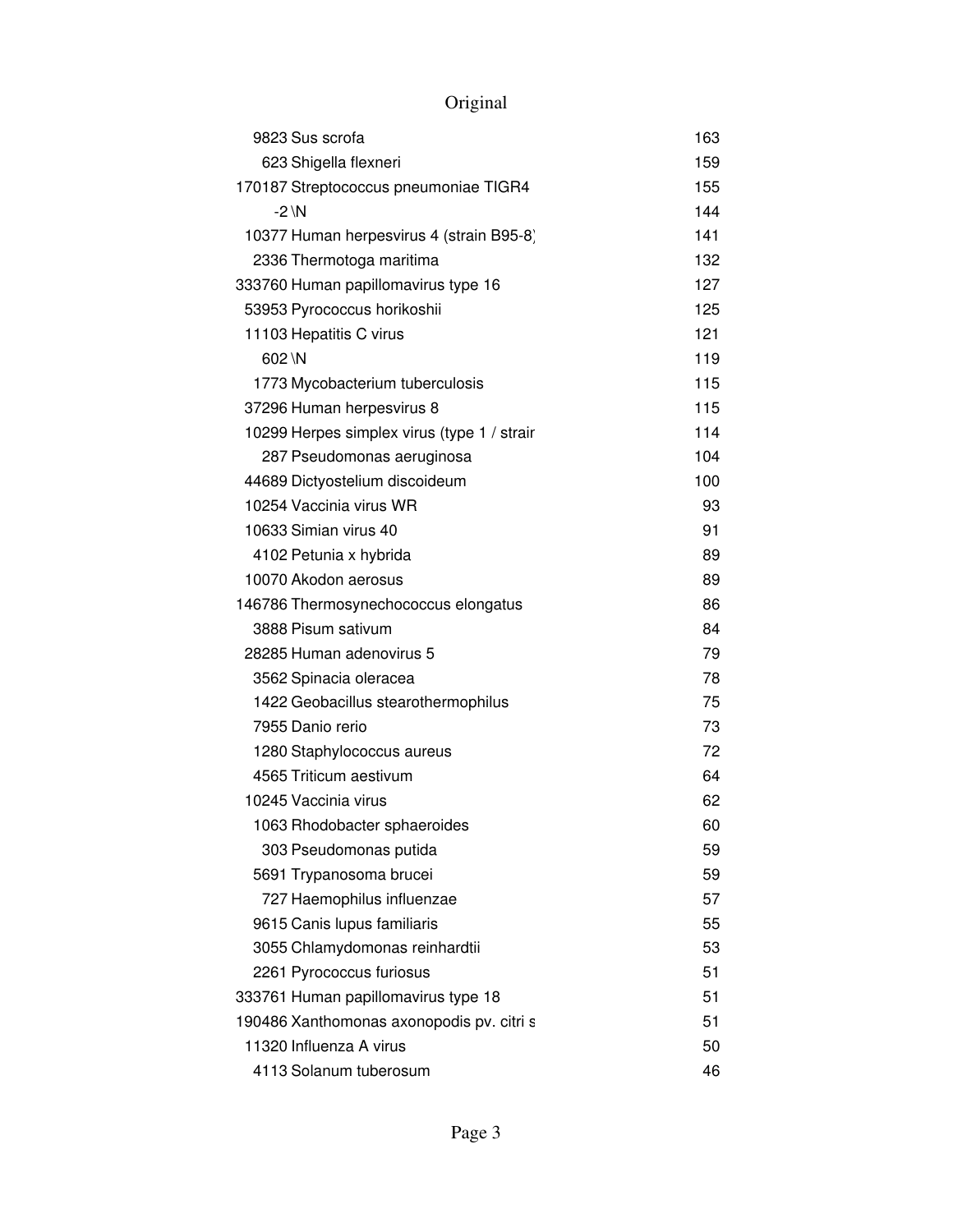|               | 4081 Solanum lycopersicum                 | 46 |
|---------------|-------------------------------------------|----|
|               | 2287 Sulfolobus solfataricus              | 46 |
| 4577 Zea mays |                                           | 44 |
|               | 32046 Synechococcus elongatus             | 44 |
|               | 2190 Methanocaldococcus jannaschii        | 43 |
|               | 6421 Hirudo medicinalis                   | 43 |
|               | 266 Paracoccus denitrificans              | 42 |
|               | 271 Thermus aquaticus                     | 41 |
|               | 2234 Archaeoglobus fulgidus               | 41 |
|               | 11908 Human T-lymphotropic virus 1        | 40 |
|               | 4097 Nicotiana tabacum                    | 40 |
|               | 10580 Human papillomavirus type 11        | 39 |
|               | 10407 Hepatitis B virus                   | 39 |
|               | 358 Agrobacterium tumefaciens             | 38 |
|               | 2238 Haloarcula marismortui               | 38 |
|               | 10559 Bovine papillomavirus type 1        | 38 |
|               | 10760 Enterobacteria phage T7             | 38 |
|               | 5833 Plasmodium falciparum                | 37 |
|               | 4513 Hordeum vulgare                      | 37 |
|               | 145262 Methanothermobacter thermautotro   | 34 |
|               | 63363 Aquifex aeolicus                    | 34 |
|               | 187420 Methanothermobacter thermautotro   | 33 |
|               | 243274 Thermotoga maritima MSB8           | 33 |
|               | 1895 Streptomyces avidinii                | 32 |
|               | 10298 Human herpesvirus 1                 | 32 |
|               | 1390 Bacillus amyloliquefaciens           | 32 |
|               | 10665 Enterobacteria phage T4             | 32 |
|               | 31647 Hepatitis C virus subtype 1b        | 31 |
|               | 666 Vibrio cholerae                       | 31 |
|               | 9534 Chlorocebus aethiops                 | 31 |
|               | 9103 Meleagris gallopavo                  | 30 |
|               | 1140 Synechococcus elongatus PCC 794      | 29 |
|               | 10515 Human adenovirus 2                  | 29 |
| $-1 \ N$      |                                           | 29 |
|               | 1392 Bacillus anthracis                   | 29 |
|               | 573 Klebsiella pneumoniae                 | 28 |
|               | 10249 Vaccinia virus Copenhagen           | 27 |
|               | 176299 Agrobacterium tumefaciens str. C58 | 26 |
|               | 1313 Streptococcus pneumoniae             | 26 |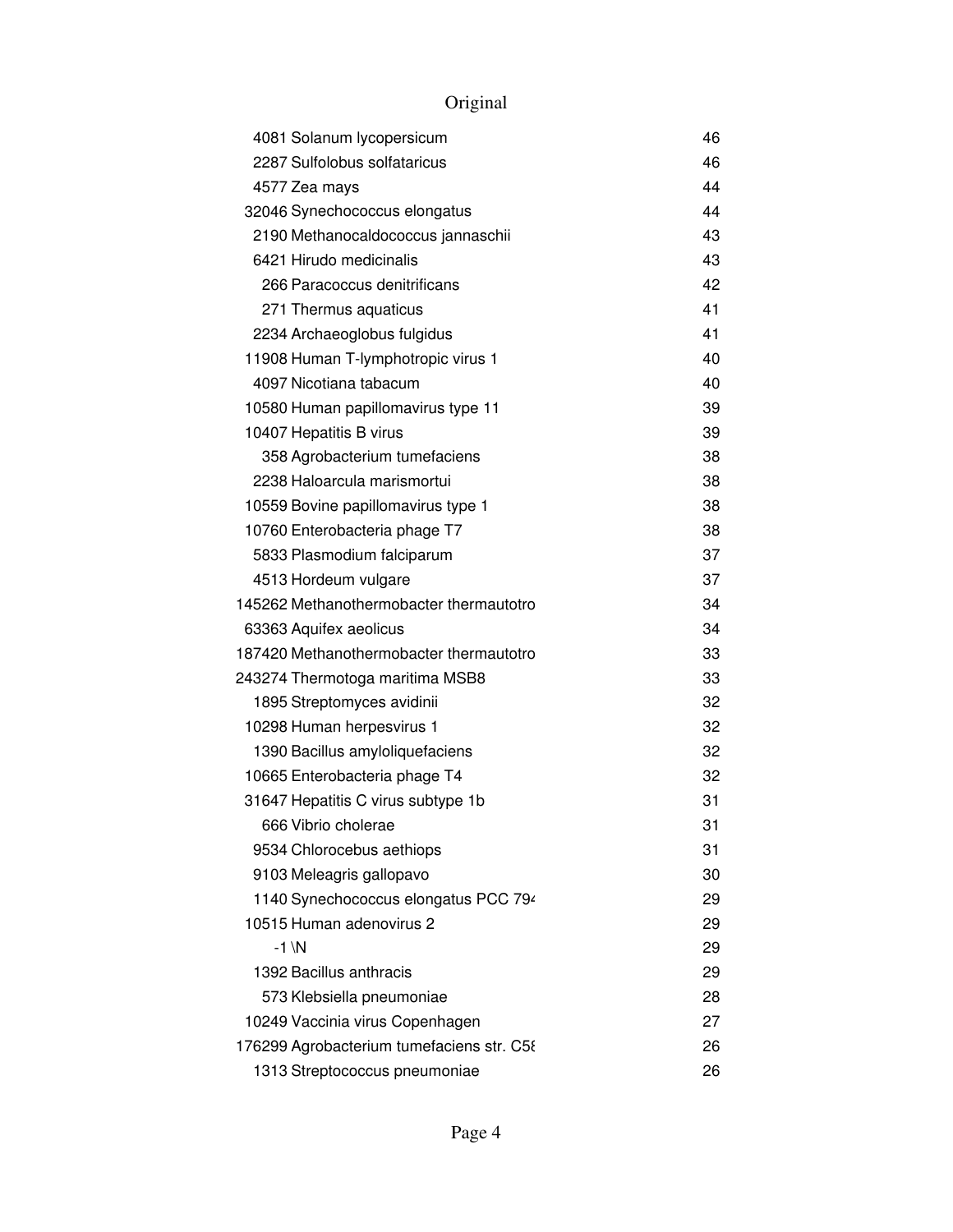| 208964 Pseudomonas aeruginosa PAO1          | 26 |
|---------------------------------------------|----|
| 1314 Streptococcus pyogenes                 | 26 |
| 11309 unidentified influenza virus          | 25 |
| 28282 Human adenovirus 12                   | 24 |
| 1911 Streptomyces griseus                   | 24 |
| 360111 Campylobacter jejuni subsp. jejuni ( | 24 |
| 354 Azotobacter vinelandii                  | 23 |
| 354242 Campylobacter jejuni subsp. jejuni { | 23 |
| 1299 Deinococcus radiodurans                | 23 |
| 83541 Mastigocladus laminosus               | 23 |
| 5476 Candida albicans                       | 22 |
| 155892 Caulobacter vibrioides               | 22 |
| 10029 Cricetulus griseus                    | 22 |
| 300852 Thermus thermophilus HB8             | 21 |
| 83332 Mycobacterium tuberculosis H37Rv      | 21 |
| 5116 Cryphonectria parasitica               | 21 |
| 10710 Enterobacteria phage lambda           | 21 |
| 4922 Pichia pastoris                        | 20 |
| 9598 Pan troglodytes                        | 20 |
| 9796 Equus caballus                         | 20 |
| 11886 Rous sarcoma virus                    | 20 |
| 5141 Neurospora crassa                      | 20 |
| 1061 Rhodobacter capsulatus                 | 20 |
| 12133 \N                                    | 19 |
| 306 Pseudomonas sp.                         | 19 |
| 85963 Helicobacter pylori J99               | 19 |
| 12110 Foot-and-mouth disease virus          | 19 |
| 2303 Thermoplasma acidophilum               | 19 |
| 227859 SARS coronavirus                     | 17 |
| 615 Serratia marcescens                     | 17 |
| 28451 Klebsiella aerogenes                  | 17 |
| 632 Yersinia pestis                         | 17 |
| 1351 Enterococcus faecalis                  | 17 |
| 70601 Pyrococcus horikoshii OT3             | 16 |
| 1491 Clostridium botulinum                  | 16 |
| 556 Erwinia chrysanthemi                    | 16 |
| 10117 Rattus rattus                         | 16 |
| 520 Bordetella pertussis                    | 16 |
| 56636 Aeropyrum pernix                      | 16 |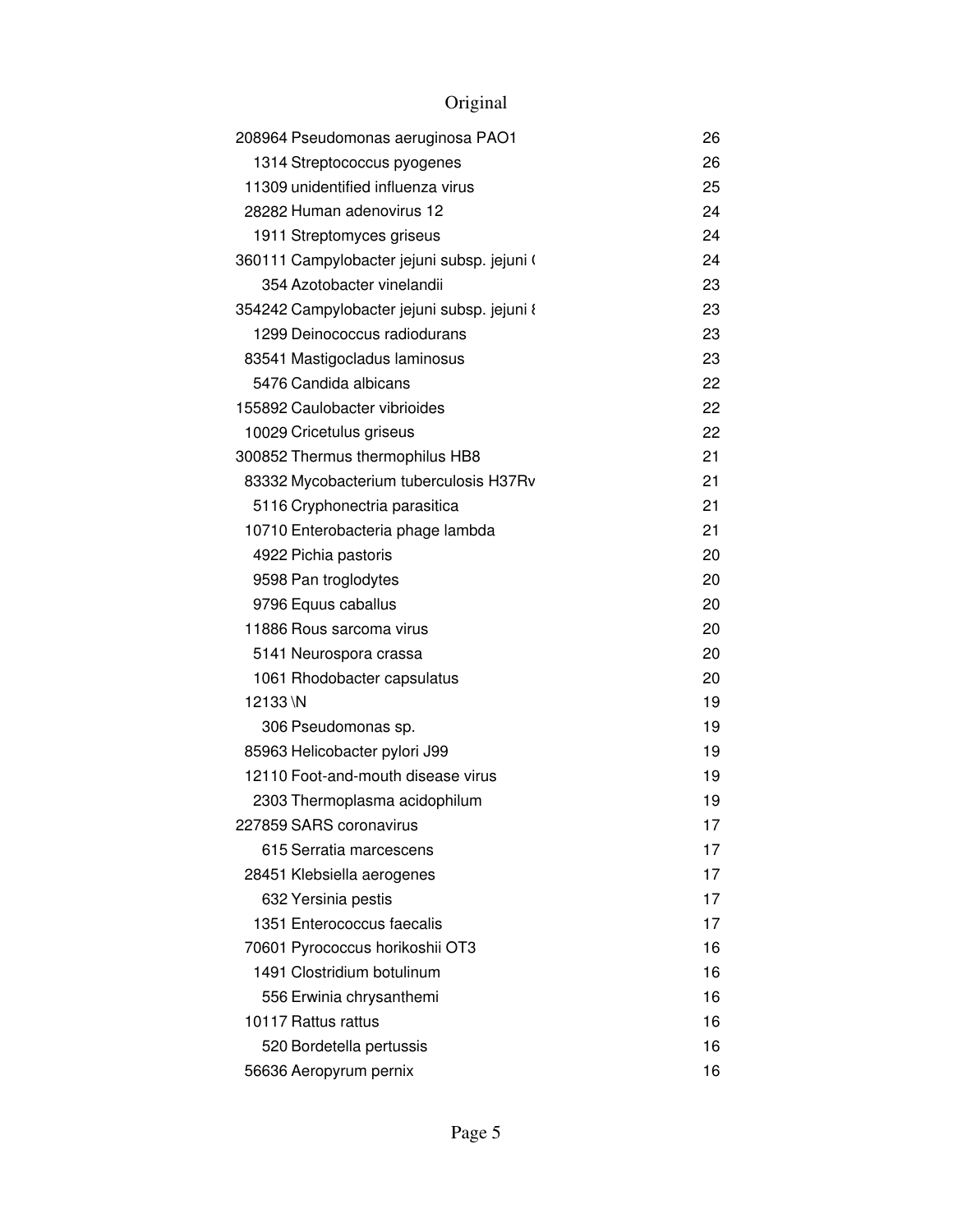| 10600 Human papillomavirus type 6b          | 16 |
|---------------------------------------------|----|
| 7787 Torpedo californica                    | 15 |
| 11679 Human immunodeficiency virus type     | 15 |
| 4151 Antirrhinum majus                      | 15 |
| 9940 Ovis aries                             | 15 |
| 630 Yersinia enterocolitica                 | 15 |
| 9838 Camelus dromedarius                    | 15 |
| 1358 Lactococcus lactis                     | 14 |
| 1902 Streptomyces coelicolor                | 14 |
| 5693 Trypanosoma cruzi                      | 14 |
| 99287 Salmonella enterica subsp. enterica   | 14 |
| 12721 Human immunodeficiency virus          | 14 |
| 3858 Lathyrus ochrus                        | 14 |
| 1502 Clostridium perfringens                | 14 |
| 1393 Brevibacillus brevis                   | 14 |
| 360110 Campylobacter jejuni subsp. jejuni 8 | 14 |
| 283166 Bartonella henselae str. Houston-1   | 14 |
| 8616 Bungarus multicinctus                  | 14 |
| 12215 Potato virus A                        | 13 |
| 1079 Blastochloris viridis                  | 13 |
| 13773 Pyrobaculum aerophilum                | 13 |
| 11234 Measles virus                         | 13 |
| 1085 Rhodospirillum rubrum                  | 13 |
| 10585 Human papillomavirus type 31          | 13 |
| 3847 Glycine max                            | 13 |
| 32644 unidentified                          | 13 |
| 211044 Influenza A virus (A/Puerto Rico/8/3 | 13 |
| 31531 Vaccinia virus L-IPV                  | 13 |
| 197221 Thermosynechococcus elongatus E      | 13 |
| 10036 Mesocricetus auratus                  | 13 |
| 186497 Pyrococcus furiosus DSM 3638         | 13 |
| 12130 Human rhinovirus 2                    | 13 |
| 11276 Vesicular stomatitis virus            | 13 |
| 3823 Canavalia ensiformis                   | 12 |
| 11709 Human immunodeficiency virus 2        | 12 |
| 31199 Argopecten irradians                  | 12 |
| 11723 Simian immunodeficiency virus         | 12 |
| 11623 Lymphocytic choriomeningitis virus    | 12 |
| 11084 Tick-borne encephalitis virus         | 12 |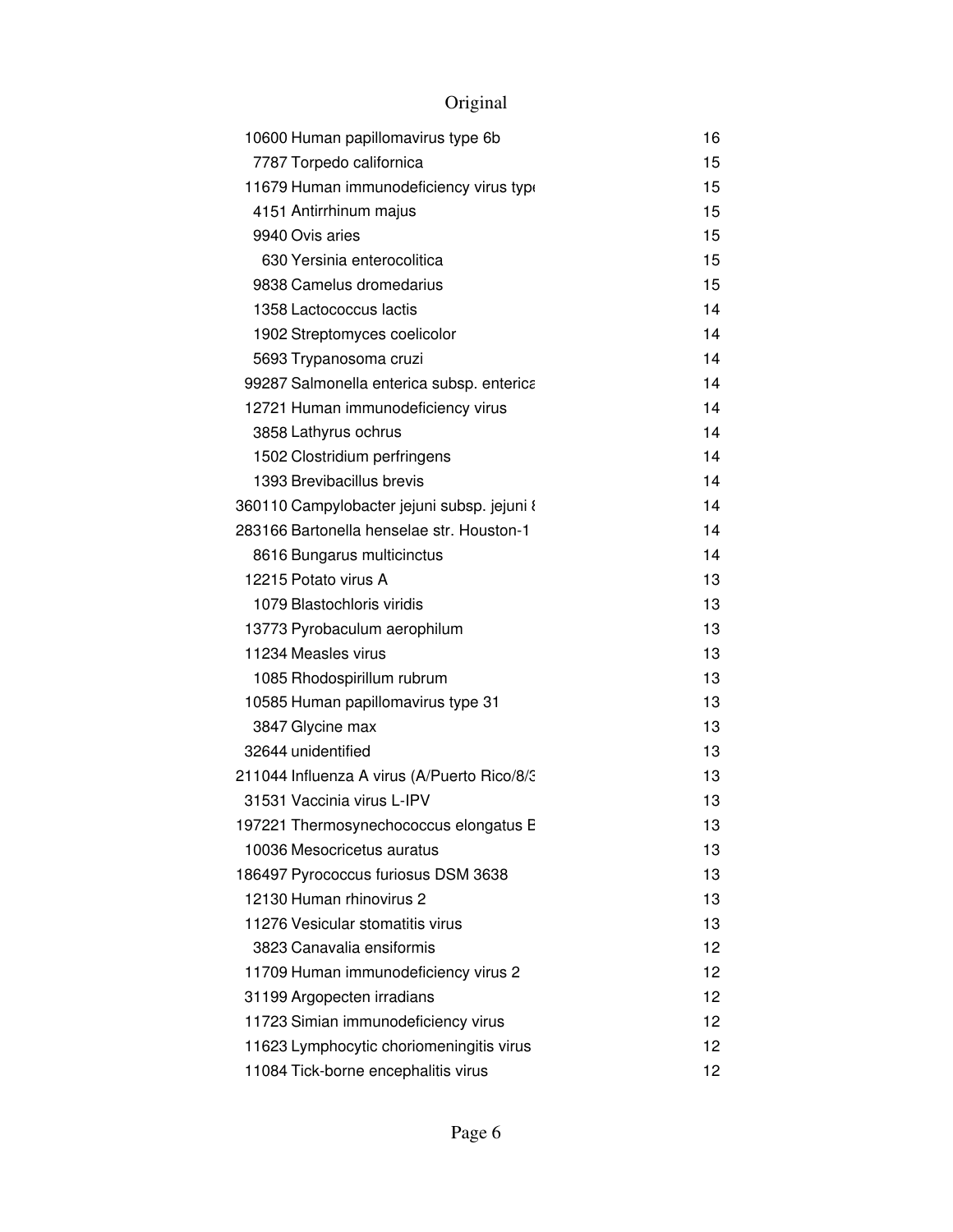| 10754 Enterobacteria phage P22                  | 12 |
|-------------------------------------------------|----|
| 11060 Dengue virus 2                            | 12 |
| 294 Pseudomonas fluorescens                     | 12 |
| 1396 Bacillus cereus                            | 12 |
| 1515 Clostridium thermocellum                   | 12 |
| 414 Methylococcus capsulatus                    | 11 |
| 10678 Enterobacteria phage P1                   | 11 |
| 511 Alcaligenes faecalis                        | 11 |
| 11105 Hepatitis C virus (isolate BK)            | 11 |
| 3489 Artocarpus heterophyllus                   | 11 |
| 5811 Toxoplasma gondii                          | 11 |
| 1639 Listeria monocytogenes                     | 11 |
| 10141 Cavia porcellus                           | 11 |
| 139 Borrelia burgdorferi                        | 11 |
| 1916 Streptomyces lividans                      | 11 |
| 633 Yersinia pseudotuberculosis                 | 11 |
| 7757 Petromyzon marinus                         | 11 |
| 32053 Thermosynechococcus vulcanus              | 10 |
| 601 \N                                          | 10 |
| 10581\N                                         | 10 |
| 11108 Hepatitis C virus (isolate H)             | 10 |
| 1833 Rhodococcus erythropolis                   | 10 |
| 11475 \N                                        | 10 |
| 224308 Bacillus subtilis subsp. subtilis str. 1 | 10 |
| 1168 Nostoc sp. PCC 7119                        | 10 |
| 12075 Swine vesicular disease virus             | 10 |
| 243233 Methylococcus capsulatus str. Bath       | 10 |
| 323 Pseudomonas syringae pv. tomato             | 10 |
| 12081 Human poliovirus 1 Mahoney                | 10 |
| $-3 \vee N$                                     | 10 |
| 11191 Sendai virus                              | 9  |
| 844 Wolinella succinogenes                      | 9  |
| 2208 Methanosarcina barkeri                     | 9  |
| 5664 Leishmania major                           | 9  |
| 190386 Agrobacterium tumefaciens (strain 1      | 9  |
| 11685 HIV-1 M:B_ARV2/SF2                        | 9  |
| 1427 Bacillus thermoproteolyticus               | 9  |
| 1901 Streptomyces clavuligerus                  | 9  |
| 12637 Dengue virus                              | 9  |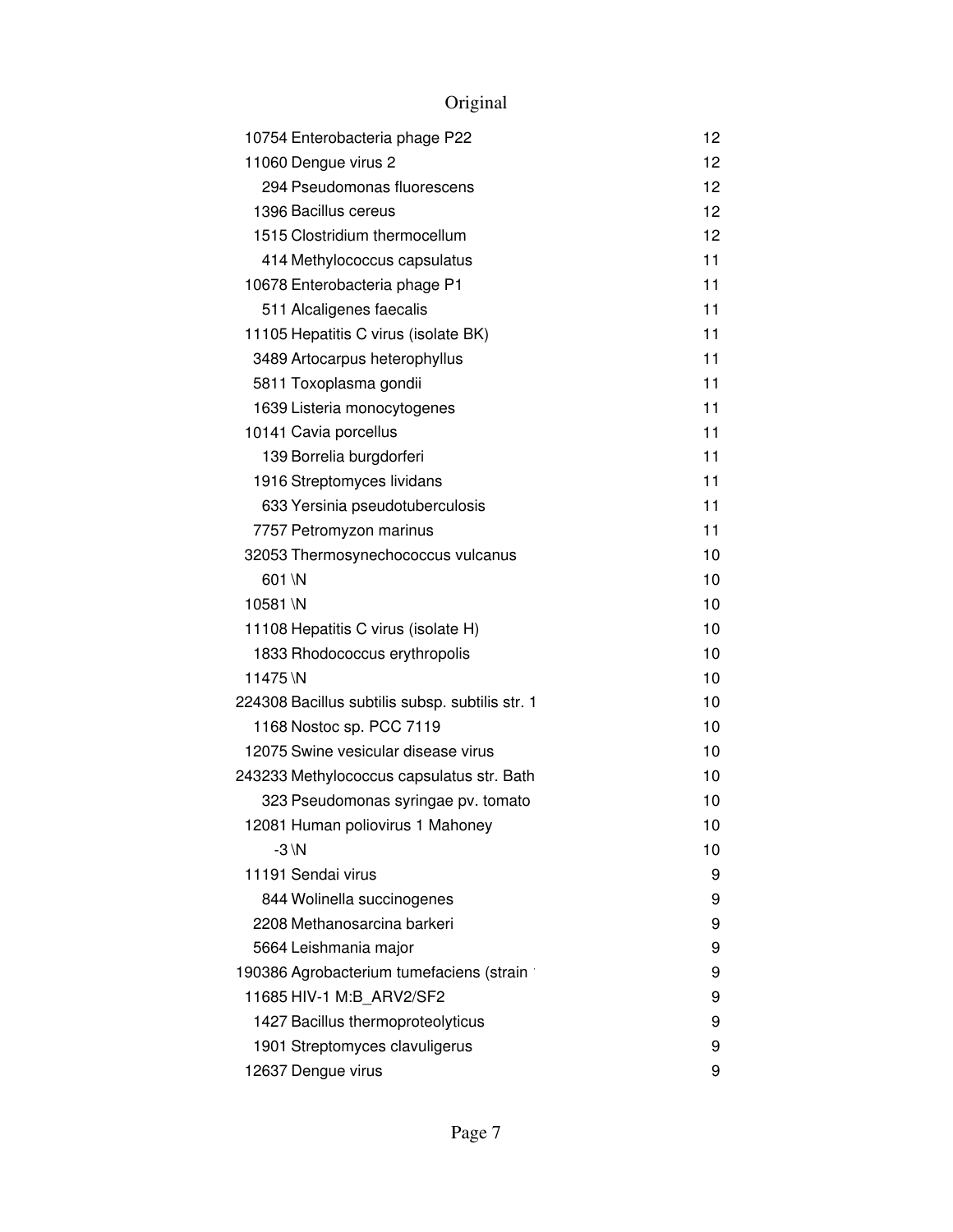| 10583 Human papillomavirus type 1a        | 9 |
|-------------------------------------------|---|
| 10635 Mouse polyomavirus (strain 3)       | 9 |
| 7091 Bombyx mori                          | 9 |
| 10359 Human herpesvirus 5                 | 9 |
| 6621 Loligo pealei                        | 9 |
| 5702 Trypanosoma brucei brucei            | 9 |
| 224325 Archaeoglobus fulgidus DSM 4304    | 9 |
| 10360 Human herpesvirus 5 strain AD169    | 9 |
| 7224 Drosophila hydei                     | 9 |
| 73239 Plasmodium yoelii yoelii            | 9 |
| 3885 Phaseolus vulgaris                   | 8 |
| 4558 Sorghum bicolor                      | 8 |
| 6398 Lumbricus terrestris                 | 8 |
| 510 \N                                    | 8 |
| 2320 Methanopyrus kandleri                | 8 |
| 10579 Human papillomavirus type 8         | 8 |
| 1260 Finegoldia magna                     | 8 |
| 11678 Human immunodeficiency virus type   | 8 |
| 6500 Aplysia californica                  | 8 |
| 12088 Poliovirus type 3 (strains P3/LEON/ | 8 |
| 10891 Reovirus sp.                        | 8 |
| 8656 Naja atra                            | 8 |
| 97228 Daboia russellii pulchella          | 8 |
| 10847 Enterobacteria phage phiX174        | 8 |
| 317 Pseudomonas syringae                  | 8 |
| 3649 Carica papaya                        | 8 |
| 10684 Bacillus phage PBS2                 | 8 |
| 238 Elizabethkingia meningoseptica        | 8 |
| 4100 Nicotiana benthamiana                | 8 |
| 11901 Bovine leukemia virus               | 7 |
| 1352 Enterococcus faecium                 | 7 |
| 10804 Adeno-associated virus - 2          | 7 |
| 36409 Rinderpest virus (strain RBOK)      | 7 |
| 5911 Tetrahymena thermophila              | 7 |
| 3457 Dioscoreophyllum cumminsii           | 7 |
| 11599 Hantaan virus                       | 7 |
| 7788 Torpedo marmorata                    | 7 |
| 132504 Influenza A virus (A/X-31(H3N2))   | 7 |
| 10527 Human adenovirus 9                  | 7 |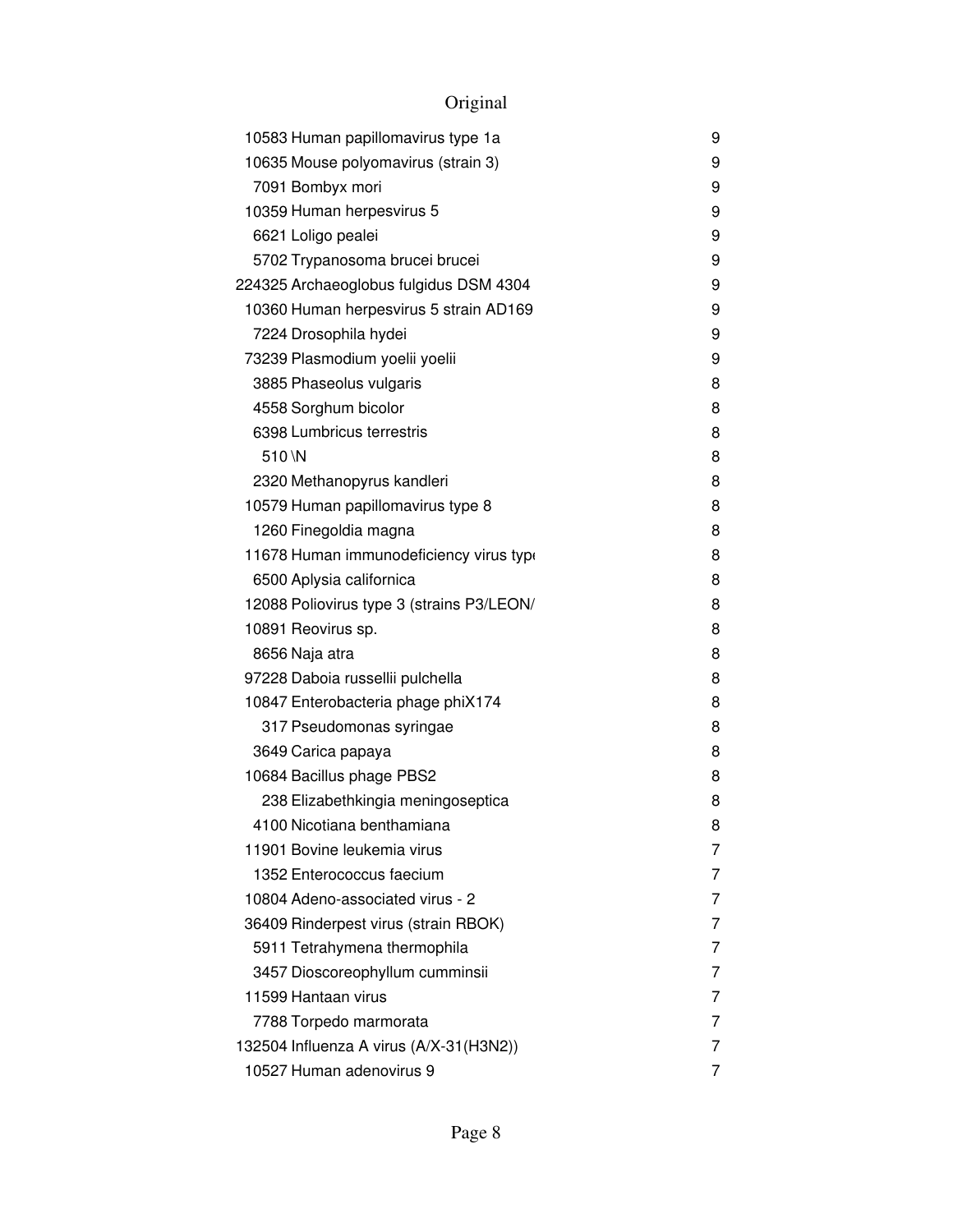| 103690 Nostoc sp. PCC 7120               | 7 |
|------------------------------------------|---|
| 227321 Aspergillus nidulans FGSC A4      | 7 |
| 1402 Bacillus licheniformis              | 7 |
| 7067 Tenebrio molitor                    | 7 |
| 7153 Chironomus tentans                  | 7 |
| 12069 Human coxsackievirus A21           | 7 |
| 669 Vibrio harveyi                       | 7 |
| 1404 Bacillus megaterium                 | 7 |
| 4084 Solanum pimpinellifolium            | 7 |
| 881 Desulfovibrio vulgaris               | 7 |
| 285 Comamonas testosteroni               | 7 |
| 69 Lysobacter enzymogenes                | 7 |
| 10756 Bacillus phage phi29               | 7 |
| 45659 Human adenovirus 3                 | 7 |
| 8846 Anser indicus                       | 7 |
| 9825 Sus scrofa domestica                | 7 |
| 3544 Mesembryanthemum crystallinum       | 7 |
| 158 Treponema denticola                  | 7 |
| 8618 Dendroaspis angusticeps             | 7 |
| 12208 Pea seed-borne mosaic virus        | 7 |
| 5558\N                                   | 7 |
| 585 Proteus vulgaris                     | 7 |
| 11801 Moloney murine leukemia virus      | 7 |
| 296 Pseudomonas fragi                    | 7 |
| 44130 Human rhinovirus 3                 | 6 |
| 111955 Sulfolobus tokodaii               | 6 |
| 226185 Enterococcus faecalis V583        | 6 |
| 5656 Crithidia fasciculata               | 6 |
| 8724 Bothrops jararaca                   | 6 |
| 10884 Mammalian orthoreovirus 1 Lang     | 6 |
| 3988 Ricinus communis                    | 6 |
| 12084 Poliovirus type 2 (strain Lansing) | 6 |
| 550 Enterobacter cloacae                 | 6 |
| 46633 Human echovirus 1                  | 6 |
| 12064 Bovine enterovirus                 | 6 |
| 1525 Moorella thermoacetica              | 6 |
| 5791 Physarum polycephalum               | 6 |
| 876 Desulfovibrio desulfuricans          | 6 |
| 6253 Ascaris suum                        | 6 |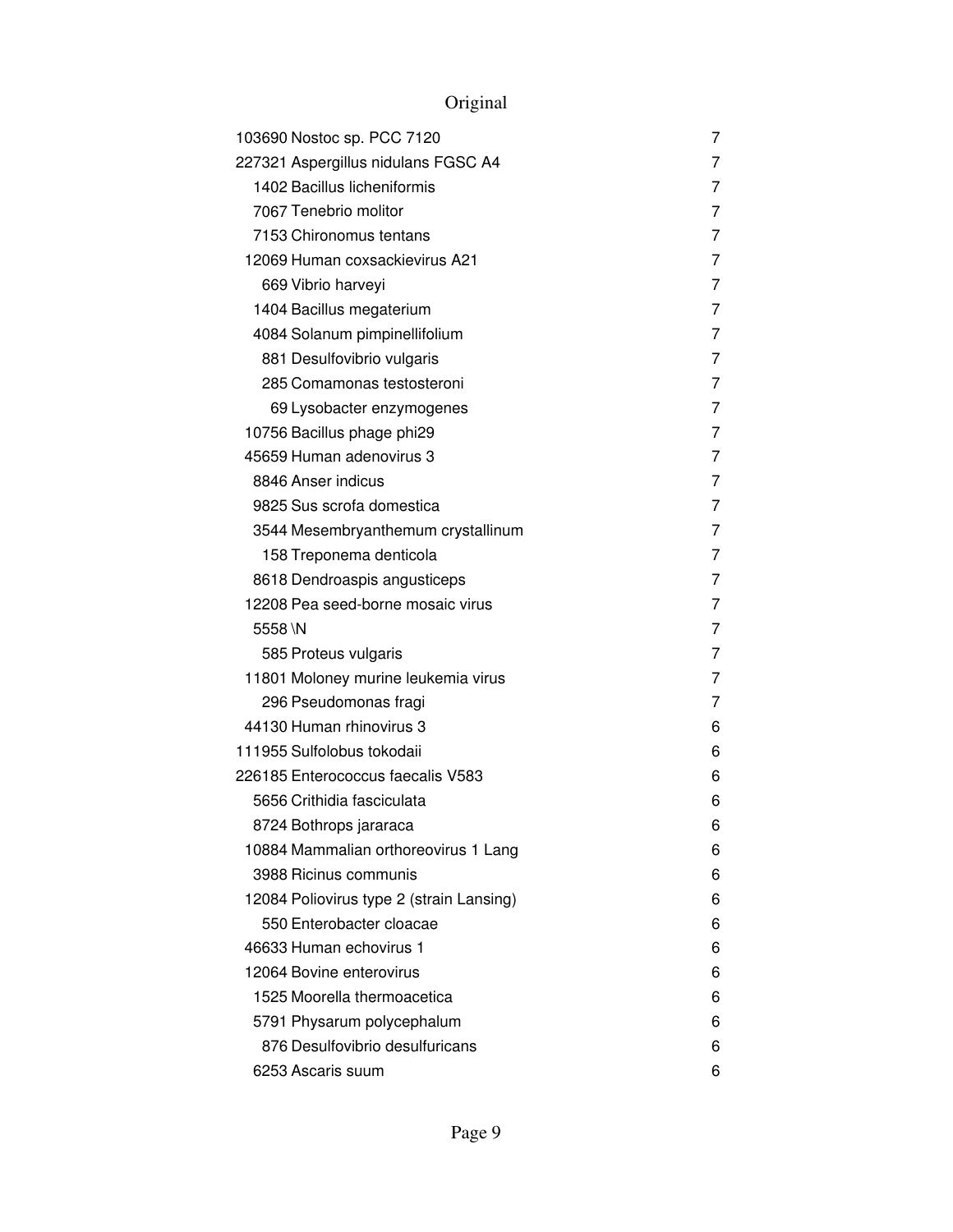| 162425 Emericella nidulans                | 6 |
|-------------------------------------------|---|
| 47421 Hydrogenophaga pseudoflava          | 6 |
| 12067 Human coxsackievirus A9             | 6 |
| 730 Haemophilus ducreyi                   | 6 |
| 879 Desulfovibrio gigas                   | 6 |
| 1752 Propionibacterium freudenreichii su  | 6 |
| 8839 Anas platyrhynchos                   | 6 |
| 41529 Salmonella enterica subsp. enterica | 6 |
| 1167 Anabaena sp.                         | 6 |
| 2166\N                                    | 6 |
| 3708 Brassica napus                       | 6 |
| 2285 Sulfolobus acidocaldarius            | 6 |
| 1049 Allochromatium vinosum               | 6 |
| 42897 Shigella flexneri 2a                | 6 |
| 421877 Hepatitis C virus isolate HC-J1    | 6 |
| 12078 Human echovirus 11                  | 6 |
| 10658 Enterobacteria phage PRD1           | 6 |
| 485 Neisseria gonorrhoeae                 | 6 |
| 2286 Sulfolobus shibatae                  | 6 |
| 3972 Viscum album                         | 6 |
| 3712 Brassica oleracea                    | 6 |
| 1131 Synechococcus sp.                    | 6 |
| 83374 Galdieria partita                   | 6 |
| 487 Neisseria meningitidis                | 6 |
| 5855 Plasmodium vivax                     | 6 |
| 408 Methylobacterium extorquens           | 6 |
| 2026 Thermoactinomyces vulgaris           | 6 |
| 11673 Feline immunodeficiency virus       | 5 |
| 5482 Candida tropicalis                   | 5 |
| 11033 Semliki forest virus                | 5 |
| 112509 Hordeum vulgare subsp. vulgare     | 5 |
| 847 Oxalobacter formigenes                | 5 |
| 195058 Naja sagittifera                   | 5 |
| 5061 Aspergillus niger                    | 5 |
| 10624 Polyomavirus                        | 5 |
| 6707 Homarus gammarus                     | 5 |
| 272943 Rhodobacter sphaeroides 2.4.1      | 5 |
| 1076 Rhodopseudomonas palustris           | 5 |
| 216593\N                                  | 5 |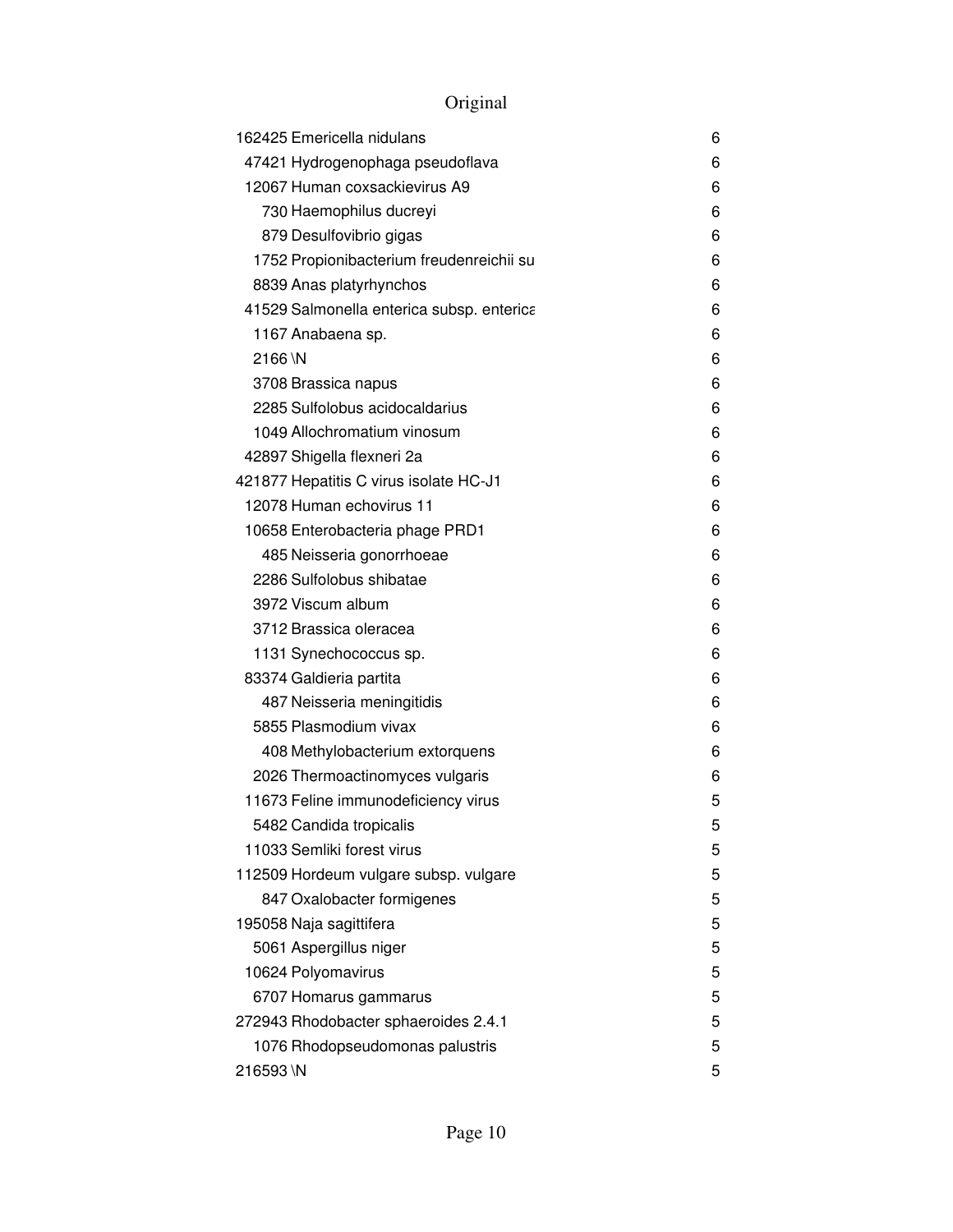| 12134 Human rhinovirus 1A                   | 5 |
|---------------------------------------------|---|
| 28901 Salmonella enterica                   | 5 |
| 1143 Synechocystis sp.                      | 5 |
| 5062 Aspergillus oryzae                     | 5 |
| 59405 Thauera aromatica                     | 5 |
| 5665 Leishmania mexicana                    | 5 |
| 10626 Hamster polyomavirus                  | 5 |
| 31159 Daboia russellii russellii            | 5 |
| 148305 Magnaporthe grisea                   | 5 |
| 6523 Lymnaea stagnalis                      | 5 |
| 554 Pectobacterium carotovorum              | 5 |
| 2265 Thermococcus litoralis                 | 5 |
| 11610 Seoul virus SR11                      | 5 |
| 17 Methylophilus methylotrophus             | 5 |
| 1831 Rhodococcus sp.                        | 5 |
| 878 Desulfovibrio fructosovorans            | 5 |
| 1720 Corynebacterium sp.                    | 5 |
| 11113 Hepatitis C virus isolate HC-J6       | 5 |
| 8766\N                                      | 5 |
| 1282 Staphylococcus epidermidis             | 5 |
| 115711 Chlamydophila pneumoniae AR39        | 5 |
| 1156\N                                      | 5 |
| 622 Shigella dysenteriae                    | 5 |
| 86665 Bacillus halodurans                   | 5 |
| 29292 Pyrococcus abyssi                     | 5 |
| 47881 Pseudomonas pavonaceae                | 5 |
| 1501 Clostridium pasteurianum               | 5 |
| 10384 Herpesvirus saimiri (strain 488)      | 5 |
| 103944 Protobothrops mucrosquamatus         | 5 |
| 55676 Oligobrachia mashikoi                 | 5 |
| 571 Klebsiella oxytoca                      | 5 |
| 129875 Human adenovirus A                   | 5 |
| 360108 Campylobacter jejuni subsp. jejuni : | 5 |
| 8022 Oncorhynchus mykiss                    | 5 |
| 3661 Cucurbita maxima                       | 5 |
| 211586 Shewanella oneidensis MR-1           | 5 |
| 1866 Actinoplanes missouriensis             | 5 |
| 11698 Human immunodeficiency virus type     | 5 |
| 235 Brucella abortus                        | 5 |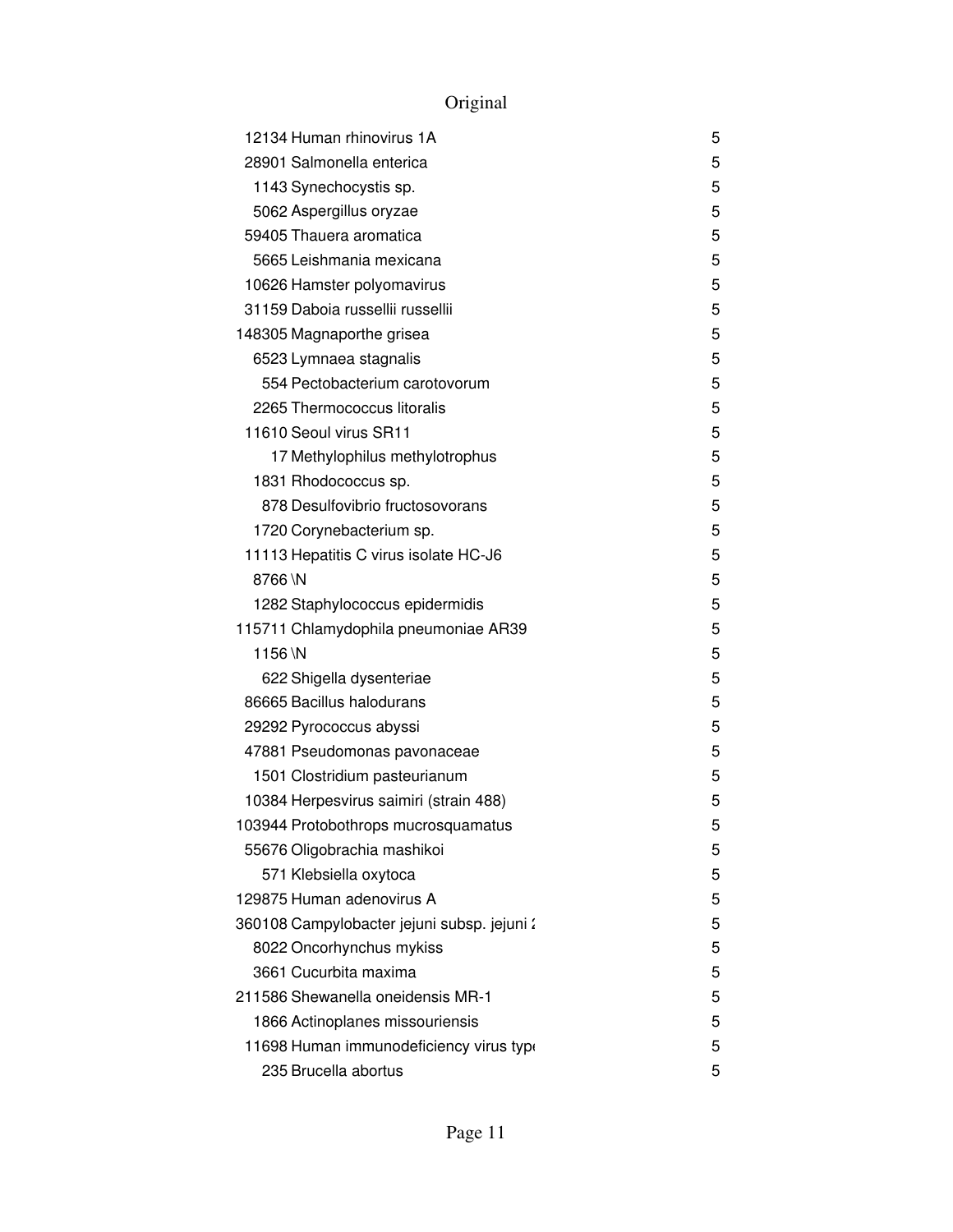|  | Jriginal |
|--|----------|
|  |          |

| 11489 \N                                    | 5 |
|---------------------------------------------|---|
| 10243 Cowpox virus                          | 5 |
| 5722 Trichomonas vaginalis                  | 5 |
| 293 Brevundimonas diminuta                  | 5 |
| 8030 Salmo salar                            | 5 |
| 1050 Thermochromatium tepidum               | 5 |
| 12126 Theiler's encephalomyelitis virus (S) | 5 |
| 69488 Penicillium simplicissimum            | 5 |
| 1306 Streptococcus sp.                      | 5 |
| 7111 Trichoplusia ni                        | 5 |
| 644 Aeromonas hydrophila                    | 5 |
| 905 Acidaminococcus fermentans              | 5 |
| 1772 Mycobacterium smegmatis                | 5 |
| 10879 Pseudomonas phage phi6                | 5 |
| 8090 Oryzias latipes                        | 4 |
| 144556 \N                                   | 4 |
| 3677 Trichosanthes kirilowii                | 4 |
| 4843 Rhizopus microsporus var. chinensi     | 4 |
| 290579 HIV-1 M:B Lai                        | 4 |
| 31646 Hepatitis C virus subtype 1a          | 4 |
| 546 Citrobacter freundii                    | 4 |
| 46015 Autographa californica nucleopolyh    | 4 |
| 11855 Mason-Pfizer monkey virus             | 4 |
| 30591 Aotus azarai                          | 4 |
| 1074 Rhodoblastus acidophilus               | 4 |
| 1309 Streptococcus mutans                   | 4 |
| 1894 Streptomyces aureofaciens              | 4 |
| 9544 Macaca mulatta                         | 4 |
| 226186 Bacteroides thetaiotaomicron VPI-5   | 4 |
| 915 Nitrosomonas europaea                   | 4 |
| 73841 Vipera ammodytes meridionalis         | 4 |
| 2787 Porphyra purpurea                      | 4 |
| 1311 Streptococcus agalactiae               | 4 |
| 4905 Pichia angusta                         | 4 |
| 1590 Lactobacillus plantarum                | 4 |
| 2209 Methanosarcina mazei                   | 4 |
| 226900 Bacillus cereus ATCC 14579           | 4 |
| 12227 Tobacco etch virus                    | 4 |
| 2262 Pyrococcus woesei                      | 4 |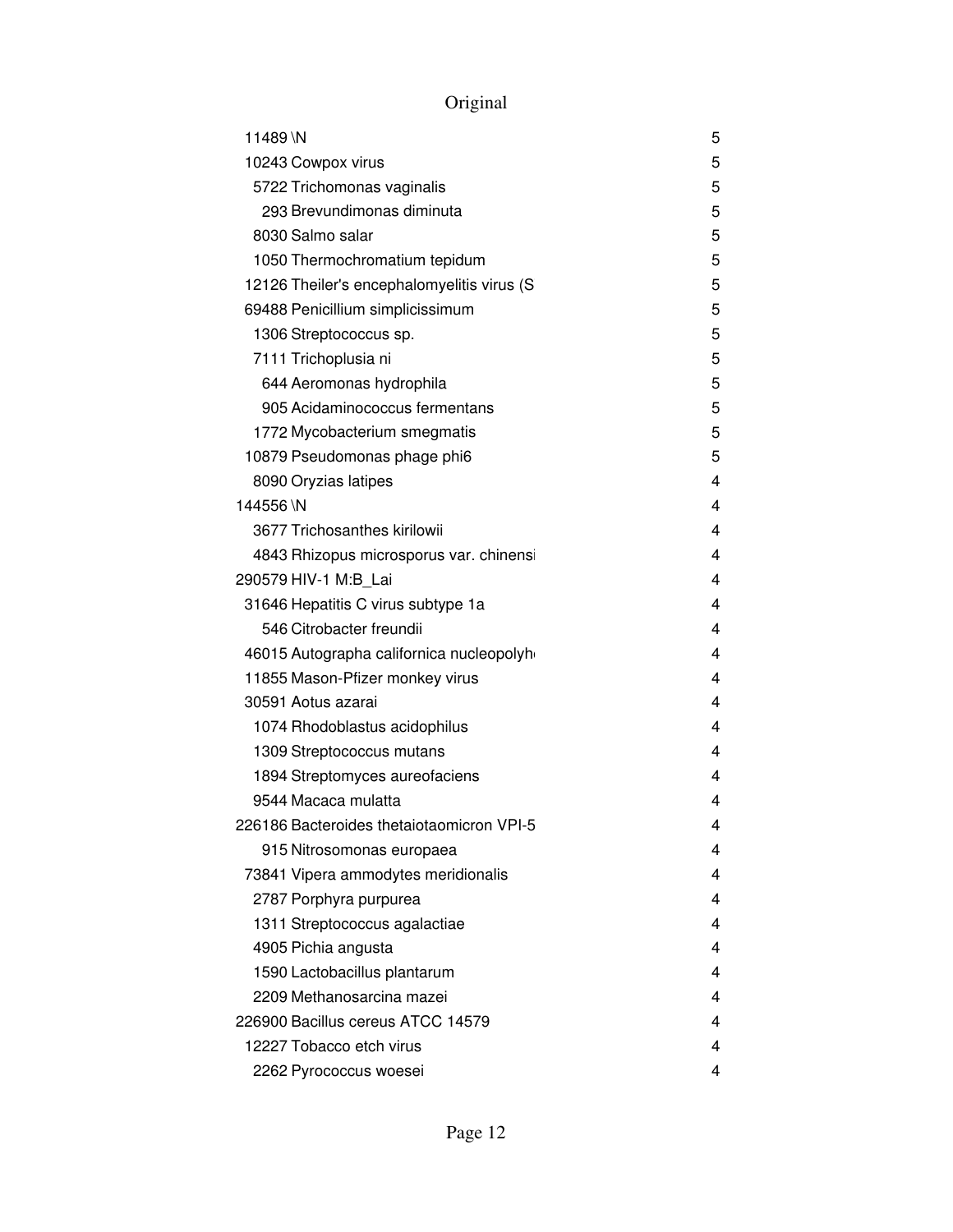| 8730 Crotalus atrox                     | 4 |
|-----------------------------------------|---|
| 203119 Clostridium thermocellum ATCC 27 | 4 |
| 381666 Ralstonia eutropha H16           | 4 |
| 2334 Bacillus sp. PS3                   | 4 |
| 1312 \N                                 | 4 |
| 1591 Lactobacillus sp.                  | 4 |
| 12591 \N                                | 4 |
| 79257 Rhodomonas sp. CS24               | 4 |
| 28985 Kluyveromyces lactis              | 4 |
| 11720 Human immunodeficiency virus type | 4 |
| 275 Thermus sp.                         | 4 |
| 5507 Fusarium oxysporum                 | 4 |
| 2214 Methanosarcina acetivorans         | 4 |
| 10381 Saimiriine herpesvirus 2          | 4 |
| 11082 West Nile virus                   | 4 |
| 3906 Vicia faba                         | 4 |
| 65404 Polysiphonia urceolata            | 4 |
| 6426 Riftia pachyptila                  | 4 |
| 6108 Anemonia sulcata                   | 4 |
| 8692 Bitis arietans                     | 4 |
| 12243 Tobacco mosaic virus (vulgare)    | 4 |
| 10849 Enterobacteria phage alpha3       | 4 |
| 1836 Saccharopolyspora erythraea        | 4 |
| 8364 Xenopus (Silurana) tropicalis      | 4 |
| 1320 Streptococcus sp. 'group G'        | 4 |
| 9601 Pongo abelii                       | 4 |
| 12072 Human coxsackievirus B3           | 4 |
| 6848 Carcinoscorpius rotundicauda       | 4 |
| 1582 Lactobacillus casei                | 4 |
| 88087 Trimeresurus flavoviridis         | 4 |
| 1098 Prosthecochloris vibrioformis      | 4 |
| 11696 HIV-1 M:B MN                      | 4 |
| 1665 Arthrobacter globiformis           | 4 |
| 2242 Halobacterium salinarum            | 4 |
| 33067 Pseudomonas sp. 101               | 4 |
| 3916 Vigna radiata var. radiata         | 4 |
| 12124 Theiler's encephalomyelitis virus | 4 |
| 10030 Cricetulus longicaudatus          | 4 |
| 6183 Schistosoma mansoni                | 4 |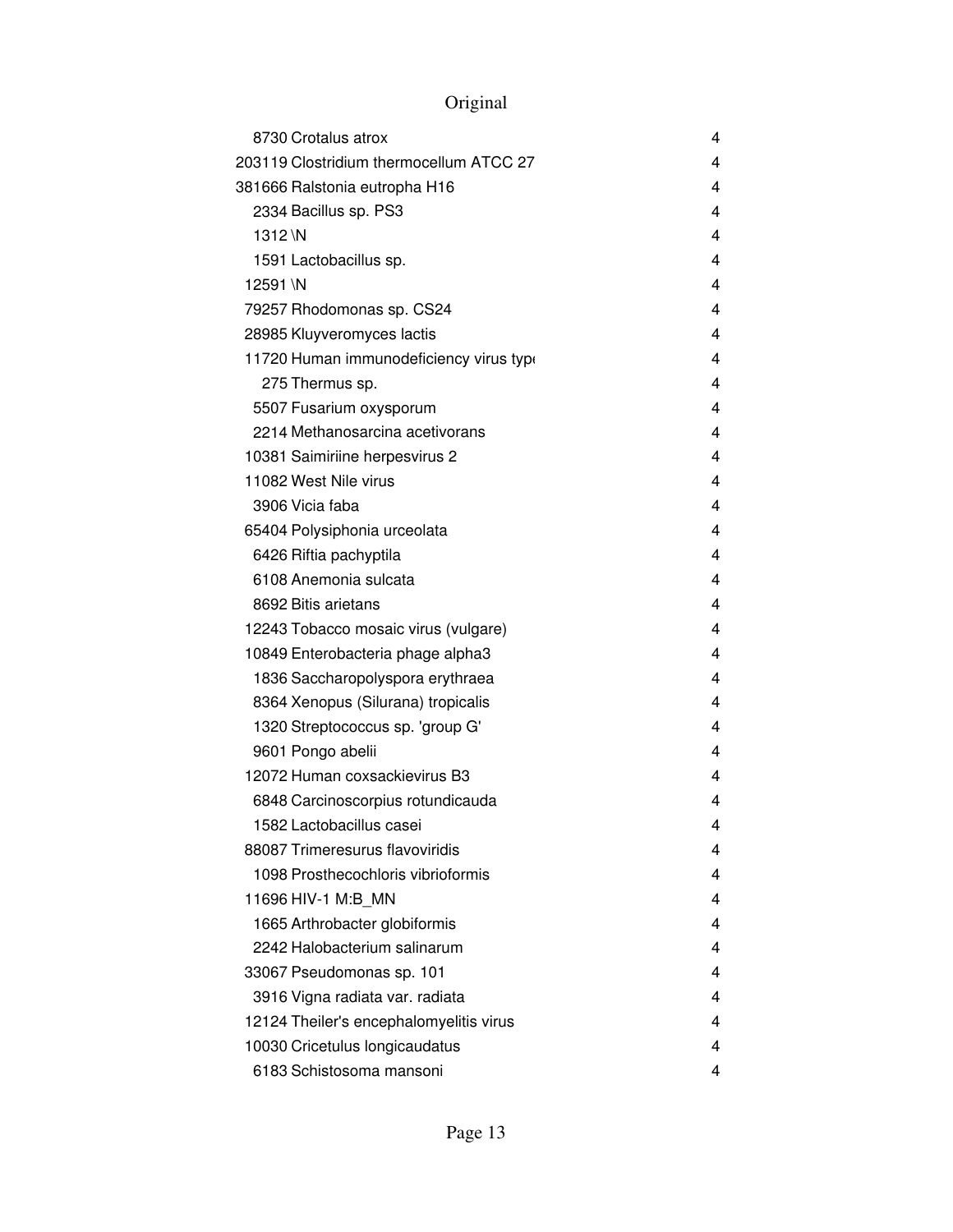| 382 Sinorhizobium meliloti               | 4 |
|------------------------------------------|---|
| 36307 Deinagkistrodon acutus             | 4 |
| 3864 Lens culinaris                      | 4 |
| 40137 Oligotropha carboxidovorans        | 4 |
| 1409 Bacillus sp.                        | 4 |
| 542 Zymomonas mobilis                    | 4 |
| 10991 Rice dwarf virus                   | 4 |
| 3329 Picea abjes                         | 4 |
| 818 Bacteroides thetaiotaomicron         | 4 |
| 10872 Pseudomonas phage Pf3              | 4 |
| 3673 Momordica charantia                 | 4 |
| 11706 HIV-1 M:B_HXB2R                    | 4 |
| 13037 Danaus plexippus                   | 4 |
| 3879 Medicago sativa                     | 4 |
| 10506 Paramecium bursaria Chlorella viru | 4 |
| 272562 Clostridium acetobutylicum ATCC 8 | 4 |
| 6945 Ixodes scapularis                   | 4 |
| 1307 Streptococcus suis                  | 3 |
| 1421 Lysinibacillus sphaericus           | 3 |
| 10315 Human herpesvirus 2 strain HG52    | 3 |
| 1587 Lactobacillus helveticus            | 3 |
| 5861 Plasmodium yoelii                   | 3 |
| 340 Xanthomonas campestris pv. camp      | 3 |
| 9541 Macaca fascicularis                 | 3 |
| 263374 Bordetella phage BMP-1            | 3 |
| 10623 Cottontail rabbit papillomavirus   | 3 |
| 2775 Gracilaria chilensis                | 3 |
| 8167 Perca flavescens                    | 3 |
| 37554 Enterobacteria phage HK97          | 3 |
| 9874 Odocoileus virginianus              | 3 |
| 173 Leptospira interrogans               | 3 |
| 10712 Phage 434                          | 3 |
| 3818 Arachis hypogaea                    | 3 |
| 1354 Enterococcus hirae                  | 3 |
| 1488 Clostridium acetobutylicum          | 3 |
| 426 Methylosinus trichosporium           | 3 |
| 36436 Simian rotavirus A/SA11-4F         | 3 |
| 9685 Felis catus                         | 3 |
| 48465 Prosthecobacter dejongeii          | 3 |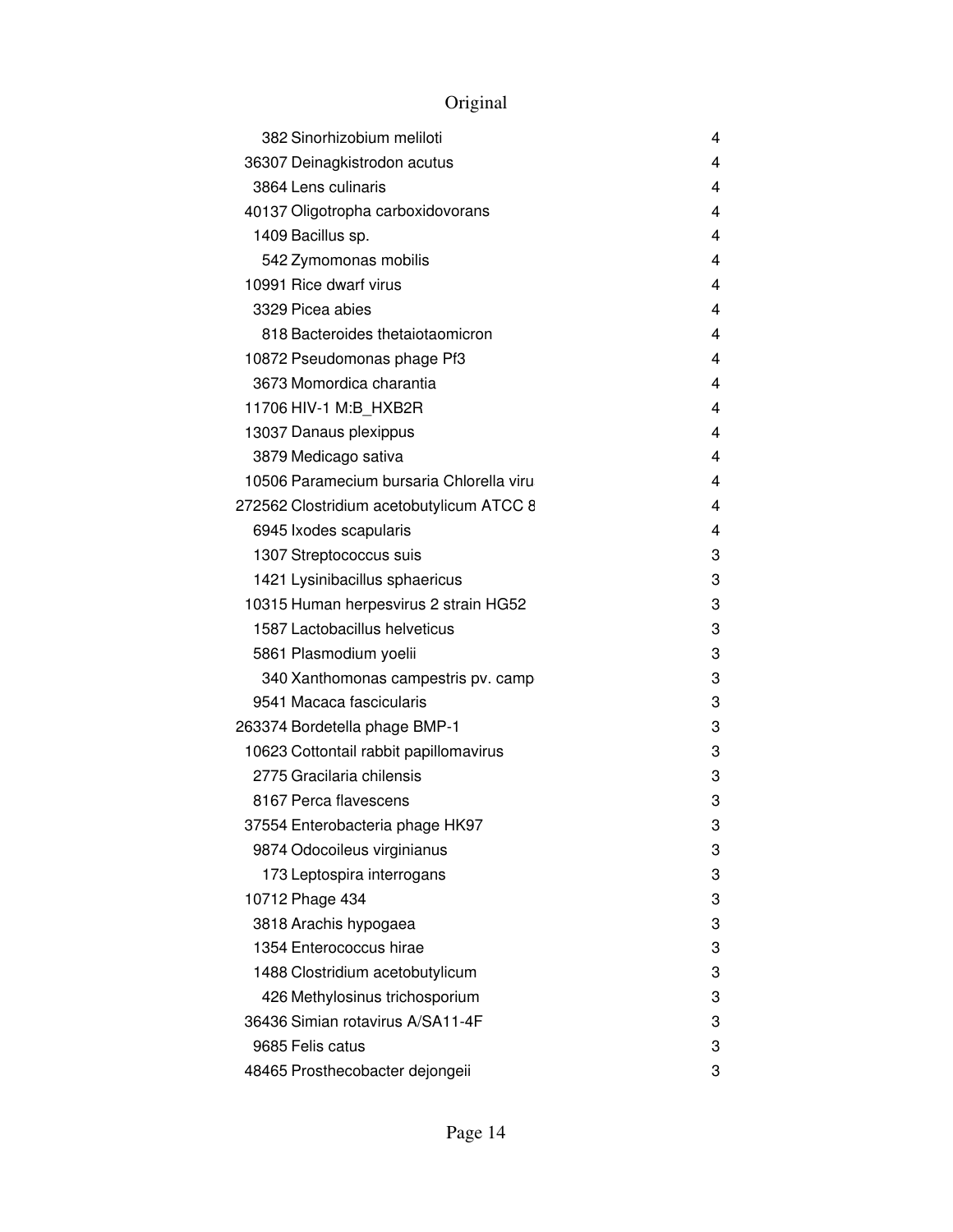| 237561 Candida albicans SC5314         | 3 |
|----------------------------------------|---|
| 7004 Locusta migratoria                | 3 |
| 102746 Hieracium piloselloides         | 3 |
| 2327 Methylophilus methylotrophus W3A  | 3 |
| 10326 Equid herpesvirus 1              | 3 |
| 5945\N                                 | 3 |
| 11034 Sindbis virus                    | 3 |
| 121791 Nipah virus                     | 3 |
| 35730 Trematomus newnesi               | 3 |
| 873 Desulfovibrio africanus            | 3 |
| 1717 Corynebacterium diphtheriae       | 3 |
| 82367 Paracoccus pantotrophus          | 3 |
| 6419 Hirudinaria manillensis           | 3 |
| 2104 Mycoplasma pneumoniae             | 3 |
| 8212 \N                                | 3 |
| 9925 Capra hircus                      | 3 |
| 253435 SARS coronavirus PUMC03         | 3 |
| 2210 Methanosarcina thermophila        | 3 |
| 1494 Clostridium cochlearium           | 3 |
| 13689 Sphingomonas paucimobilis        | 3 |
| 10632 JC polyomavirus                  | 3 |
| 345076 Vibrio cholerae V52             | 3 |
| 10843 Enterobacteria phage G4          | 3 |
| 8732 Crotalus durissus terrificus      | 3 |
| 40690 Trematomus bernacchii            | 3 |
| 10279 Molluscum contagiosum virus      | 3 |
| 316 Pseudomonas stutzeri               | 3 |
| 103782 Pariacato virus                 | 3 |
| 11216 Human parainfluenza virus 3      | 3 |
| 8237 Thunnus thynnus                   | 3 |
| 1083 Phaeospirillum molischianum       | 3 |
| 4076 Datura stramonium                 | 3 |
| 1593 Lactobacillus sp. 30A             | 3 |
| 10582\N                                | 3 |
| 6100 Aequorea victoria                 | 3 |
| 31767 Hepatitis E virus (strain Burma) | 3 |
| 3490 Artocarpus integer                | 3 |
| 35816 Pelobacter acidigallici          | 3 |
| 9597 Pan paniscus                      | 3 |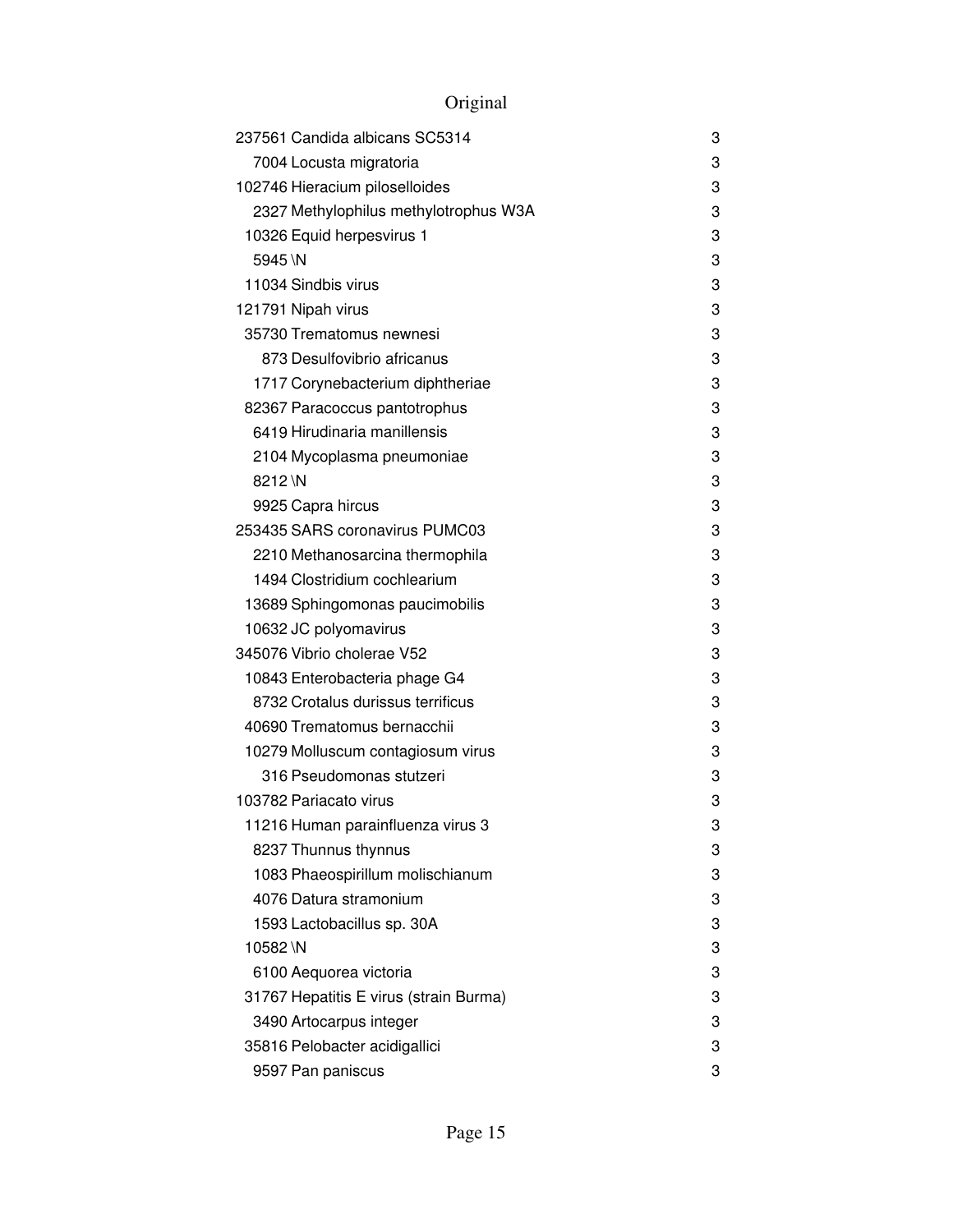| 5076 Penicillium chrysogenum                | 3 |
|---------------------------------------------|---|
| 133899\N                                    | 3 |
| 34 Myxococcus xanthus                       | 3 |
| 10530 Murine adenovirus 1                   | 3 |
| 2111 Mycoplasma arthritidis                 | 3 |
| 518 Bordetella bronchiseptica               | 3 |
| 10923 Simian rotavirus A/SA11               | 3 |
| 12145 Tomato bushy stunt virus              | 3 |
| 10333 Equine herpesvirus type 4 (strain 19) | 3 |
| 257313 Bordetella pertussis Tohama I        | 3 |
| 92520 \N                                    | 3 |
| 35889 Nicotiana glutinosa                   | 3 |
| 71421 Haemophilus influenzae Rd KW20        | 3 |
| 243230 Deinococcus radiodurans R1           | 3 |
| 5821 Plasmodium berghei                     | 3 |
| 11241 Rinderpest virus                      | 3 |
| 1097 Chlorobaculum tepidum                  | 3 |
| 11689 Human immunodeficiency virus type     | 3 |
| 68728 Chrysocyon brachyurus                 | 3 |
| 1905 Streptomyces exfoliatus                | 3 |
| 4498 Avena sativa                           | 3 |
| 12253 Tomato mosaic virus                   | 3 |
| 15957 Phleum pratense                       | 3 |
| 8843 Anser anser                            | 3 |
| 42003 Griffithsia monilis                   | 3 |
| 1406 Paenibacillus polymyxa                 | 3 |
| 243232 Methanocaldococcus jannaschii DS     | 3 |
| 12353 Enterobacteria phage RB69             | 3 |
| 11246 Bovine respiratory syncytial virus    | 3 |
| 92694 Rhodococcus sp. NCIMB12038            | 3 |
| 11484 Influenza A virus (A/whale/Maine/1/   | 3 |
| 10144 Cavia cutleri                         | 3 |
| 12258 Comovirus                             | 3 |
| 72579 Bacillus sp. YM-1                     | 3 |
| 10864 Enterobacteria phage fd               | 3 |
| 37137 Simian rotavirus A/SA11-both          | 3 |
| 11665 Equine infectious anemia virus        | 3 |
| 4682 Allium sativum                         | 3 |
| 2180 Methanothermus fervidus                | 3 |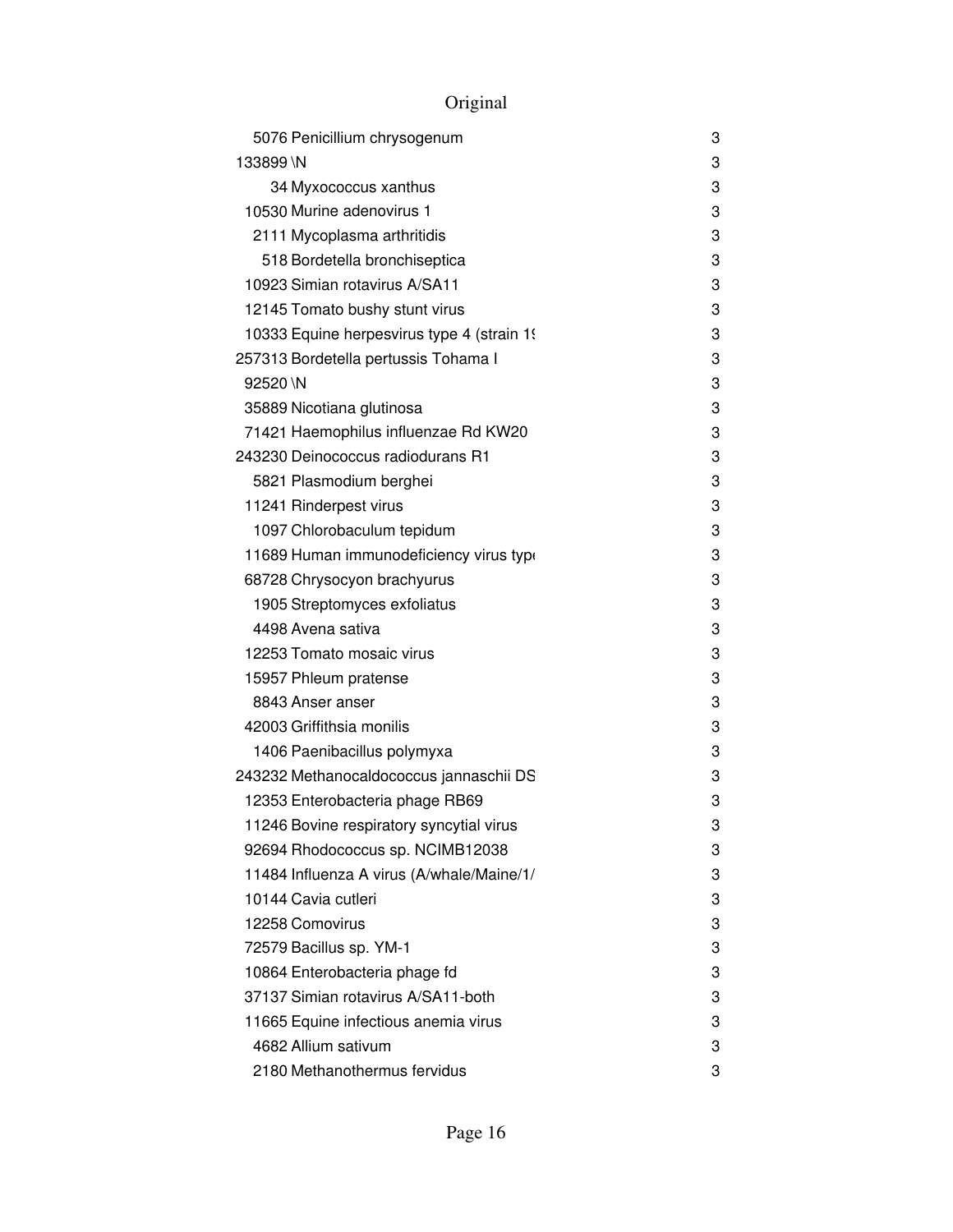| 7102 Heliothis virescens                  | 3 |
|-------------------------------------------|---|
| 817 Bacteroides fragilis                  | 3 |
| 11250 Human respiratory syncytial virus   | 3 |
| 3711 Brassica rapa                        | 3 |
| 1108 Chloroflexus aurantiacus             | 3 |
| 1667 Arthrobacter sp.                     | 3 |
| 62977 Acinetobacter sp. ADP1              | 3 |
| 1765 Mycobacterium bovis                  | 3 |
| 2502 Plasmid RK2                          | 3 |
| 11149 Transmissible gastroenteritis virus | 3 |
| 51453 Hypocrea jecorina                   | 3 |
| 89020 Mustelus griseus                    | 3 |
| 31553 Papillomavirus sylvilagi (STRAIN K  | 3 |
| 11268\N                                   | 3 |
| 12161 Beet yellows virus                  | 3 |
| 10366 Murid herpesvirus 1                 | 3 |
| 93050 Echis multisquamatus                | 3 |
| 1394 Bacillus caldolyticus                | 3 |
| 272558 Bacillus halodurans C-125          | 3 |
| 5724 Tritrichomonas foetus                | 3 |
| 1769 Mycobacterium leprae                 | 3 |
| 6938 Ornithodoros moubata                 | 3 |
| 100673 Influenza C virus (C/Johannesburg/ | 3 |
| 8053 Gadus callarias                      | 3 |
| 12475 Hepatitis delta virus               | 3 |
| 10566 Human papillomavirus                | 3 |
| 1887 Streptomyces albogriseolus           | 3 |
| 119072 Thermoanaerobacter tengcongensi:   | 3 |
| 158879 Staphylococcus aureus subsp. aure  | 3 |
| 1474 Sporosarcina pasteurii               | 3 |
| 10794 Minute virus of mice                | 3 |
| 2257 Natronomonas pharaonis               | 3 |
| 1197 Fremyella diplosiphon                | 3 |
| 362651 Human immunodeficiency virus type  | 3 |
| 33708 Murid herpesvirus 4                 | 3 |
| 12131 Human rhinovirus 14                 | 2 |
| 28875 Rotavirus A                         | 2 |
| 119602 Streptococcus dysgalactiae subsp.  | 2 |
| 8631 Laticauda semifasciata               | 2 |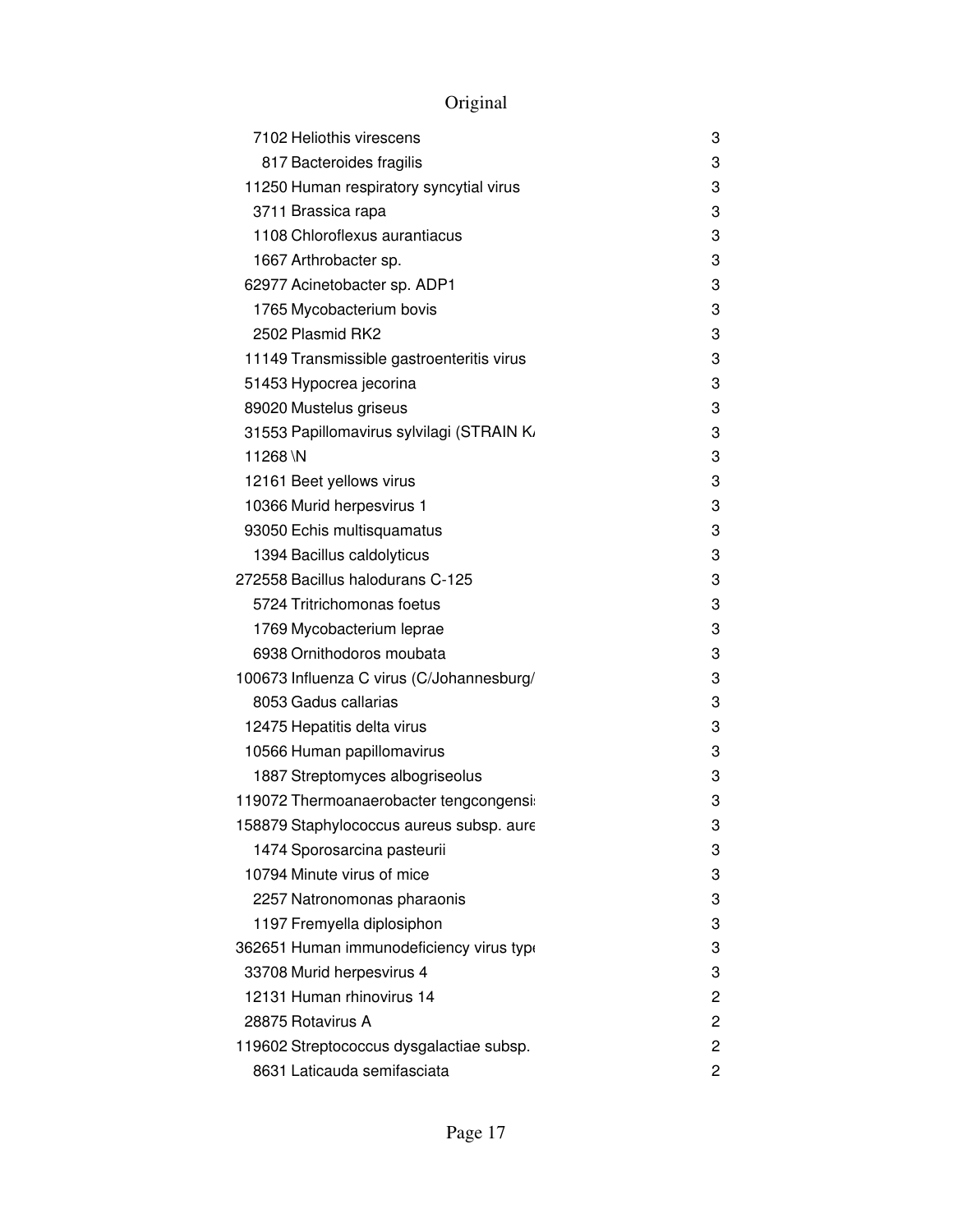| 11707 Human immunodeficiency virus type   | 2              |
|-------------------------------------------|----------------|
| 194699 Bordetella phage BPP-1             | 2              |
| 12042 Beet western yellows virus          | 2              |
| 5059 Aspergillus flavus                   | $\mathbf{2}$   |
| 11070 Dengue virus 4                      | 2              |
| 130308 Human adenovirus E                 | $\overline{c}$ |
| 171101 Streptococcus pneumoniae R6        | 2              |
| 40353 Echis carinatus                     | 2              |
| 1245 Leuconostoc mesenteroides            | $\overline{c}$ |
| 9675 Paguma larvata                       | $\mathbf{2}$   |
| 198803 Bacillus sp. MN-32                 | 2              |
| 48386 Perilla frutescens                  | 2              |
| 12082 Human poliovirus 1 strain Sabin     | 2              |
| 5270 Ustilago maydis                      | 2              |
| 1520 Clostridium beijerinckii             | 2              |
| 3679 Ecballium elaterium                  | 2              |
| 244589 Sulfolobus virus 1                 | 2              |
| 90371 Salmonella enterica subsp. enterica | 2              |
| 70698 M28 virus                           | 2              |
| 1697 Corynebacterium ammoniagenes         | $\mathbf{2}$   |
| 6238 Caenorhabditis briggsae              | 2              |
| 1929 Streptomyces rubiginosus             | $\overline{c}$ |
| 11072 Japanese encephalitis virus         | 2              |
| 11104 Hepatitis C virus (isolate 1)       | 2              |
| 200597 Sterkiella nova                    | 2              |
| 1398 Bacillus coagulans                   | 2              |
| 5271 Ustilago sphaerogena                 | 2              |
| 12288 Nodamura virus                      | 2              |
| 5759 Entamoeba histolytica                | 2              |
| 305 Ralstonia solanacearum                | 2              |
| 715 Actinobacillus pleuropneumoniae       | 2              |
| 11207 Simian virus 5                      | 2              |
| 8175 Sparus aurata                        | 2              |
| 4043 Petroselinum crispum                 | 2              |
| 350 Zoogloea ramigera                     | 2              |
| 31708 Human rhinovirus 16                 | 2              |
| 3488 Artocarpus                           | 2              |
| 265874 Ectromelia virus Moscow            | 2              |
| 1931 Streptomyces sp.                     | 2              |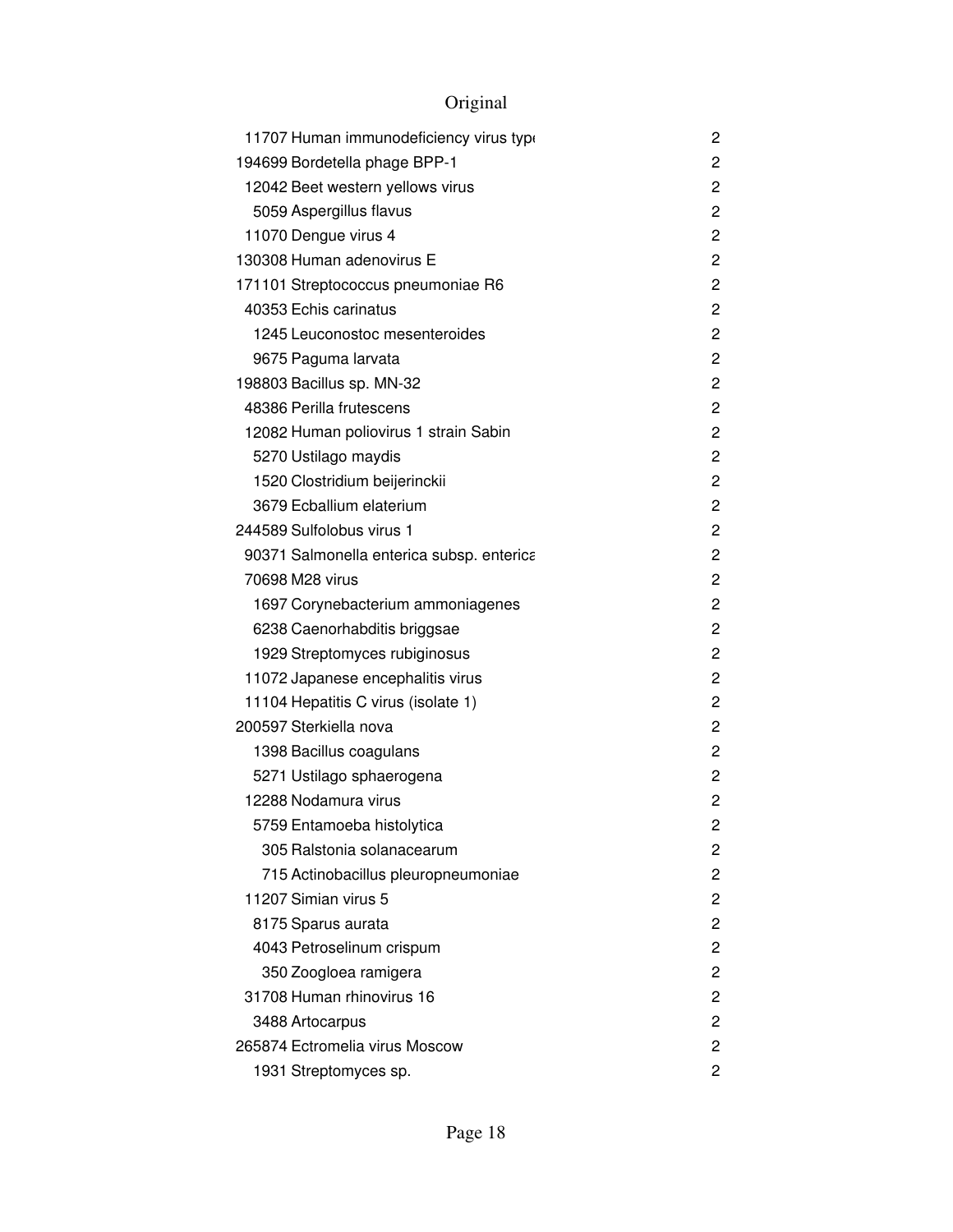| 10832 Tomato yellow leaf curl virus         | 2              |
|---------------------------------------------|----------------|
| 920 Acidithiobacillus ferrooxidans          | 2              |
| 11604 Puumala virus                         | 2              |
| 11868 Avian myelocytomatosis virus 29       | $\overline{c}$ |
| 10258 Orf virus                             | 2              |
| 64574 Radiomyces spectabilis                | $\overline{c}$ |
| 12302 Brome mosaic virus                    | 2              |
| 1829 Rhodococcus rhodochrous                | $\overline{c}$ |
| 512 Alcaligenes sp.                         | $\overline{c}$ |
| 7010 Schistocerca gregaria                  | $\overline{c}$ |
| 11208 Simian virus 5 (strain W3)            | 2              |
| 11983 Norwalk virus                         | $\overline{c}$ |
| 4906 Williopsis saturnus                    | 2              |
| 12136 Cricket paralysis virus               | 2              |
| 67825 Citrobacter rodentium                 | 2              |
| 192 Azospirillum brasilense                 | 2              |
| 6087 Hydra vulgaris                         | 2              |
| 7130 Manduca sexta                          | 2              |
| 122586 Neisseria meningitidis MC58          | 2              |
| 1147 Synechocystis sp. PCC 6714             | 2              |
| 12066 Coxsackievirus                        | 2              |
| 5072\N                                      | 2              |
| 5689 Leishmania tarentolae                  | 2              |
| 1718 Corynebacterium glutamicum             | 2              |
| 1932 Streptomyces tendae                    | $\overline{c}$ |
| 11077 Kunjin virus                          | 2              |
| 132961 Bungarus caeruleus                   | $\overline{c}$ |
| 36773 Burkholderia sp.                      | 2              |
| 176674 Influenza A virus (A/Duck/Hong Kor   | 2              |
| 240269 Paramecium bursaria Chlorella viru   | 2              |
| 5306 Phanerochaete chrysosporium            | 2              |
| 273057 Sulfolobus solfataricus P2           | 2              |
| 5807 Cryptosporidium parvum                 | 2              |
| 387139 Influenza A virus (A/Aichi/2/1968(H; | 2              |
| 67831 Rhipicephalus bursa                   | 2              |
| 10724 Bacillus phage SPP1                   | 2              |
| 6526 Biomphalaria glabrata                  | 2              |
| 91753 Cucurbit aphid-borne yellows virus    | 2              |
| 123217 Anopheles cracens                    | 2              |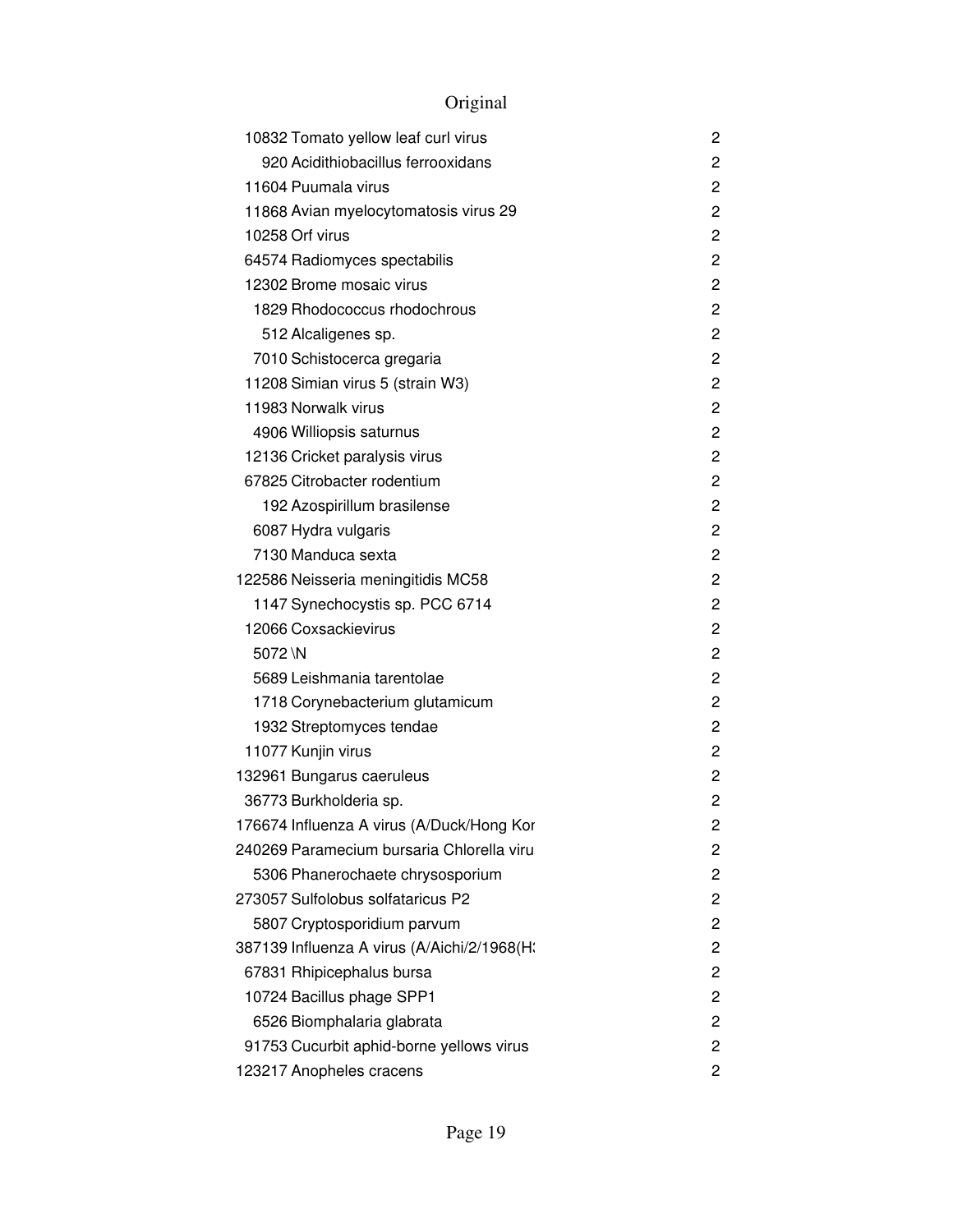| 3840 Vigna unguiculata subsp. cylindrica | 2              |
|------------------------------------------|----------------|
| 196620 Staphylococcus aureus subsp. aure | 2              |
| 1360 Lactococcus lactis subsp. lactis    | 2              |
| 348776 Mycobacterium tuberculosis C      | 2              |
| 6279 Brugia malayi                       | 2              |
| 2271 Thermoproteus tenax                 | 2              |
| 927 Halothiobacillus neapolitanus        | $\overline{c}$ |
| 11876 Avian sarcoma virus                | 2              |
| 9793 Equus asinus                        | 2              |
| 12107 Mengo virus                        | 2              |
| 1553 Clostridium tetanomorphum           | 2              |
| 28450 Burkholderia pseudomallei          | $\overline{c}$ |
| 150147\N                                 | $\overline{c}$ |
| 11686 Human immunodeficiency virus type  | 2              |
| 223283 Pseudomonas syringae pv. tomato   | 2              |
| 54914 Brevibacillus parabrevis           | 2              |
| 1428 Bacillus thuringiensis              | 2              |
| 5514 Fusarium sporotrichioides           | $\overline{c}$ |
| 301447 Streptococcus pyogenes serotype M | 2              |
| 79676 Pseudomonas sp. CF600              | $\overline{c}$ |
| 29170 Ancylostoma caninum                | $\overline{c}$ |
| 6550 Mytilus edulis                      | 2              |
| 11053 Dengue virus 1                     | 2              |
| 3843 Erythrina corallodendron            | 2              |
| 47519 Calystegia sepium                  | 2              |
| 227984 SARS coronavirus Tor2             | $\overline{c}$ |
| 1498 Clostridium histolyticum            | 2              |
| 280 Xanthobacter autotrophicus           | 2              |
| 10634 Murine polyomavirus                | 2              |
| 83331 Mycobacterium tuberculosis CDC15   | 2              |
| 180454 Anopheles gambiae str. PEST       | 2              |
| 210007 Streptococcus mutans UA159        | 2              |
| 50339 Thermoplasma volcanium             | 2              |
| 65406 Pseudomonas sp. 7A                 | 2              |
| 1580 Lactobacillus brevis                | 2              |
| 319 Pseudomonas syringae pv. phaseo      | 2              |
| 155077 Cellvibrio japonicus              | 2              |
| 3704 Armoracia rusticana                 | 2              |
| 45441 Enterobacteria phage L             | 2              |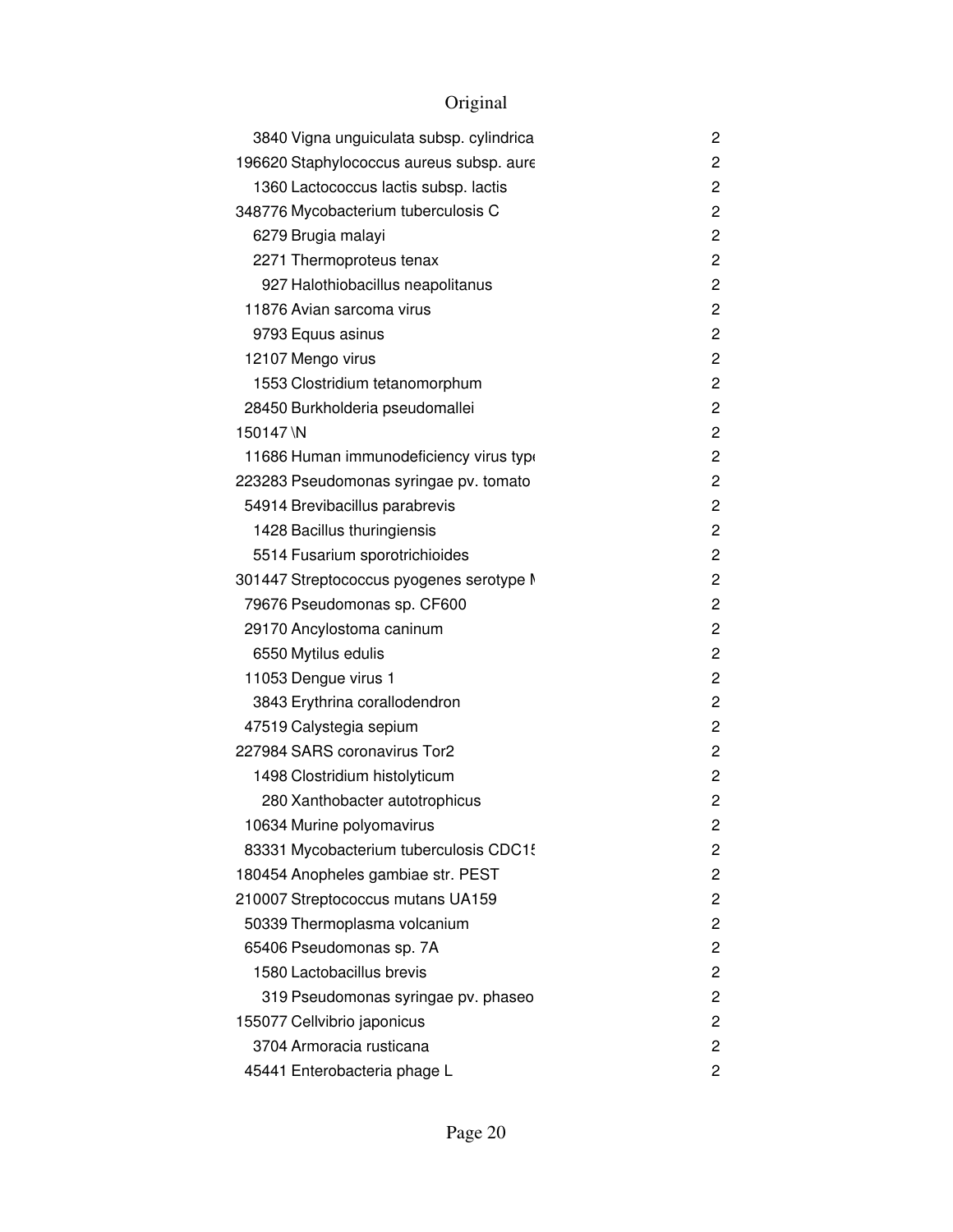| 4931 Saccharomyces bayanus                | 2              |
|-------------------------------------------|----------------|
| 55084 Pandinus imperator                  | 2              |
| 12147 Tomato bushy stunt virus (STRAIN    | 2              |
| 258594 Rhodopseudomonas palustris CGA     | 2              |
| 1642 Listeria innocua                     | 2              |
| 12643 Ectromelia virus                    | 2              |
| 223 Achromobacter cycloclastes            | 2              |
| 375 Bradyrhizobium japonicum              | 2              |
| 31902 Dasyatis akajei                     | 2              |
| 7159 Aedes aegypti                        | 2              |
| 11088 Tick-borne encephalitis virus (WES) | 2              |
| 7668 Strongylocentrotus purpuratus        | 2              |
| 8705 Vipera ammodytes ammodytes           | 2              |
| 11741 Visna/Maedi virus                   | $\overline{c}$ |
| 5085 Aspergillus fumigatus                | 2              |
| 1956 Streptomyces diastaticus             | 2              |
| 2280 Staphylothermus marinus              | 2              |
| 670 Vibrio parahaemolyticus               | 2              |
| 11641 Human foamy virus                   | 2              |
| 11879 Avian sarcoma virus PR2257          | 2              |
| 51336 Cabbage leaf curl virus             | 2              |
| 5341 Agaricus bisporus                    | 2              |
| 10553 Fowl adenovirus 1                   | 2              |
| 1848 Pseudonocardia thermophila           | 2              |
| 28502 Amaranthus hypochondriacus          | 2              |
| 10685 Bacillus phage SPO1                 | 2              |
| 416870 Lactococcus lactis subsp. cremoris | 2              |
| 6436 Themiste dyscritum                   | 2              |
| 529 Ochrobactrum anthropi                 | 2              |
| 7165 Anopheles gambiae                    | 2              |
| 9490 Saguinus oedipus                     | 2              |
| 4087 Nicotiana alata                      | 2              |
| 1324 Streptococcus sp. G148               | 2              |
| 224324 Aquifex aeolicus VF5               | 2              |
| 69000 Bacillus sp. B-0618                 | 2              |
| 6182 Schistosoma japonicum                | 2              |
| 29303 Streptomyces cattleya               | 2              |
| 381 Mesorhizobium loti                    | 2              |
| 31958 Amycolatopsis orientalis            | 2              |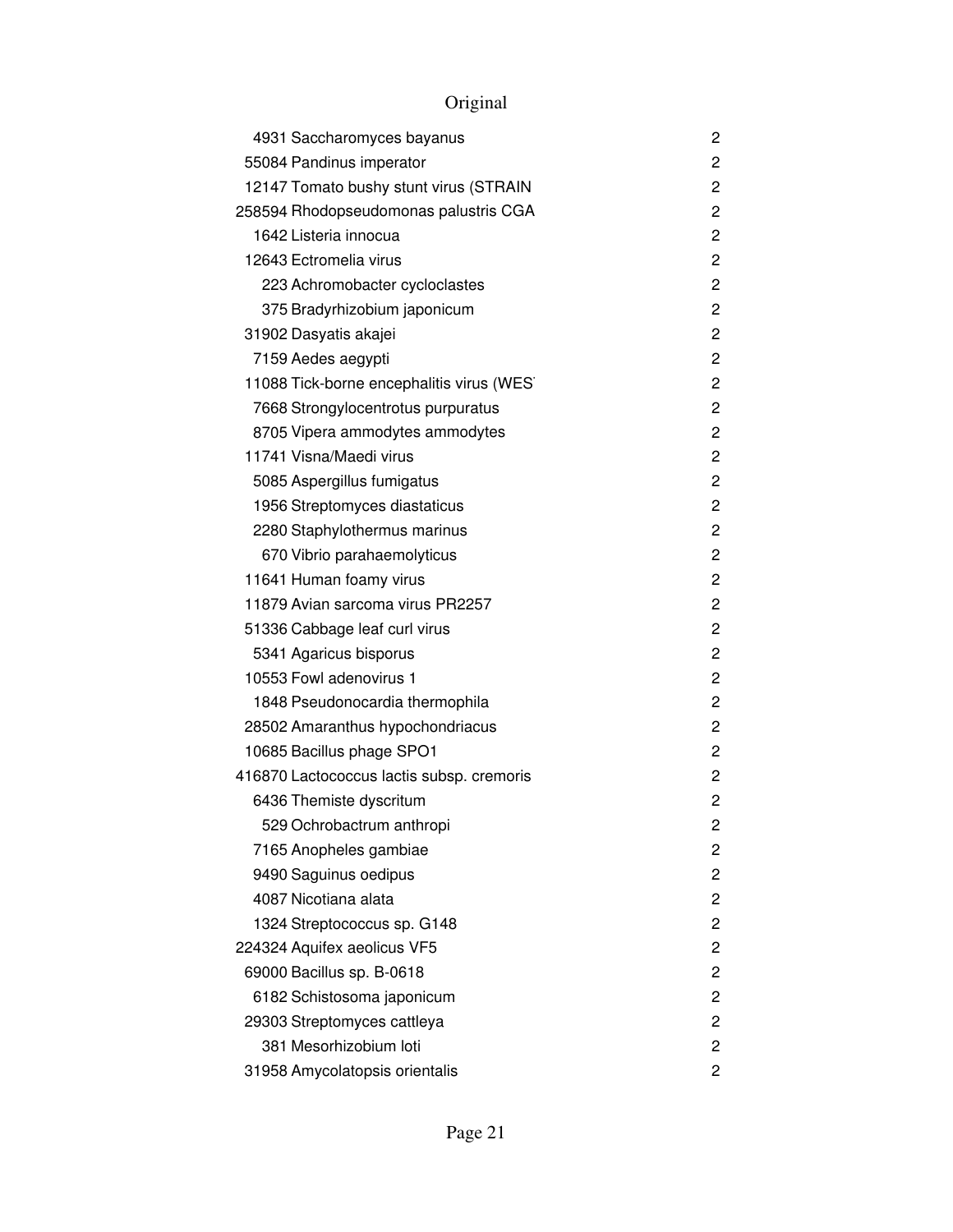| 11063 Dengue virus 2 Malaysia M3          | 2              |
|-------------------------------------------|----------------|
| 11089 Yellow fever virus                  | 2              |
| 7719 Ciona intestinalis                   | $\overline{c}$ |
| 3505 Betula pendula                       | 2              |
| 883 Desulfovibrio vulgaris str. 'Miyazaki | 2              |
| 4511 Eleusine coracana                    | $\overline{c}$ |
| 47914 Brevibacterium fuscum               | 2              |
| 228407 SARS coronavirus BJ01              | 2              |
| 10641 Cauliflower mosaic virus            | $\overline{c}$ |
| 480 Moraxella catarrhalis                 | $\overline{c}$ |
| 11138 Murine hepatitis virus              | 2              |
| 8844 Anser anser anser                    | 2              |
| 1301 Streptococcus                        | 2              |
| 11885 Fujinami sarcoma virus              | $\overline{2}$ |
| 1408 Bacillus pumilus                     | 2              |
| 12371 Phage h30                           | 2              |
| 6437 Themiste zostericola                 | $\overline{2}$ |
| 9521 Saimiri sciureus                     | 2              |
| 12154 Turnip yellow mosaic virus          | $\overline{2}$ |
| 69014 Thermococcus kodakarensis KOD1      | 2              |
| 307796 Saccharomyces cerevisiae YJM789    | $\overline{2}$ |
| 80863 Populus tremula x Populus alba      | $\overline{c}$ |
| 32002 Achromobacter denitrificans         | 2              |
| 11065 Dengue virus 2 Thailand/NGS-C/19    | 2              |
| 129910 Arthrospira maxima                 | 2              |
| 3527 Phytolacca americana                 | 2              |
| 198214 Shigella flexneri 2a str. 301      | $\overline{2}$ |
| 5138\N                                    | $\overline{c}$ |
| 272557 Aeropyrum pernix K1                | 2              |
| 3663 Cucurbita pepo                       | 2              |
| 4754 Pneumocystis carinii                 | 2              |
| 10560 Bovine papillomavirus type 2        | 2              |
| 6442 Phascolopsis gouldii                 | 2              |
| 7108 Spodoptera frugiperda                | $\overline{c}$ |
| 158878 Staphylococcus aureus subsp. aure  | $\mathbf{2}$   |
| 1338 Streptococcus intermedius            | 2              |
| 12022 Enterobacterio phage MS2            | 2              |
| 224326 Borrelia burgdorferi B31           | 2              |
| 262338 SARS coronavirus GD03T0013         | $\overline{c}$ |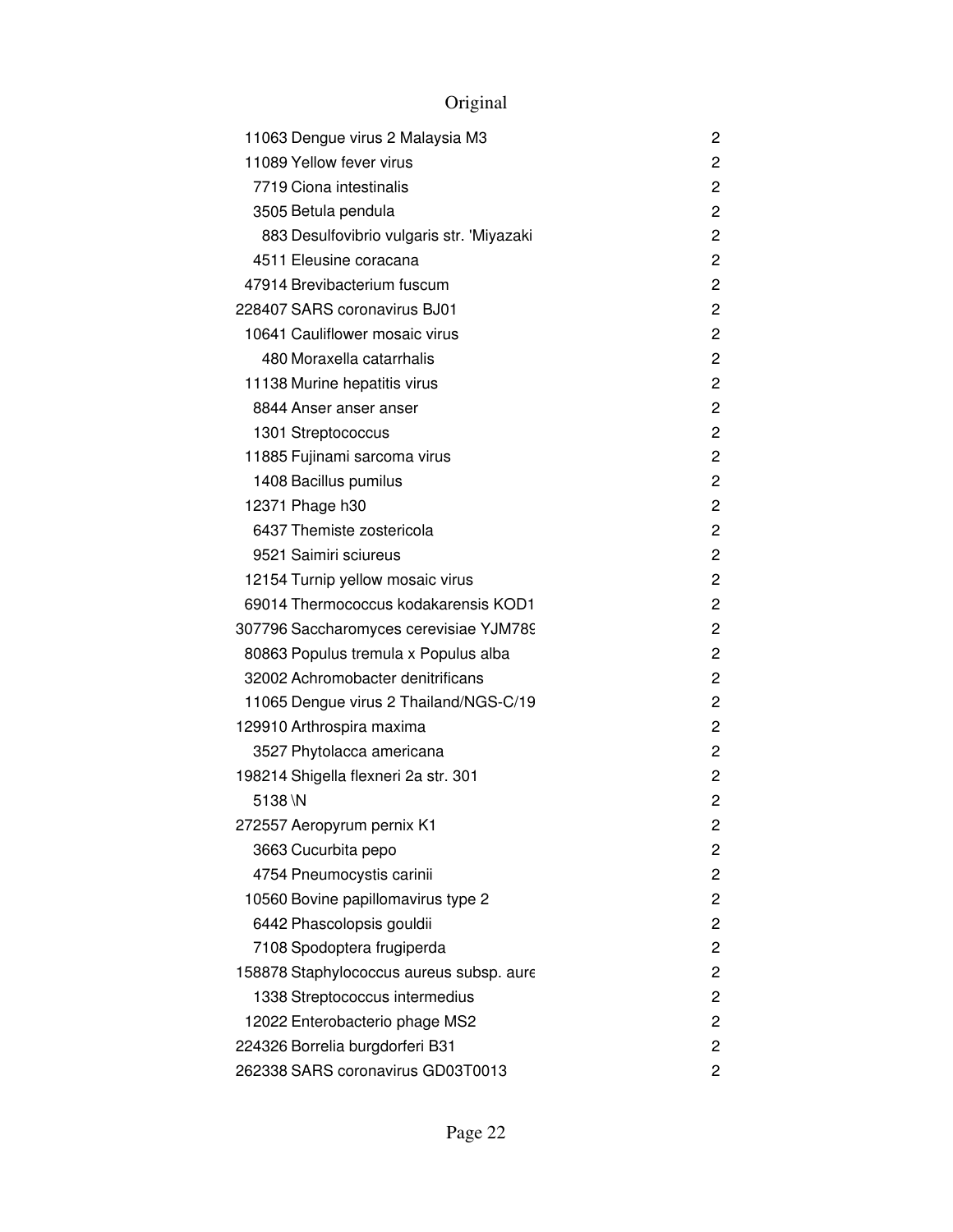| 394 Rhizobium sp. NGR234                | 2              |
|-----------------------------------------|----------------|
| 899 Desulfomicrobium baculatum          | 2              |
| 11520 Influenza B virus                 | 2              |
| 8717 Calloselasma rhodostoma            | $\overline{c}$ |
| 12080 Human poliovirus 1                | 2              |
| 6359 Platynereis dumerilii              | 2              |
| 30077 Triatoma pallidipennis            | 2              |
| 2743 Marinobacter hydrocarbonoclasticus | 2              |
| 11176 Newcastle disease virus           | 2              |
| 3981 Hevea brasiliensis                 | 2              |
| 10310 Human herpesvirus 2               | 2              |
| 5386 Xerocomus chrysenteron             | 2              |
| 77133 uncultured bacterium              | 2              |
| 337 Burkholderia glumae                 | 2              |
| 89476 \N                                | 2              |
| 2188 Methanococcus voltae               | $\overline{c}$ |
| 10995 Infectious bursal disease virus   | 2              |
| 109171 Pachyrhizus erosus               | 2              |
| 1139 \N                                 | 2              |
| 194439 Chlorobium tepidum TLS           | 2              |
| 12023 Pseudomonas phage PP7             | 2              |
| 10614 Human papillomavirus type 3       | 2              |
| 322710 Azotobacter vinelandii DJ        | 2              |
| 6192 Fasciola hepatica                  | 2              |
| 81759 Hyacinthoides hispanica           | 2              |
| 6703 Pandalus borealis                  | 2              |
| 198628 Erwinia chrysanthemi str. 3937   | 2              |
| 12285 Black beetle virus                | 2              |
| 2771 Cyanidium caldarium                | 1              |
| 34413 Humicola insolens                 | 1              |
| 686 Vibrio cholerae O1 biovar El tor    | 1              |
| 37501 Maackia amurensis                 | 1              |
| 9030 Gallus                             | 1              |
| 186538 Zaire ebolavirus                 | 1              |
| 3983 Manihot esculenta                  | 1              |
| 9844 Lama glama                         | 1              |
| 214092 Yersinia pestis CO92             | 1              |
| 52861 Tabernaemontana divaricata        | 1              |
| 243365 Chromobacterium violaceum ATCC   | 1              |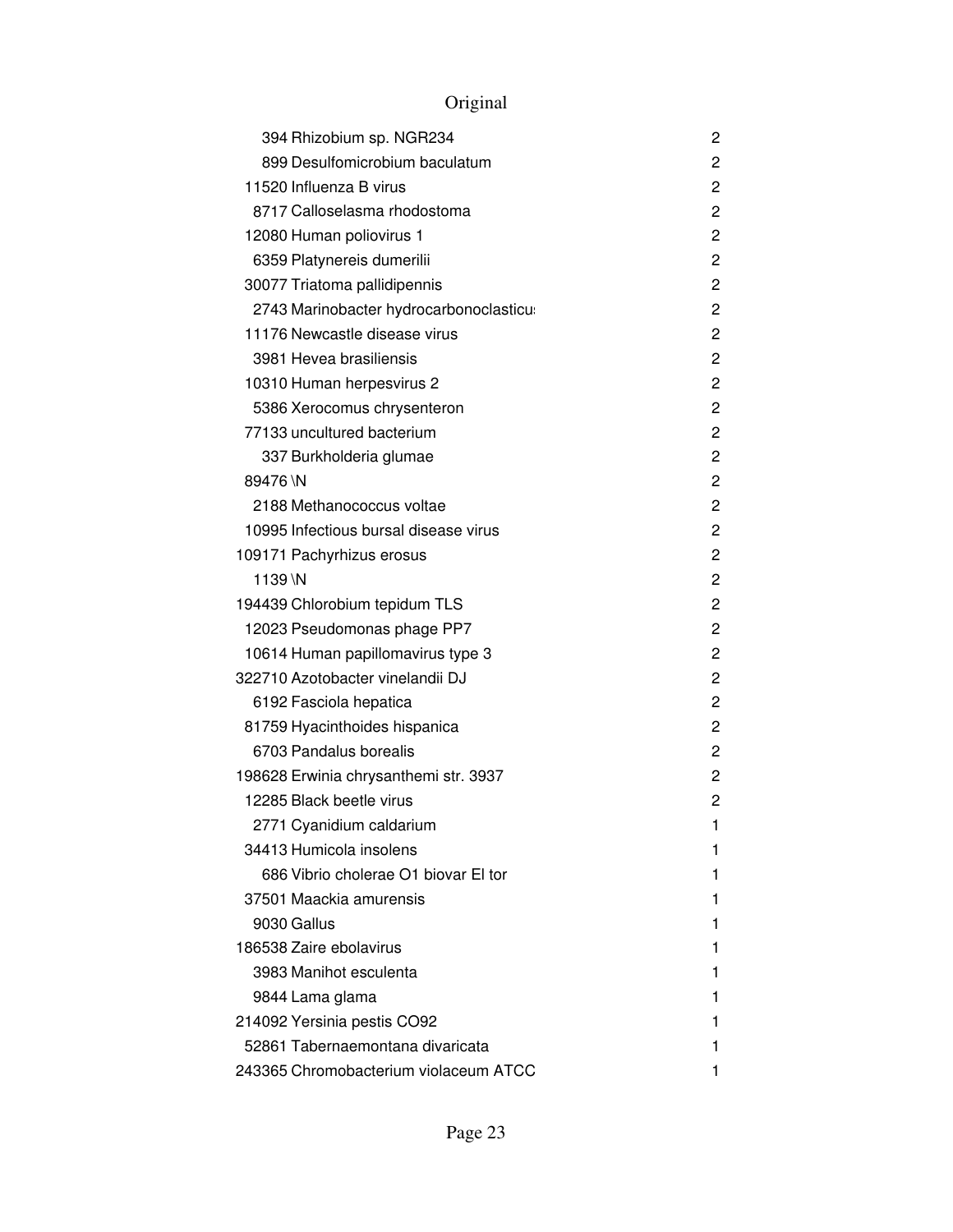| 66690 \N                                  | 1  |
|-------------------------------------------|----|
| 12538 Mokola virus                        | 1  |
| 10571 Bovine papillomavirus               | 1  |
| 77763 Banna virus                         | 1  |
| 1890 Streptomyces antibioticus            | 1  |
| 10711 Enterobacteria phage P21            | 1  |
| 542959 BPP-1-like phages                  | 1  |
| 6456 Haliotis fulgens                     | 1  |
| 90370 Salmonella enterica subsp. enterica | 1  |
| 11008 Saccharomyces cerevisiae virus L-/  | 1  |
| 7116 Pieris brassicae                     | 1  |
| 3352 Pinus taeda                          | 1  |
| 35688 Porphyridium purpureum              | 1  |
| 11277 Vesicular stomatitis Indiana virus  | 1  |
| 160268 Clonostachys                       | 1  |
| 3816 Abrus precatorius                    | 1  |
| 39152 Methanococcus maripaludis           | 1  |
| 58217 Loxosceles laeta                    | 1  |
| 1479 Bacillus smithii                     | 1  |
| 10369 Human herpesvirus 6 (strain GS)     | 1  |
| 1680 Bifidobacterium adolescentis         | 1  |
| 13249 Rhodnius prolixus                   | 1  |
| 6206 Taenia saginata                      | 1  |
| 81841 Pseudomonas sp. 130                 | 1  |
| 1924 Streptomyces purpurascens            | 1  |
| 29388 Staphylococcus capitis              | 1  |
| 6706 Homarus americanus                   | 1  |
| 93934 Coturnix japonica                   | 1  |
| 2260 Pyrococcus                           | 1  |
| 32049 Synechococcus sp. PCC 7002          | 1  |
| 587 Providencia rettgeri                  | 1  |
| 648 Aeromonas punctata                    | 1. |
| 7786 Torpedo                              | 1  |
| 907 Megasphaera elsdenii                  | 1  |
| 11531 Influenza B virus (STRAIN B/HONC    | 1  |
| 1397 Bacillus circulans                   | 1  |
| 230624 Trametes ochracea                  | 1  |
| 63559 Penicillium amagasakiense           | 1. |
| 12287 Flock house virus                   | 1  |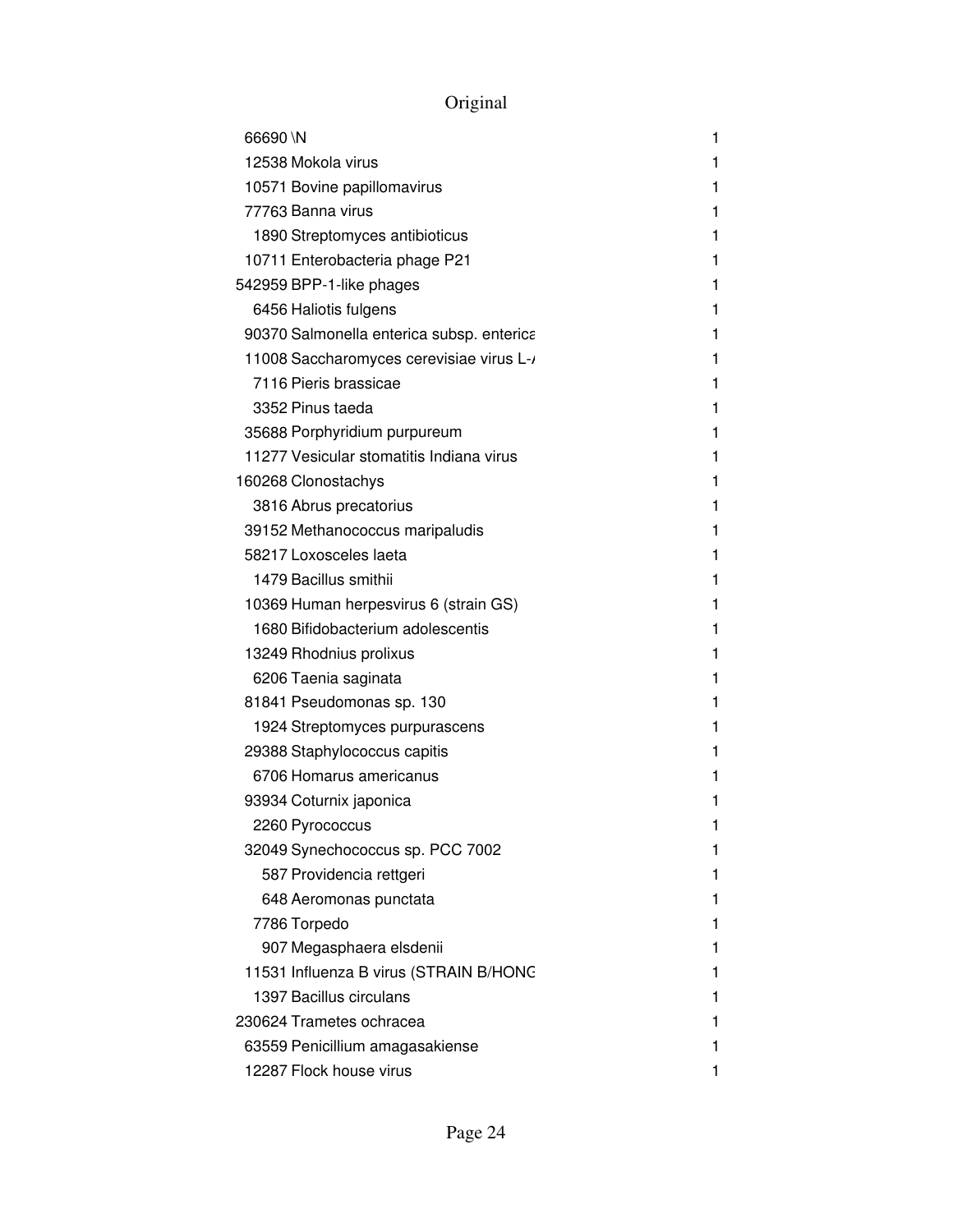| 272626 Listeria innocua Clip11262            | 1 |
|----------------------------------------------|---|
| 5755 Acanthamoeba castellanii                | 1 |
| 73475 Chicken anemia virus Cuxhaven-1/       | 1 |
| 28278 Human adenovirus 19                    | 1 |
| 10677 Enterobacteria phage Mu                | 1 |
| 367830 Staphylococcus aureus subsp. aure     | 1 |
| 85232 Morus nigra                            | 1 |
| 2045 Pimelobacter simplex                    | 1 |
| 6956 Dermatophagoides pteronyssinus          | 1 |
| 102203 Favia favus                           | 1 |
| 33806 \N                                     | 1 |
| 34631 Rhipicephalus appendiculatus           | 1 |
| 713 Actinobacillus                           | 1 |
| 11195 Sendai virus (strain Fushimi)          | 1 |
| 44270 Leishmania mexicana mexicana           | 1 |
| 216371 Penicillium stoloniferum virus S      | 1 |
| 52969 Ascophyllum nodosum                    | 1 |
| 10324 Bovine herpesvirus type 1.1 (strain    | 1 |
| 66691 \N                                     | 1 |
| 1589 Lactobacillus pentosus                  | 1 |
| 12541 Nudaurelia capensis omega virus        | 1 |
| 293055 Influenza A virus (A/mallard/Ohio/5!  | 1 |
| 78245 Xanthobacter autotrophicus Py2         | 1 |
| 28896 Thermoanaerobacterium saccharoly       | 1 |
| 346 Xanthomonas citri                        | 1 |
| 6494 Conus textile                           | 1 |
| 549 Pantoea agglomerans                      | 1 |
| 7119 Antheraea pernyi                        | 1 |
| 7237 Drosophila pseudoobscura                | 1 |
| 119856 Francisella tularensis subsp. tularer | 1 |
| 35703 Citrobacter amalonaticus               |   |
| 11280 Vesicular stomatitis New Jersey virt   | 1 |
| 8644 Naja mossambica                         | 1 |
| 160488 Pseudomonas putida KT2440             | 1 |
| 39300 Ectatomma tuberculatum                 | ı |
| 11708 Human immunodeficiency virus type      | 1 |
| 46018 Human echovirus 7                      |   |
| 12054 unidentified tobacco necrosis virus    | 1 |
| 10092 Mus musculus domesticus                |   |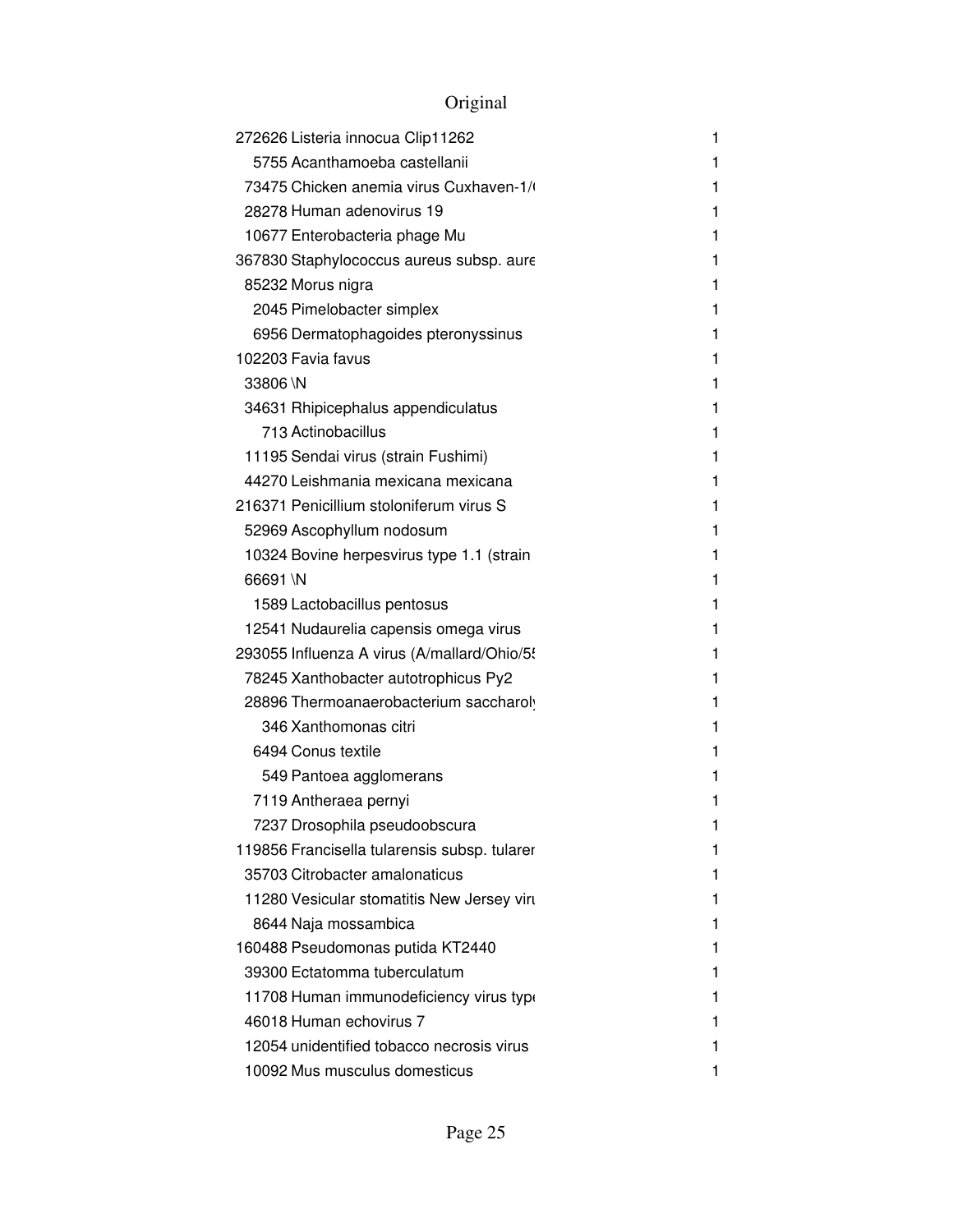| 58226 Comamonas sp. JS765                    | 1  |
|----------------------------------------------|----|
| 12222 Soybean mosaic virus                   | 1  |
| 10370 Human herpesvirus 6 (strain Ugand      | 1  |
| 265872 Cowpox virus (Brighton Red)           | 1  |
| 13616 Monodelphis domestica                  | 1  |
| 273 \N                                       | 1  |
| 82300 Adeno-associated virus - 5             | 1  |
| 29390 Streptococcus gordonii str. Challis    | 1  |
| 10829 Squash leaf curl virus                 | 1  |
| 95649 Bothrops neuwiedi pauloensis           | 1  |
| 592 \N                                       | 1  |
| 658 Photobacterium leiognathi subsp. le      | 1  |
| 130309 Human adenovirus F                    | 1  |
| 3567 Amaranthus caudatus                     | 1  |
| 8729 Crotalus adamanteus                     | 1  |
| 175771 Heteractis crispa                     | 1  |
| 40410 Cryptococcus neoformans var. neof      | 1  |
| 11863 Avian erythroblastosis virus (strain ! | 1  |
| 10255 Variola virus                          | 1  |
| 64091 Halobacterium sp. NRC-1                | 1  |
| 1521 Clostridium cellulolyticum              | 1  |
| 10519 Human adenovirus 7                     | 1  |
| 1823 Nocardia otitidiscaviarum               | 1  |
| 381517 Influenza A virus (A/Udorn/307/197:   | 1  |
| 6410 Haementeria officinalis                 | 1  |
| 85698 Achromobacter xylosoxidans             | 1  |
| 2094 Mycoplasma arginini                     | 1  |
| 30608 Microcebus murinus                     | 1  |
| 10886 Mammalian orthoreovirus 3 Dearing      | 1. |
| 33900 Streptomyces murinus                   | 1  |
| 34649 Mesobuthus martensii                   | 1  |
| 3690 Populus x canadensis                    | 1  |
| 37632 Amycolatopsis sp.                      | 1  |
| 9092 \N                                      | 1  |
| 11914 \N                                     | 1  |
| 53412 Pseudomonas resinovorans               | 1  |
| 5499 Passalora fulva                         | 1  |
| 67723 Amanita phalloides                     | 1  |
| 12558 Sesbania mosaic virus                  | 1  |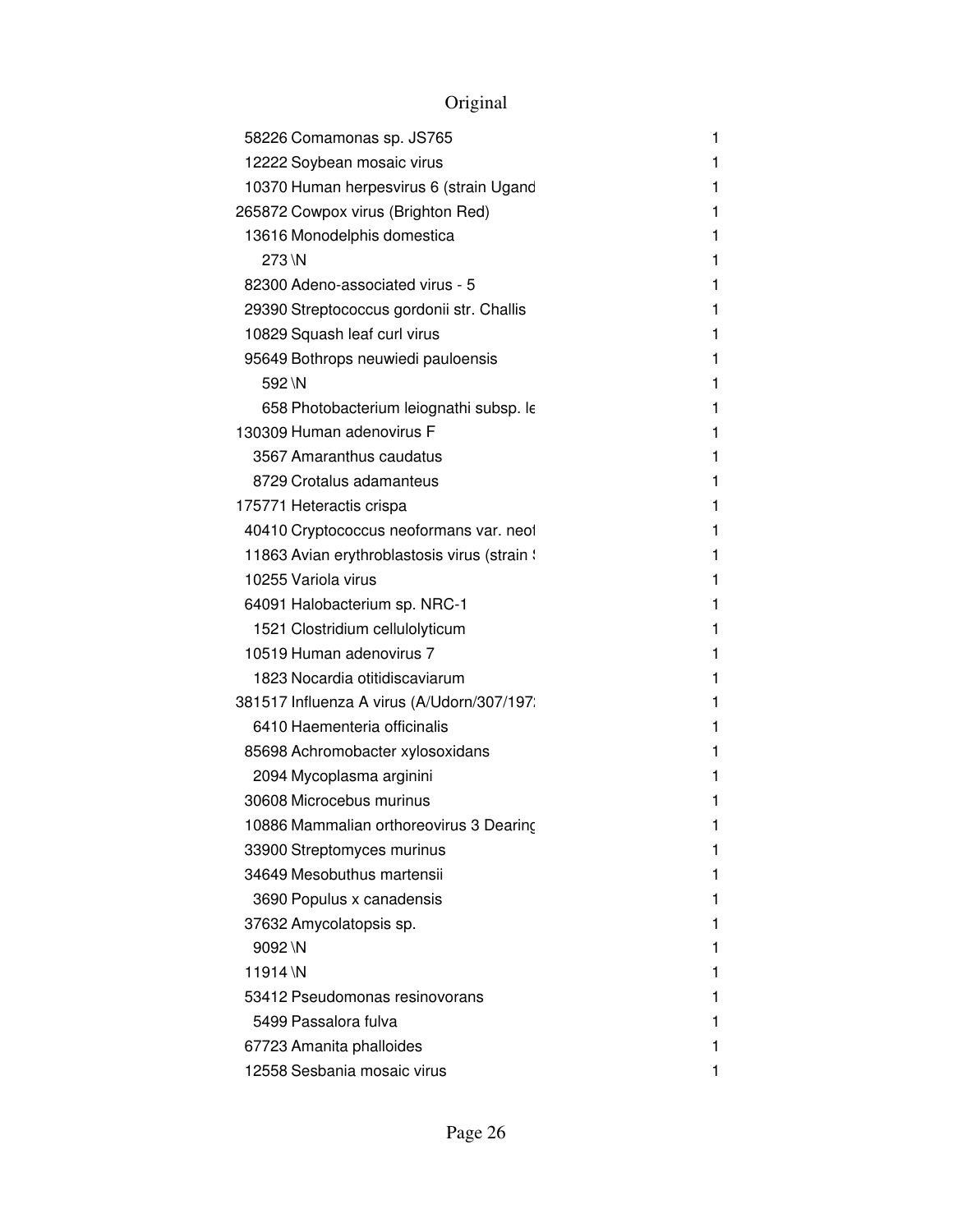| 188 Magnetospirillum magnetotacticum       | 1 |
|--------------------------------------------|---|
| 298334 Simian adenovirus A                 | 1 |
| 78447 Corallina pilulifera                 | 1 |
| 10714 Corynephage omega                    | 1 |
| 90973 Bacillus sp. TA2.A1                  | 1 |
| 7123 Hyalophora cecropia                   | 1 |
| 113192 Bothrops pirajai                    | 1 |
| 7242 Drosophila sp.                        | 1 |
| 8649 Naja kaouthia                         | 1 |
| 160490 Streptococcus pyogenes M1 GAS       | 1 |
| 39443 Carnation Italian ringspot virus     | 1 |
| 9548 Macaca radiata                        | 1 |
| 196118 Methanocaldococcus                  | 1 |
| 4120 Ipomoea batatas                       | 1 |
| 10095 Mus sp.                              | 1 |
| 70821 Desmodium yellow mottle virus        | 1 |
| 13686 Solenopsis invicta                   | 1 |
| 29438 Pseudomonas savastanoi               | 1 |
| 435 Acetobacter aceti                      | 1 |
| 6715 Astacus astacus                       | 1 |
| 96471 Bacillus sp. YM55-1                  | 1 |
| 32059 Phormidium laminosum                 | 1 |
| 11073 Japanese encephalitis virus strain S | 1 |
| 659 Photobacterium phosphoreum             | 1 |
| 3570 Dianthus caryophyllus                 | 1 |
| 36659 Volvariella volvacea                 | 1 |
| 3891 Psophocarpus tetragonolobus           | 1 |
| 1270 Micrococcus luteus                    | 1 |
| 9739 Tursiops truncatus                    | 1 |
| 49577 Costus speciosus                     | 1 |
| 1399 Bacillus firmus                       | 1 |
| 237895 Cryptosporidium hominis             | 1 |
| 5286 Rhodosporidium toruloides             | 1 |
| 74567 Flavobacterium sp. ATCC 27551        | 1 |
| 10679 Enterobacteria phage P2              | 1 |
| 33903 Streptomyces avermitilis             | 1 |
| 2788 Porphyra yezoensis                    | 1 |
| 34839 Chinchilla lanigera                  | 1 |
| 726 Haemophilus haemolyticus               | 1 |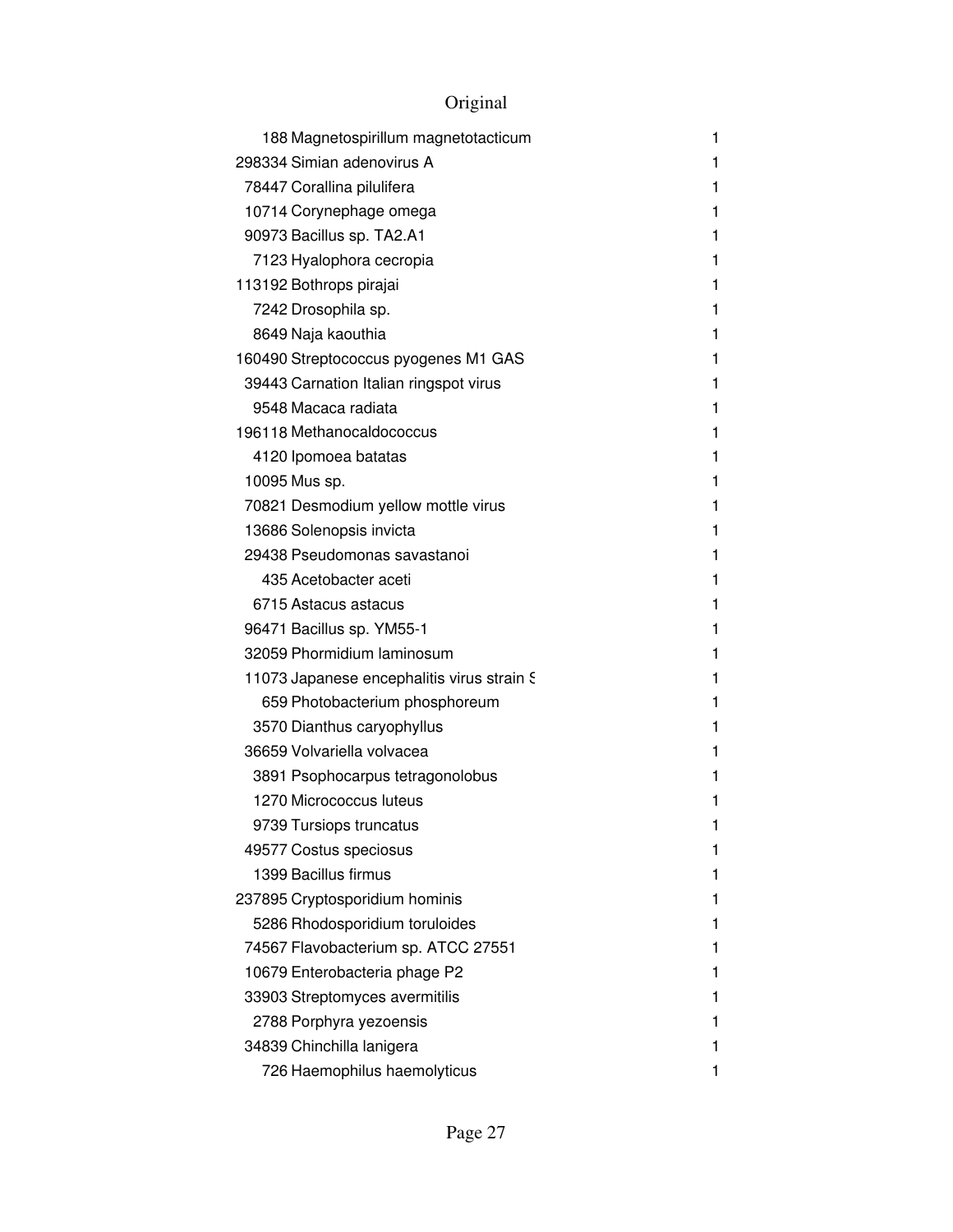| 3691 Populus nigra                         | 1 |
|--------------------------------------------|---|
| 37682 Aegilops tauschii                    | 1 |
| 190485 Xanthomonas campestris pv. camp     | 1 |
| 4072 Capsicum annuum                       | 1 |
| 44822 Microcystis viridis                  | 1 |
| 1426 Geobacillus thermoglucosidasius       | 1 |
| 10329 Equine herpesvirus type 1 (strain Ko | 1 |
| 5501 Coccidioides immitis                  | 1 |
| 300269 Shigella sonnei Ss046               | 1 |
| 1897 Streptomyces carzinostaticus          | 1 |
| 10715 Staphylococcus phage 42D.m           | 1 |
| 91201 Gastrodia elata                      | 1 |
| 31744 Rice yellow mottle virus             | 1 |
| 11036 Venezuelan equine encephalitis virt  | 1 |
| 113636 Populus tremula                     | 1 |
| 7370 Musca domestica                       | 1 |
| 35806 Rhodovulum sulfidophilum             | 1 |
| 161736 Pseudomonas phage phi12             | 1 |
| 3837 Dioclea grandiflora                   | 1 |
| 39682 Viridovipera stejnegeri              | 1 |
| 9556 Papio cynocephalus                    | 1 |
| 196590 \N                                  | 1 |
| 46758 Lobophyllia hemprichii               | 1 |
| 1359 Lactococcus lactis subsp. cremoris    | 1 |
| 10114 Rattus                               | 1 |
| 59511 Pseudomonas syringae pv. maculic     | 1 |
| 12230 Turnip mosaic virus                  | 1 |
| 266835 Mesorhizobium loti MAFF303099       | 1 |
| 70863 Shewanella oneidensis                | 1 |
| 82835 \N                                   | 1 |
| 29459 Brucella melitensis                  | 1 |
| 438 Acetobacter pasteurianus               |   |
| 6717 Pontastacus leptodactylus             |   |
| 32060 Phormidium lapideum                  | 1 |
| 3619 Rumex obtusifolius                    |   |
| 921 Starkeya novella                       |   |
| 3902 Ulex europaeus                        | 1 |
| 11873 Avian musculoaponeurotic fibrosarc   |   |
| 9749 Delphinapterus leucas                 |   |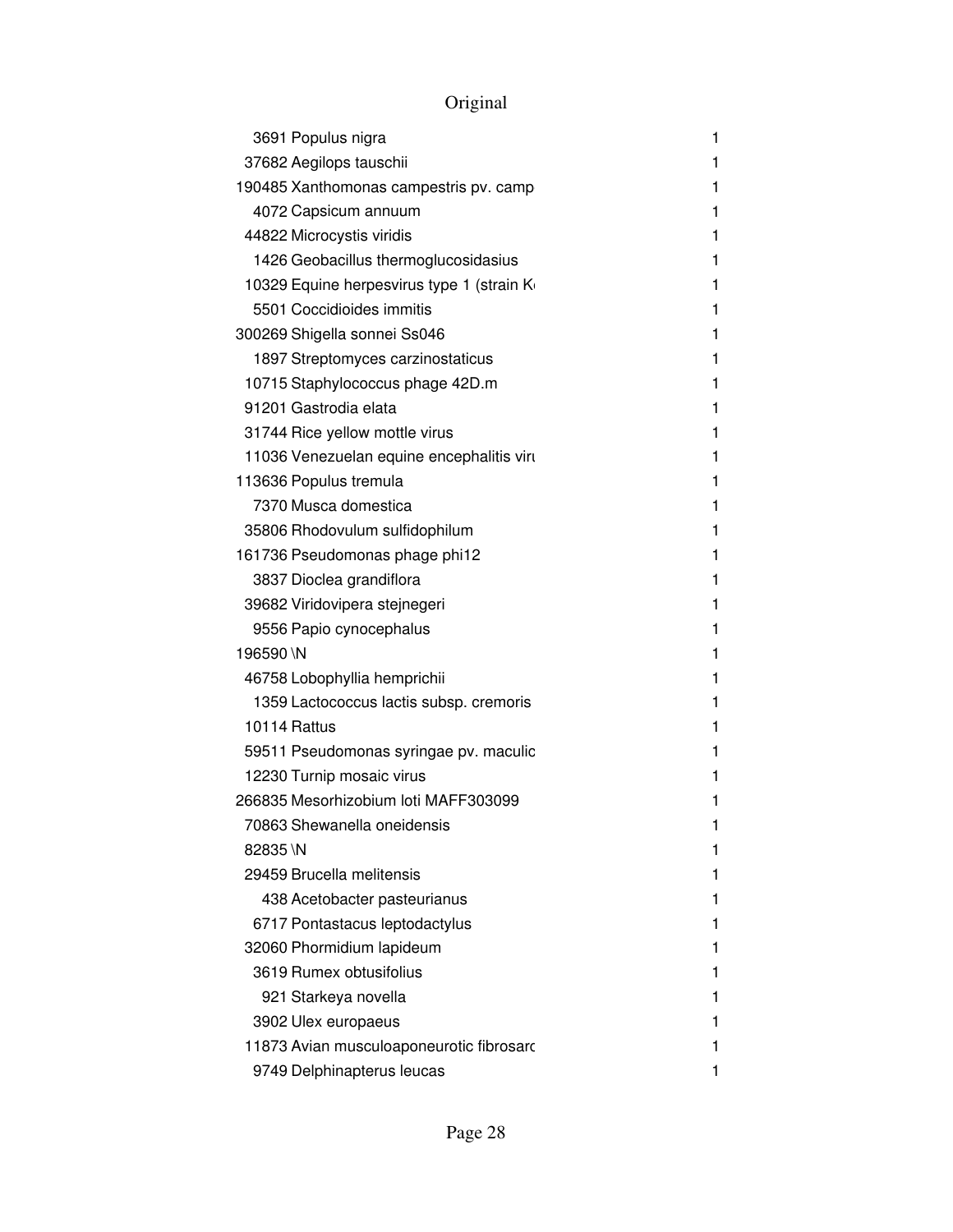| 204723 Peniophora sp. SG                  | 1 |
|-------------------------------------------|---|
| 4615 Ananas comosus                       | 1 |
| 49817 Erythrina crista-galli              | 1 |
| 1400 Bacillus intermedius                 | 1 |
| 12092 Hepatitis A virus                   | 1 |
| 64608 Agrocybe cylindracea                | 1 |
| 1550 Clostridium subterminale             | 1 |
| 12303 Cowpea chlorotic mottle virus       | 1 |
| 10529 Human adenovirus 31                 | 1 |
| 74577 Streptomyces sp. UC5319             | 1 |
| 28344 Porcine reproductive and respirator | 1 |
| 10680 Enterobacteria phage P4             | 1 |
| 2108 Mycoplasma sp.                       | 1 |
| $515$ \N                                  | 1 |
| 10896 \N                                  | 1 |
| 7038 Bemisia tabaci                       | 1 |
| 33931 Bacillus caldovelox                 | 1 |
| 3053 \N                                   | 1 |
| 34864 \N                                  | 1 |
| 148603 Mycobacterium phage Bxb1           | 1 |
| 3693 Populus tremuloides                  | 1 |
| 37734 Enterococcus casseliflavus          | 1 |
| 9267 Didelphis virginiana                 | 1 |
| 45151 Pyrenophora tritici-repentis        | 1 |
| 11986 Carnation mottle virus              | 1 |
| 9939 Ovis sp.                             | 1 |
| 221204 Hieracium pilosella                | 1 |
| 4920 Pichia farinosa                      | 1 |
| 54571 Streptomyces venezuelae             | 1 |
| 12139 Southern bean mosaic virus          | 1 |
| 10331 Equid herpesvirus 4                 | 1 |
| 257311 Bordetella parapertussis 12822     | 1 |
| 12618 Chicken anemia virus                | 1 |
| 79261 Streptomyces castaneoglobisporus    | 1 |
| 29015\N                                   | 1 |
| 11047 Equine arteritis virus              | 1 |
| 7141 Choristoneura fumiferana             | 1 |
| 115547 uncultured archaeon                | 1 |
| 7389 Hypoderma lineatum                   | 1 |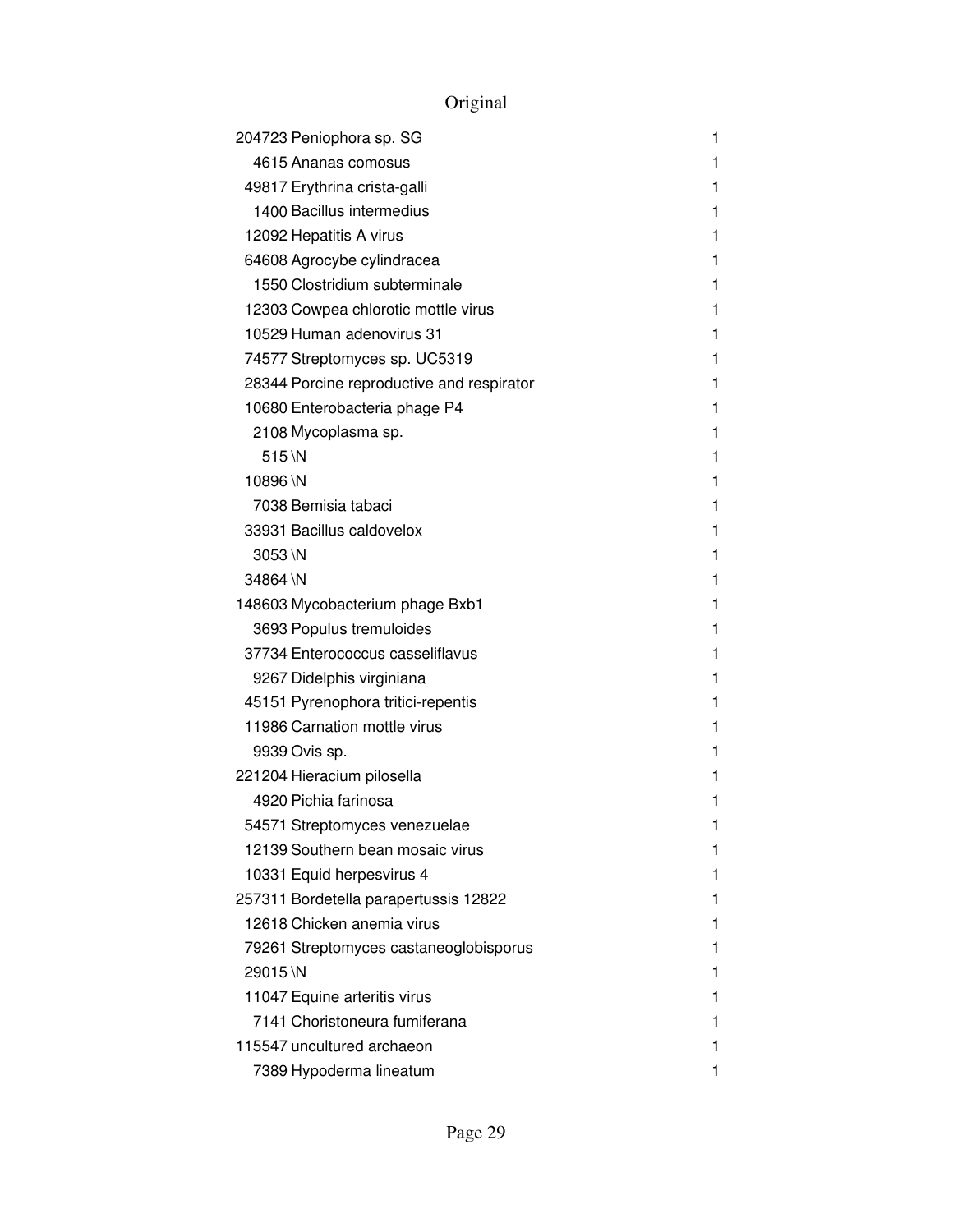| 11467\N                                   | 1 |
|-------------------------------------------|---|
| 8665 Ophiophagus hannah                   | 1 |
| 39946 Oryza sativa Indica Group           | 1 |
| 4232 Helianthus annuus                    | 1 |
| 59837 Leiostomus xanthurus                | 1 |
| 1496 Clostridium difficile                | 1 |
| 12242 Tobacco mosaic virus                | 1 |
| 269084 Synechococcus elongatus PCC 630    | 1 |
| 71366 Staphylococcus phage PVL            | 1 |
| 276 Thermus filiformis                    | 1 |
| 83131 Cratylia argentea                   | 1 |
| 1938 Streptomyces viridochromogenes       | 1 |
| 29461 Brucella suis                       | 1 |
| 442 Gluconobacter oxydans                 | 1 |
| 6728 Procambarus clarkii                  | 1 |
| 97234 Dryopteris crassirhizoma            | 1 |
| 32536 Acinonyx jubatus                    | 1 |
| 668 Vibrio fischeri                       | 1 |
| 7957 Carassius auratus                    | 1 |
| 3625 Actinidia chinensis                  | 1 |
| 37114 Human papillomavirus type 55        | 1 |
| 178306 Pyrobaculum aerophilum str. IM2    | 1 |
| 40979 Cocksfoot mottle virus              | 1 |
| 4641 Musa acuminata                       | 1 |
| 49899 Thermococcus profundus              | 1 |
| 242619 Porphyromonas gingivalis W83       | 1 |
| 5319 Irpex lacteus                        | 1 |
| 12305 Cucumber mosaic virus               | 1 |
| 273063 Sulfolobus tokodaii str. 7         | 1 |
| 76114 Aromatoleum aromaticum EbN1         | 1 |
| 10683 Bacillus phage PBS1                 | 1 |
| 390157 Seneca valley virus                | 1 |
| 86600 Discosoma sp.                       | 1 |
| 31234 Caenorhabditis remanei              | 1 |
| 103904 Coxsackievirus B3 (strain Woodruff | 1 |
| 2337 Thermotoga neapolitana               | 1 |
| 33950 Thermoanaerobacterium thermosul     |   |
| 35170 Corallina officinalis               |   |
| 37762 Escherichia coli B                  |   |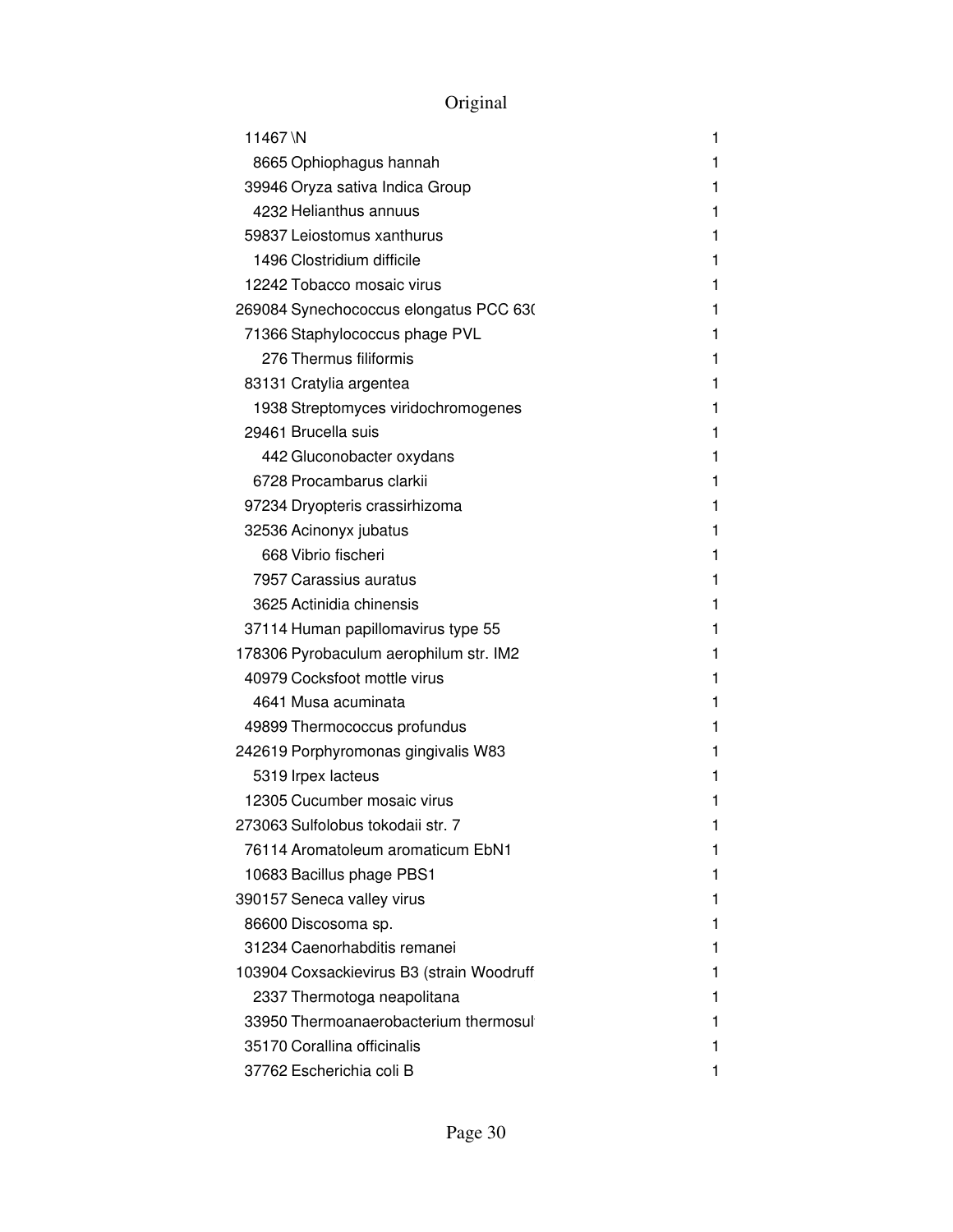| 9347 Eutheria                                | 1  |
|----------------------------------------------|----|
| 190650 Caulobacter crescentus CB15           | 1  |
| 45332 Prevotella phage phi AR29              | 1  |
| 11988 Turnip crinkle virus                   | 1  |
| 68170 Lechevalieria aerocolonigenes          | 1  |
| 361 Agrobacterium sp.                        | 1  |
| 10726 Enterobacteria phage T5                | 1  |
| 31768 Hepatitis E virus (strain Mexico)      | 1  |
| 7460 Apis mellifera                          | 1  |
| 126794 Vaccinia virus Ankara                 | 1  |
| 3496 Maclura pomifera                        | 1  |
| 163106 \N                                    | 1  |
| 11733 Simian immunodeficiency virus (MN      | 1  |
| 196627 Corynebacterium glutamicum ATCO       | 1  |
| 4265 Cynara cardunculus                      | 1  |
| 1388 Alicyclobacillus acidocaldarius subs    | 1  |
| 5079 Penicillium janthinellum                | 1  |
| 61172 Laguna Negra virus                     | 1  |
| 10383 Herpesvirus saimiri (strain 11)        | 1  |
| 269145 Sulfolobus turreted icosahedral viru  | 1  |
| 13818 Adiantum capillus-veneris              | 1  |
| 348780 Natronomonas pharaonis DSM 216        | 1  |
| 6282 Onchocerca volvulus                     | 1  |
| 1950 Streptomyces peucetius                  | 1  |
| 29549 Rhodothermus marinus                   | 1  |
| 471 Acinetobacter calcoaceticus              | 1  |
| 6772 Celuca pugilator                        | 1  |
| 2277 Pyrobaculum islandicum                  | 1  |
| 33953 Clostridium aminobutyricum             | 1. |
| 11122 Avian infectious bronchitis virus (str | 1  |
| 7962 Cyprinus carpio                         | 1  |
| 134821 Ureaplasma parvum                     | 1  |
| 37122 Human papillomavirus type 6a           | 1  |
| 940 Hydrogenobacter thermophilus             | 1  |
| 11636 Reticuloendotheliosis virus            | 1  |
| 3911 Vicia villosa                           | 1  |
| 1288 Staphylococcus xylosus                  | 1  |
| 11878 Avian sarcoma virus CT10               | 1  |
| 4670 Galanthus nivalis                       | 1  |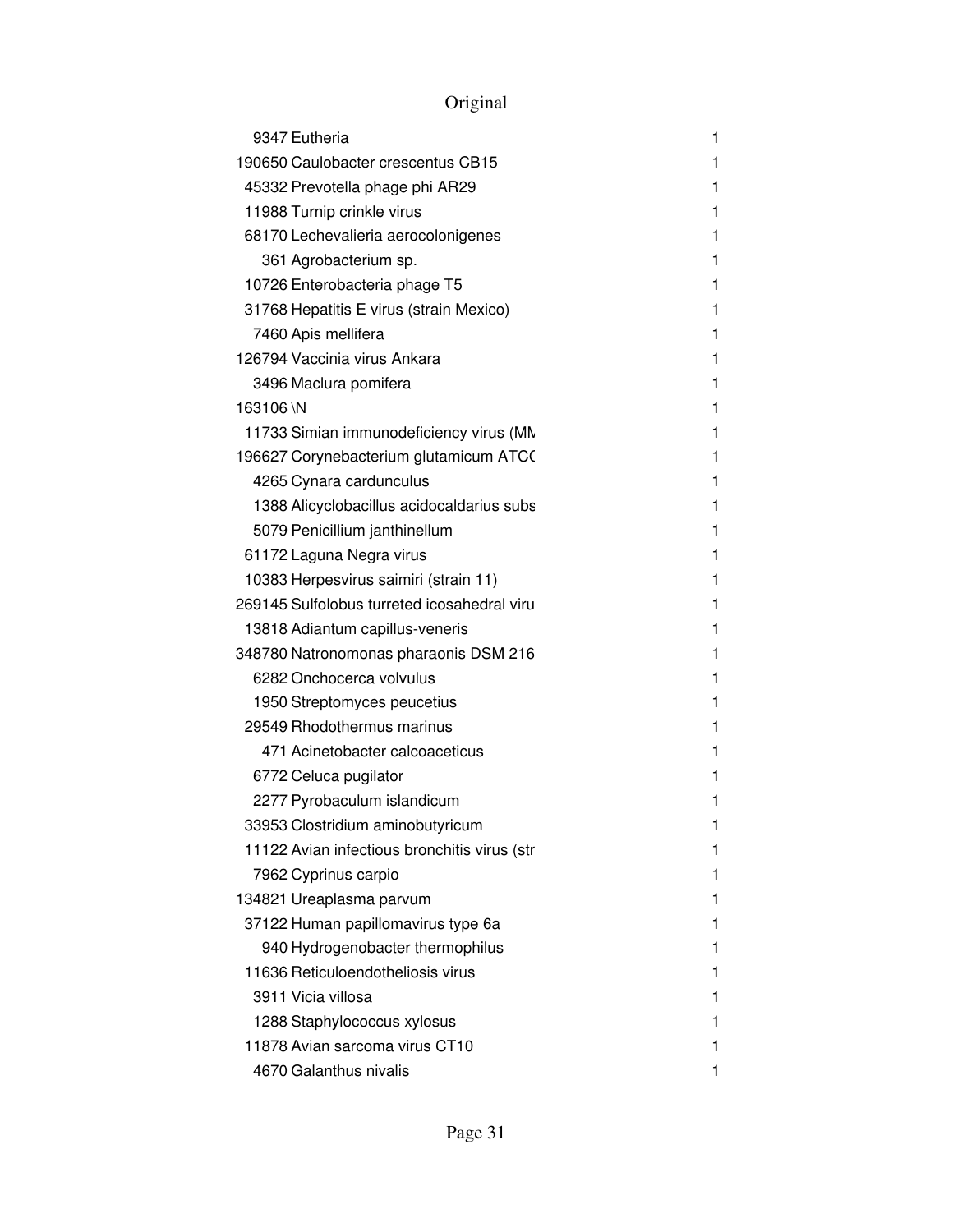| 5322 Pleurotus ostreatus                    | 1 |
|---------------------------------------------|---|
| 12315 Tomato aspermy virus                  | 1 |
| 68 Lysobacter                               | 1 |
| 10533 Human adenovirus 1                    | 1 |
| 273075 Thermoplasma acidophilum DSM 1       | 1 |
| 76275 Rhodococcus sp. R312                  | 1 |
| 392809 Influenza A virus (A/Victoria/3/1975 | 1 |
| 6431 Urechis caupo                          | 1 |
| 2130 Ureaplasma urealyticum                 | 1 |
| 31285 Trypanosoma brucei gambiense          | 1 |
| 10924 \N                                    | 1 |
| 7070 Tribolium castaneum                    | 1 |
| 103929 Rabies virus strain Pasteur vaccin   | 1 |
| 2378 Sporomusa ovata                        | 1 |
| 117138 Brome streak virus (strain 11-Cal)   | 1 |
| 3088 Scenedesmus obliquus                   | 1 |
| 35304 Bunyamwera virus                      | 1 |
| 781 Rickettsia conorii                      | 1 |
| 37919 Rhodococcus opacus                    | 1 |
| 9430 Desmodus rotundus                      | 1 |
| 192168 Arthrobacter sp. C2-2                | 1 |
| 12009 \N                                    | 1 |
| 1434 Bacillus thuringiensis serovar berlin  | 1 |
| 5539 Scytalidium lignicola                  | 1 |
| 301887 Echinophyllia sp. SC22               | 1 |
| 6118 Entacmaea quadricolor                  | 1 |
| 79679 Thermococcus sp. KS-1                 | 1 |
| 6561 Scapharca inaequivalvis                | 1 |
| 92652 Shrimp white spot syndrome virus      | 1 |
| 563 Escherichia blattae                     | 1 |
| 129555 Amphitrite ornata                    | 1 |
| 3501 Urtica dioica                          | 1 |
| 35933 Podophyllum peltatum                  | 1 |
| 11480\N                                     | 1 |
| 163653\N                                    | 1 |
| 40001 Cellulomonas sp.                      | 1 |
| 196914 Actinoplanes friuliensis             | 1 |
| 228330 SARS coronavirus Urbani              | 1 |
| 61861 Canavalia brasiliensis                | 1 |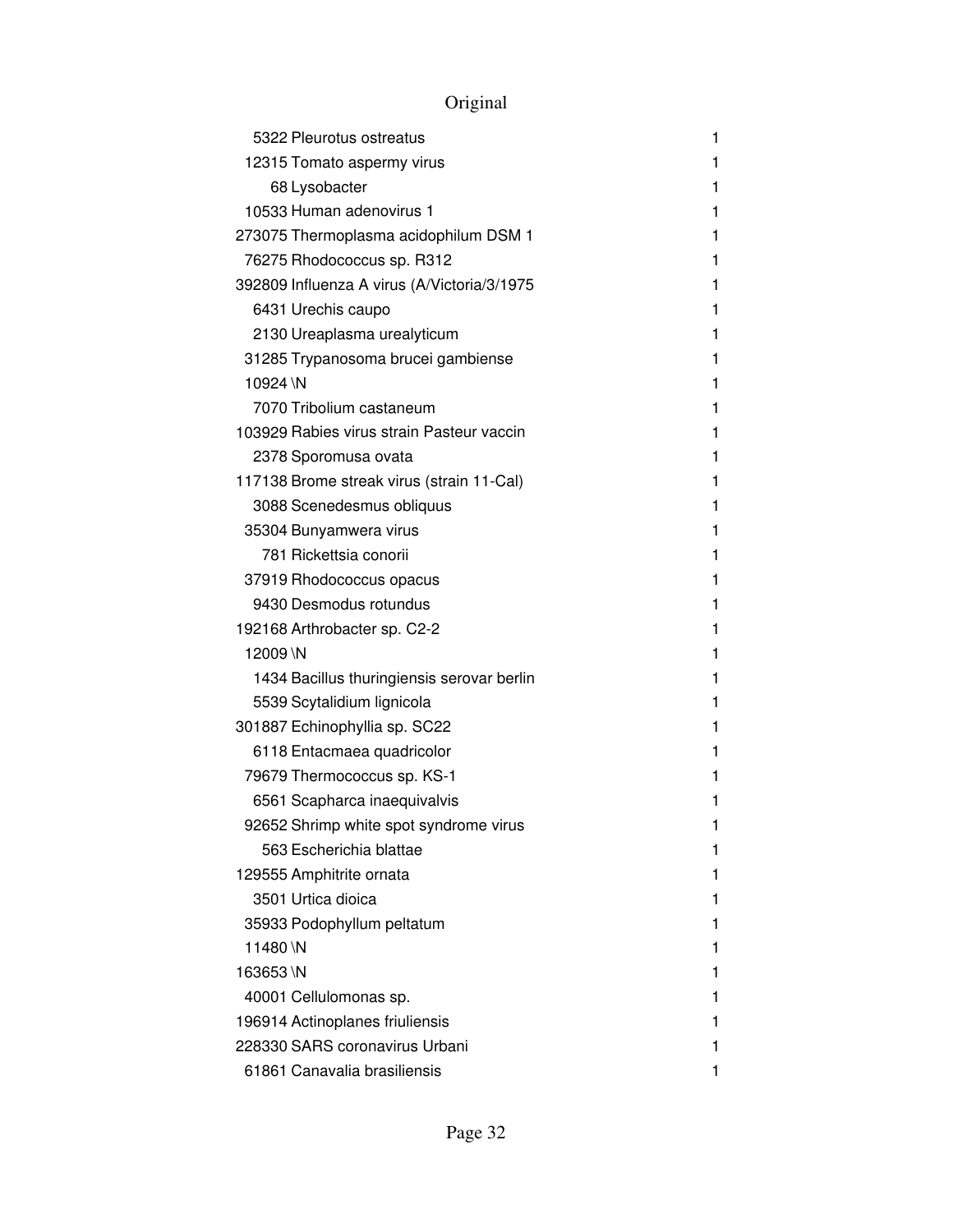| 269446 Rous sarcoma virus (strain Schmidt   | 1 |
|---------------------------------------------|---|
| 5699 Trypanosoma vivax                      | 1 |
| 72539 Physalis mottle virus                 | 1 |
| 1760 Actinobacteria (class)                 | 1 |
| 6334 Trichinella spiralis                   | 1 |
| 29760 Vitis vinifera                        | 1 |
| 476 Moraxella bovis                         | 1 |
| 10863 Enterobacteria phage f1               | 1 |
| 99565 Chiba virus                           | 1 |
| 34007 Paracoccus versutus                   | 1 |
| 11128 Bovine coronavirus                    | 1 |
| 7998 Ictalurus punctatus                    | 1 |
| 137208 \N                                   | 1 |
| 3654 Citrullus lanatus                      | 1 |
| 37133 Tula virus                            | 1 |
| 964 Herbaspirillum seropedicae              | 1 |
| 182271 Pterocarpus angolensis               | 1 |
| 3914 Vigna angularis                        | 1 |
| 9798 Equus przewalskii                      | 1 |
| 4679 Allium cepa                            | 1 |
| 12118 Foot-and-mouth disease virus - type   | 1 |
| 10301 Herpes simplex virus (type 1 / strair | 1 |
| 65553 Sulfurospirillum deleyianum           | 1 |
| 280048 Copaifera langsdorffii               | 1 |
| 5827 Plasmodium cynomolgi                   | 1 |
| 76306 Mimosa pudica                         | 1 |
| 322 Pseudomonas syringae pv. tabaci         | 1 |
| 10927 Bovine rotavirus                      | 1 |
| 2465 Plasmid F                              | 1 |
| 117911 Shewanella sp. SIB1                  | 1 |
| 3120 Ulva pertusa                           | 1 |
| 35345 Lactococcus phage TP901-1             | 1 |
| 813 Chlamydia trachomatis                   | 1 |
| 8400 Rana catesbeiana                       | 1 |
| 38437 \N                                    | 1 |
| 192222 Campylobacter jejuni subsp. jejuni ľ | 1 |
| 45596 Candida tenuis                        | 1 |
| 12017 Enterobacteria phage fr               | 1 |
| 1445 Bacillus alcalophilus                  | 1 |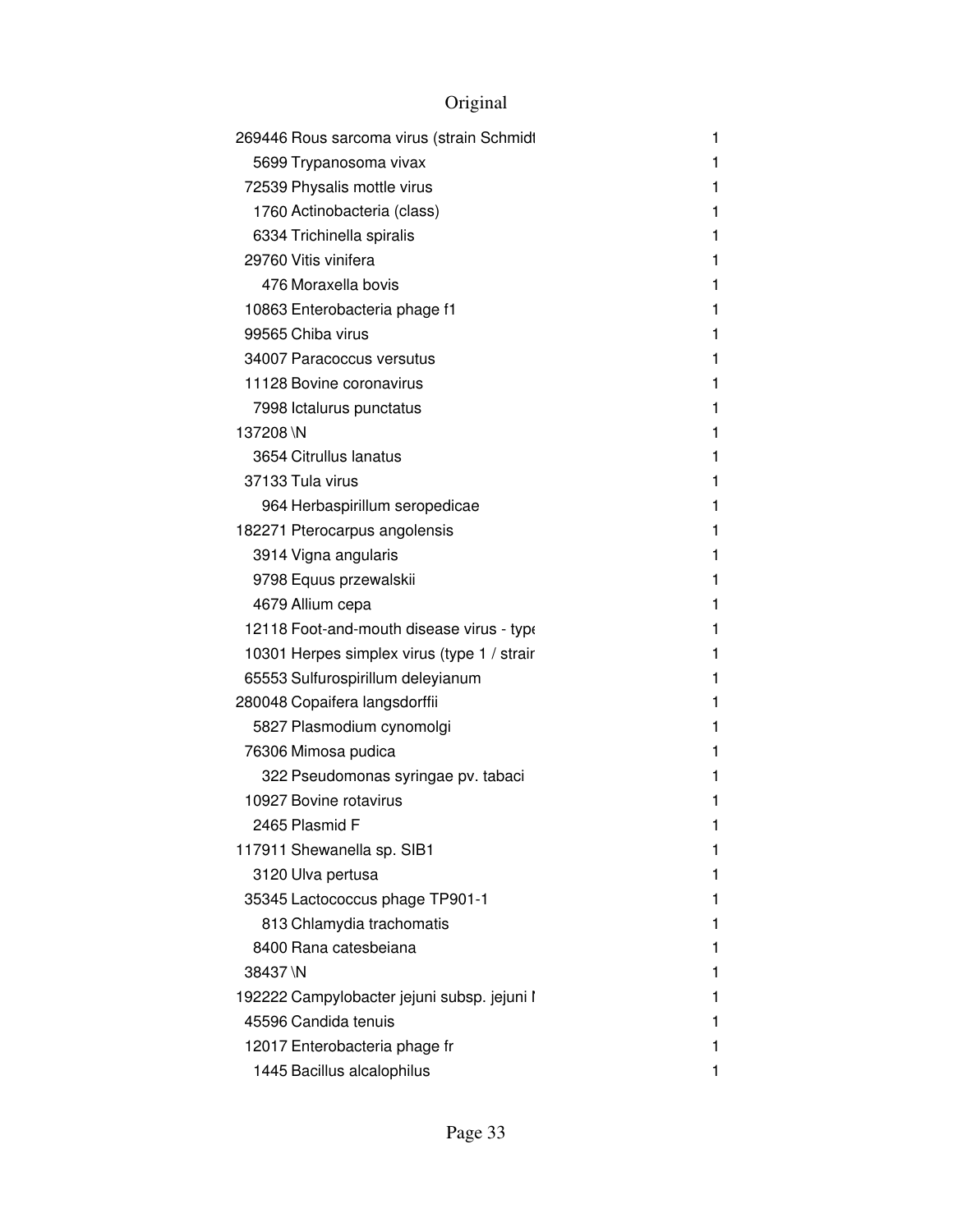| 12149 Belladonna mottle virus               | 1 |
|---------------------------------------------|---|
| 260674 Citrullus lanatus subsp. vulgaris    | 1 |
| 5541 Thermomyces lanuginosus                | 1 |
| 228 Pseudoalteromonas haloplanktis          | 1 |
| 10593 Human papillomavirus type 45          | 1 |
| 306263 Campylobacter lari RM2100            | 1 |
| 79930 Methanothermobacter thermautotro      | 1 |
| 35936 Lablab purpureus                      | 1 |
| 8708\N                                      | 1 |
| 167644 Ilyobacter tartaricus                | 1 |
| 40051 Bluetongue virus                      | 1 |
| 11742 Visna lentivirus (strain 1514)        | 1 |
| 62887 Gliocladium                           | 1 |
| 271108 Bombyx mori NPV                      | 1 |
| 1763 Mycobacterium                          | 1 |
| 18101 Gerbera hybrid cultivar               | 1 |
| 6339 Heligmosomoides polygyrus              | 1 |
| 1963 Streptomyces olivochromogenes          | 1 |
| 29910 Tolypocladium inflatum                | 1 |
| 6853 Tachypleus tridentatus                 | 1 |
| 99571 Dioclea guianensis                    | 1 |
| 2489 Plasmid R483                           | 1 |
| 34028 Comamonas sp.                         | 1 |
| 672 Vibrio vulnificus                       | 1 |
| 140437 Streptomyces sp. R1128               | 1 |
| 184922 Giardia lamblia ATCC 50803           | 1 |
| 51350 Brassica rapa subsp. rapa             | 1 |
| 10304 Herpes simplex virus (type 1 / strair | 1 |
| 5346 Coprinopsis cinerea                    | 1 |
| 65699 Neisseria meningitidis serogroup A    | 1 |
| 1583 Weissella confusa                      |   |
| 84 Hyphomicrobium methylovorum              |   |
| 282458 Staphylococcus aureus subsp. aure    |   |
| 76854 Shewanella massilia                   |   |
| 28503 Sambucus ebulus                       |   |
| 10690 Haemophilus phage HP1                 |   |
| 88764 Conus episcopatus                     |   |
| 31552 Human papillomavirus type 6           |   |
| 536 Chromobacterium violaceum               |   |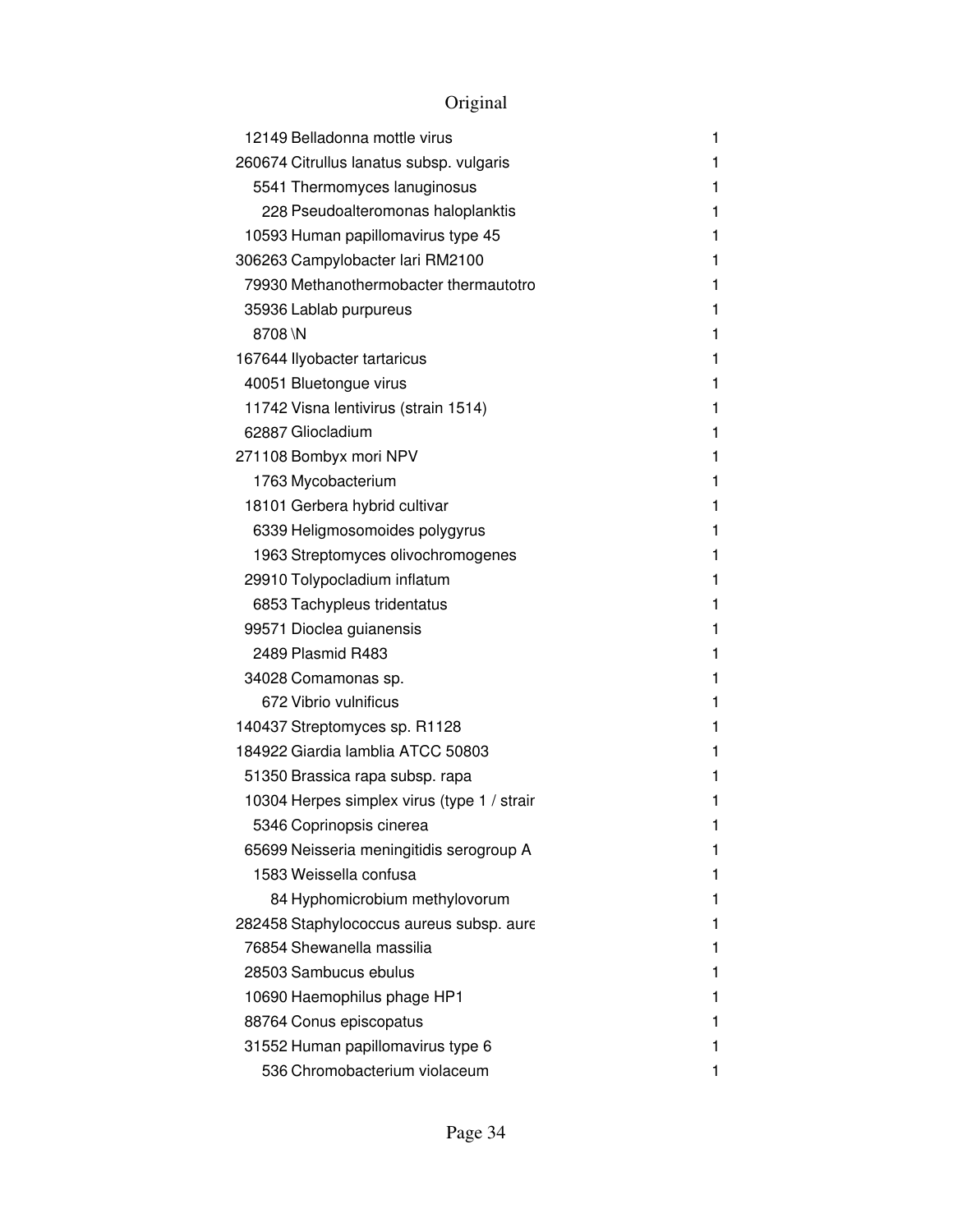| 10969 Rhesus rotavirus                      | 1 |
|---------------------------------------------|---|
| 105402 Zoanthus sp.                         | 1 |
| 7168 Anopheles dirus                        | 1 |
| 118562 Arthrospira platensis                | 1 |
| 3316 Thuja plicata                          | 1 |
| 35621 Streptomyces mobaraensis              | 1 |
| 8403 Rana perezi                            | 1 |
| 157732 Rhodococcus sp. NCIMB 9784           | 1 |
| 38577 Bufo arenarum                         | 1 |
| 192387 Alicyclobacillus sendaiensis         | 1 |
| 4092 Nicotiana plumbaginifolia              | 1 |
| 1334 Streptococcus dysgalactiae             | 1 |
| 12018 Enterobacteria phage GA               | 1 |
| 4934 Lachancea kluyveri                     | 1 |
| 55810 Bulinus truncatus                     | 1 |
| 1449 Amphibacillus xylanus                  | 1 |
| 261594 Bacillus anthracis str. 'Ames Ancest | 1 |
| 5547 Trichoderma viride                     | 1 |
| 12814 Respiratory syncytial virus           | 1 |
| 10598 Human papillomavirus type 58          | 1 |
| 1914 Streptomyces lavendulae                | 1 |
| 29309 Streptomyces verticillus              | 1 |
| 6644 \N                                     | 1 |
| 92829 Xanthomonas axonopodis pv. citri      | 1 |
| 2243 Halobacterium sp.                      | 1 |
| 11090 Yellow fever virus 17D                | 1 |
| 7723 Polyandrocarpa misakiensis             | 1 |
| 887\N                                       | 1 |
| 8714 Gloydius halys                         | 1 |
| 167804 Dipsochelys dussumieri               | 1 |
| 1172 Anabaena variabilis                    | 1 |
| 11788 Abelson murine leukemia virus         | 1 |
| 47935 Mouse polyomavirus (strain p16 sm     | 1 |
| 228410 Nitrosomonas europaea ATCC 197       | 1 |
| 1511 Clostridium sticklandii                | 1 |
| 12260 Bean pod mottle virus                 | 1 |
| 10450 Orgyia pseudotsugata single capsic    | 1 |
| 73044 Streptomyces seoulensis               | 1 |
| 28039 Lactobacillus leichmannii             | 1 |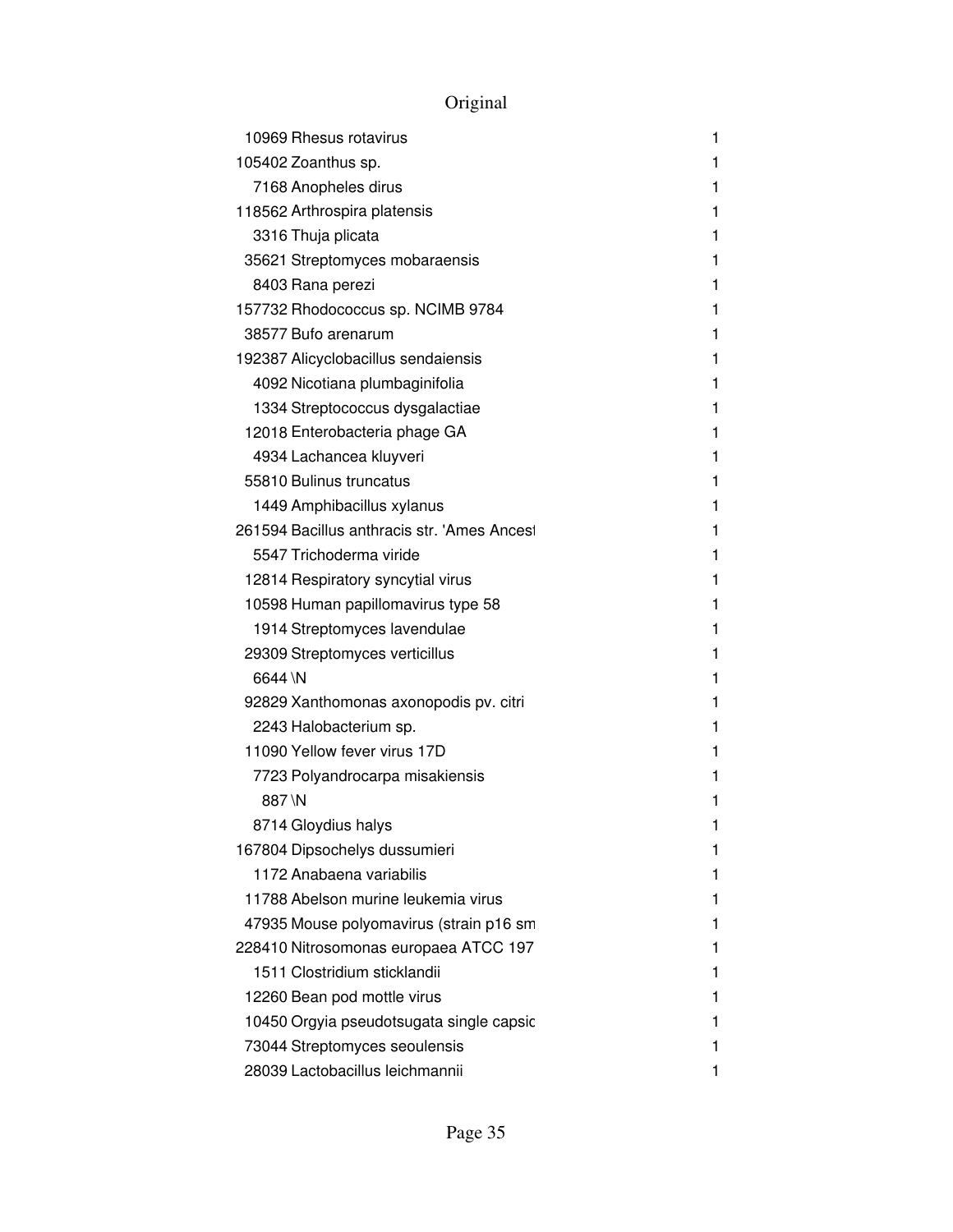| 6352 \N                                     | 1 |
|---------------------------------------------|---|
| 2017 Streptoalloteichus hindustanus         | 1 |
| 30076 Triatoma infestans                    | 1 |
| 10870 Enterobacteria phage M13              | 1 |
| 6884 Leiurus quinquestriatus hebraeus       | 1 |
| 100226 Streptomyces coelicolor A3(2)        | 1 |
| 33178 Aspergillus terreus                   | 1 |
| 34078 Scytonema hofmanni                    | 1 |
| 674 Vibrio mimicus                          | 1 |
| 142803 Rice dwarf virus (isolate Akita)     | 1 |
| 11666 Equine infectious anemia virus (CLO   | 1 |
| 185447 Parkia platycephala                  | 1 |
| 43306 Pseudomonas denitrificans             | 1 |
| 1302 Streptococcus gordonii                 | 1 |
| 212017 Lethocerus indicus                   | 1 |
| 10308 Herpes simplex virus (type 1 / strair | 1 |
| 5353 Lentinula edodes                       | 1 |
| 66188 Micropechis ikaheka                   | 1 |
| 1584 Lactobacillus delbrueckii              | 1 |
| 12391 \N                                    | 1 |
| 5850 Plasmodium knowlesi                    | 1 |
| 76935 Bacillus agaradhaerens                | 1 |
| 1883 Streptomyces                           | 1 |
| 28572 Penicillium funiculosum               | 1 |
| 329 Ralstonia pickettii                     | 1 |
| 10703 Corynephage beta                      | 1 |
| 435895 Human herpesvirus 8 type M           | 1 |
| 2186 Methanothermococcus thermolithot       | 1 |
| 108619 Salmonella enterica subsp. enterica  | 1 |
| 118974 Stromatopelma griseipes              | 1 |
| 35631 Conus imperialis                      | 1 |
| 38868 Salvia officinalis                    | 1 |
| 11700 \N                                    | 1 |
| 9523 Callicebus moloch                      | 1 |
| 192952 Methanosarcina mazei Go1             | 1 |
| 45916 Nostoc ellipsosporum                  | 1 |
| 4952 Yarrowia lipolytica                    | 1 |
| 1467 Bacillus lentus                        | 1 |
| 5554 Trichosporon cutaneum                  | 1 |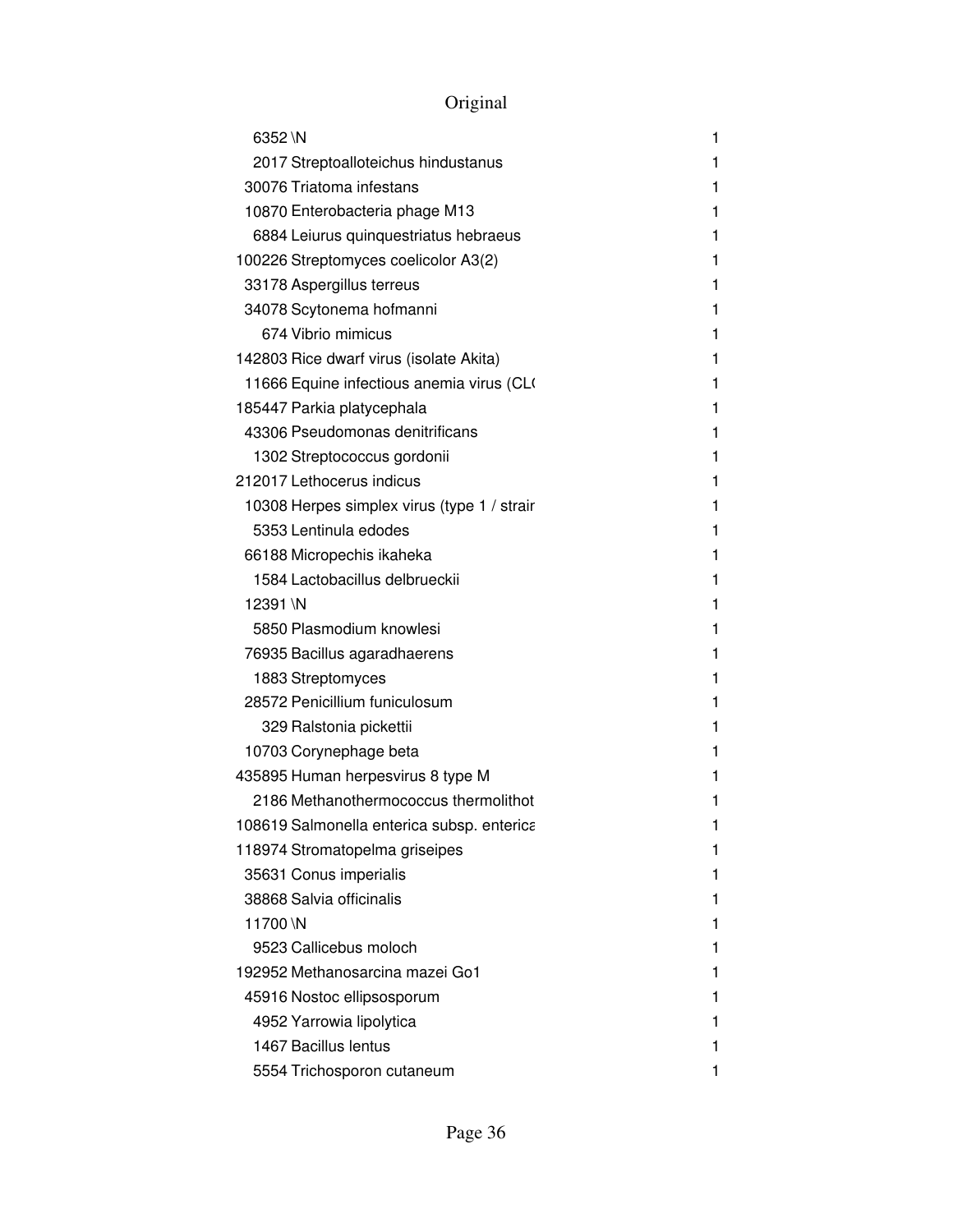|          | 1669 Arthrobacter sp. NRRL B3728          | 1 |
|----------|-------------------------------------------|---|
| 12879 \N |                                           | 1 |
|          | 315277 Chlamydia trachomatis A/HAR-13     | 1 |
|          | 6185 Schistosoma haematobium              | 1 |
|          | 80866 Delftia acidovorans                 | 1 |
|          | 29323 Thermoanaerobacter brockii          | 1 |
|          | 10761 Enterobacteria phage Sf6            | 1 |
|          | 6689 Litopenaeus vannamei                 | 1 |
|          | 2246 Haloferax volcanii                   | 1 |
|          | 32044 Pseudomonas mevalonii               | 1 |
|          | 584 Proteus mirabilis                     | 1 |
|          | 11066 Dengue virus 2 Puerto Rico/PR159    | 1 |
| 11091\N  |                                           | 1 |
|          | 7748 Lampetra fluviatilis                 | 1 |
|          | 129951 Human adenovirus C                 | 1 |
|          | 168807 Escherichia coli O127:H6           | 1 |
|          | 3873 Lupinus luteus                       | 1 |
|          | 40245 Cucumaria echinata                  | 1 |
|          | 1188 Tolypothrix sp. PCC 7601             | 1 |
|          | 11791 AKR (endogenous) murine leukemia    | 1 |
|          | 9634 Helarctos malayanus                  | 1 |
|          | 198215 Shigella flexneri 2a str. 2457T    | 1 |
|          | 47969 Oreochromis aureus                  | 1 |
|          | 229992 SARS coronavirus Frankfurt 1       | 1 |
|          | 63330 Hendra virus                        | 1 |
|          | 1512 Clostridium symbiosum                | 1 |
|          | 12264 Cowpea mosaic virus                 | 1 |
|          | 10497 African swine fever virus           | 1 |
|          | 73147 Oat sterile dwarf virus             | 1 |
|          | 28068 Rubrivivax gelatinosus              | 1 |
|          | 2021 Thermobifida fusca                   | 1 |
|          | 33703 Suid herpesvirus 1 strain Kaplan    | 1 |
|          | 34381 Aspergillus japonicus               | 1 |
| 677 \N   |                                           | 1 |
|          | 144185 Leifsonia aquatica                 | 1 |
|          | 37487 Marichromatium purpuratum           | 1 |
|          | 11670 Equine infectious anemia virus (CLO | 1 |
|          | 8932 Columba livia                        | 1 |
|          | 43759 Streptomyces wedmorensis            | 1 |

# Original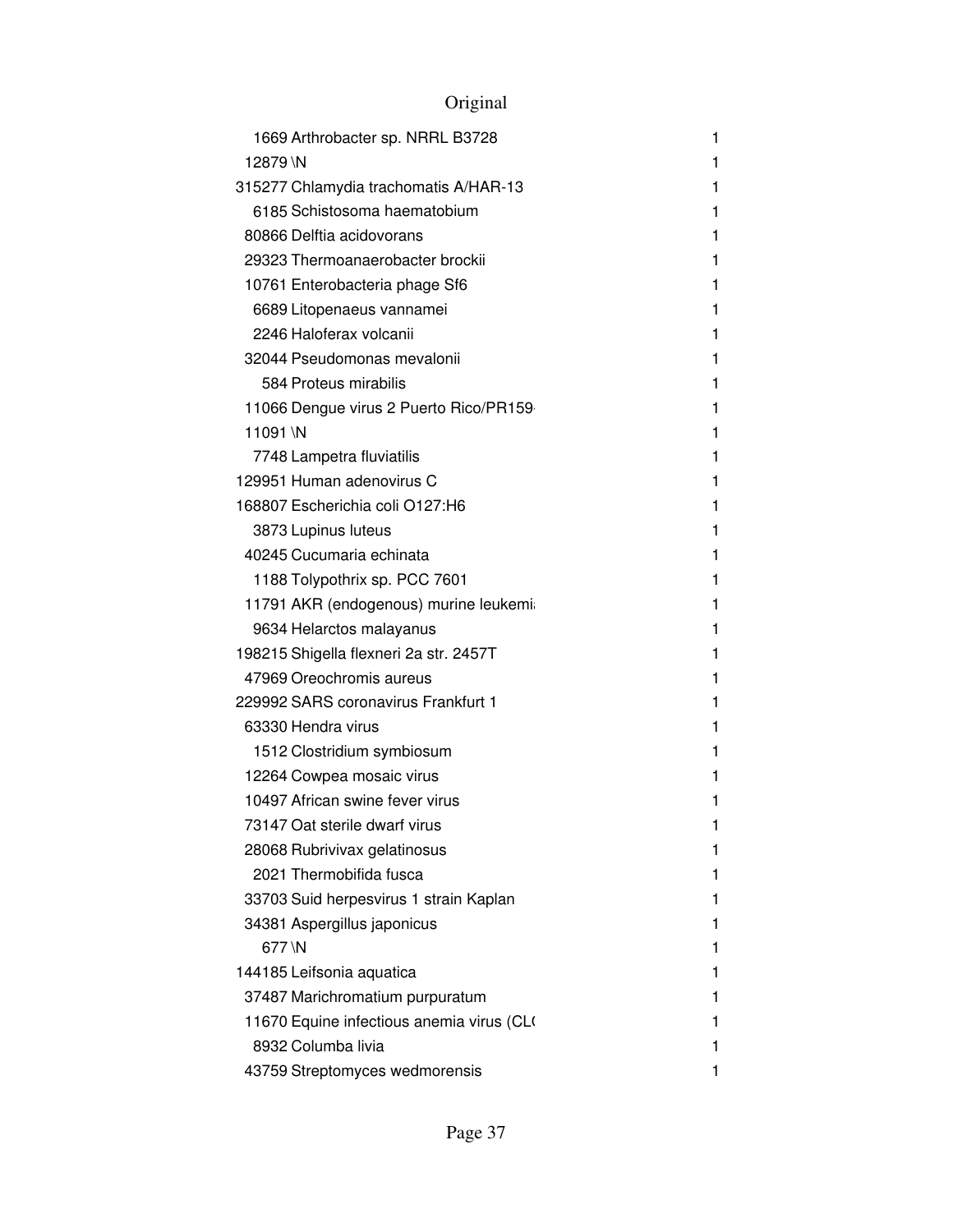# Original

| 11888 Rous sarcoma virus - Prague C         | 1 |
|---------------------------------------------|---|
| 213804 Janthinobacterium sp. J3             | 1 |
| 4839 Rhizomucor miehei                      | 1 |
| 52853 Silene latifolia subsp. alba          | 1 |
| 1411 Bacillus akibai                        | 1 |
| 243277 Vibrio cholerae O1 biovar El Tor str | 1 |
| 66431 Streptomyces thioluteus               | 1 |
| 1585 Lactobacillus delbrueckii subsp. bul   | 1 |
| 28737 Elephantulus edwardii                 | 1 |
| 437607 Influenza A virus (A/hvPR8/34(H1N    | 1 |
| 6454 Haliotis rufescens                     | 1 |
| 31645 Hepatitis C virus (isolate Taiwan)    | 1 |
| 544 Citrobacter                             | 1 |
| 7225 Scaptodrosophila lebanonensis          | 1 |
| 3349 Pinus sylvestris                       | 1 |
| 35670 Naja naja                             | 1 |
| 837 Porphyromonas gingivalis                | 1 |
| 3750 Malus x domestica                      | 1 |
| 38945 Flammulina velutipes                  | 1 |
| 45920 Araneus diadematus                    | 1 |
| 224914 Brucella melitensis 16M              | 1 |
| 5053 Aspergillus aculeatus                  | 1 |
| 56812 Shewanella frigidimarina              | 1 |
| 10368 Human herpesvirus 6                   | 1 |
| 262724 Thermus thermophilus HB27            | 1 |
| 70174 \N                                    | 1 |
| 1679 Bifidobacterium longum subsp. long     | 1 |
| 1921 Streptomyces olivaceoviridis           | 1 |
| 29342 Clostridium botulinum D phage         | 1 |
| 93061 Staphylococcus aureus subsp. aure     | 1 |
| 11069 Dengue virus 3                        | 1 |
| 11099 Bovine viral diarrhea virus 1         | 1 |
| 130081 Galdieria sulphuraria                | 1 |
| 3559 Chenopodium album                      | 1 |
| 36377\N                                     | 1 |
| 11525 Influenza B virus (STRAIN B/BEIJIN    | 1 |
| 8722 Bothrops asper                         | 1 |
| 40324 Stenotrophomonas maltophilia          | 1 |
| 9667\N                                      | 1 |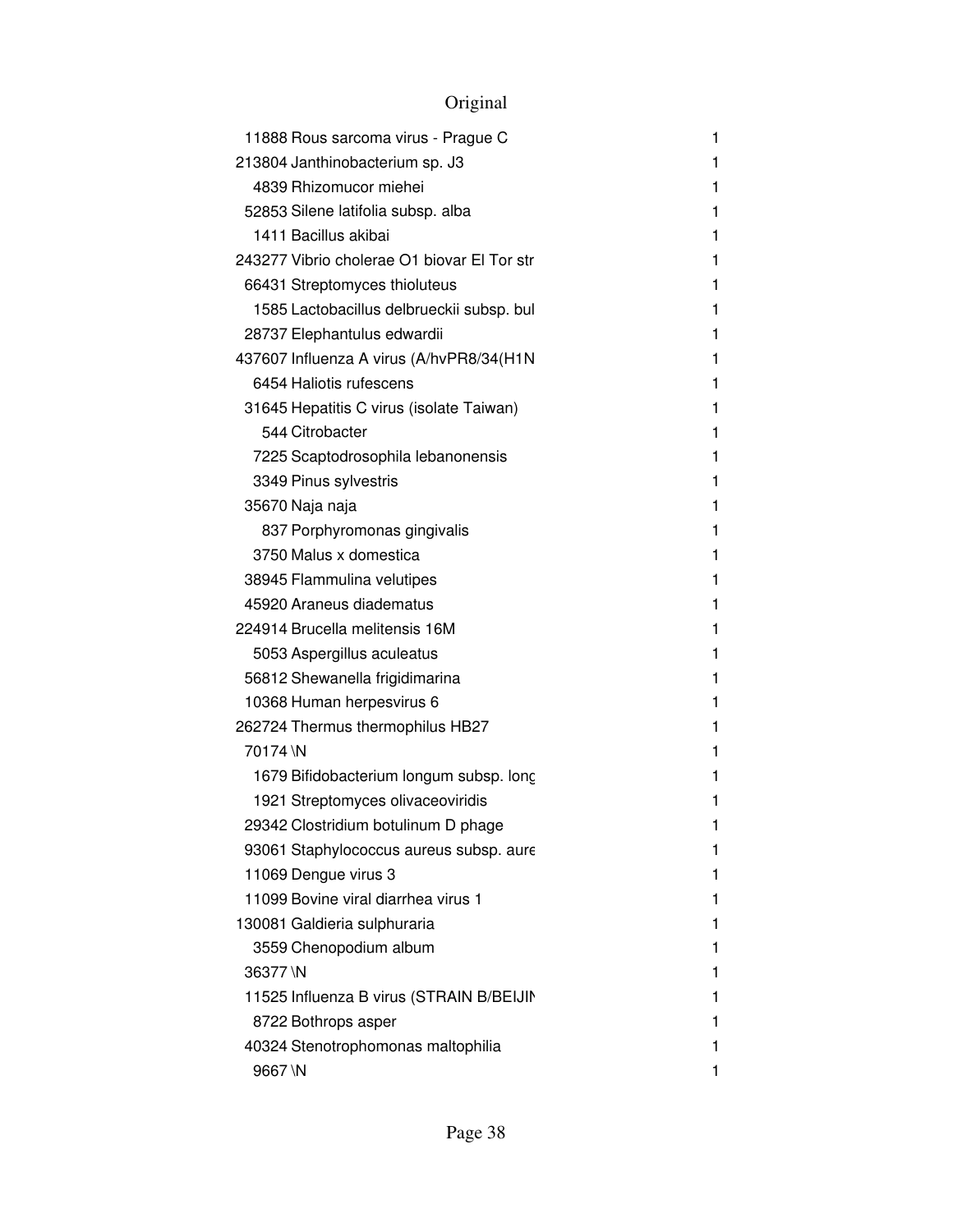# Original

| 4550 Secale cereale                    |  |
|----------------------------------------|--|
| 47982 Plexaura homomalla               |  |
| 230105 Methylophaga aminisulfidivorans |  |
| 5207 Filobasidiella neoformans         |  |
| 5741 Giardia intestinalis              |  |
| 28081 Bordetella sp.                   |  |
| 10668 \N                               |  |
| 6396 Eisenia fetida                    |  |
| 30308 lchthyomyzon unicuspis           |  |
| 491 Neisseria meningitidis serogroup B |  |
| 101510 Rhodococcus jostii RHA1         |  |
|                                        |  |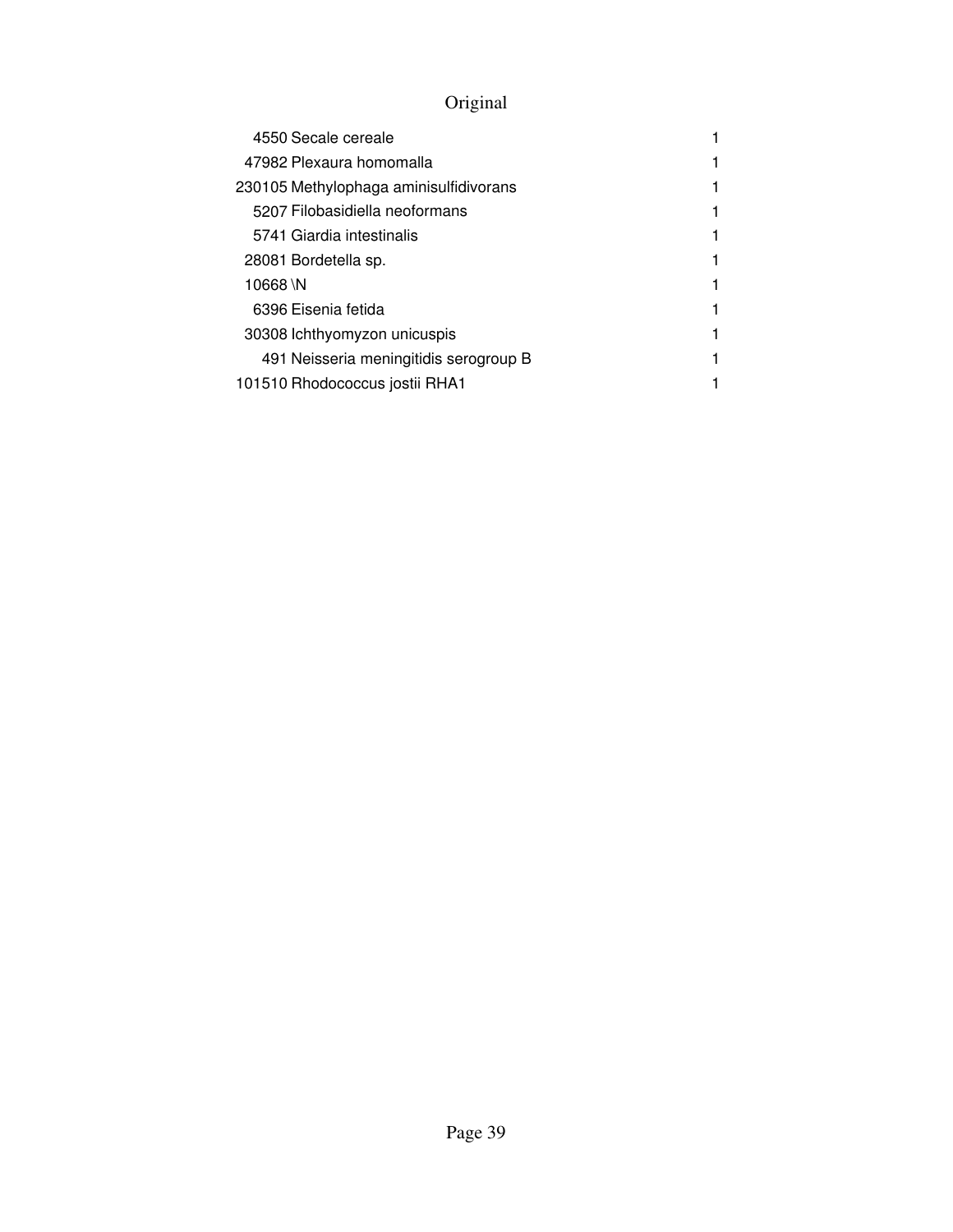| <b>BI taxonomy identif</b> | <b>Name</b>                      | <b>Number of interactions</b> |
|----------------------------|----------------------------------|-------------------------------|
|                            | 9606 Homo sapiens                | 120548                        |
|                            | 4932 Saccharomyces cerevi        | 116702                        |
|                            | 7227 Drosophila melanogas        | 46702                         |
|                            | 6239 Caenorhabditis elegan       | 12188                         |
|                            | 197 Campylobacter jejuni         | 12025                         |
|                            | 4896 Schizosaccharomyces         | 11878                         |
|                            | 83333 Escherichia coli K-12      | 10996                         |
|                            | 10090 Mus musculus               | 10241                         |
|                            | 3702 Arabidopsis thaliana        | 5416                          |
|                            | 155864 Escherichia coli O157:    | 4928                          |
|                            | 160 Treponema pallidum           | 3647                          |
|                            | 10116 Rattus norvegicus          | 3435                          |
|                            | 1148 Synechocystis sp. PCO       | 3168                          |
|                            | 36329 Plasmodium falciparun      | 2758                          |
|                            | 83334 Escherichia coli O157:     | 2560                          |
|                            | 85962 Helicobacter pylori 266    | 1598                          |
|                            | 210 Helicobacter pylori          | 1572                          |
|                            | 32630 synthetic construct        | 1489                          |
|                            | 11676 Human immunodeficie        | 1299                          |
|                            | 511145 Escherichia coli str. K-  | 1278                          |
|                            | 562 Escherichia coli             | 1243                          |
|                            | $0 \vee N$                       | 1176                          |
|                            | 386585 Escherichia coli O157:    | 1069                          |
|                            | 9913 Bos taurus                  | 1038                          |
|                            | 39947 Oryza sativa Japonica      | 503                           |
|                            | 623 Shigella flexneri            | 491                           |
|                            | 246197 Myxococcus xanthus D      | 377                           |
|                            | 8355 Xenopus laevis              | 328                           |
|                            | 9031 Gallus gallus               | 306                           |
|                            | 217992 Escherichia coli O6       | 296                           |
|                            | 10376 Human herpesvirus 4        | 296                           |
|                            | 4530 Oryza sativa                | 286                           |
|                            | 272951 Rickettsia sibirica 246   | 284                           |
|                            | 333284 Hepatitis C virus (isolat | 282                           |
|                            | 274 Thermus thermophilus         | 219                           |
|                            | 1423 Bacillus subtilis           | 210                           |
|                            | 9986 Oryctolagus cuniculus       | 180                           |
|                            | 10335 Human herpesvirus 3        | 174                           |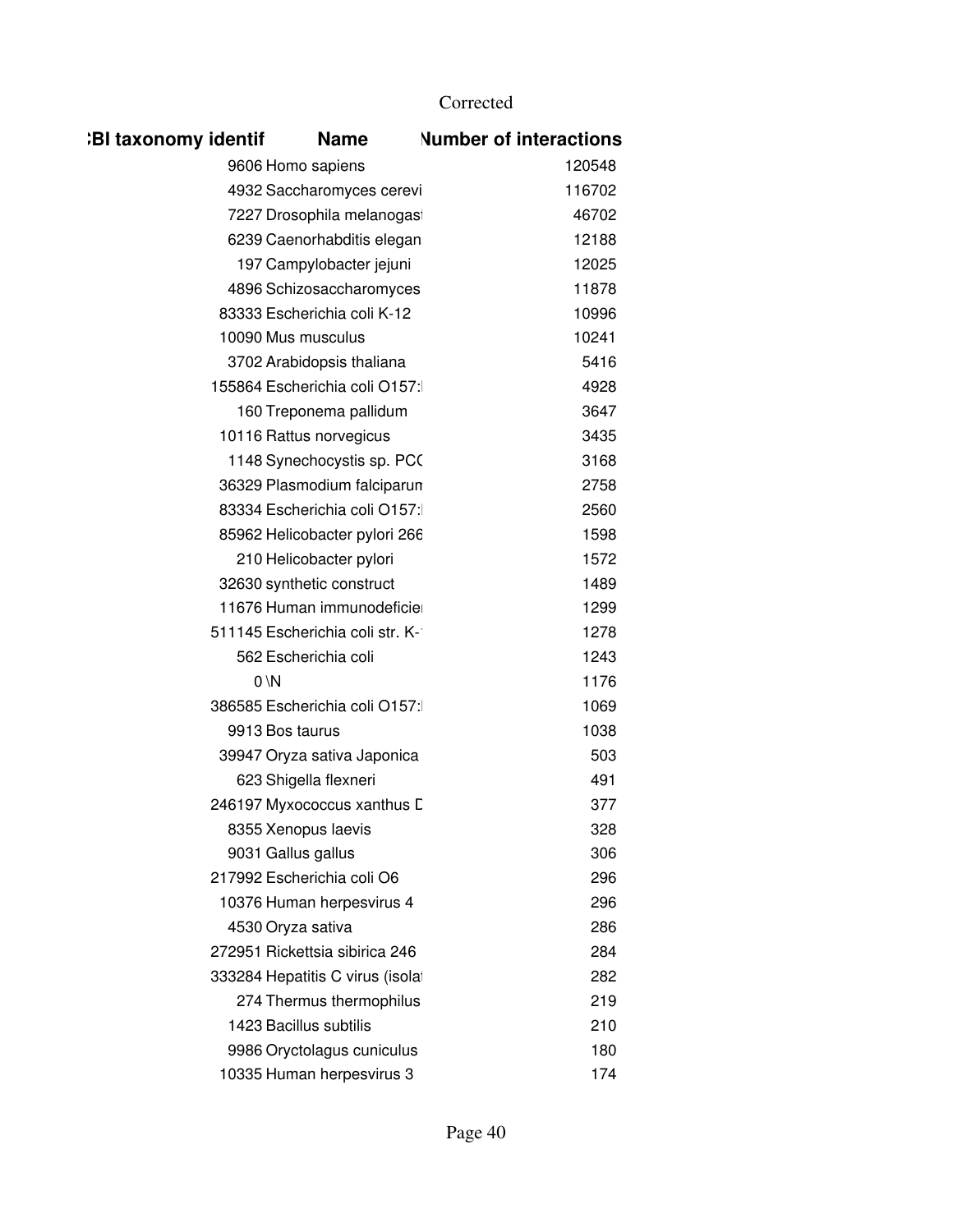|          | 9823 Sus scrofa               | 173 |
|----------|-------------------------------|-----|
|          | 1313 Streptococcus pneumc     | 170 |
|          | 10377 Human herpesvirus 4 (   | 141 |
| $-2 \ N$ |                               | 140 |
|          | 333760 Human papillomavirus   | 132 |
| 602 \N   |                               | 118 |
|          | 53953 Pyrococcus horikoshii   | 115 |
|          | 11103 Hepatitis C virus       | 113 |
|          | 10299 Herpes simplex virus (1 | 109 |
|          | 10254 Vaccinia virus WR       | 108 |
|          | 1773 Mycobacterium tuberci    | 108 |
|          | 287 Pseudomonas aerugin       | 102 |
|          | 2336 Thermotoga maritima      | 99  |
|          | 199310 Escherichia coli CFT07 | 98  |
|          | 44689 Dictyostelium discoider | 96  |
|          | 435895 Human herpesvirus 8 t  | 96  |
|          | 85963 Helicobacter pylori J99 | 92  |
|          | 4102 Petunia x hybrida        | 89  |
|          | 10633 Simian virus 40         | 88  |
|          | 3888 Pisum sativum            | 84  |
|          | 146786 Thermosynechococcus    | 84  |
|          | 28285 Human adenovirus 5      | 79  |
|          | 3562 Spinacia oleracea        | 77  |
|          | 1422 Geobacillus stearother   | 76  |
|          | 7955 Danio rerio              | 73  |
|          | 1280 Staphylococcus aureus    | 71  |
|          | 243274 Thermotoga maritima l  | 69  |
|          | 9615 Canis lupus familiaris   | 69  |
|          | 5691 Trypanosoma brucei       | 64  |
|          | 4565 Triticum aestivum        | 62  |
|          | 1063 Rhodobacter sphaeroid    | 61  |
|          | 303 Pseudomonas putida        | 60  |
|          | 40674 Mammalia                | 58  |
|          | 727 Haemophilus influenza     | 57  |
|          | 3055 Chlamydomonas reinh      | 54  |
|          | 190486 Xanthomonas axonopo    | 51  |
|          | 333761 Human papillomavirus   | 50  |
|          | 4113 Solanum tuberosum        | 49  |
|          | 197221 Thermosynechococcus    | 49  |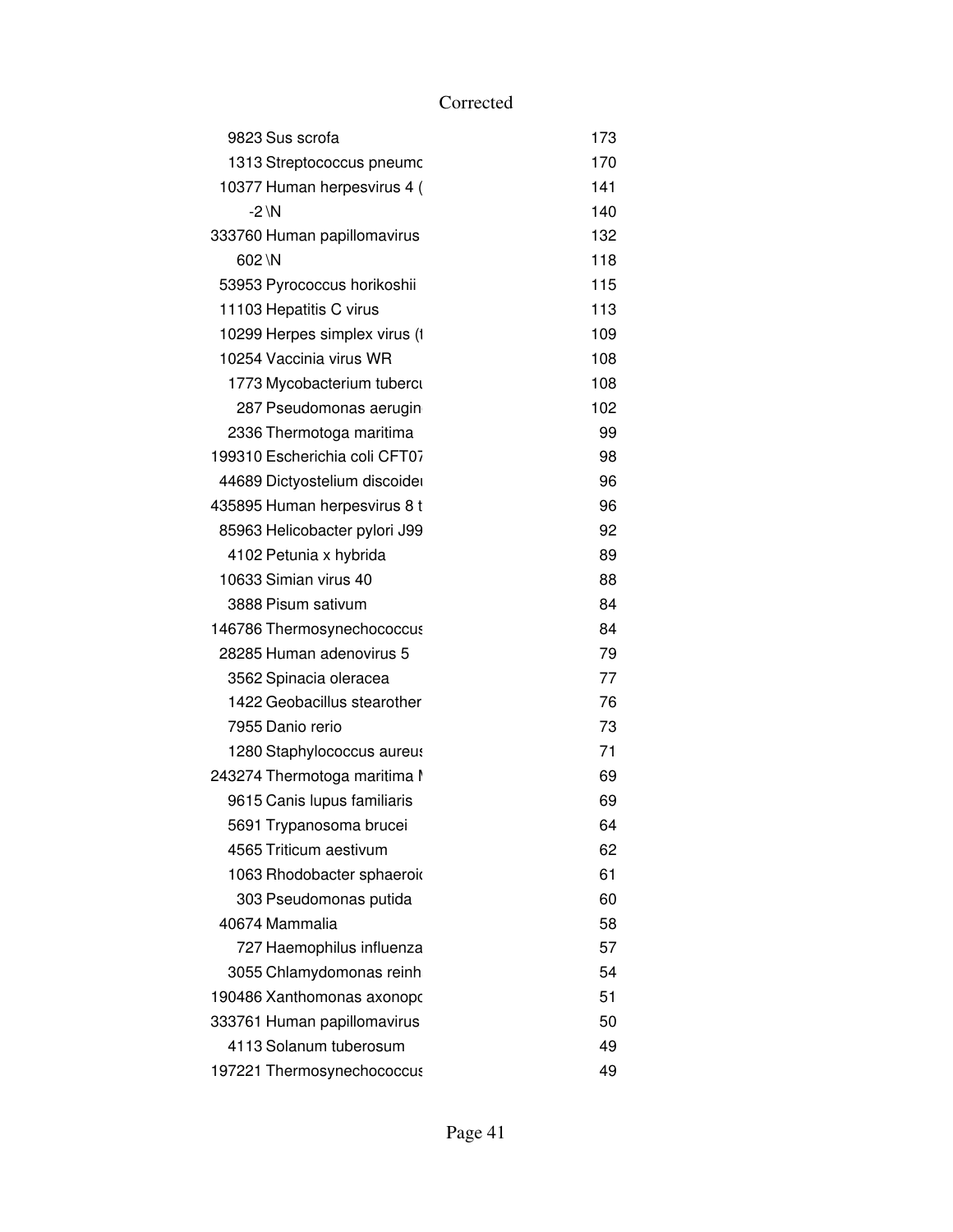| 2261 Pyrococcus furiosus        | 48 |
|---------------------------------|----|
| 4081 Solanum lycopersicum       | 47 |
| 37296 Human herpesvirus 8       | 46 |
| 4577 Zea mays                   | 44 |
| 266 Paracoccus denitrificar     | 42 |
| 2234 Archaeoglobus fulgidu:     | 41 |
| 300852 Thermus thermophilus     | 40 |
| 4097 Nicotiana tabacum          | 40 |
| 145262 Methanothermobacter      | 39 |
| 10760 Enterobacteria phage      | 39 |
| 10580 Human papillomavirus      | 39 |
| 271 Thermus aquaticus           | 39 |
| 2238 Haloarcula marismortu      | 38 |
| 358 Agrobacterium tumefar       | 38 |
| 10559 Bovine papillomavirus     | 38 |
| 2287 Sulfolobus solfataricus    | 37 |
| 5833 Plasmodium falciparun      | 36 |
| 4513 Hordeum vulgare            | 36 |
| 10298 Human herpesvirus 1       | 35 |
| 63363 Aquifex aeolicus          | 35 |
| 32046 Synechococcus elonga      | 34 |
| 1390 Bacillus amyloliquefaci    | 34 |
| 187420 Methanothermobacter      | 33 |
| 10665 Enterobacteria phage      | 32 |
| 39946 Oryza sativa Indica Gro   | 32 |
| 1895 Streptomyces avidinii      | 32 |
| 10407 Hepatitis B virus         | 31 |
| 10245 Vaccinia virus            | 30 |
| 1392 Bacillus anthracis         | 30 |
| 316407 Escherichia coli str. K- | 30 |
| 10515 Human adenovirus 2        | 29 |
| 11908 Human T-lymphotropic      | 29 |
| 666 Vibrio cholerae             | 28 |
| 9103 Meleagris gallopavo        | 28 |
| 31647 Hepatitis C virus subty   | 28 |
| 1140 Synechococcus elonga       | 28 |
| 573 Klebsiella pneumoniae       | 28 |
| 10249 Vaccinia virus Copenh     | 28 |
| 83332 Mycobacterium tuberci     | 27 |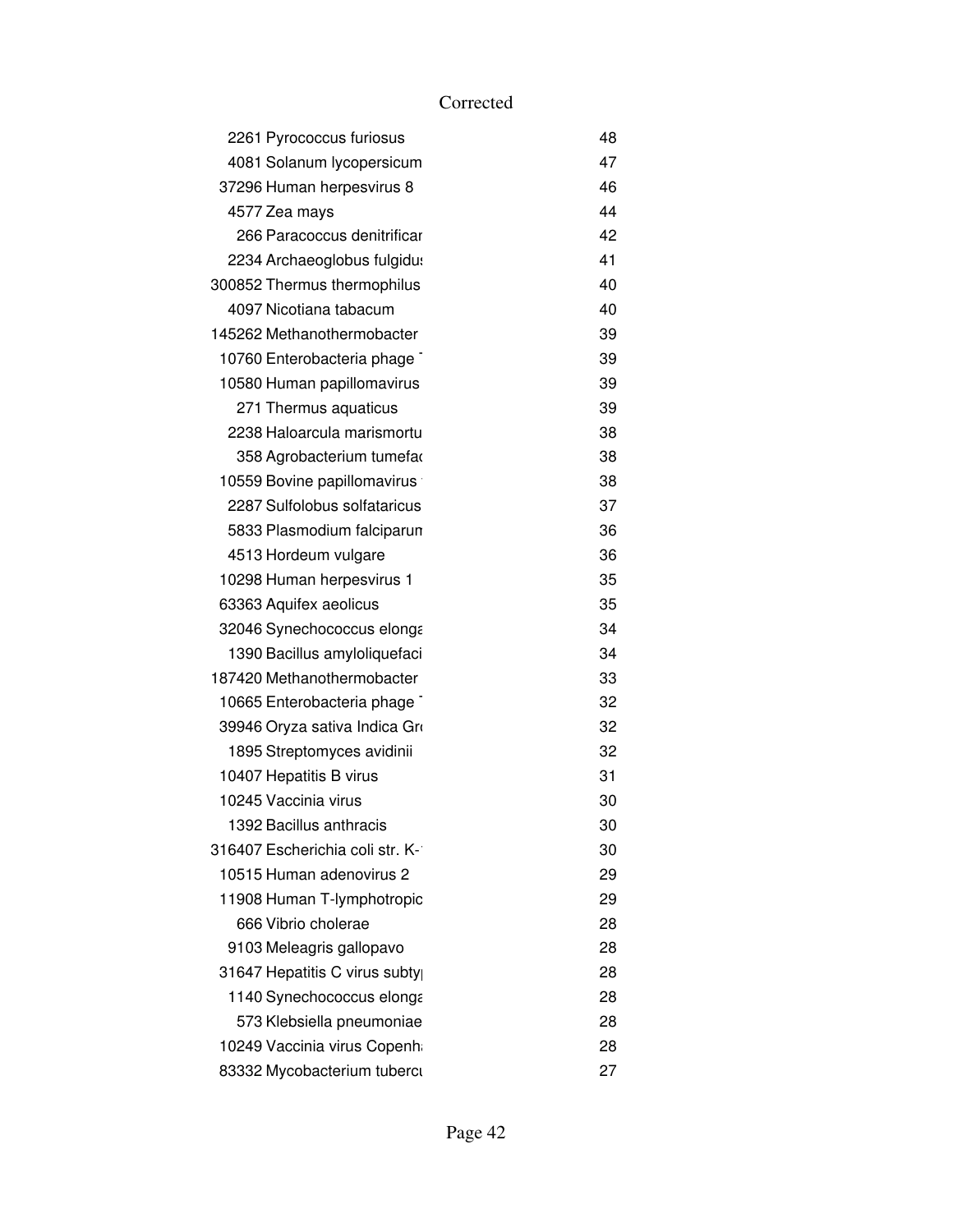| 176299 Agrobacterium tumefar   | 27 |
|--------------------------------|----|
| 2190 Methanocaldococcus ja     | 27 |
| 208964 Pseudomonas aerugin     | 26 |
| 354242 Campylobacter jejuni s  | 25 |
| 10029 Cricetulus griseus       | 25 |
| 9796 Equus caballus            | 25 |
| 70601 Pyrococcus horikoshii    | 25 |
| 1314 Streptococcus pyogen      | 25 |
| 6421 Hirudo medicinalis        | 25 |
| 9598 Pan troglodytes           | 24 |
| 28282 Human adenovirus 12      | 24 |
| 360111 Campylobacter jejuni s  | 24 |
| 10095 Mus sp.                  | 24 |
| 10117 Rattus rattus            | 23 |
| 354 Azotobacter vinelandii     | 23 |
| 1911 Streptomyces griseus      | 23 |
| 83541 Mastigocladus laminos    | 23 |
| 11309 unidentified influenza v | 23 |
| 1299 Deinococcus radiodura     | 23 |
| 243232 Methanocaldococcus ji   | 22 |
| 5476 Candida albicans          | 22 |
| 10710 Enterobacteria phage I   | 21 |
| 155892 Caulobacter vibrioides  | 21 |
| 11886 Rous sarcoma virus       | 20 |
| 11060 Dengue virus 2           | 20 |
| 12131 Human rhinovirus 14      | 20 |
| 5141 Neurospora crassa         | 20 |
| 10141 Cavia porcellus          | 19 |
| 1061 Rhodobacter capsulatu     | 19 |
| 262724 Thermus thermophilus    | 19 |
| 1351 Enterococcus faecalis     | 18 |
| 4922 Pichia pastoris           | 18 |
| $-1 \ N$                       | 17 |
| 615 Serratia marcescens        | 17 |
| 186497 Pyrococcus furiosus D   | 17 |
| 632 Yersinia pestis            | 17 |
| 28451 Klebsiella aerogenes     | 17 |
| 227859 SARS coronavirus        | 17 |
| 556 Erwinia chrysanthemi       | 16 |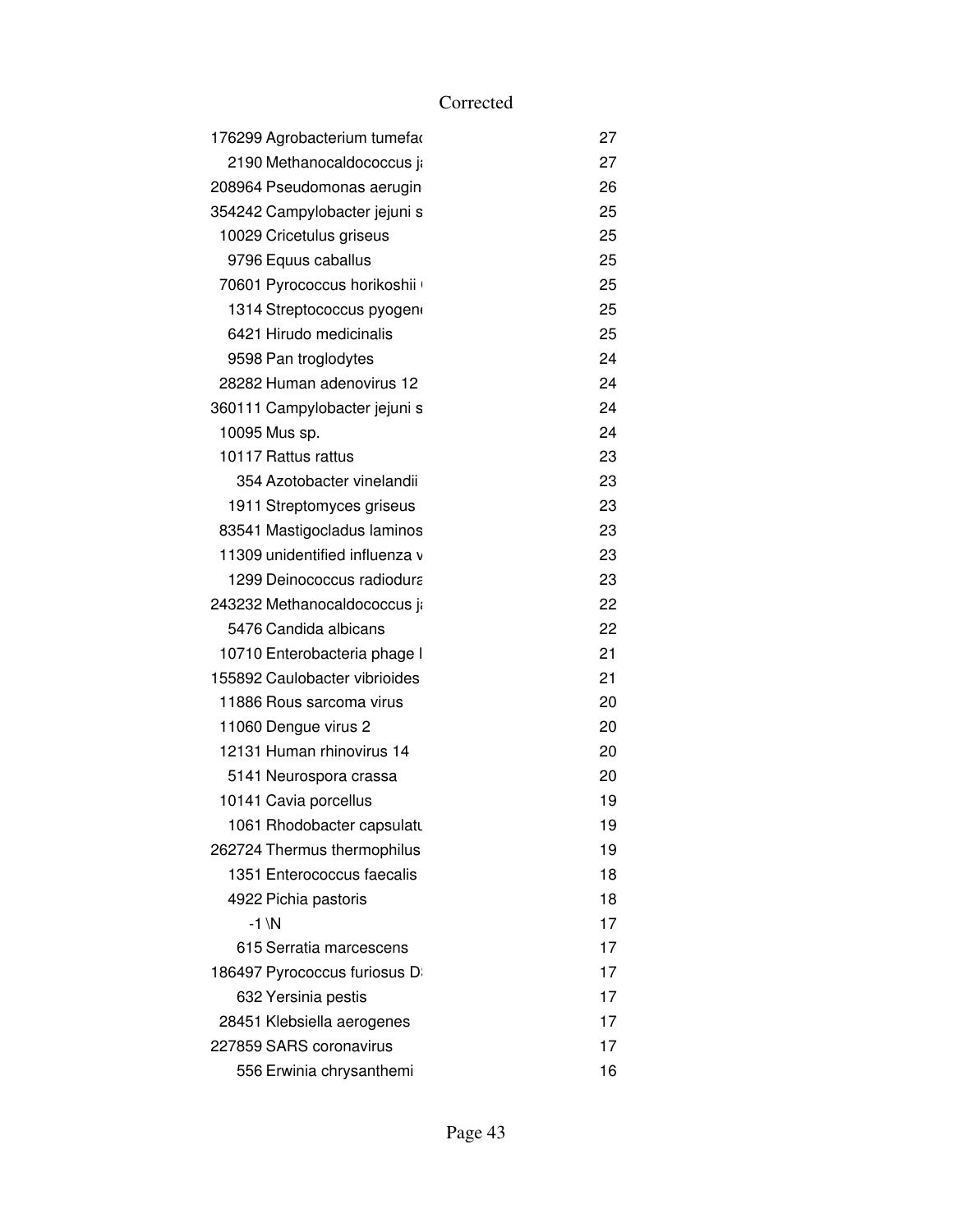| 12110 Foot-and-mouth diseas    | 16 |
|--------------------------------|----|
| 306 Pseudomonas sp.            | 16 |
| 9940 Ovis aries                | 16 |
| 1491 Clostridium botulinum     | 16 |
| 10600 Human papillomavirus     | 16 |
| 520 Bordetella pertussis       | 16 |
| 5116 Cryphonectria parasitic   | 16 |
| 9534 Chlorocebus aethiops      | 16 |
| 211044 Influenza A virus (A/Pu | 15 |
| 11679 Human immunodeficie      | 15 |
| 10118 Rattus sp.               | 15 |
| 4151 Antirrhinum majus         | 15 |
| 9838 Camelus dromedarius       | 15 |
| 1902 Streptomyces coelicolo    | 14 |
| 8616 Bungarus multicinctus     | 14 |
| 56636 Aeropyrum pernix         | 14 |
| 7787 Torpedo californica       | 14 |
| 360110 Campylobacter jejuni s  | 14 |
| 630 Yersinia enterocolitica    | 14 |
| 283166 Bartonella henselae sti | 14 |
| 99287 Salmonella enterica su   | 14 |
| 86665 Bacillus halodurans      | 14 |
| 5693 Trypanosoma cruzi         | 14 |
| 1085 Rhodospirillum rubrum     | 13 |
| 32644 unidentified             | 13 |
| 1358 Lactococcus lactis        | 13 |
| 11084 Tick-borne encephalitis  | 13 |
| 12215 Potato virus A           | 13 |
| 11234 Measles virus            | 13 |
| 10036 Mesocricetus auratus     | 13 |
| 3847 Glycine max               | 13 |
| 13773 Pyrobaculum aerophilu    | 13 |
| 3858 Lathyrus ochrus           | 13 |
| 1079 Blastochloris viridis     | 13 |
| 10585 Human papillomavirus     | 13 |
| 1396 Bacillus cereus           | 13 |
| 1515 Clostridium thermocelli   | 13 |
| 31531 Vaccinia virus L-IPV     | 13 |
| 10754 Enterobacteria phage I   | 12 |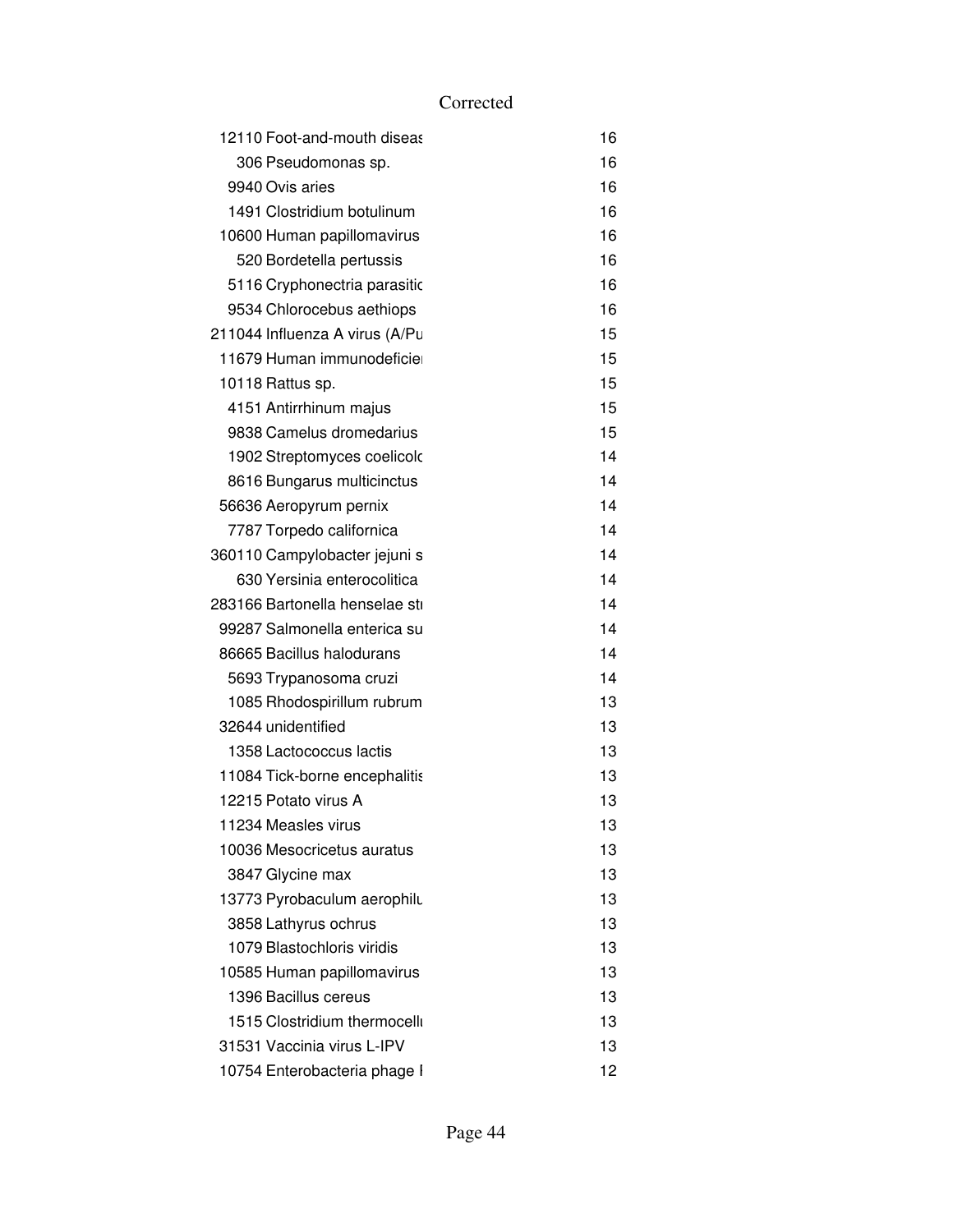| 3823 Canavalia ensiformis                 | 12 |
|-------------------------------------------|----|
| 1502 Clostridium perfringens              | 12 |
| 31199 Argopecten irradians                | 12 |
| 273057 Sulfolobus solfataricus            | 12 |
| 294 Pseudomonas fluoresc                  | 12 |
| 11709 Human immunodeficie                 | 11 |
| 11276 Vesicular stomatitis vir            | 11 |
| 511 Alcaligenes faecalis                  | 11 |
| 1833 Rhodococcus erythrop                 | 11 |
| 11105 Hepatitis C virus (isolat           | 11 |
| 384509 Influenza A virus (A/ter           | 11 |
| 7757 Petromyzon marinus                   | 11 |
| 2303 Thermoplasma acidopl                 | 11 |
| 1916 Streptomyces lividans                | 11 |
| 3489 Artocarpus heterophyll               | 11 |
| 12130 Human rhinovirus 2                  | 11 |
| 10678 Enterobacteria phage I              | 11 |
| 633 Yersinia pseudotuberc                 | 11 |
| 5811 Toxoplasma gondii                    | 11 |
| 414 Methylococcus capsula                 | 11 |
| 273075 Thermoplasma acidopl               | 10 |
| 12075 Swine vesicular diseas              | 10 |
| 243233 Methylococcus capsul $\mathfrak c$ | 10 |
| 11723 Simian immunodeficier               | 10 |
| 11108 Hepatitis C virus (isolat           | 10 |
| 10359 Human herpesvirus 5                 | 10 |
| 11320 Influenza A virus                   | 10 |
| 32053 Thermosynechococcus                 | 10 |
| 323 Pseudomonas syringa                   | 10 |
| 139 Borrelia burgdorferi                  | 10 |
| 1409 Bacillus sp.                         | 10 |
| 1168 Nostoc sp. PCC 7119                  | 10 |
| 7224 Drosophila hydei                     | 10 |
| 601 \N                                    | 10 |
| 12721 Human immunodeficie                 | 10 |
| 88087 Trimeresurus flavovirid             | 9  |
| 5702 Trypanosoma brucei b                 | 9  |
| 11685 HIV-1 M:B ARV2/SF2                  | 9  |
| 224325 Archaeoglobus fulgidu:             | 9  |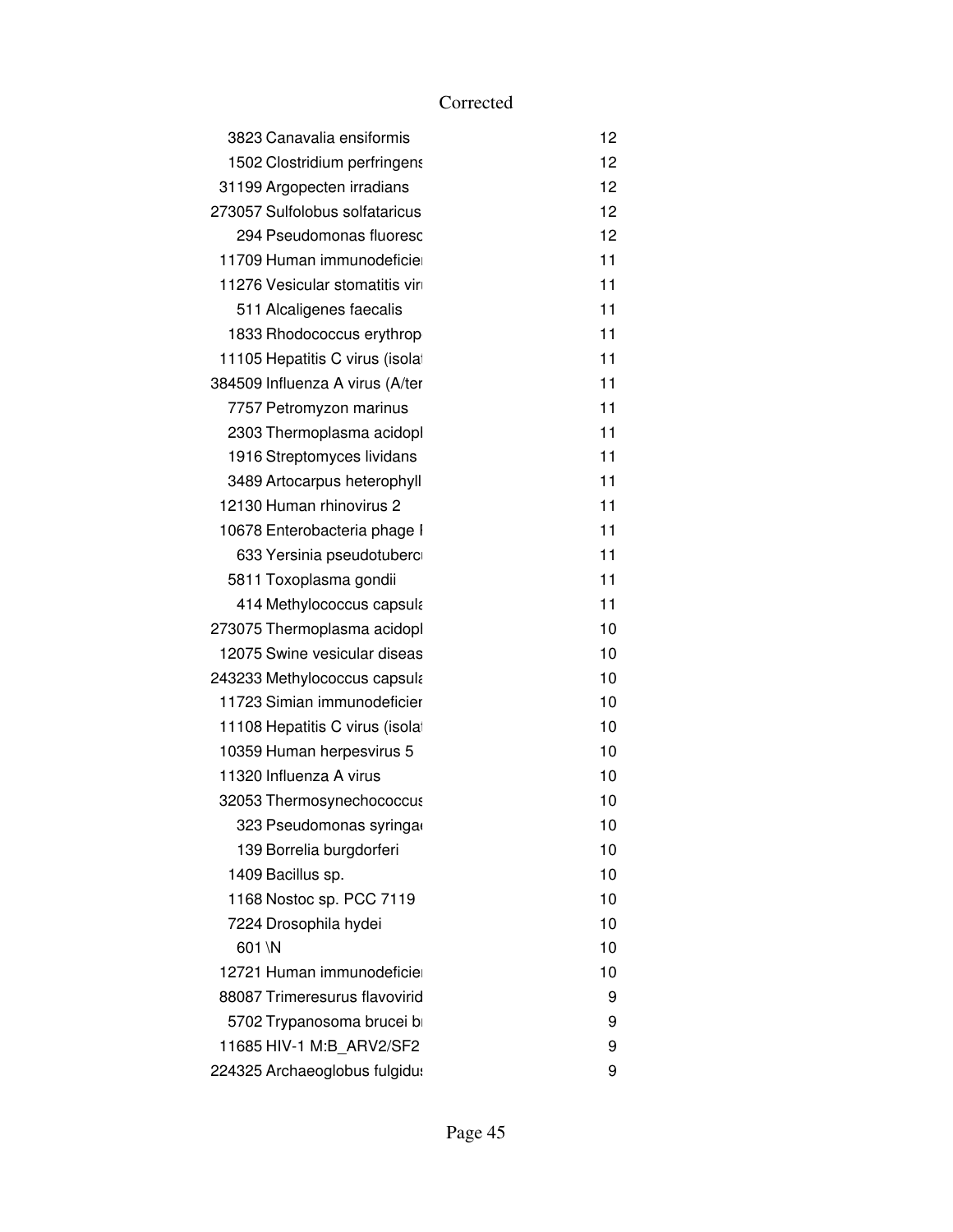| 1639 Listeria monocytogene      | 9 |
|---------------------------------|---|
| 73239 Plasmodium yoelii yoel    | 9 |
| 112509 Hordeum vulgare subs     | 9 |
| 1427 Bacillus thermoproteoly    | 9 |
| 12080 Human poliovirus 1        | 9 |
| 1260 Finegoldia magna           | 9 |
| 148305 Magnaporthe grisea       | 9 |
| 190386 Agrobacterium tumefar    | 9 |
| 10360 Human herpesvirus 5 s     | 9 |
| 2208 Methanosarcina barker      | 9 |
| 7091 Bombyx mori                | 9 |
| 1393 Brevibacillus brevis       | 9 |
| 381666 Ralstonia eutropha H1    | 9 |
| 10583 Human papillomavirus      | 9 |
| 10635 Mouse polyomavirus (s     | 9 |
| 6621 Loligo pealei              | 9 |
| 224308 Bacillus subtilis subsp. | 8 |
| 4100 Nicotiana benthamiana      | 8 |
| 4558 Sorghum bicolor            | 8 |
| 10756 Bacillus phage phi29      | 8 |
| 36409 Rinderpest virus (strair  | 8 |
| 3885 Phaseolus vulgaris         | 8 |
| 9595 Gorilla gorilla gorilla    | 8 |
| 3988 Ricinus communis           | 8 |
| 6398 Lumbricus terrestris       | 8 |
| 2320 Methanopyrus kandleri      | 8 |
| 7788 Torpedo marmorata          | 8 |
| 6500 Aplysia californica        | 8 |
| 10891 Reovirus sp.              | 8 |
| 69 Lysobacter enzymoger         | 8 |
| 388812 HIV-1 M:C_92BR025        | 8 |
| 1143 Synechocystis sp.          | 8 |
| 31159 Daboia russellii russelli | 8 |
| 8656 Naja atra                  | 8 |
| 5664 Leishmania major           | 8 |
| 10579 Human papillomavirus      | 8 |
| 3649 Carica papaya              | 8 |
| 12086 Human poliovirus 3        | 8 |
| 238 Elizabethkingia meninç      | 8 |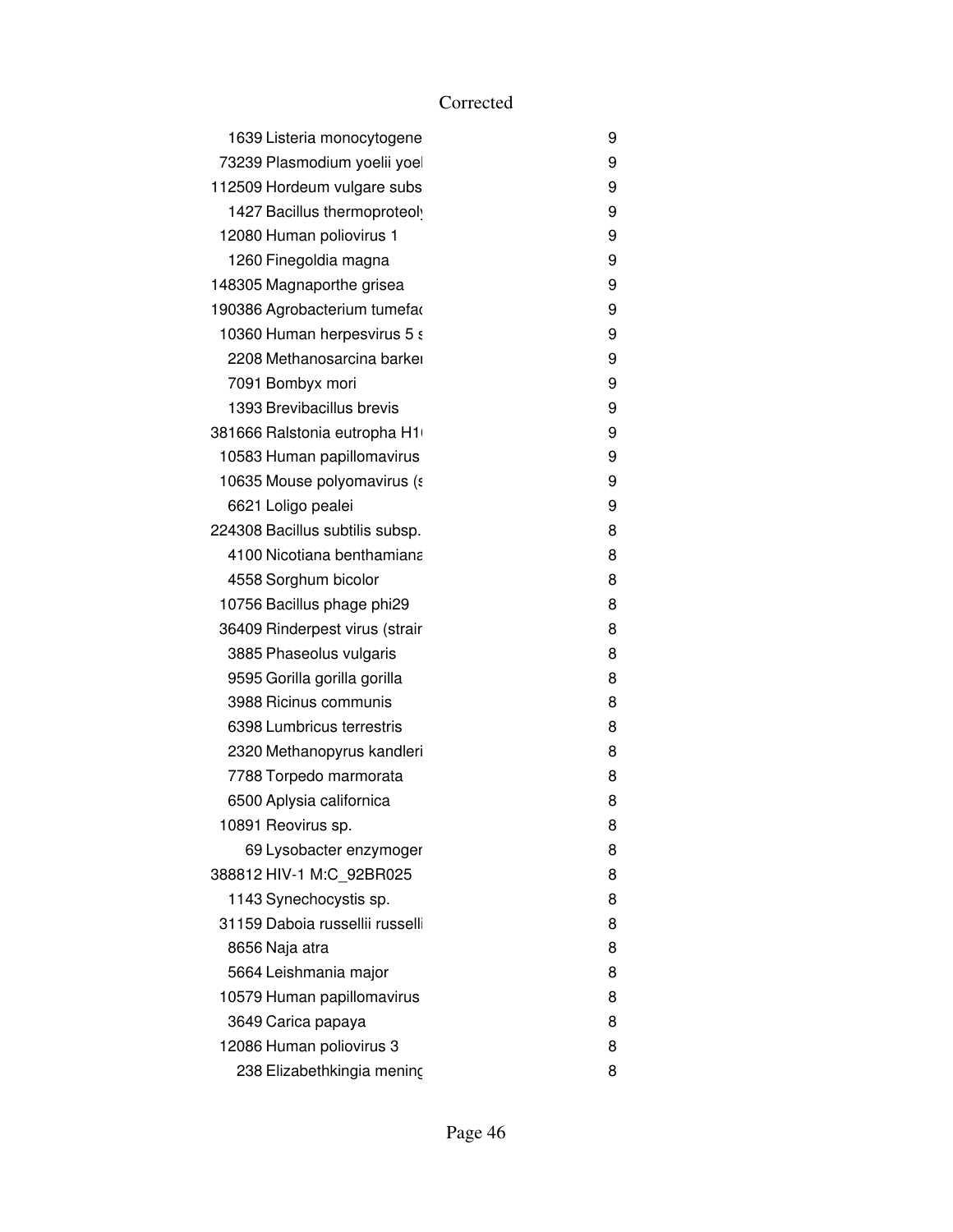| 10684 Bacillus phage PBS2      | 8 |
|--------------------------------|---|
| 3544 Mesembryanthemum c        | 7 |
| 12069 Human coxsackievirus     | 7 |
| 881 Desulfovibrio vulgaris     | 7 |
| 11599 Hantaan virus            | 7 |
| 1352 Enterococcus faecium      | 7 |
| 8618 Dendroaspis angustice     | 7 |
| 669 Vibrio harveyi             | 7 |
| 317 Pseudomonas syringa        | 7 |
| 3457 Dioscoreophyllum cum      | 7 |
| 1131 Synechococcus sp.         | 7 |
| 10338 Human herpesvirus 3 s    | 7 |
| 1402 Bacillus licheniformis    | 7 |
| 12208 Pea seed-borne mosai     | 7 |
| 12081 Human poliovirus 1 Ma    | 7 |
| 5911 Tetrahymena thermopl      | 7 |
| 10804 Adeno-associated virus   | 7 |
| 1404 Bacillus megaterium       | 7 |
| 285 Comamonas testostero       | 7 |
| 488537 Clostridium perfringens | 7 |
| 7067 Tenebrio molitor          | 7 |
| 7153 Chironomus tentans        | 7 |
| 154633 Human herpesvirus 3 \   | 7 |
| 585 Proteus vulgaris           | 7 |
| 4084 Solanum pimpinellifoliu   | 7 |
| 37998 Engyodontium album       | 7 |
| 162425 Emericella nidulans     | 7 |
| 11801 Moloney murine leuker    | 7 |
| 11901 Bovine leukemia virus    | 7 |
| 227321 Aspergillus nidulans F( | 7 |
| 158 Treponema denticola        | 7 |
| 1167 Anabaena sp.              | 7 |
| 10527 Human adenovirus 9       | 7 |
| 296 Pseudomonas fragi          | 7 |
| 8846 Anser indicus             | 7 |
| 45659 Human adenovirus 3       | 7 |
| 1901 Streptomyces clavulige    | 7 |
| 730 Haemophilus ducreyi        | 6 |
| 2285 Sulfolobus acidocaldar    | 6 |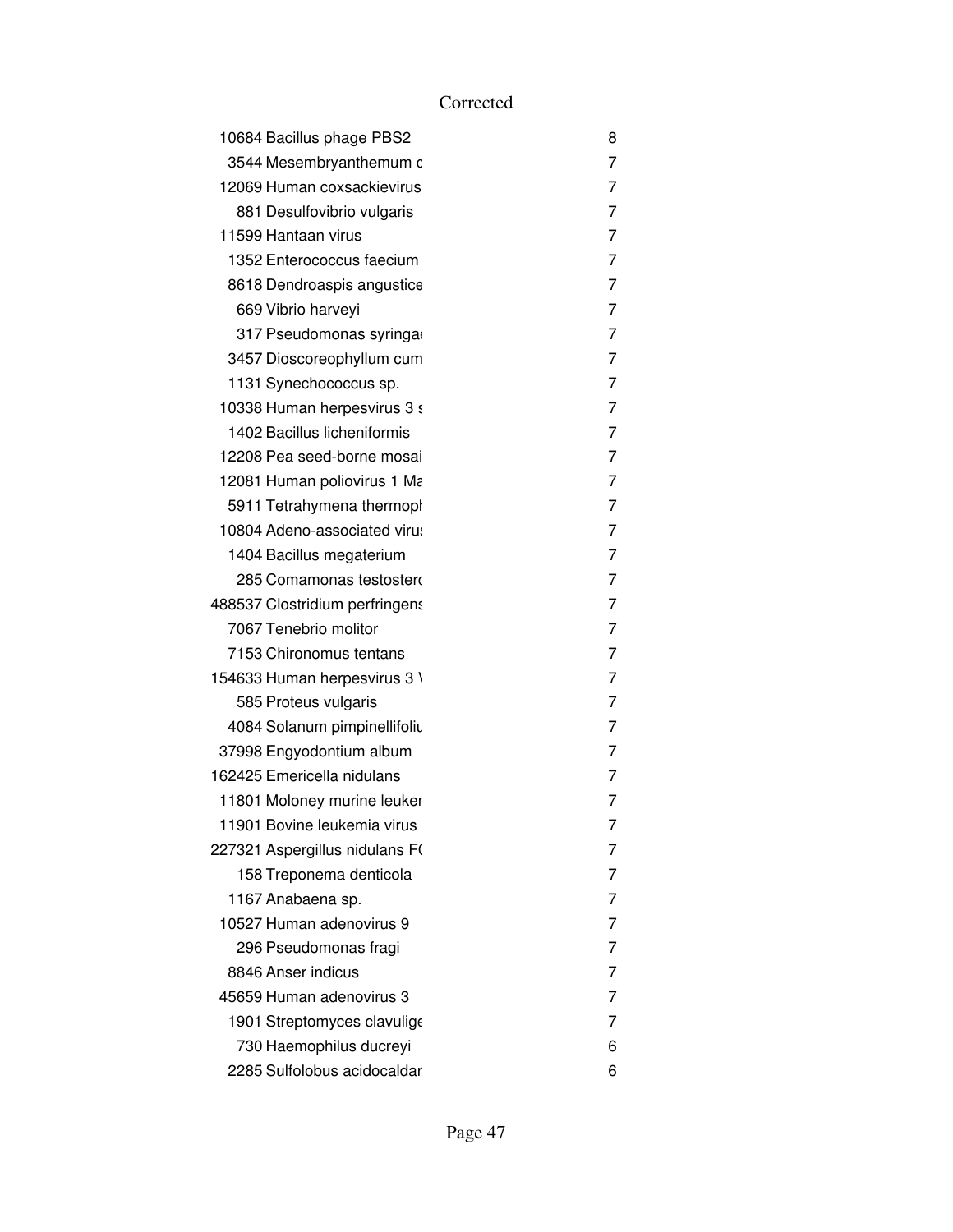| 10636 Murine polyomavirus s      | 6 |
|----------------------------------|---|
| 12072 Human coxsackievirus       | 6 |
| 2286 Sulfolobus shibatae         | 6 |
| 1591 Lactobacillus sp.           | 6 |
| 10690 Haemophilus phage HI       | 6 |
| 44130 Human rhinovirus 3         | 6 |
| 1049 Allochromatium vinosu       | 6 |
| 119602 Streptococcus dysgala     | 6 |
| 12078 Human echovirus 11         | 6 |
| 5855 Plasmodium vivax            | 6 |
| 83374 Galdieria partita          | 6 |
| 10658 Enterobacteria phage I     | 6 |
| 103690 Nostoc sp. PCC 7120       | 6 |
| 387139 Influenza A virus (A/Aio  | 6 |
| 5656 Crithidia fasciculata       | 6 |
| 3490 Artocarpus integer          | 6 |
| 2026 Thermoactinomyces vu        | 6 |
| 421877 Hepatitis C virus isolato | 6 |
| 28985 Kluyveromyces lactis       | 6 |
| 6253 Ascaris suum                | 6 |
| 8839 Anas platyrhynchos          | 6 |
| 12083 Human poliovirus 2         | 6 |
| 5791 Physarum polycephalu        | 6 |
| 41529 Salmonella enterica su     | 6 |
| 876 Desulfovibrio desulfurio     | 6 |
| 3708 Brassica napus              | 6 |
| 485 Neisseria gonorrhoeae        | 6 |
| 47421 Hydrogenophaga pseu        | 6 |
| 12064 Bovine enterovirus         | 6 |
| 352472 Dictyostelium discoider   | 6 |
| 8364 Xenopus (Silurana) tro      | 6 |
| 272557 Aeropyrum pernix K1       | 6 |
| 408 Methylobacterium exto        | 6 |
| 12067 Human coxsackievirus       | 6 |
| 550 Enterobacter cloacae         | 6 |
| 879 Desulfovibrio gigas          | 6 |
| 3972 Viscum album                | 6 |
| 374840 Enterobacteria phage p    | 6 |
| 11678 Human immunodeficie        | 6 |
|                                  |   |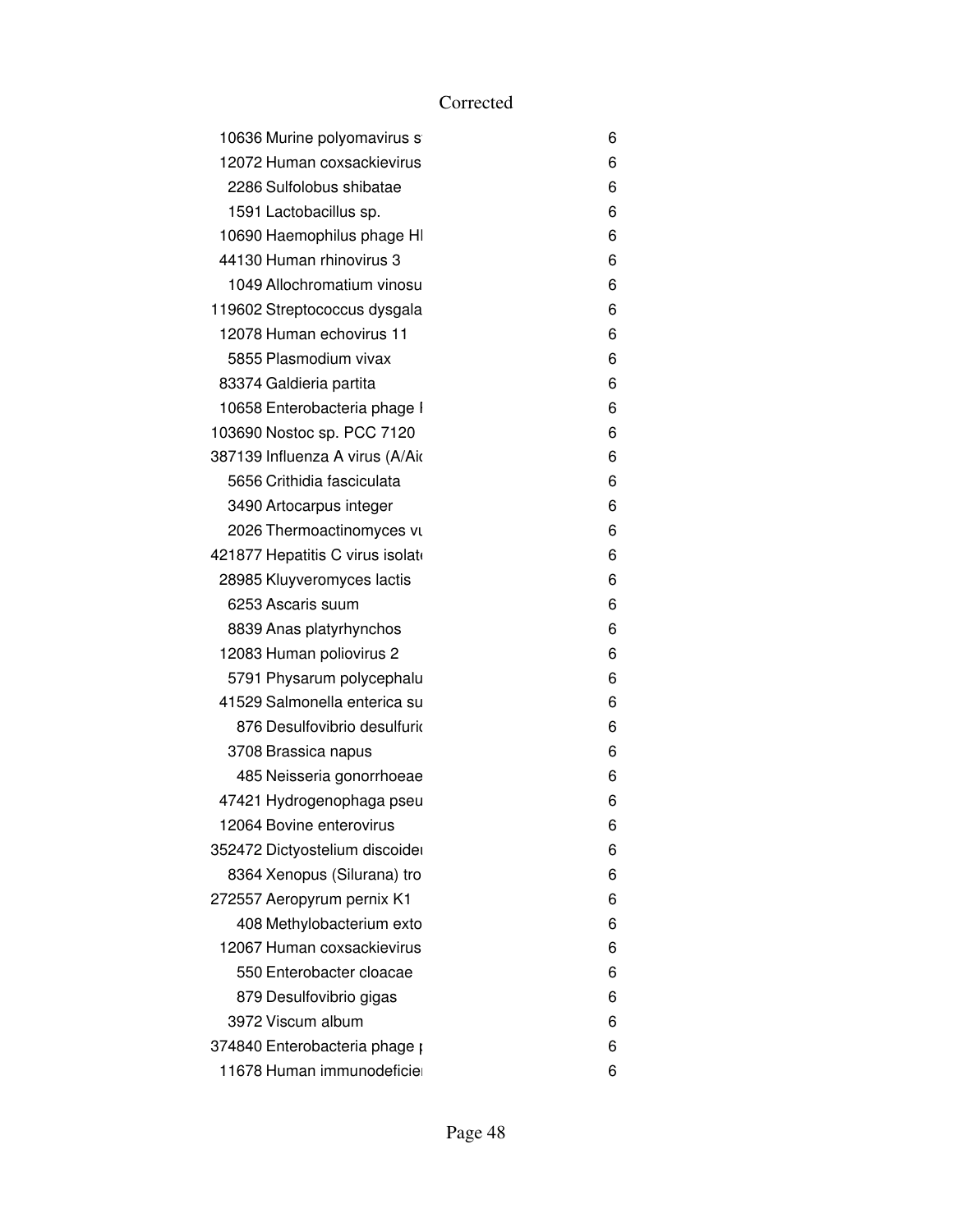| 3712 Brassica oleracea           | 6 |
|----------------------------------|---|
| 382848 Influenza A virus (A/sw   | 6 |
| 118562 Arthrospira platensis     | 6 |
| 47881 Pseudomonas pavona         | 5 |
| 7111 Trichoplusia ni             | 5 |
| 554 Pectobacterium caroto        | 5 |
| 8022 Oncorhynchus mykiss         | 5 |
| 1720 Corynebacterium sp.         | 5 |
| 8030 Salmo salar                 | 5 |
| 211586 Shewanella oneidensis     | 5 |
| 1525 Moorella thermoacetica      | 5 |
| 55676 Oligobrachia mashikoi      | 5 |
| 5061 Aspergillus niger           | 5 |
| 93061 Staphylococcus aureus      | 5 |
| 11033 Semliki forest virus       | 5 |
| 10384 Herpesvirus saimiri (sti   | 5 |
| 111955 Sulfolobus tokodaii       | 5 |
| 11610 Seoul virus SR11           | 5 |
| 8724 Bothrops jararaca           | 5 |
| 5062 Aspergillus oryzae          | 5 |
| 5722 Trichomonas vaginalis       | 5 |
| 360108 Campylobacter jejuni s    | 5 |
| 10879 Pseudomonas phage p        | 5 |
| 1050 Thermochromatium ter        | 5 |
| 17 Methylophilus methylol        | 5 |
| 571 Klebsiella oxytoca           | 5 |
| 10243 Cowpox virus               | 5 |
| 1866 Actinoplanes missourie      | 5 |
| 11113 Hepatitis C virus isolate  | 5 |
| 195058 Naja sagittifera          | 5 |
| 69488 Penicillium simplicissin   | 5 |
| 34 Myxococcus xanthus            | 5 |
| 844 Wolinella succinogene        | 5 |
| 203119 Clostridium thermocelli   | 5 |
| 420174 Hepatitis C virus isolate | 5 |
| 905 Acidaminococcus ferm         | 5 |
| 12126 Theiler's encephalomy      | 5 |
| 272943 Rhodobacter sphaeroid     | 5 |
| 28901 Salmonella enterica        | 5 |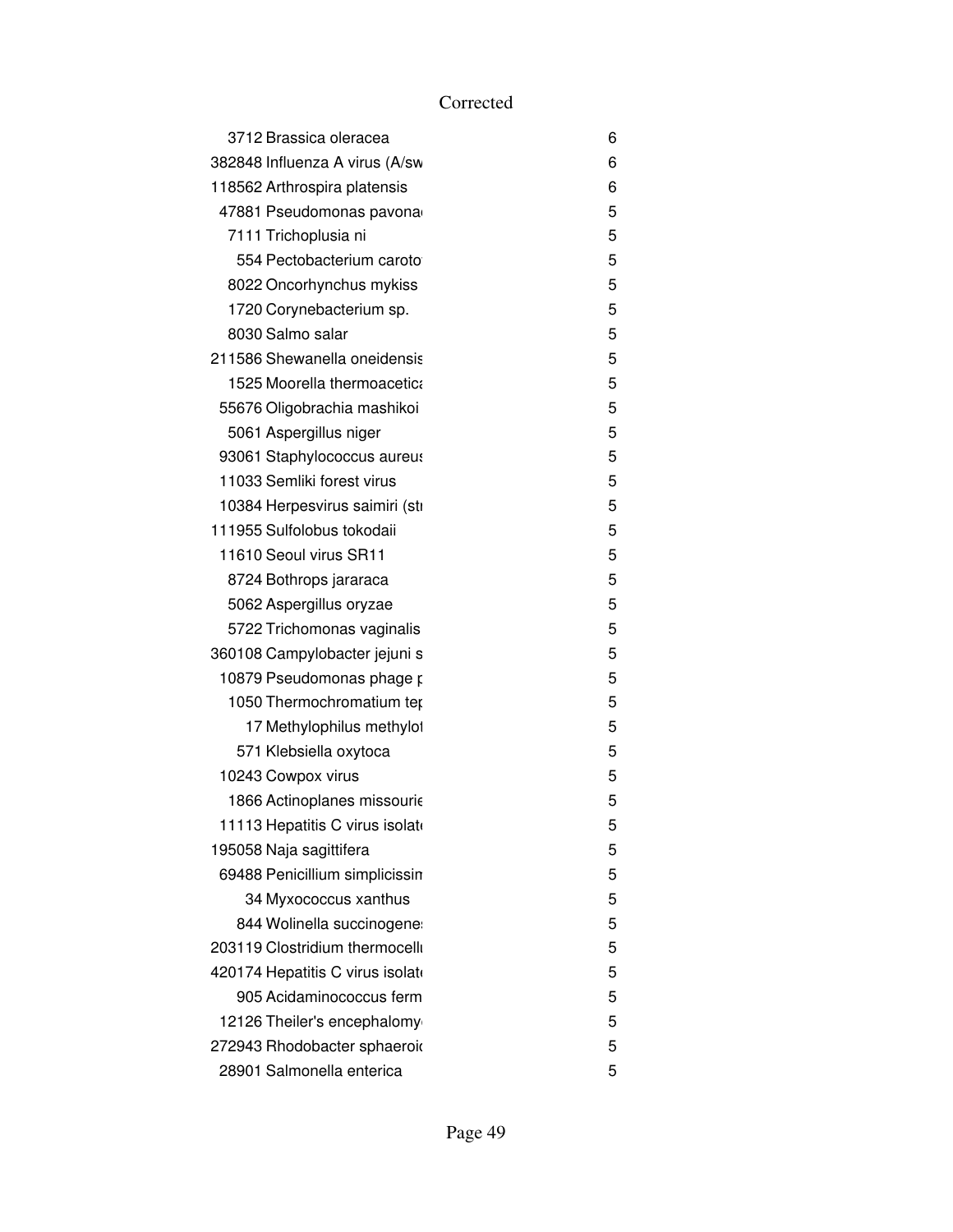| 226185 Enterococcus faecalis   | 5 |
|--------------------------------|---|
| 97228 Daboia russellii pulche  | 5 |
| 847 Oxalobacter formigene      | 5 |
| 1501 Clostridium pasteurian    | 5 |
| 6523 Lymnaea stagnalis         | 5 |
| 11698 Human immunodeficie      | 5 |
| 46633 Human echovirus 1        | 5 |
| 2265 Thermococcus litoralis    | 5 |
| 235 Brucella abortus           | 5 |
| 1282 Staphylococcus epider     | 5 |
| 5665 Leishmania mexicana       | 5 |
| 293 Brevundimonas diminu       | 5 |
| 115711 Chlamydophila pneum     | 5 |
| 644 Aeromonas hydrophila       | 5 |
| 1076 Rhodopseudomonas p        | 5 |
| 1320 Streptococcus sp. 'gror   | 5 |
| 103944 Protobothrops mucroso   | 5 |
| 11673 Feline immunodeficien    | 5 |
| 59405 Thauera aromatica        | 5 |
| 129875 Human adenovirus A      | 5 |
| 3661 Cucurbita maxima          | 5 |
| 878 Desulfovibrio fructosov    | 5 |
| 5482 Candida tropicalis        | 5 |
| 538120 Mammalian orthoreovii   | 5 |
| 40051 Bluetongue virus         | 5 |
| 42897 Shigella flexneri 2a     | 5 |
| 11191 Sendai virus             | 5 |
| 40137 Oligotropha carboxidov   | 4 |
| 3673 Momordica charantia       | 4 |
| 243230 Deinococcus radiodura   | 4 |
| 4843 Rhizopus microsporus      | 4 |
| 65404 Polysiphonia urceolata   | 4 |
| 10381 Saimiriine herpesvirus   | 4 |
| 272562 Clostridium acetobutyli | 4 |
| 5507 Fusarium oxysporum        | 4 |
| 6183 Schistosoma mansoni       | 4 |
| 1831 Rhodococcus sp.           | 4 |
| 1590 Lactobacillus plantarur   | 4 |
| 6945 Ixodes scapularis         | 4 |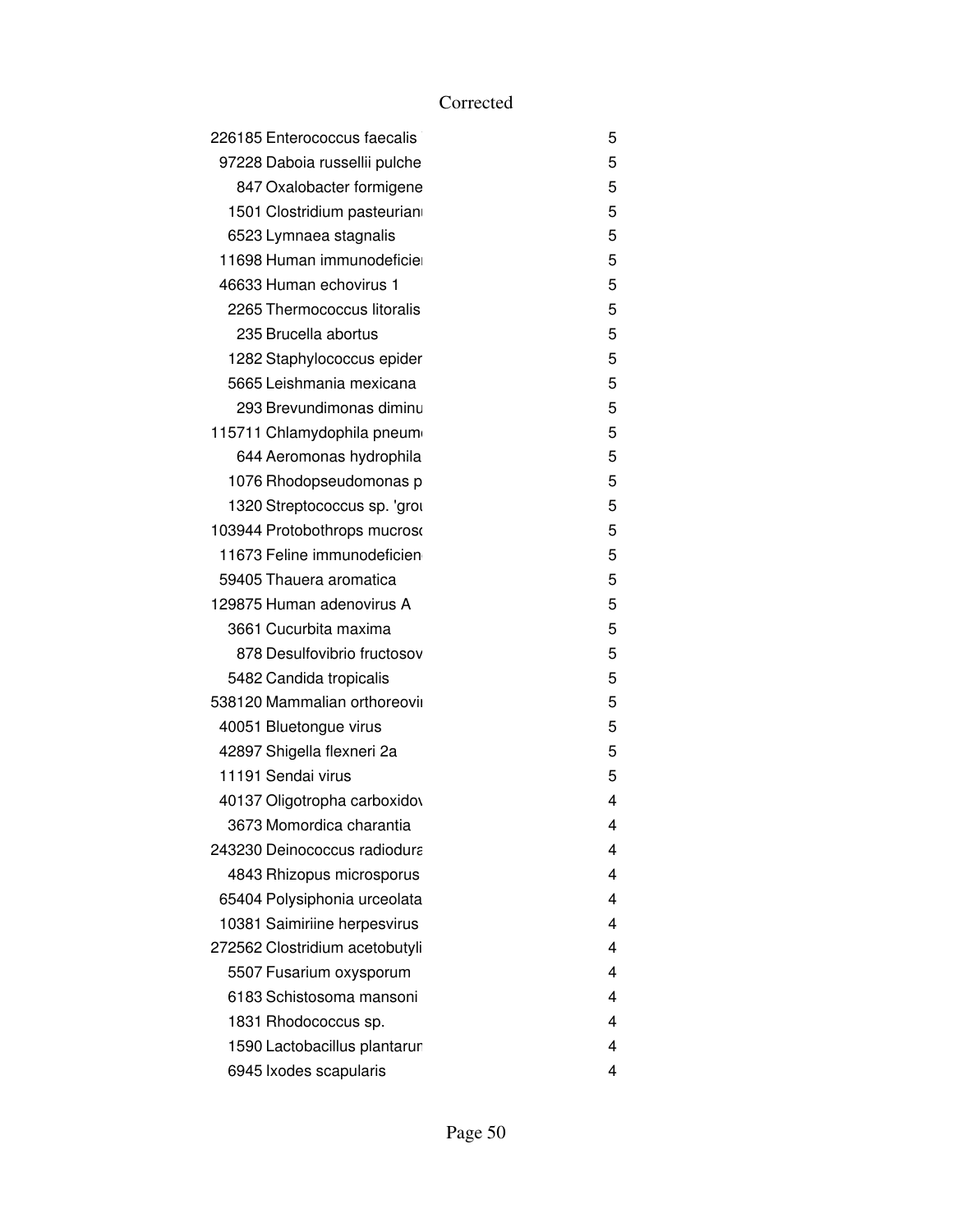| 3329 Picea abies              | 4                       |
|-------------------------------|-------------------------|
| 3879 Medicago sativa          | 4                       |
| 3677 Trichosanthes kirilowii  | 4                       |
| 13037 Danaus plexippus        | 4                       |
| 273121 Wolinella succinogene  | 4                       |
| 2242 Halobacterium salinaru   | 4                       |
| 11720 Human immunodeficie     | 4                       |
| 301447 Streptococcus pyogen   | 4                       |
| 4905 Pichia angusta           | 4                       |
| 1836 Saccharopolyspora ery    | 4                       |
| 10872 Pseudomonas phage F     | 4                       |
| 622 Shigella dysenteriae      | 4                       |
| 46015 Autographa californica  | 4                       |
| 1752 Propionibacterium freu   | 4                       |
| 1309 Streptococcus mutans     | 4                       |
| 818 Bacteroides thetaiotao    | 4                       |
| 200597 Sterkiella nova        | 4                       |
| 30591 Aotus azarai            | 4                       |
| 11082 West Nile virus         | 4                       |
| 8090 Oryzias latipes          | 4                       |
| 12124 Theiler's encephalomy   | 4                       |
| 6707 Homarus gammarus         | 4                       |
| 2787 Porphyra purpurea        | 4                       |
| 8730 Crotalus atrox           | 4                       |
| 1311 Streptococcus agalacti   | 4                       |
| 1665 Arthrobacter globiformi  | 4                       |
| 73841 Vipera ammodytes me     | 4                       |
| 9601 Pongo abelii             | 4                       |
| 11696 HIV-1 M:B MN            | 4                       |
| 1667 Arthrobacter sp.         | 4                       |
| 2262 Pyrococcus woesei        | 4                       |
| 40690 Trematomus bernacch     | 4                       |
| 3906 Vicia faba               | 4                       |
| 11665 Equine infectious anen  | 4                       |
| 10506 Paramecium bursaria (   | 4                       |
| 1074 Rhodoblastus acidophi    | $\overline{\mathbf{4}}$ |
| 226186 Bacteroides thetaiotao | 4                       |
| 290579 HIV-1 M:B_Lai          | 4                       |
| 542 Zymomonas mobilis         | 4                       |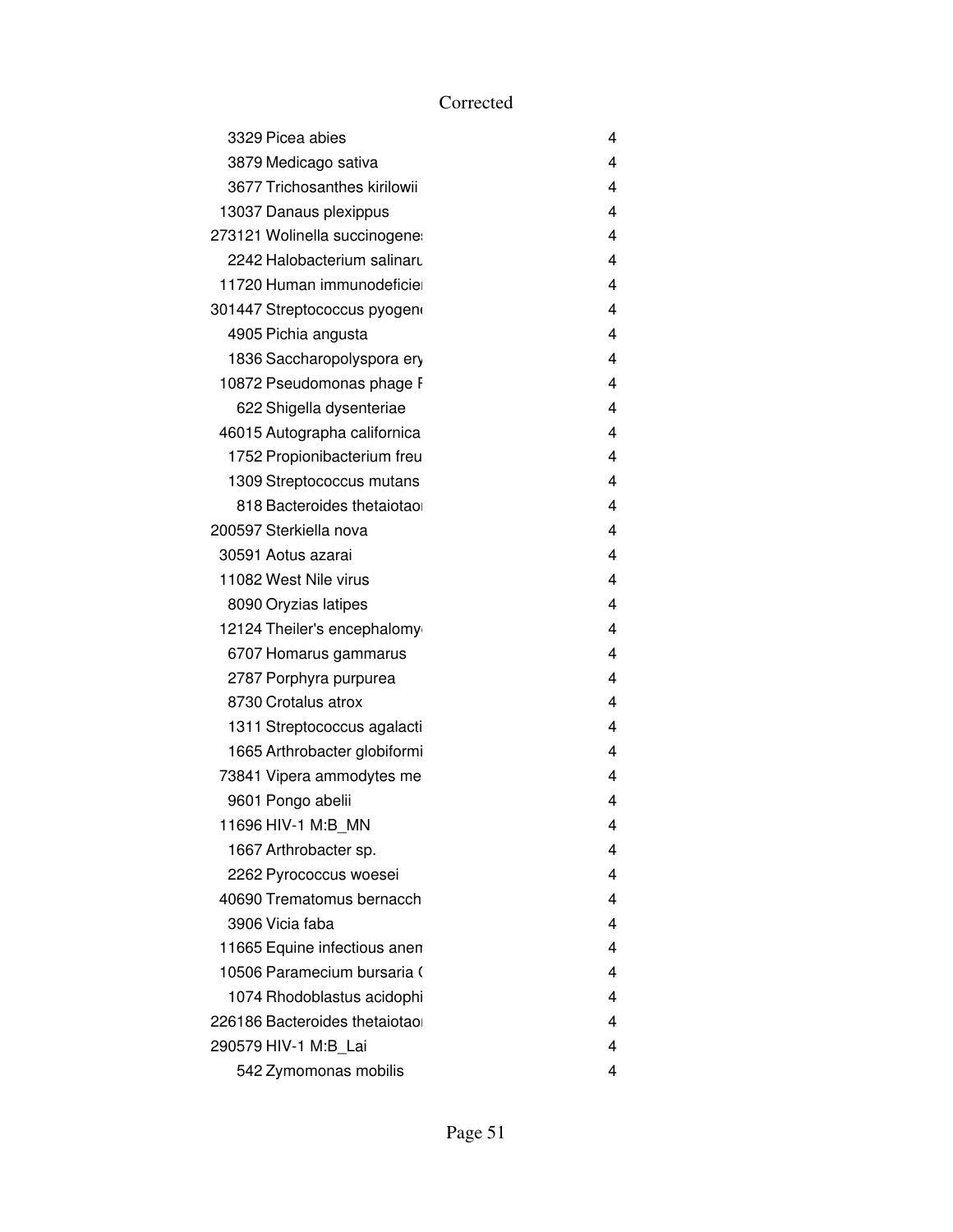| 362651 Human immunodeficie     | 4 |
|--------------------------------|---|
| 915 Nitrosomonas europae       | 4 |
| 79257 Rhodomonas sp. CS24      | 4 |
| 1894 Streptomyces aureofac     | 4 |
| 2209 Methanosarcina mazei      | 4 |
| 12227 Tobacco etch virus       | 4 |
| 6426 Riftia pachyptila         | 4 |
| 546 Citrobacter freundii       | 4 |
| 6108 Anemonia sulcata          | 4 |
| 8692 Bitis arietans            | 4 |
| 29292 Pyrococcus abyssi        | 4 |
| 6848 Carcinoscorpius rotuno    | 4 |
| 36307 Deinagkistrodon acutu    | 4 |
| 11855 Mason-Pfizer monkey      | 4 |
| 9541 Macaca fascicularis       | 4 |
| 10849 Enterobacteria phage a   | 4 |
| 337042 Human papillomavirus    | 4 |
| 10991 Rice dwarf virus         | 4 |
| 2214 Methanosarcina acetiv     | 4 |
| 3864 Lens culinaris            | 4 |
| 9544 Macaca mulatta            | 4 |
| 106590 Cupriavidus necator     | 4 |
| 1301 Streptococcus             | 4 |
| 12243 Tobacco mosaic virus     | 3 |
| 173 Leptospira interrogans     | 3 |
| 169066 Human rhinovirus sp.    | 3 |
| 10864 Enterobacteria phage f   | 3 |
| 2111 Mycoplasma arthritidis    | 3 |
| 426 Methylosinus trichospo     | 3 |
| 12145 Tomato bushy stunt vir   | 3 |
| 10279 Molluscum contagiosui    | 3 |
| 257313 Bordetella pertussis To | 3 |
| 10530 Murine adenovirus 1      | 3 |
| 93050 Echis multisquamatus     | 3 |
| 382853 Influenza A virus (A/sw | 3 |
| 198803 Bacillus sp. MN-32      | 3 |
| 1097 Chlorobaculum tepidur     | 3 |
| 9925 Capra hircus              | 3 |
| 12253 Tomato mosaic virus      | 3 |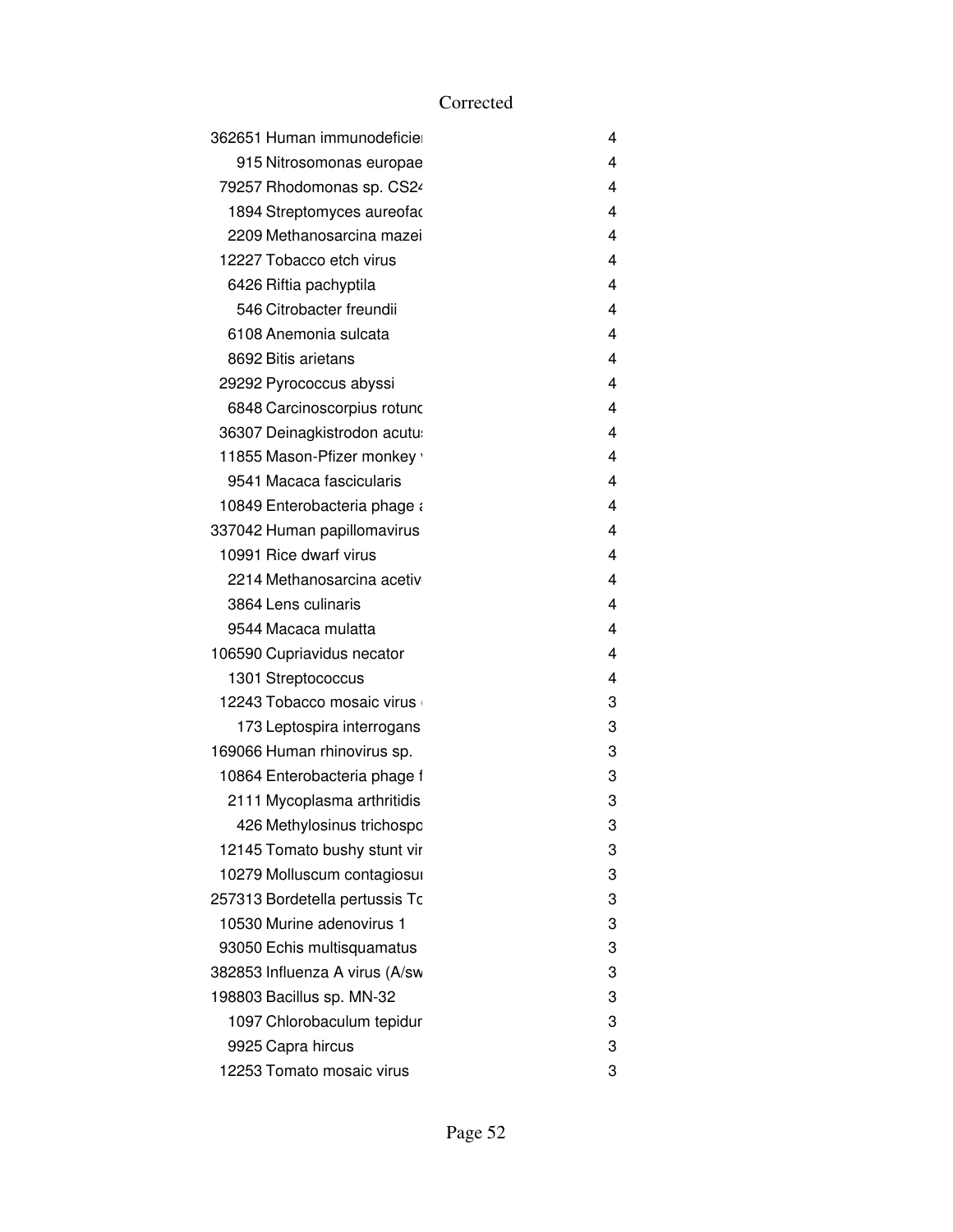| 1488 Clostridium acetobutyli    | 3 |
|---------------------------------|---|
| 12353 Enterobacteria phage I    | 3 |
| 31553 Papillomavirus sylvilag   | 3 |
| 37554 Enterobacteria phage I    | 3 |
| 68728 Chrysocyon brachyuru      | 3 |
| 1905 Streptomyces exfoliatu     | 3 |
| 574521 Escherichia coli O127:   | 3 |
| 1098 Prosthecochloris vibrio    | 3 |
| 12260 Bean pod mottle virus     | 3 |
| 10333 Equine herpesvirus typ    | 3 |
| 416870 Lactococcus lactis sub   | 3 |
| 36436 Simian rotavirus A/SA1    | 3 |
| 170187 Streptococcus pneumc     | 3 |
| 51453 Hypocrea jecorina         | 3 |
| 1197 Fremyella diplosiphon      | 3 |
| 89020 Mustelus griseus          | 3 |
| 31645 Hepatitis C virus (isolat | 3 |
| 2180 Methanothermus fervic      | 3 |
| 443255 Streptomyces clavulige   | 3 |
| 3818 Arachis hypogaea           | 3 |
| 9770 Balaenoptera physalus      | 3 |
| 1307 Streptococcus suis         | 3 |
| 316 Pseudomonas stutzeri        | 3 |
| 11034 Sindbis virus             | 3 |
| 35730 Trematomus newnesi        | 3 |
| 518 Bordetella bronchisepti     | 3 |
| 158878 Staphylococcus aureus    | 3 |
| 817 Bacteroides fragilis        | 3 |
| 1354 Enterococcus hirae         | 3 |
| 1494 Clostridium cochleariur    | 3 |
| 102746 Hieracium piloselloides  | 3 |
| 8053 Gadus callarias            | 3 |
| 9597 Pan paniscus               | 3 |
| 10144 Cavia cutleri             | 3 |
| 12475 Hepatitis delta virus     | 3 |
| 31646 Hepatitis C virus subty   | 3 |
| 2775 Gracilaria chilensis       | 3 |
| 11686 Human immunodeficie       | 3 |
| 12161 Beet yellows virus        | 3 |
|                                 |   |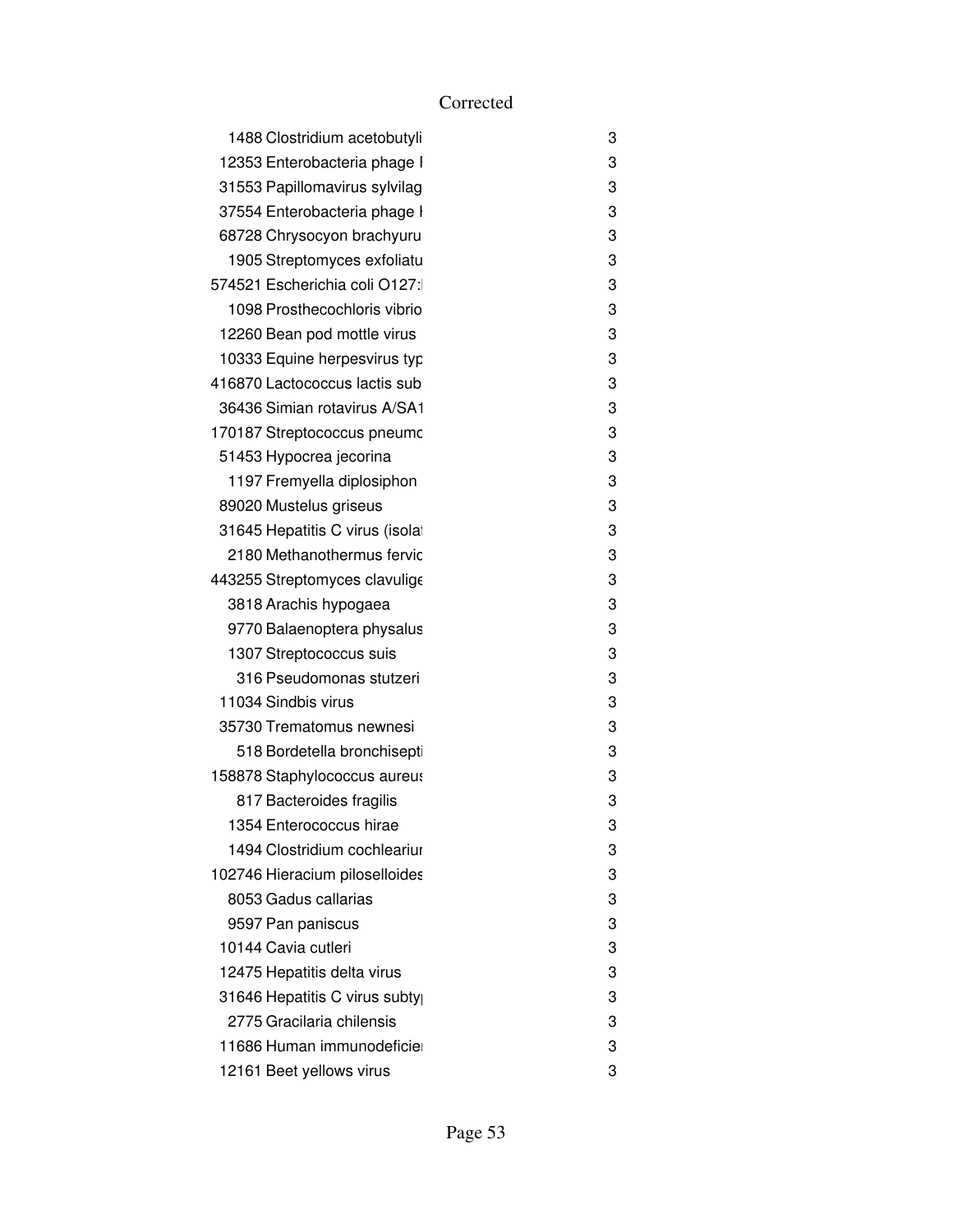| 260809 \N                       | 3 |
|---------------------------------|---|
| 5076 Penicillium chrysogenu     | 3 |
| 5724 Tritrichomonas foetus      | 3 |
| 345076 Vibrio cholerae V52      | 3 |
| 121791 Nipah virus              | 3 |
| 2257 Natronomonas pharao        | 3 |
| 62977 Acinetobacter sp. ADP     | 3 |
| 269084 Synechococcus elonga     | 3 |
| 10623 Cottontail rabbit papillc | 3 |
| 5861 Plasmodium yoelii          | 3 |
| 10794 Minute virus of mice      | 3 |
| 33708 Murid herpesvirus 4       | 3 |
| 10884 Mammalian orthoreovii     | 3 |
| 11689 Human immunodeficie       | 3 |
| 10712 Phage 434                 | 3 |
| 35816 Pelobacter acidigallici   | 3 |
| 48465 Prosthecobacter dejon     | 3 |
| 10030 Cricetulus longicaudatı   | 3 |
| 1765 Mycobacterium bovis        | 3 |
| 103782 Pariacato virus          | 3 |
| 8167 Perca flavescens           | 3 |
| 4076 Datura stramonium          | 3 |
| 1887 Streptomyces albogrise     | 3 |
| 8732 Crotalus durissus terrif   | 3 |
| 35889 Nicotiana glutinosa       | 3 |
| 2334 Bacillus sp. PS3           | 3 |
| 1406 Paenibacillus polymyxa     | 3 |
| 10923 Simian rotavirus A/SA1    | 3 |
| 4498 Avena sativa               | 3 |
| 13689 Sphingomonas paucim       | 3 |
| 82367 Paracoccus pantotroph     | 3 |
| 11241 Rinderpest virus          | 3 |
| 8237 Thunnus thynnus            | 3 |
| 873 Desulfovibrio africanus     | 3 |
| 205488 Ebola virus sp.          | 3 |
| 10366 Murid herpesvirus 1       | 3 |
| 10632 JC polyomavirus           | 3 |
| 6100 Aequorea victoria          | 3 |
| 1772 Mycobacterium smegn        | 3 |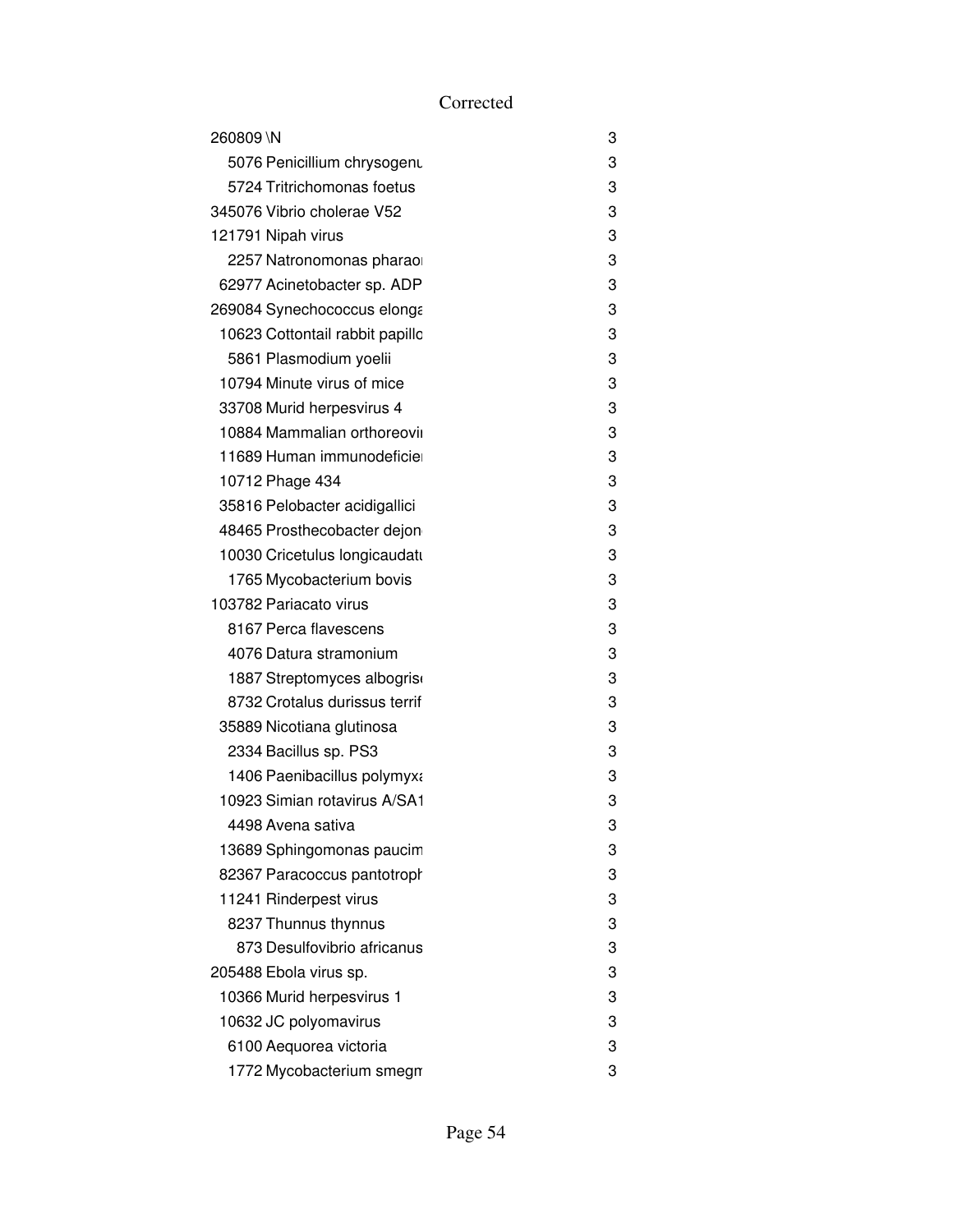| 3 |
|---|
| 3 |
| 3 |
| 3 |
| 3 |
| 3 |
| 3 |
| 3 |
| 3 |
| 3 |
| 3 |
| 3 |
| 3 |
| 3 |
| 3 |
| 3 |
| 3 |
| 3 |
| 3 |
| 3 |
| 3 |
| 3 |
| 3 |
| 3 |
| 3 |
| 3 |
| 3 |
| 3 |
| 3 |
| 3 |
| 3 |
| 3 |
| 3 |
| 3 |
| 3 |
| 3 |
| 2 |
| 2 |
| 2 |
|   |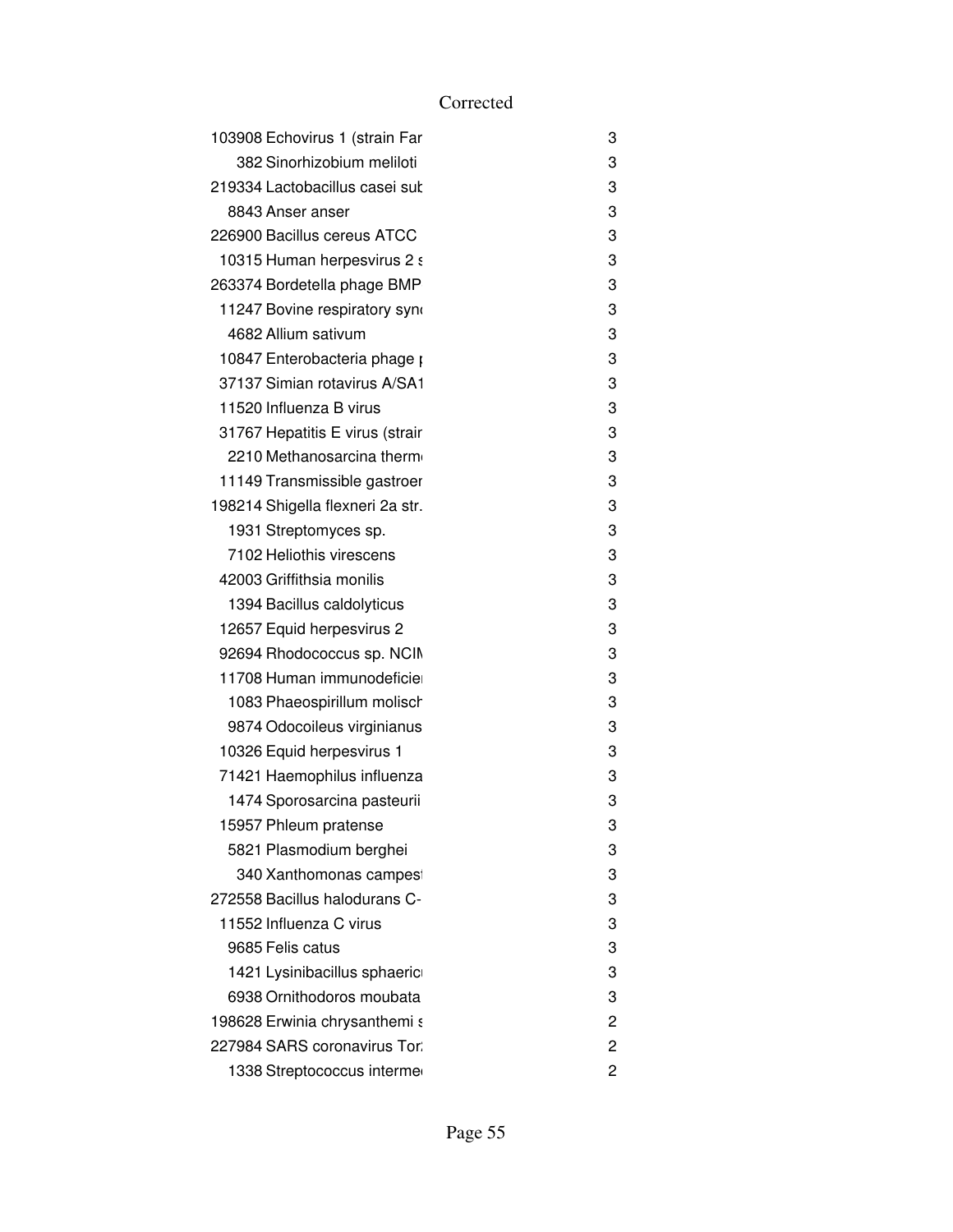| 1718 Corynebacterium gluta      | 2 |
|---------------------------------|---|
| 353152 Cryptosporidium parvu    | 2 |
| 6437 Themiste zostericola       | 2 |
| 100226 Streptomyces coelicolo   | 2 |
| 11070 Dengue virus 4            | 2 |
| 11868 Avian myelocytomatos      | 2 |
| 3981 Hevea brasiliensis         | 2 |
| 51336 Cabbage leaf curl virus   | 2 |
| 12107 Mengo virus               | 2 |
| 1520 Clostridium beijerinckii   | 2 |
| 318586 Paracoccus denitrificar  | 2 |
| 374844 Enterobacteria phage (   | 2 |
| 435896 Human herpesvirus 8 t    | 2 |
| 8717 Calloselasma rhodostc      | 2 |
| 11983 Norwalk virus             | 2 |
| 55084 Pandinus imperator        | 2 |
| 5059 Aspergillus flavus         | 2 |
| 10685 Bacillus phage SPO1       | 2 |
| 31958 Amycolatopsis oriental    | 2 |
| 305 Ralstonia solanacearul      | 2 |
| 47914 Brevibacterium fuscum     | 2 |
| 265874 Ectromelia virus Mosco   | 2 |
| 5306 Phanerochaete chryso       | 2 |
| 30077 Triatoma pallidipennis    | 2 |
| 6442 Phascolopsis gouldii       | 2 |
| 101510 Rhodococcus jostii RH    | 2 |
| 350 Zoogloea ramigera           | 2 |
| 11072 Japanese encephalitis     | 2 |
| 51350 Brassica rapa subsp. r    | 2 |
| 65406 Pseudomonas sp. 7A        | 2 |
| 1398 Bacillus coagulans         | 2 |
| 272626 Listeria innocua Clip11  | 2 |
| 5514 Fusarium sporotrichioid    | 2 |
| 322710 Azotobacter vinelandii   | 2 |
| 375732 Influenza A virus (A/sw  | 2 |
| 109171 Pachyrhizus erosus       | 2 |
| 11104 Hepatitis C virus (isolat | 2 |
| 2743 Marinobacter hydrocar      | 2 |
| 11604 Puumala virus             | 2 |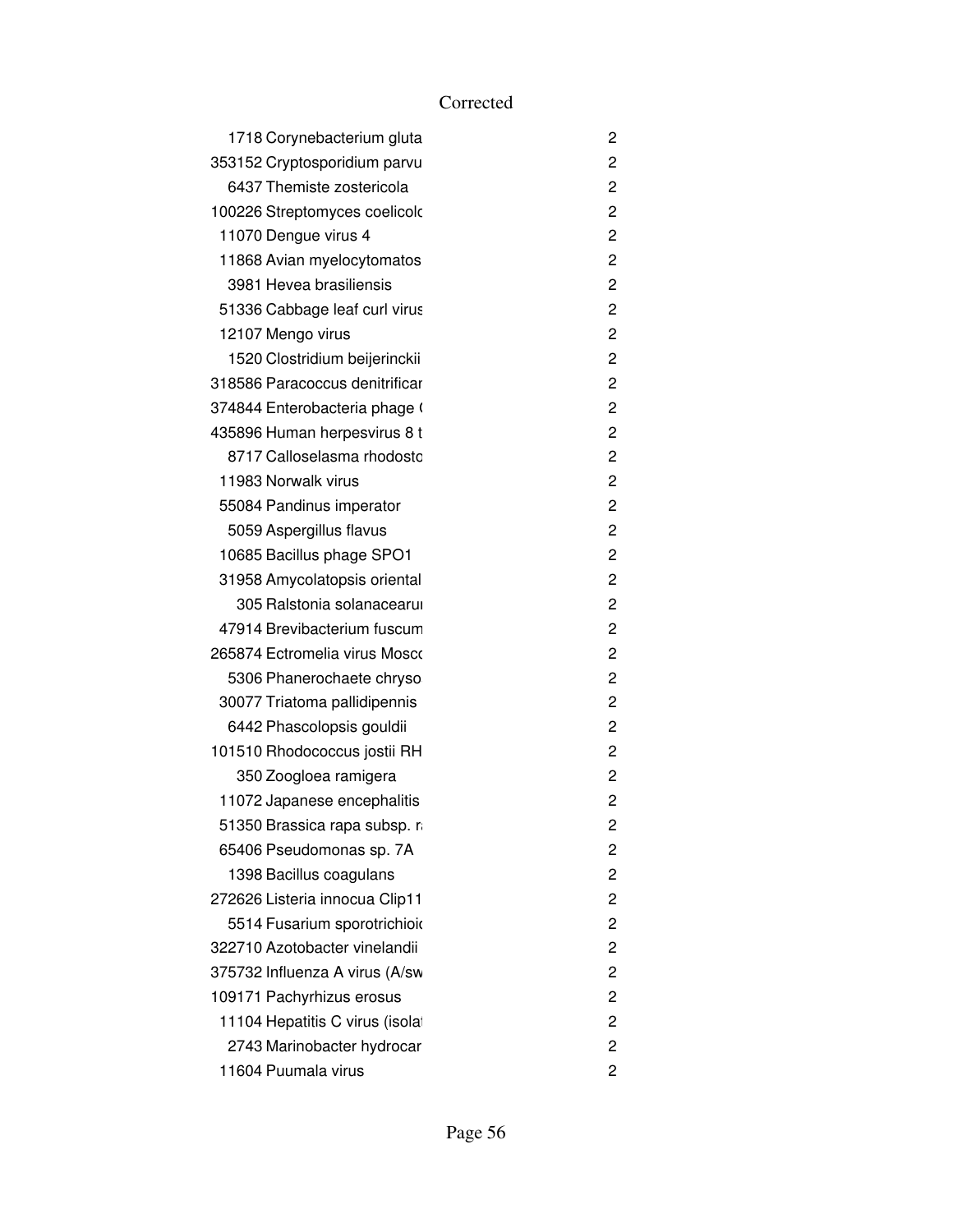| 11683 Human immunodeficie      | 2              |
|--------------------------------|----------------|
| 224324 Aquifex aeolicus VF5    | 2              |
| 1306 Streptococcus sp.         | 2              |
| 12147 Tomato bushy stunt vir   | 2              |
| 258594 Rhodopseudomonas p      | 2              |
| 80863 Populus tremula x Pop    | 2              |
| 6359 Platynereis dumerilii     | 2              |
| 32002 Achromobacter denitrif   | 2              |
| 119072 Thermoanaerobacter to   | 2              |
| 512 Alcaligenes sp.            | 2              |
| 11207 Simian virus 5           | 2              |
| 228407 SARS coronavirus BJ0    | 2              |
| 266834 Sinorhizobium meliloti  | 2              |
| 1744 Propionibacterium freu    | 2              |
| 192 Azospirillum brasilense    | 2              |
| 1956 Streptomyces diastatic    | 2              |
| 130308 Human adenovirus E      | 2              |
| 3679 Ecballium elaterium       | 2              |
| 11876 Avian sarcoma virus      | 2              |
| 12116 Foot-and-mouth diseas    | 2              |
| 12371 Phage h30                | 2              |
| 77133 uncultured bacterium     | 2              |
| 10641 Cauliflower mosaic viru  | 2              |
| 324602 Chloroflexus aurantiac  | 2              |
| 6192 Fasciola hepatica         | 2              |
| 275 Thermus sp.                | 2              |
| 379746 Influenza A virus (A/sw | 2              |
| 6703 Pandalus borealis         | 2              |
| 194439 Chlorobium tepidum TI   | $\overline{c}$ |
| 12154 Turnip yellow mosaic v   | 2              |
| 10553 Fowl adenovirus 1        | 2              |
| 16 Methylophilus               | 2              |
| 93934 Coturnix japonica        | 2              |
| 7004 Locusta migratoria        | 2              |
| 11208 Simian virus 5 (strain V | 2              |
| 40353 Echis carinatus          | 2              |
| 12264 Cowpea mosaic virus      | 2              |
| 10614 Human papillomavirus     | 2              |
| 30408 Crossoptilon crossoptil  | 2              |
|                                |                |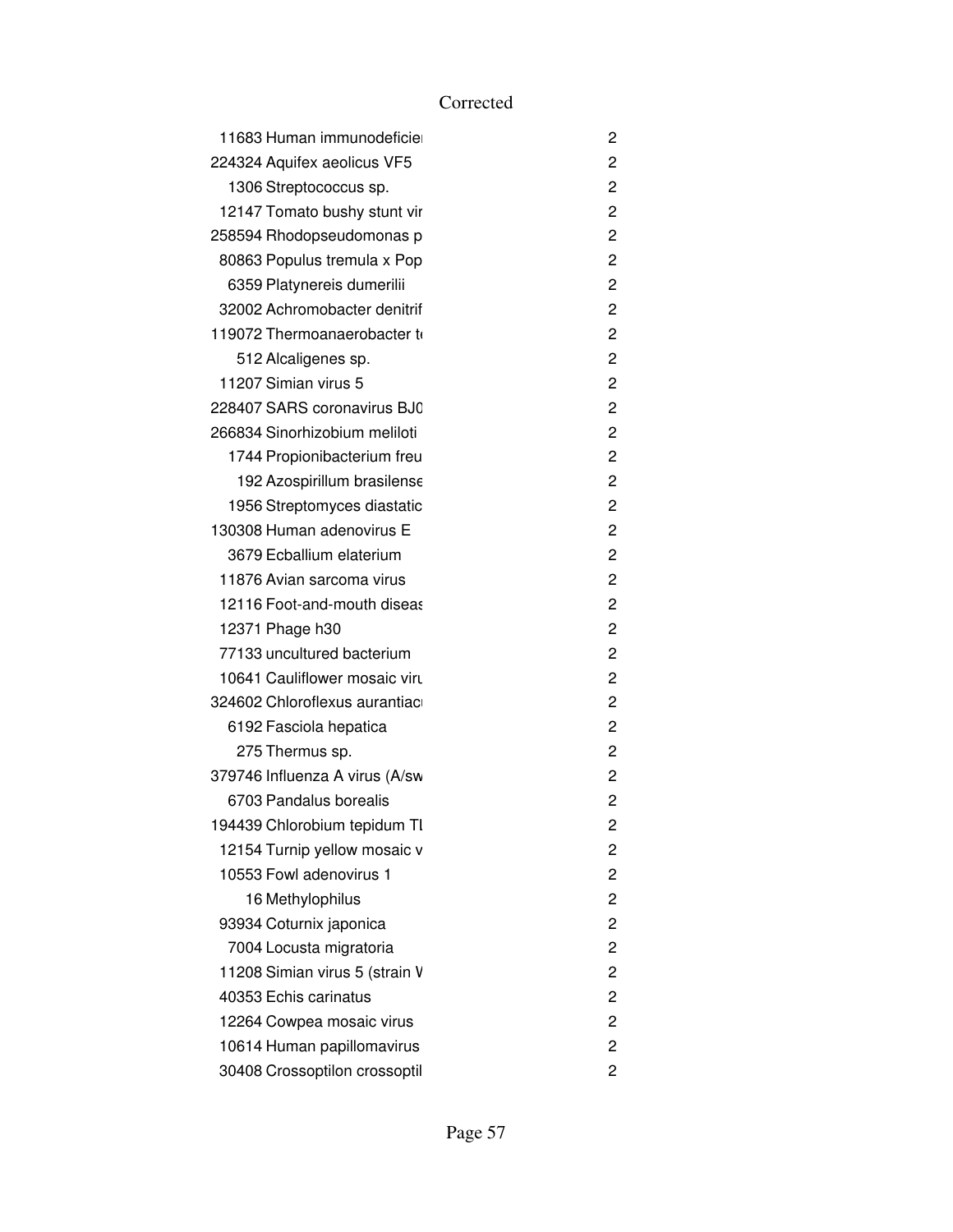| 11077 Kunjin virus             | 2              |
|--------------------------------|----------------|
| 8631 Laticauda semifasciata    | $\overline{c}$ |
| 4043 Petroselinum crispum      | $\overline{c}$ |
| 1245 Leuconostoc mesenter      | 2              |
| 4906 Williopsis saturnus       | $\overline{c}$ |
| 1553 Clostridium tetanomorp    | $\overline{c}$ |
| 28875 Rotavirus A              | $\overline{2}$ |
| 1848 Pseudonocardia therm      | 2              |
| 670 Vibrio parahaemolyticu     | 2              |
| 194699 Bordetella phage BPP-   | $\overline{c}$ |
| 9793 Equus asinus              | 2              |
| 224326 Borrelia burgdorferi B3 | $\overline{c}$ |
| 13555 Haemadipsa sylvestris    | $\overline{c}$ |
| 81759 Hyacinthoides hispanic   | $\overline{c}$ |
| 7010 Schistocerca gregaria     | $\overline{c}$ |
| 11216 Human parainfluenza v    | $\overline{c}$ |
| 48386 Perilla frutescens       | $\overline{c}$ |
| 12285 Black beetle virus       | $\overline{c}$ |
| 5341 Agaricus bisporus         | $\overline{c}$ |
| 7130 Manduca sexta             | $\overline{c}$ |
| 36773 Burkholderia sp.         | $\overline{c}$ |
| 899 Desulfomicrobium bacı      | $\overline{c}$ |
| 11879 Avian sarcoma virus P    | $\overline{c}$ |
| 272844 Pyrococcus abyssi GE    | $\overline{c}$ |
| 77929 Rhodomonas sp.           | $\overline{c}$ |
| 1580 Lactobacillus brevis      | 2              |
| 6238 Caenorhabditis briggsa    | $\overline{c}$ |
| 280 Xanthobacter autotropl     | 2              |
| 380344 Influenza A virus (A/ch | 2              |
| 2188 Methanococcus voltae      | 2              |
| 452646 Neovison vison          | $\overline{c}$ |
| 1428 Bacillus thuringiensis    | $\overline{c}$ |
| 10560 Bovine papillomavirus    | $\overline{c}$ |
| 319 Pseudomonas syringa        | $\overline{c}$ |
| 122586 Neisseria meningitidis  | $\overline{c}$ |
| 529 Ochrobactrum anthrop       | $\overline{c}$ |
| 11741 Visna/Maedi virus        | $\overline{c}$ |
| 9490 Saguinus oedipus          | 2              |
| 1360 Lactococcus lactis sub    | 2              |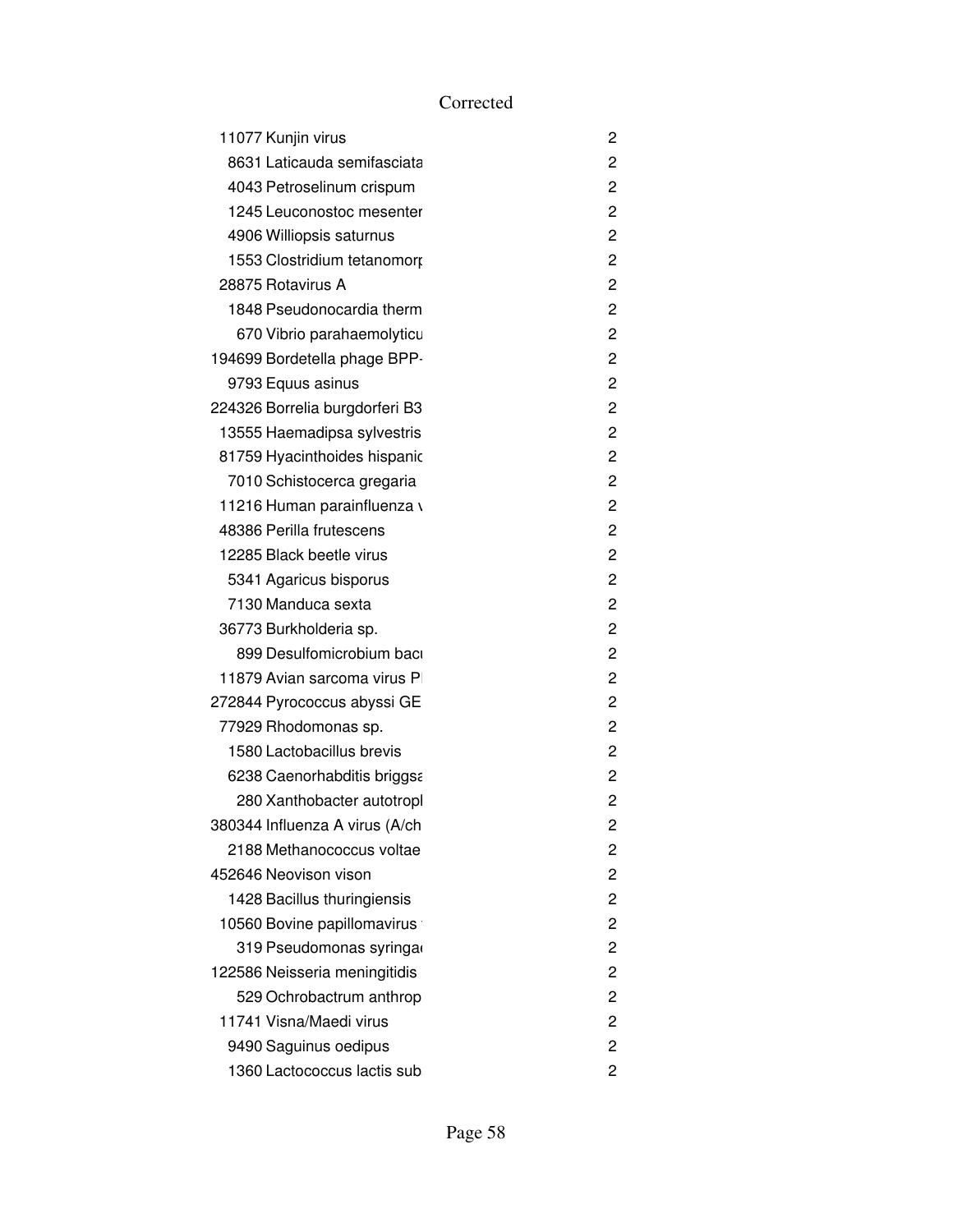| 1498 Clostridium histolyticur  | 2              |
|--------------------------------|----------------|
| 10624 Polyomavirus             | 2              |
| 307796 Saccharomyces cerevi    | 2              |
| 223 Achromobacter cyclocl      | $\overline{2}$ |
| 375 Bradyrhizobium japonio     | 2              |
| 132961 Bungarus caeruleus      | $\overline{2}$ |
| 11885 Fujinami sarcoma virus   | 2              |
| 31708 Human rhinovirus 16      | 2              |
| 380350 Influenza A virus (A/sw | $\overline{2}$ |
| 11641 Human foamy virus        | 2              |
| 196620 Staphylococcus aureus   | 2              |
| 3840 Vigna unguiculata subs    | $\overline{2}$ |
| 12023 Pseudomonas phage F      | $\overline{c}$ |
| 262338 SARS coronavirus GD     | 2              |
| 5085 Aspergillus fumigatus     | $\overline{2}$ |
| 10566 Human papillomavirus     | 2              |
| 10714 Corynephage omega        | $\overline{2}$ |
| 348776 Mycobacterium tuberci   | 2              |
| 11053 Dengue virus 1           | 2              |
| 123217 Anopheles cracens       | $\overline{c}$ |
| 176674 Influenza A virus (A/Du | 2              |
| 9521 Saimiri sciureus          | 2              |
| 12082 Human poliovirus 1 str   | $\overline{2}$ |
| 12288 Nodamura virus           | 2              |
| 10626 Hamster polyomavirus     | $\overline{2}$ |
| 6087 Hydra vulgaris            | 2              |
| 85698 Achromobacter xyloso:    | 2              |
| 1769 Mycobacterium leprae      | $\overline{2}$ |
| 381 Mesorhizobium loti         | 2              |
| 11088 Tick-borne encephalitis  | 2              |
| 8175 Sparus aurata             | 2              |
| 190485 Xanthomonas campes      | 2              |
| 244589 Sulfolobus virus 1      | $\overline{2}$ |
| 503404 Tomato yellow leaf cur  | $\overline{2}$ |
| 3843 Erythrina corallodendro   | 2              |
| 12042 Beet western yellows v   | 2              |
| 10310 Human herpesvirus 2      | 2              |
| 70698 M28 virus                | 2              |
| 5759 Entamoeba histolytica     | 2              |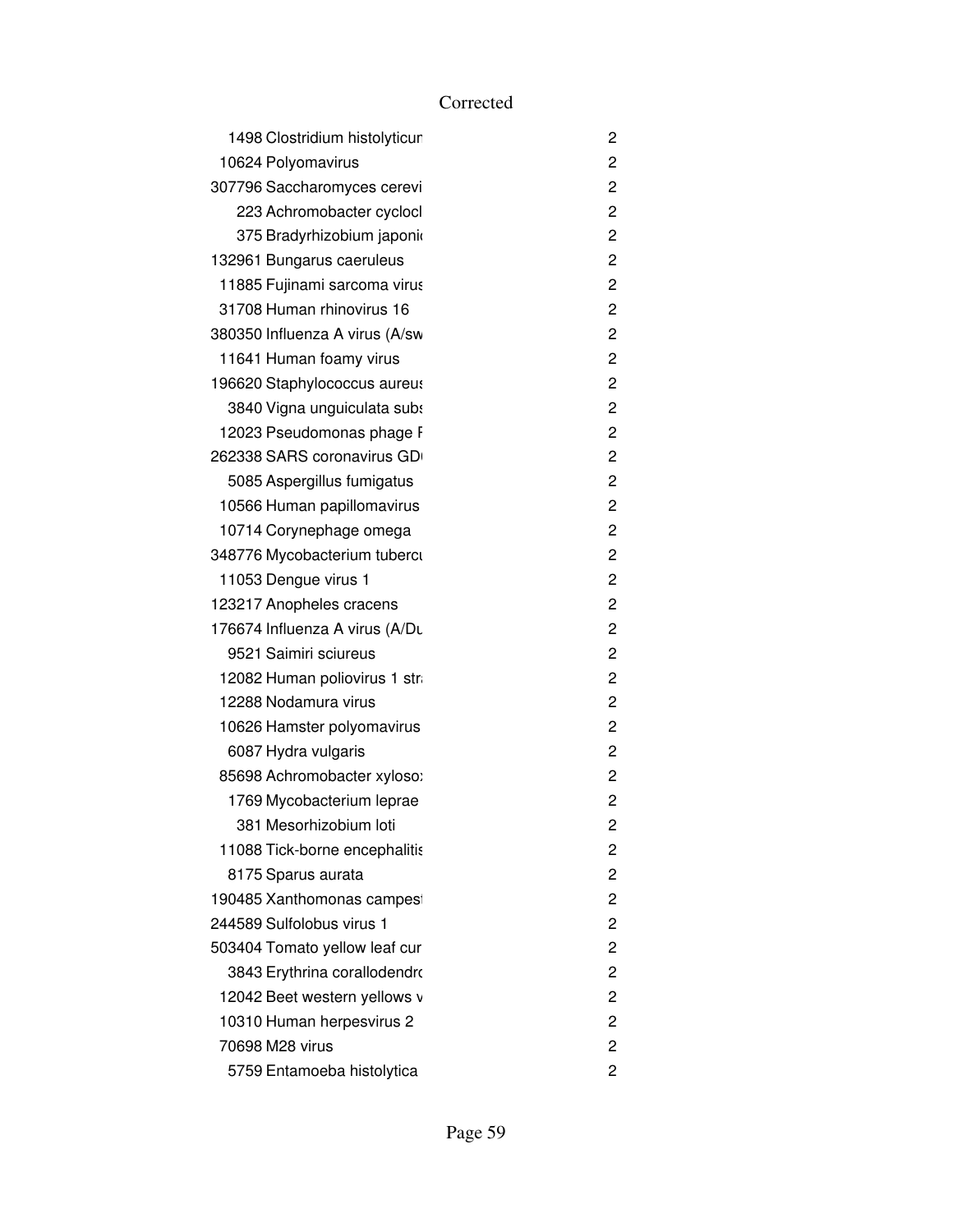| 1147 Synechocystis sp. PCO      | 2              |
|---------------------------------|----------------|
| 12302 Brome mosaic virus        | 2              |
| 5386 Xerocomus chrysenter       | 2              |
| 311246 Influenza A virus (A/Mo  | 2              |
| 6526 Biomphalaria glabrata      | 2              |
| 11089 Yellow fever virus        | $\overline{c}$ |
| 7159 Aedes aegypti              | $\overline{c}$ |
| 135461 Bacillus subtilis subsp. | 2              |
| 3704 Armoracia rusticana        | 2              |
| 45410 Hepatitis B virus adw4/   | $\overline{c}$ |
| 246196 Mycobacterium smegn      | 2              |
| 1408 Bacillus pumilus           | 2              |
| 29170 Ancylostoma caninum       | 2              |
| 6279 Brugia malayi              | $\mathbf{2}$   |
| 91753 Cucurbit aphid-borne y    | 2              |
| 480 Moraxella catarrhalis       | 2              |
| 11138 Murine hepatitis virus    | 2              |
| 11706 HIV-1 M:B_HXB2R           | 2              |
| 4511 Eleusine coracana          | 2              |
| 59201 Salmonella enterica su    | 2              |
| 291940 Artocarpus hirsutus      | 2              |
| 10724 Bacillus phage SPP1       | $\overline{c}$ |
| 1929 Streptomyces rubigino      | 2              |
| 11063 Dengue virus 2 Malays     | 2              |
| 2271 Thermoproteus tenax        | $\overline{c}$ |
| 180454 Anopheles gambiae sti    | $\overline{c}$ |
| 208893 Human respiratory syn    | 2              |
| 10370 Human herpesvirus 6 (     | 2              |
| 28450 Burkholderia pseudom      | 2              |
| 6550 Mytilus edulis             | 2              |
| 394 Rhizobium sp. NGR23         | 2              |
| 7165 Anopheles gambiae          | 2              |
| 190650 Caulobacter crescentu    | 2              |
| 45441 Enterobacteria phage I    | 2              |
| 920 Acidithiobacillus ferroo    | 2              |
| 4087 Nicotiana alata            | 2              |
| 12134 Human rhinovirus 1A       | 2              |
| 10255 Variola virus             | 2              |
| 12643 Ectromelia virus          | 2              |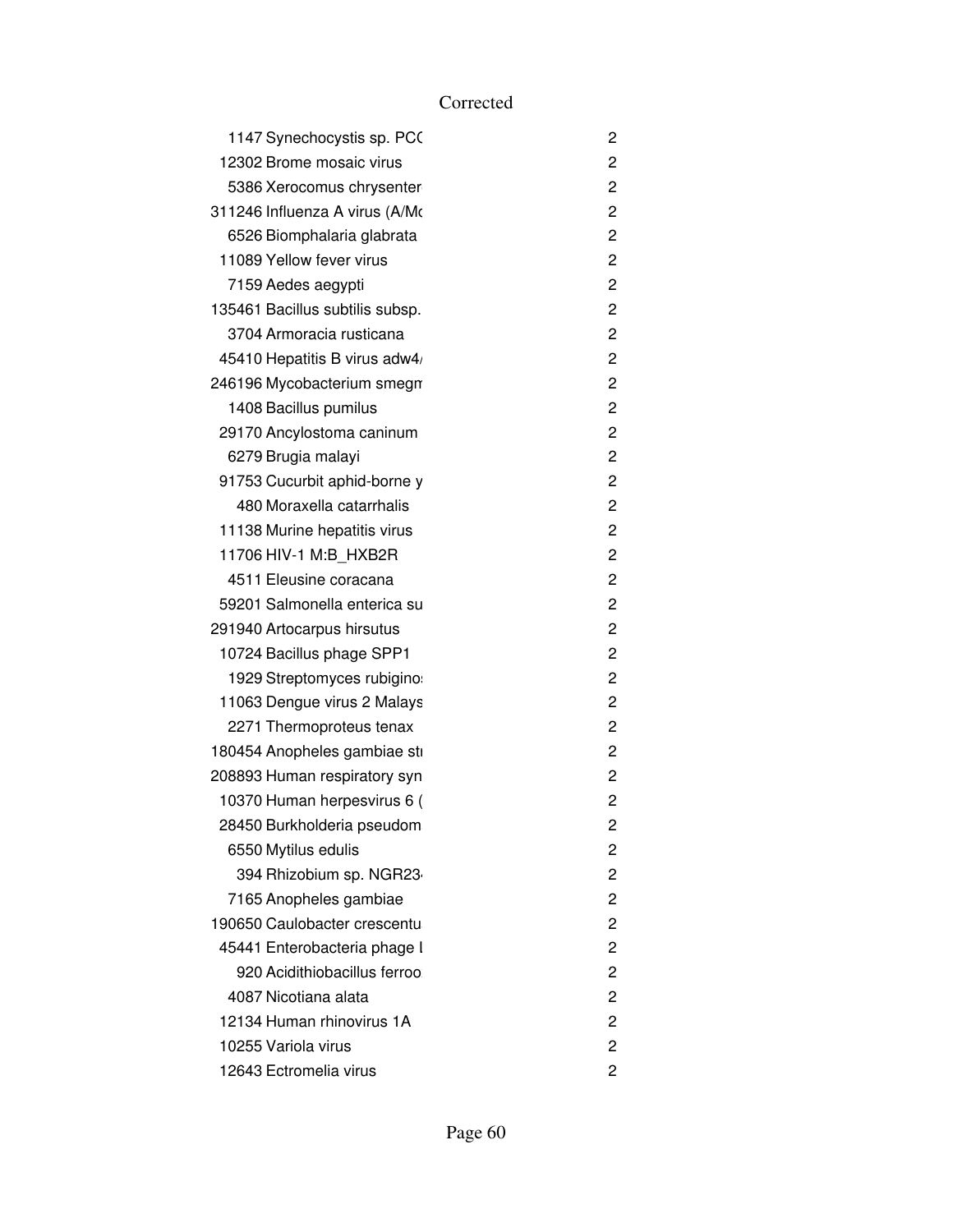| 5689 Leishmania tarentolae       | 2              |
|----------------------------------|----------------|
| 155077 Cellvibrio japonicus      | 2              |
| 3505 Betula pendula              | 2              |
| 715 Actinobacillus pleuropr      | 2              |
| 11707 Human immunodeficie        | 2              |
| 8844 Anser anser anser           | 2              |
| 1324 Streptococcus sp. G14       | 2              |
| 1697 Corynebacterium amm         | 2              |
| 337 Burkholderia glumae          | $\overline{2}$ |
| 11065 Dengue virus 2 Thailar     | 2              |
| 3916 Vigna radiata var. radia    | 2              |
| 50339 Thermoplasma volcani       | $\overline{2}$ |
| 240269 Paramecium bursaria (     | 2              |
| 4754 Pneumocystis carinii        | 2              |
| 64574 Radiomyces spectabili      | $\overline{2}$ |
| 10634 Murine polyomavirus        | 2              |
| 8705 Vipera ammodytes am         | 2              |
| 3711 Brassica rapa               | 2              |
| 9675 Paguma larvata              | 2              |
| 12136 Cricket paralysis virus    | 2              |
| 10258 Orf virus                  | 2              |
| 257309 Corynebacterium dipht     | 2              |
| 67825 Citrobacter rodentium      | 2              |
| 273063 Sulfolobus tokodaii str.  | 2              |
| 79676 Pseudomonas sp. CF6        | 2              |
| 1587 Lactobacillus helveticu     | 2              |
| 29303 Streptomyces cattleya      | 2              |
| $-8 \ N$                         | $\overline{c}$ |
| 382841 Influenza A virus (A/se   | 2              |
| 487 Neisseria meningitidis       | 2              |
| 11176 Newcastle disease viru     | 2              |
| 3527 Phytolacca americana        | 2              |
| 198215 Shigella flexneri 2a str. | 2              |
| 47519 Calystegia sepium          | 2              |
| 5270 Ustilago maydis             | 2              |
| 83331 Mycobacterium tuberci      | 2              |
| 6436 Themiste dyscritum          | 2              |
| 1932 Streptomyces tendae         | 2              |
| 7108 Spodoptera frugiperda       | 2              |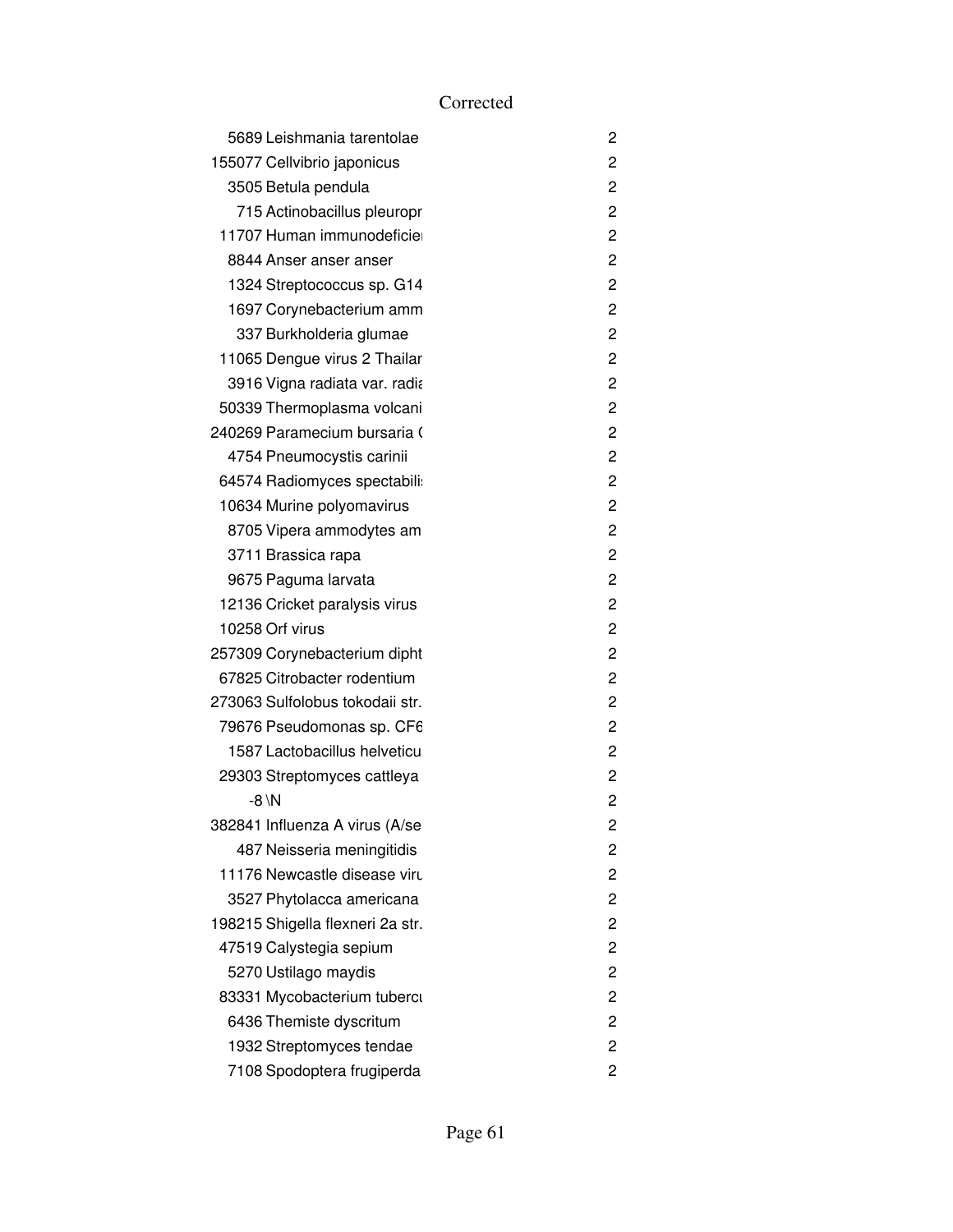| 129910 Arthrospira maxima       | 2              |
|---------------------------------|----------------|
| 2280 Staphylothermus marir      | 2              |
| 3663 Cucurbita pepo             | 2              |
| 210007 Streptococcus mutans     | 2              |
| 28502 Amaranthus hypochon       | 2              |
| 6182 Schistosoma japonicur      | $\overline{c}$ |
| 1829 Rhodococcus rhodoch        | 2              |
| 2104 Mycoplasma pneumon         | 2              |
| 8714 Gloydius halys             | 2              |
| 927 Halothiobacillus neapo      | 2              |
| 223283 Pseudomonas syringa      | 2              |
| 54914 Brevibacillus parabrevi   | 2              |
| 67831 Rhipicephalus bursa       | 2              |
| 31902 Dasyatis akajei           | 2              |
| 10995 Infectious bursal disea   | 2              |
| 7719 Ciona intestinalis         | 2              |
| 8932 Columba livia              | 1              |
| 3873 Lupinus luteus             | 1              |
| 4550 Secale cereale             | 1              |
| 59837 Leiostomus xanthurus      | 1              |
| 10329 Equine herpesvirus typ    | 1              |
| 265872 Cowpox virus (Brightor   | 1              |
| 5286 Rhodosporidium torulo      | 1              |
| 72539 Physalis mottle virus     | 1              |
| 1479 Bacillus smithii           | 1              |
| 18101 Gerbera hybrid cultivar   | 1              |
| 10593 Human papillomavirus      | 1              |
| 300269 Shigella sonnei Ss046    | 1              |
| 5827 Plasmodium cynomolg        | 1              |
| 30076 Triatoma infestans        | 1              |
| 1938 Streptomyces viridochr     | 1              |
| 346 Xanthomonas citri           | 1              |
| 405212 Alicyclobacillus acidoca | 1              |
| 129951 Human adenovirus C       | 1              |
| 36374 Visna/maedi virus EV1     | 1              |
| 8403 Rana perezi                | 1              |
| 185431 Trypanosoma brucei T     | 1              |
| 43306 Pseudomonas denitrific    | 1              |
| 9548 Macaca radiata             | 1              |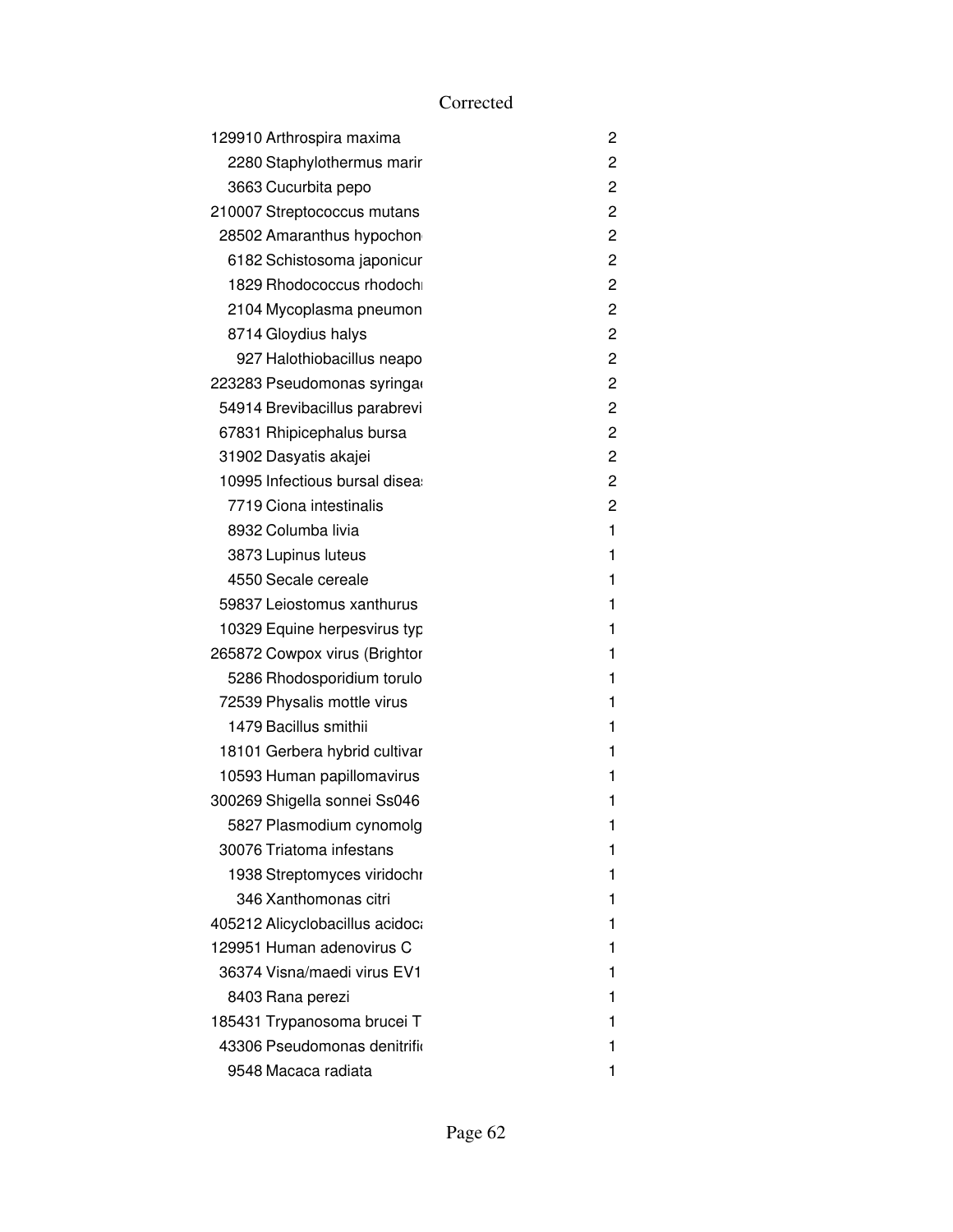| 1172 Anabaena variabilis       | 1 |
|--------------------------------|---|
| 1397 Bacillus circulans        | 1 |
| 12336 Clostridium phage c-st   | 1 |
| 76854 Shewanella massilia      | 1 |
| 28503 Sambucus ebulus          | 1 |
| 31552 Human papillomavirus     | 1 |
| 272 Thermus caldophilus        | 1 |
| 6644 \N                        | 1 |
| 108619 Salmonella enterica su  | 1 |
| 34028 Comamonas sp.            | 1 |
| 7225 Scaptodrosophila lebar    | 1 |
| 144185 Leifsonia aquatica      | 1 |
| 2489 Plasmid R483              | 1 |
| 37501 Maackia amurensis        | 1 |
| 192387 Alicyclobacillus sendai | 1 |
| 3750 Malus x domestica         | 1 |
| 45916 Nostoc ellipsosporum     | 1 |
| 940 Hydrogenobacter therr      | 1 |
| 9739 Tursiops truncatus        | 1 |
| 1302 Streptococcus gordoni     | 1 |
| 68170 Lechevalieria aerocolo   | 1 |
| 12814 Respiratory syncytial v  | 1 |
| 5699 Trypanosoma vivax         | 1 |
| 79930 Methanothermobacter      | 1 |
| 29323 Thermoanaerobacter b     | 1 |
| 343250 Daboia russellii siamer | 1 |
| 6352 \N                        | 1 |
| 11008 Saccharomyces cerevi     | 1 |
| 118974 Stromatopelma griseip   | 1 |
| 35688 Porphyridium purpureu    | 1 |
| 11195 Sendai virus (strain Fu  | 1 |
| 542959 BPP-1-like phages       | 1 |
| 7723 Polyandrocarpa misaki     | 1 |
| 157732 Rhodococcus sp. NCIM    | 1 |
| 39152 Methanococcus maripa     | 1 |
| 3559 Chenopodium album         | 1 |
| 40245 Cucumaria echinata       | 1 |
| 735 Haemophilus parahaer       | 1 |
| 11716 Human immunodeficie      | 1 |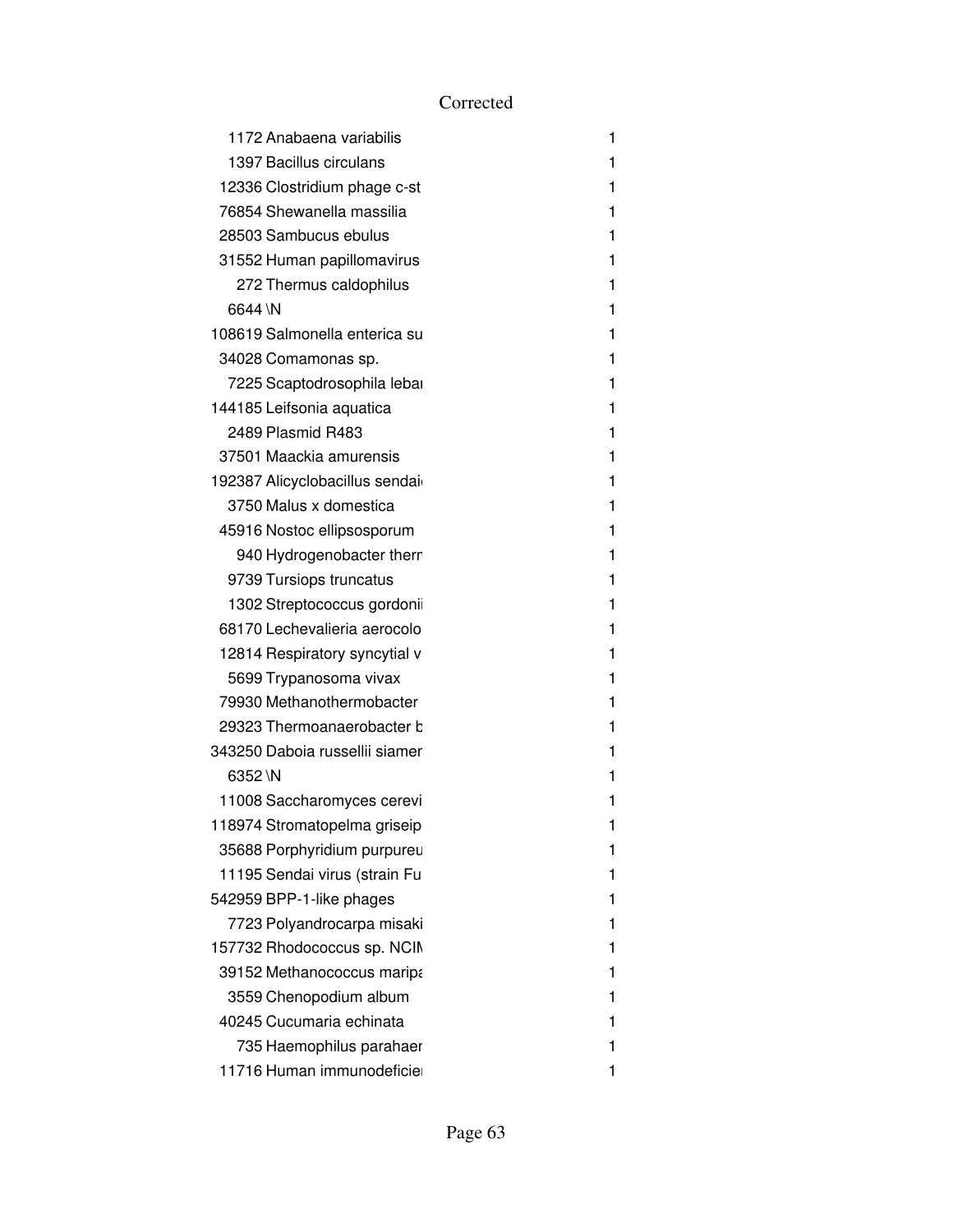| 228330 SARS coronavirus Urb    | 1 |
|--------------------------------|---|
| 61172 Laguna Negra virus       | 1 |
| 10331 Equid herpesvirus 4      | 1 |
| 73044 Streptomyces seoulen:    | 1 |
| 28039 Lactobacillus leichman   | 1 |
| 10598 Human papillomavirus     | 1 |
| 188 Magnetospirillum magr      | 1 |
| 1950 Streptomyces peucetiu     | 1 |
| 408870 Dengue virus 3 Philipp  | 1 |
| 7116 Pieris brassicae          | 1 |
| 130081 Galdieria sulphuraria   | 1 |
| 11278 Vesicular stomatitis Inc | 1 |
| 169963 Listeria monocytogene   | 1 |
| 185447 Parkia platycephala     | 1 |
| 43759 Streptomyces wedmor      | 1 |
| 882 Desulfovibrio vulgaris s   | 1 |
| 11873 Avian musculoaponeur     | 1 |
| 9556 Papio cynocephalus        | 1 |
| 3983 Manihot esculenta         | 1 |
| 1188 Tolypothrix sp. PCC 76    | 1 |
| 10383 Herpesvirus saimiri (sti | 1 |
| 76935 Bacillus agaradhaeren    | 1 |
| 28572 Penicillium funiculosun  | 1 |
| 10637 Mouse polyomavirus (s    | 1 |
| 6185 Schistosoma haematol      | 1 |
| 88764 Conus episcopatus        | 1 |
| 10870 Enterobacteria phage I   | 1 |
| 6689 Litopenaeus vannamei      | 1 |
| 2130 Ureaplasma urealyticu     | 1 |
| 34381 Aspergillus japonicus    | 1 |
| 435 Acetobacter aceti          | 1 |
| 437607 Influenza A virus (A/hv | 1 |
| 668 Vibrio fischeri            | 1 |
| 8722 Bothrops asper            | 1 |
| 192952 Methanosarcina mazei    | 1 |
| 3816 Abrus precatorius         | 1 |
| 45920 Araneus diadematus       | 1 |
| 964 Herbaspirillum seropec     | 1 |
| 11986 Carnation mottle virus   | 1 |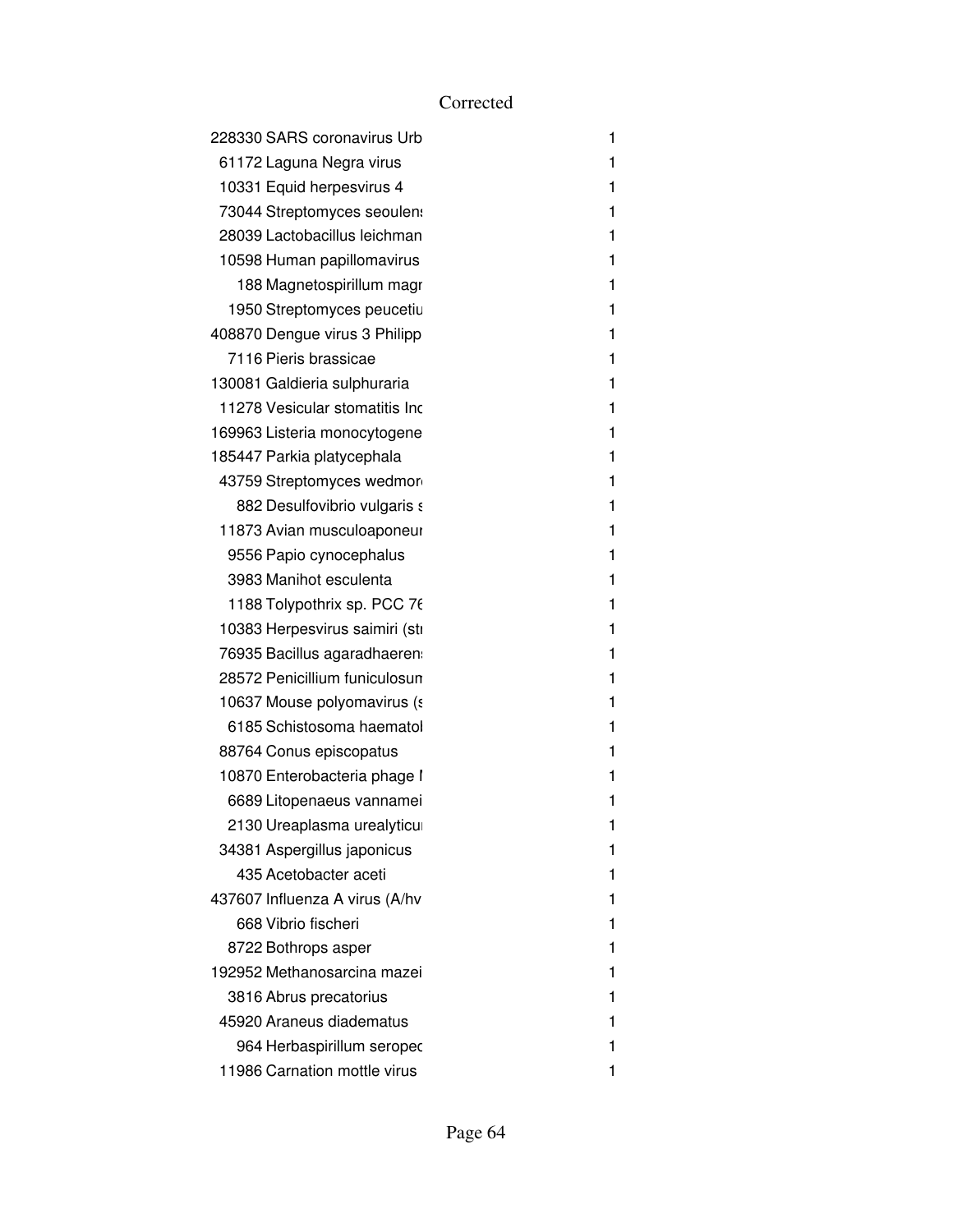| 9749 Delphinapterus leucas     | 1 |
|--------------------------------|---|
| 10533 Human adenovirus 1       | 1 |
| 29342 Clostridium botulinum    | 1 |
| 344021 Enterobacteria phage I  | 1 |
| 383561 Influenza A virus (A/sw | 1 |
| 6956 Dermatophagoides pte      | 1 |
| 35703 Citrobacter amalonatic   | 1 |
| 7748 Lampetra fluviatilis      | 1 |
| 157791 Vigna radiata           | 1 |
| 3349 Pinus sylvestris          | 1 |
| 39300 Ectatomma tuberculatu    | 1 |
| 40324 Stenotrophomonas ma      | 1 |
| 813 Chlamydia trachomatis      | 1 |
| 199306 Coccidioides posadasi   | 1 |
| 47969 Oreochromis aureus       | 1 |
| 61861 Canavalia brasiliensis   | 1 |
| 5319 Irpex lacteus             | 1 |
| 73147 Oat sterile dwarf virus  | 1 |
| 28068 Rubrivivax gelatinosus   | 1 |
| 5850 Plasmodium knowlesi       | 1 |
| 30308 lchthyomyzon unicuspi    | 1 |
| 360102 Yersinia pestis Antiqua | 1 |
| 6454 Haliotis rufescens        | 1 |
| 102203 Favia favus             | 1 |
| 33178 Aspergillus terreus      | 1 |
| 11073 Japanese encephalitis    | 1 |
| 7119 Antheraea pernyi          | 1 |
| 11283 Vesicular stomatitis vir | 1 |
| 8049 Gadus morhua              | 1 |
| 883 Desulfovibrio vulgaris s   | 1 |
| 212017 Lethocerus indicus      | 1 |
| 65553 Sulfurospirillum deleyia | 1 |
| 1399 Bacillus firmus           | 1 |
| 272631 Mycobacterium leprae    | 1 |
| 5539 Scytalidium lignicola     | 1 |
| 1550 Clostridium subtermina    | 1 |
| 28737 Elephantulus edwardii    | 1 |
| 34413 Humicola insolens        | 1 |
| 438 Acetobacter pasteuriar     | 1 |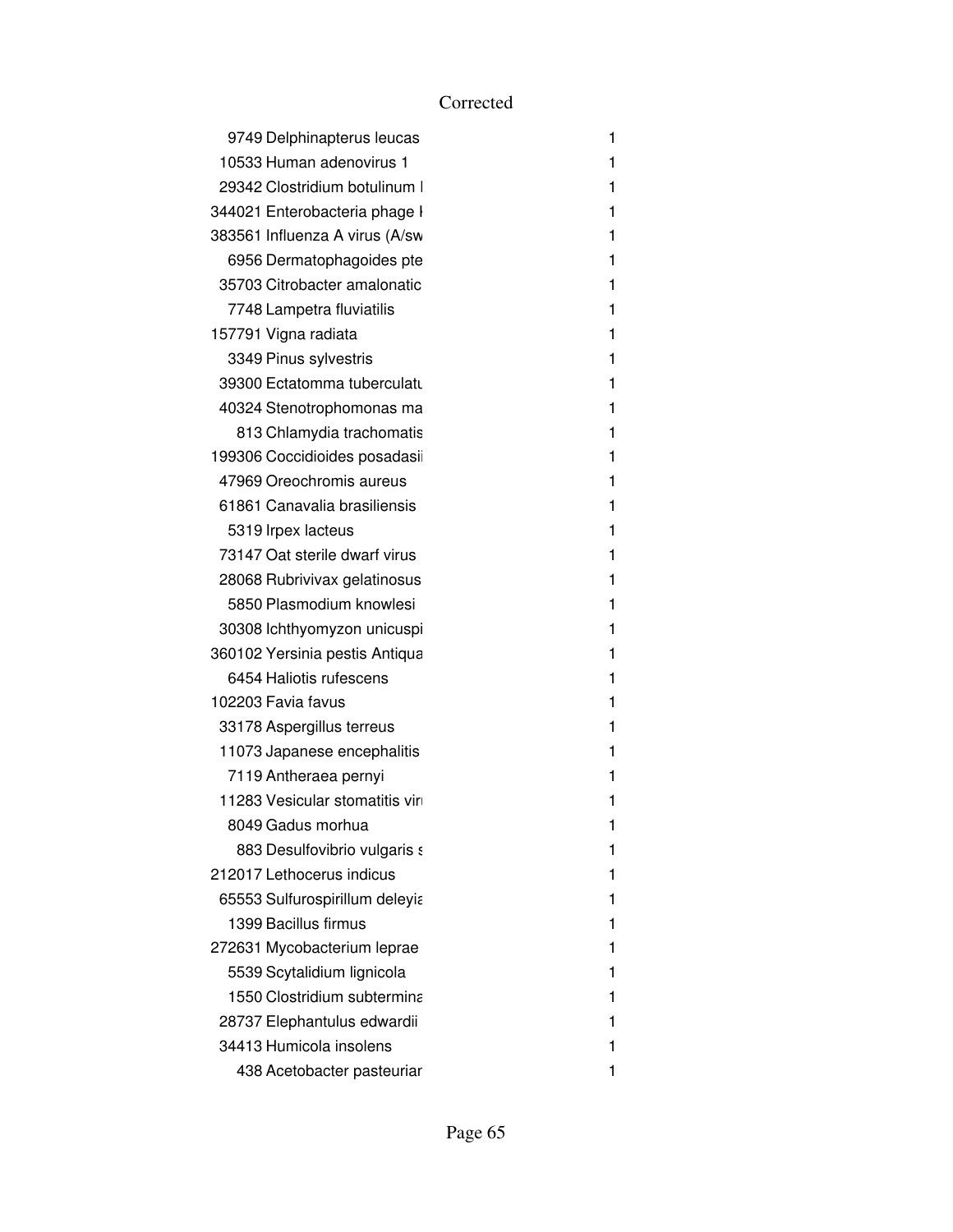| 7240 Drosophila simulans        | 1 |
|---------------------------------|---|
| 145263 Methanothermobacter      | 1 |
| 2771 Cyanidium caldarium        | 1 |
| 37632 Amycolatopsis sp.         | 1 |
| 11988 Turnip crinkle virus      | 1 |
| 55810 Bulinus truncatus         | 1 |
| 260674 Citrullus lanatus subsp  | 1 |
| 69011 Pseudomonas sp. C18       | 1 |
| 1426 Geobacillus thermoglu      | 1 |
| 13249 Rhodnius prolixus         | 1 |
| 280048 Copaifera langsdorffii   | 1 |
| 80866 Delftia acidovorans       | 1 |
| 29388 Staphylococcus capitis    | 1 |
| 345073 Vibrio cholerae O395     | 1 |
| 6396 Eisenia fetida             | 1 |
| 32044 Pseudomonas mevalor       | 1 |
| 2243 Halobacterium sp.          | 1 |
| 3352 Pinus taeda                | 1 |
| 39443 Carnation Italian ringsp  | 1 |
| 3567 Amaranthus caudatus        | 1 |
| 9267 Didelphis virginiana       | 1 |
| 47982 Plexaura homomalla        | 1 |
| 1108 Chloroflexus aurantiac     | 1 |
| 228410 Nitrosomonas europae     | 1 |
| 62887 Gliocladium               | 1 |
| 266835 Mesorhizobium loti MA    | 1 |
| 5322 Pleurotus ostreatus        | 1 |
| 28081 Bordetella sp.            | 1 |
| 301887 Echinophyllia sp. SC22   | 1 |
| 10761 Enterobacteria phage :    | 1 |
| 6456 Haliotis fulgens           | 1 |
| 1963 Streptomyces olivochro     | 1 |
| 33703 Suid herpesvirus 1 stra   | 1 |
| 418136 Francisella tularensis s | 1 |
| 7123 Hyalophora cecropia        | 1 |
| 130309 Human adenovirus F       | 1 |
| 36659 Volvariella volvacea      | 1 |
| 563 Escherichia blattae         | 1 |
| 11292 Rabies virus              | 1 |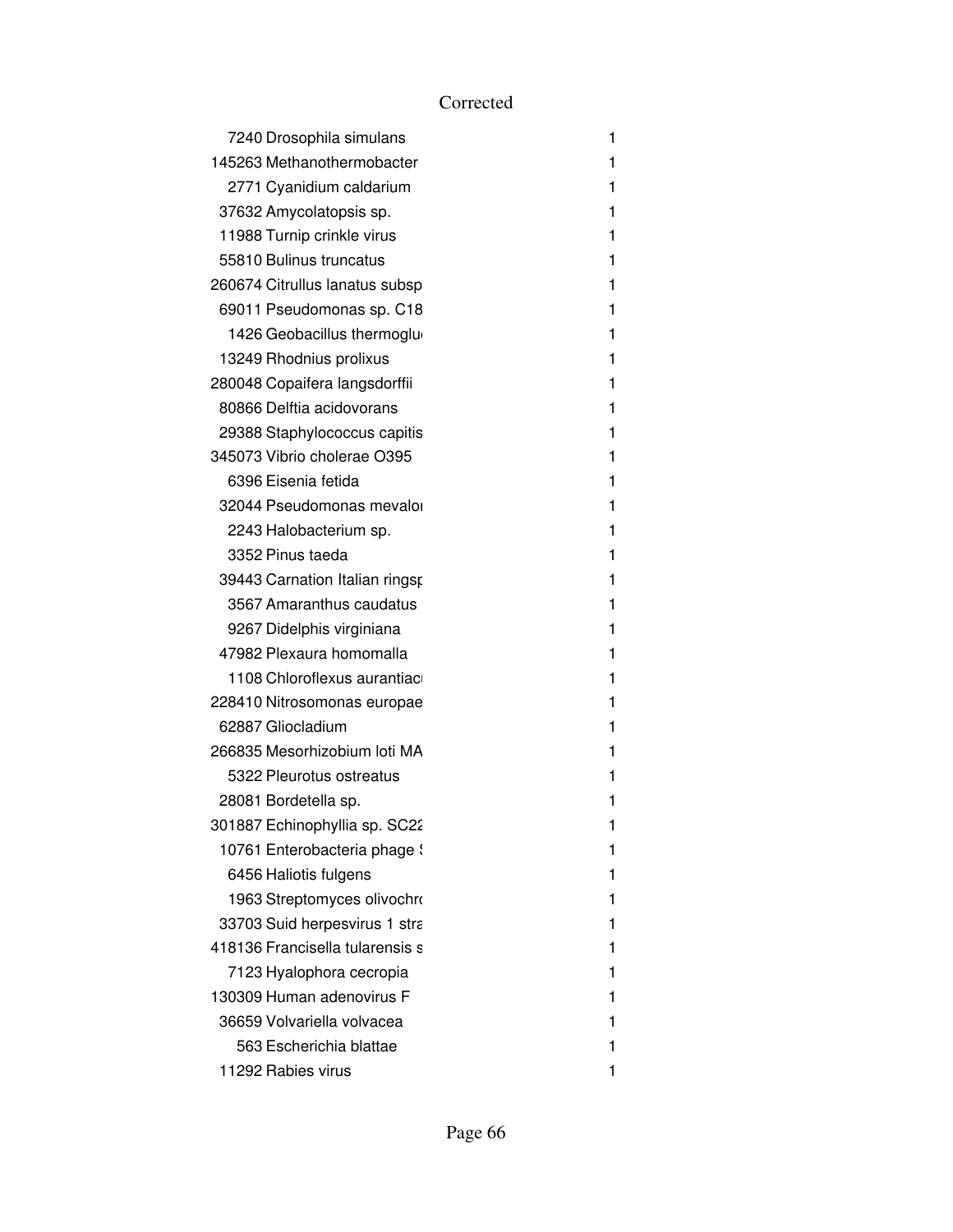|        | 171101 Streptococcus pneumc     | 1 |
|--------|---------------------------------|---|
|        | 186538 Zaire ebolavirus         | 1 |
|        | 3690 Populus x canadensis       | 1 |
|        | 44270 Leishmania mexicana       | 1 |
| 887 \N |                                 | 1 |
|        | 11878 Avian sarcoma virus C     | 1 |
|        | 213804 Janthinobacterium sp.    | 1 |
|        | 52275 Human adenovirus 37       | 1 |
|        | 12118 Foot-and-mouth diseas     | 1 |
|        | 65699 Neisseria meningitidis    | 1 |
|        | 1400 Bacillus intermedius       | 1 |
|        | 272634 Mycoplasma pneumon       | 1 |
|        | 5541 Thermomyces lanugino       | 1 |
|        | 77763 Banna virus               | 1 |
|        | 326425 Lactobacillus helveticu  | 1 |
|        | 6206 Taenia saginata            | 1 |
|        | 90370 Salmonella enterica su    | 1 |
|        | 276 Thermus filiformis          | 1 |
|        | 380285 Influenza A virus (A/tur | 1 |
|        | 6706 Homarus americanus         | 1 |
|        | 2186 Methanothermococcus        | 1 |
|        | 34631 Rhipicephalus appendi     | 1 |
|        | 442 Gluconobacter oxydan        | 1 |
|        | 445985 Borrelia burgdorferi ZS  | 1 |
|        | 7242 Drosophila sp.             | 1 |
|        | 37682 Aegilops tauschii         | 1 |
|        | 11623 Lymphocytic choriome      | 1 |
|        | 8729 Crotalus adamanteus        | 1 |
|        | 46018 Human echovirus 7         | 1 |
|        | 12017 Enterobacteria phage f    | 1 |
|        | 4120 Ipomoea batatas            | 1 |
|        | 10301 Herpes simplex virus (1   | 1 |
|        | 69014 Thermococcus kodaka       | 1 |
|        | 282458 Staphylococcus aureus    | 1 |
|        | 1642 Listeria innocua           | 1 |
|        | 29390 Streptococcus gordoni     | 1 |
|        | 10711 Enterobacteria phage I    | 1 |
|        | 95649 Bothrops neuwiedi pau     | 1 |
|        | 1914 Streptomyces lavendul      | 1 |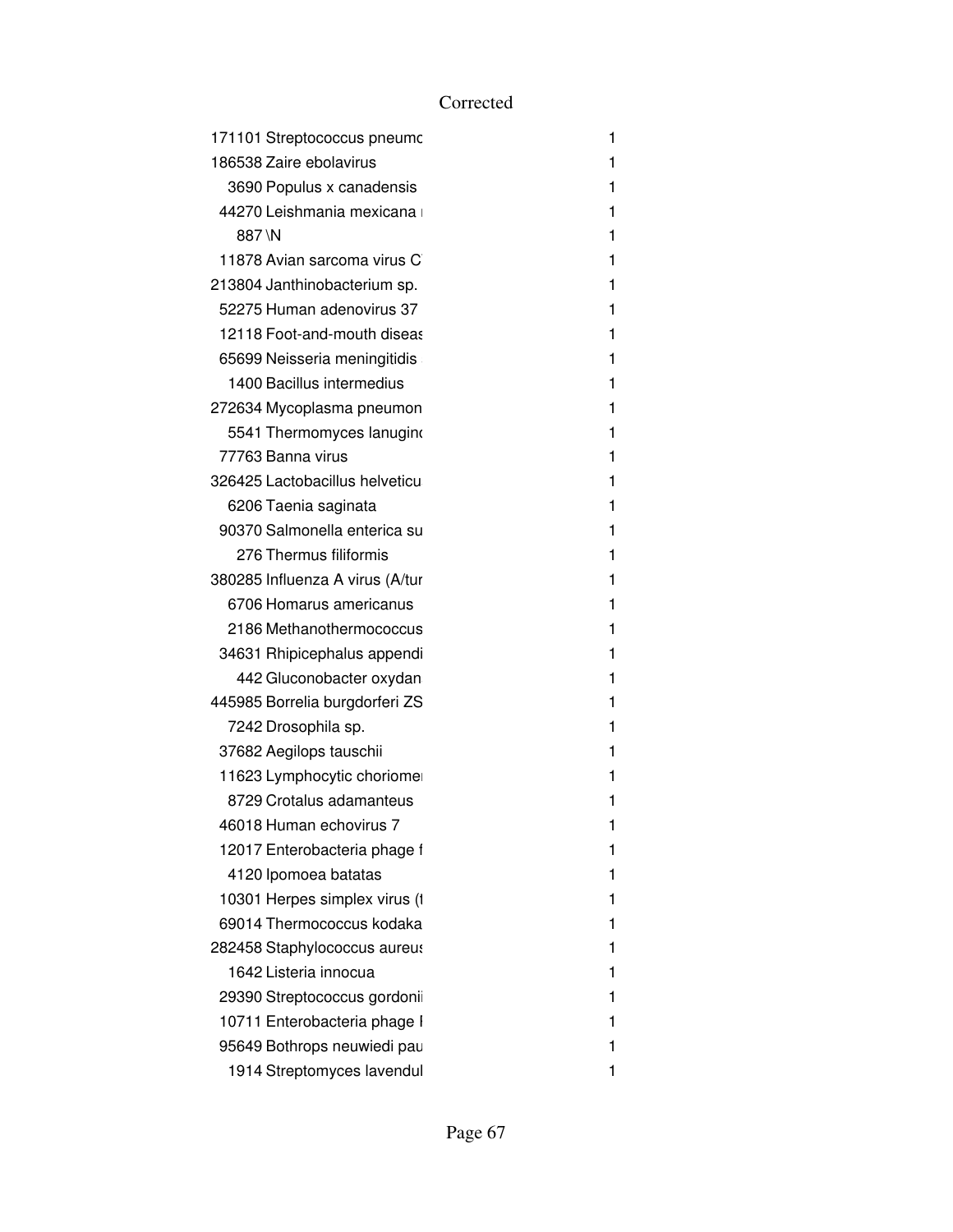| 11036 Venezuelan equine en      | 1 |
|---------------------------------|---|
| 35806 Rhodovulum sulfidophi     | 1 |
| 158879 Staphylococcus aureus    | 1 |
| 39682 Viridovipera stejnegeri   | 1 |
| 3570 Dianthus caryophyllus      | 1 |
| 40410 Cryptococcus neoform      | 1 |
| 11733 Simian immunodeficier     | 1 |
| 9430 Desmodus rotundus          | 1 |
| 3891 Psophocarpus tetragor      | 1 |
| 229992 SARS coronavirus Fra     | 1 |
| 4615 Ananas comosus             | 1 |
| 73475 Chicken anemia virus (    | 1 |
| 1496 Clostridium difficile      | 1 |
| 28278 Human adenovirus 19       | 1 |
| 306263 Campylobacter lari RM    | 1 |
| 1760 Actinobacteria (class)     | 1 |
| 6494 Conus textile              | 1 |
| 2017 Streptoalloteichus hind    | 1 |
| 361 Agrobacterium sp.           | 1 |
| 419947 Mycobacterium tuberci    | 1 |
| 132504 Influenza A virus (A/X-  | 1 |
| 175771 Heteractis crispa        | 1 |
| 8644 Naja mossambica            | 1 |
| 3691 Populus nigra              | 1 |
| 214092 Yersinia pestis CO92     | 1 |
| 4072 Capsicum annuum            | 1 |
| 52853 Silene latifolia subsp. a | 1 |
| 243277 Vibrio cholerae O1 bio   | 1 |
| 4920 Pichia farinosa            | 1 |
| 66188 Micropechis ikaheka       | 1 |
| 12538 Mokola virus              | 1 |
| 10450 Orgyia pseudotsugata      | 1 |
| 5554 Trichosporon cutaneur      | 1 |
| 28896 Thermoanaerobacteriu      | 1 |
| 329852 Enterobacteria phage I   | 1 |
| 90736 Moritella marina          | 1 |
| 113192 Bothrops pirajai         | 1 |
| 34649 Mesobuthus martensii      | 1 |
| 471 Acinetobacter calcoace      | 1 |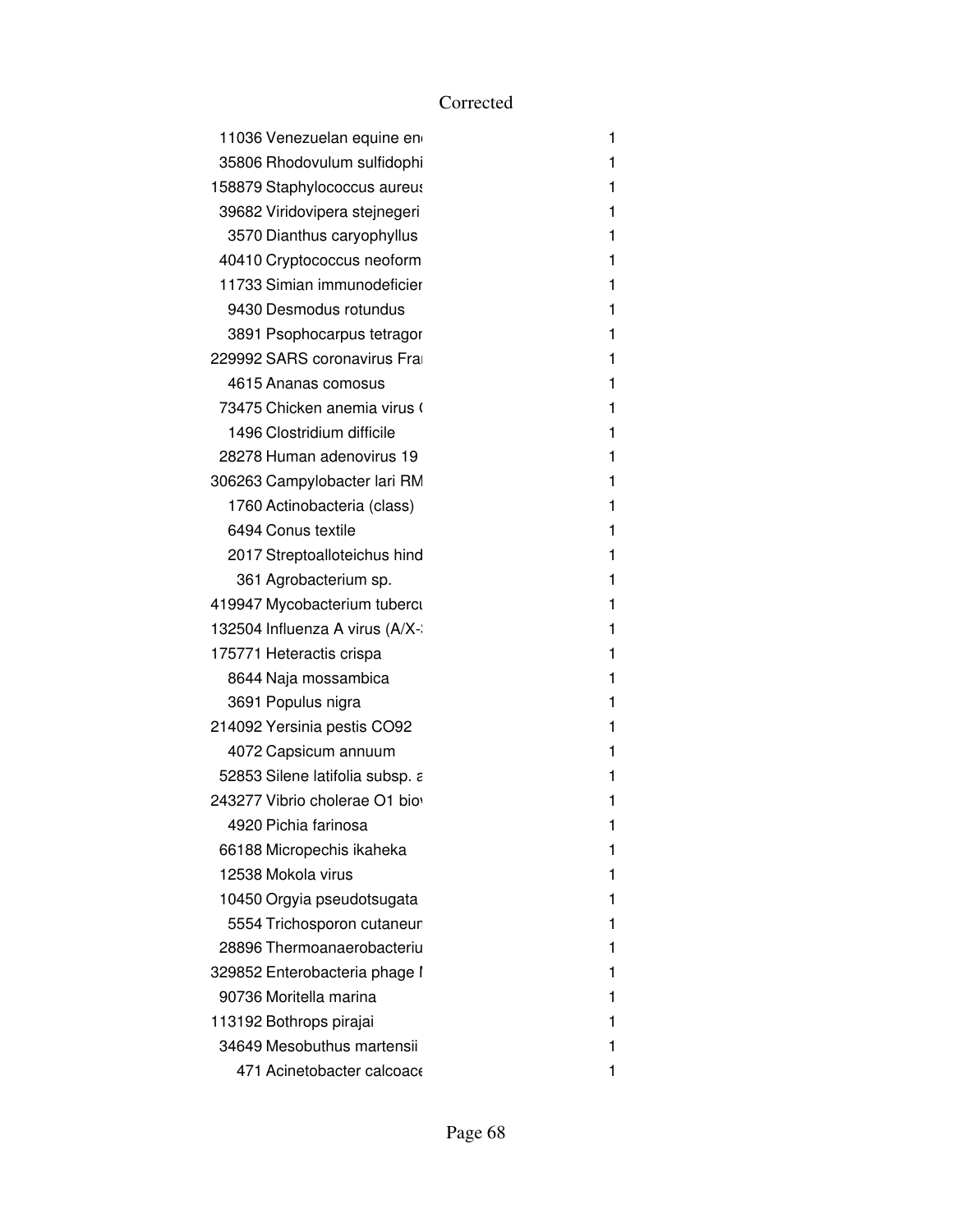| 7244 Drosophila virilis           | 1 |
|-----------------------------------|---|
| 37734 Enterococcus casselifla     | 1 |
| 11636 Reticuloendotheliosis v     | 1 |
| 672 Vibrio vulnificus             | 1 |
| 3837 Dioclea grandiflora          | 1 |
| 46170 Staphylococcus aureus       | 1 |
| 12022 Enterobacterio phage I      | 1 |
| 224914 Brucella melitensis 16M    | 1 |
| 56812 Shewanella frigidimarir     | 1 |
| 10304 Herpes simplex virus (1     | 1 |
| 261594 Bacillus anthracis str. '. | 1 |
| 5079 Penicillium janthinellun     | 1 |
| 13616 Monodelphis domestic        | 1 |
| 5741 Giardia intestinalis         | 1 |
| 81841 Pseudomonas sp. 130         | 1 |
| 29438 Pseudomonas savasta         | 1 |
| 347515 Leishmania major strai     | 1 |
| 6410 Haementeria officinalis      | 1 |
| 96471 Bacillus sp. YM55-1         | 1 |
| 32049 Synechococcus sp. PC        | 1 |
| 11047 Equine arteritis virus      | 1 |
| 7038 Bemisia tabaci               | 1 |
| 11217 Human parainfluenza :       | 1 |
| 160268 Clonostachys               | 1 |
| 39803 Enterobacteria phage (      | 1 |
| 3619 Rumex obtusifolius           | 1 |
| 3902 Ulex europaeus               | 1 |
| 230105 Methylophaga aminisu       | 1 |
| 4641 Musa acuminata               | 1 |
| 63330 Hendra virus                | 1 |
| 12287 Flock house virus           | 1 |
| 269086 Pseudomonas sp. SY-        | 1 |
| 5346 Coprinopsis cinerea          | 1 |
| 85232 Morus nigra                 | 1 |
| 30608 Microcebus murinus          | 1 |
| 2021 Thermobifida fusca           | 1 |
| 33900 Streptomyces murinus        | 1 |
| 7141 Choristoneura fumifera       | 1 |
| 2327 Methylophilus methylol       | 1 |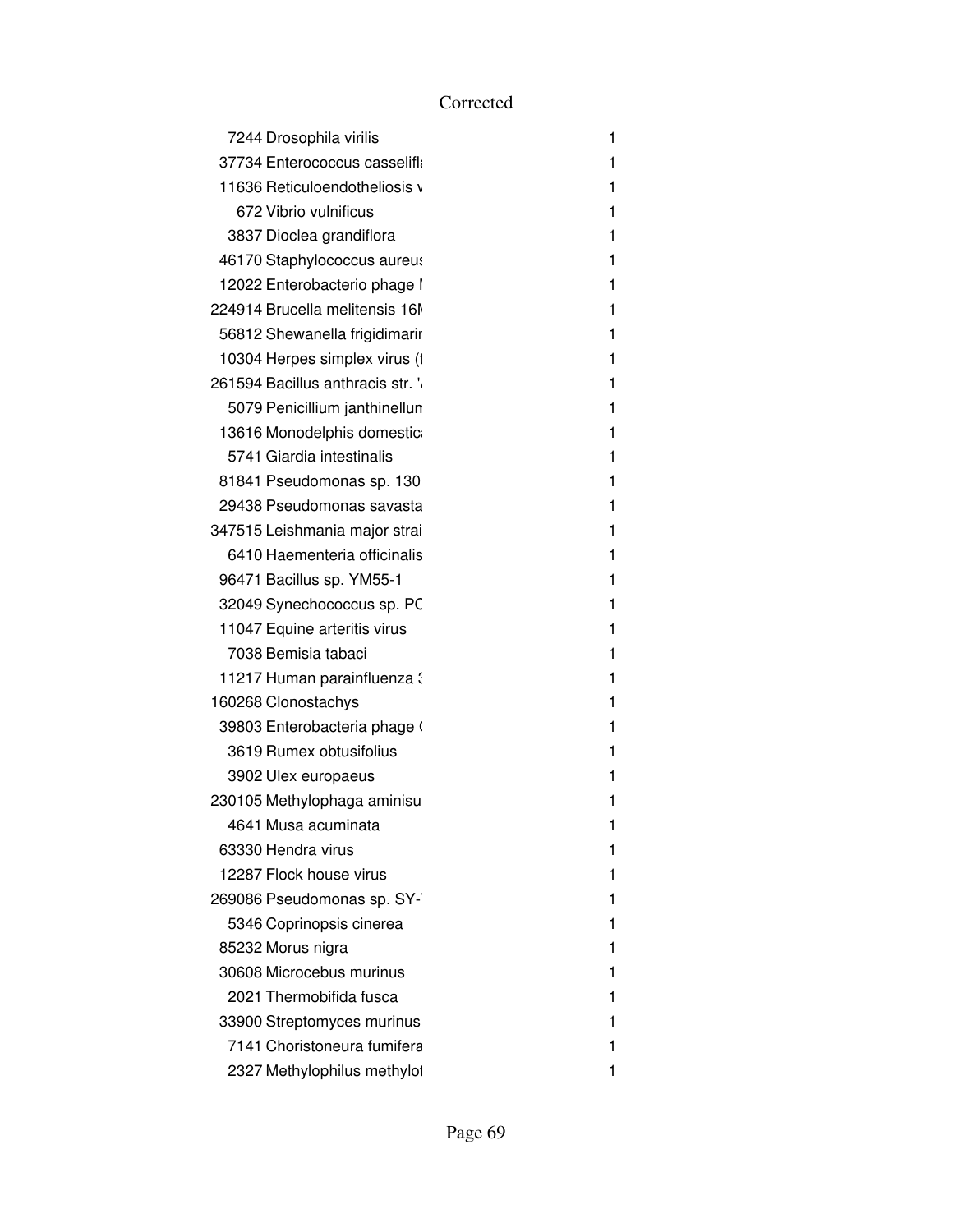| 37114 Human papillomavirus      | 1 |
|---------------------------------|---|
| 8649 Naja kaouthia              | 1 |
| 3693 Populus tremuloides        | 1 |
| 44822 Microcystis viridis       | 1 |
| 216371 Penicillium stoloniferur | 1 |
| 52861 Tabernaemontana diva      | 1 |
| 1270 Micrococcus luteus         | 1 |
| 243365 Chromobacterium viola    | 1 |
| 66431 Streptomyces thioluteu    | 1 |
| 12541 Nudaurelia capensis or    | 1 |
| 10497 African swine fever virt  | 1 |
| 78245 Xanthobacter autotropl    | 1 |
| 1582 Lactobacillus casei        | 1 |
| 10677 Enterobacteria phage I    | 1 |
| 329853 Enterobacteria phage I   | 1 |
| 90973 Bacillus sp. TA2.A1       | 1 |
| 6715 Astacus astacus            | 1 |
| 113636 Populus tremula          | 1 |
| 34839 Chinchilla lanigera       | 1 |
| 472 Acinetobacter sp.           | 1 |
| 11122 Avian infectious bronch   | 1 |
| 7370 Musca domestica            | 1 |
| 148603 Mycobacterium phage      | 1 |
| 2788 Porphyra yezoensis         | 1 |
| 37762 Escherichia coli B        | 1 |
| 674 Vibrio mimicus              | 1 |
| 46245 Drosophila pseudoobs      | 1 |
| 9798 Equus przewalskii          | 1 |
| 4265 Cynara cardunculus         | 1 |
| 58217 Loxosceles laeta          | 1 |
| 10308 Herpes simplex virus (1   | 1 |
| 1434 Bacillus thuringiensis s   | 1 |
| 13686 Solenopsis invicta        | 1 |
| 290338 Citrobacter koseri ATC   | 1 |
| 5755 Acanthamoeba castella      | 1 |
| 82300 Adeno-associated virus    | 1 |
| 29459 Brucella melitensis       | 1 |
| 6419 Hirudinaria manillensis    | 1 |
| 1921 Streptomyces olivaceo      | 1 |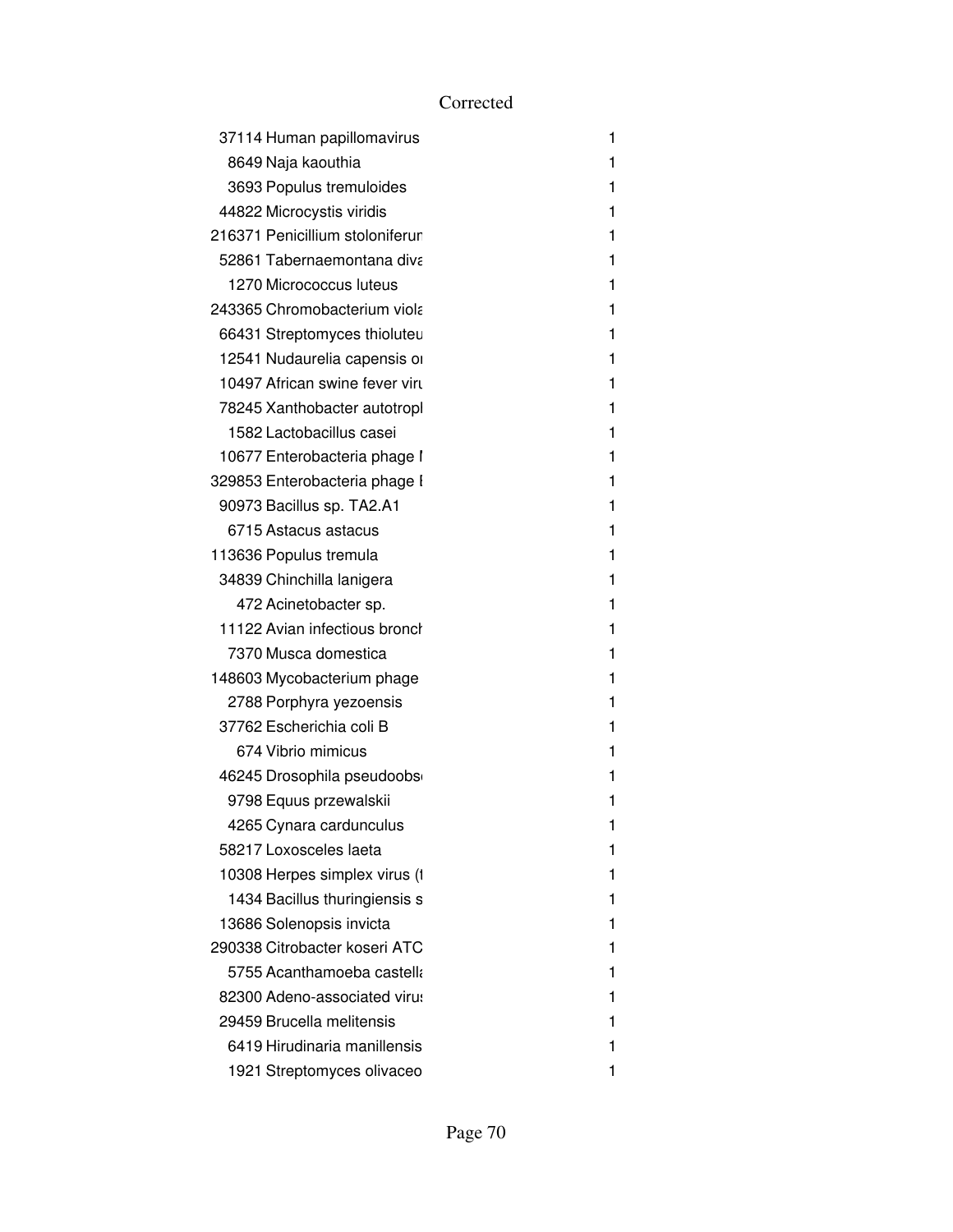|          | 322 Pseudomonas syringa          | 1 |
|----------|----------------------------------|---|
|          | 536 Chromobacterium viola        | 1 |
|          | 7801 Ginglymostoma cirratu       | 1 |
|          | 160490 Streptococcus pyogen      | 1 |
|          | 3627 Actinidia deliciosa         | 1 |
|          | 11788 Abelson murine leuken      | 1 |
|          | 204723 Peniophora sp. SG         | 1 |
|          | 49577 Costus speciosus           | 1 |
|          | 230624 Trametes ochracea         | 1 |
|          | 4670 Galanthus nivalis           | 1 |
|          | 269145 Sulfolobus turreted ico:  | 1 |
|          | 5353 Lentinula edodes            | 1 |
|          | 74567 Flavobacterium sp. AT      | 1 |
|          | 309800 Haloferax volcanii DS2    | 1 |
|          | 228 Pseudoalteromonas ha         | 1 |
|          | 10829 Squash leaf curl virus     | 1 |
|          | 360398 Staphylococcus phage      | 1 |
|          | 103904 Coxsackievirus B3 (str.   | 1 |
|          | 33903 Streptomyces avermitil     | 1 |
|          | 134821 Ureaplasma parvum         | 1 |
|          | 37122 Human papillomavirus       | 1 |
|          | 584 Proteus mirabilis            | 1 |
| 11351 \N |                                  | 1 |
|          | 45151 Pyrenophora tritici-rep    | 1 |
|          | 907 Megasphaera elsdenii         | 1 |
|          | 52969 Ascophyllum nodosum        | 1 |
|          | 4931 Saccharomyces bayan         | 1 |
| 66690 \N |                                  | 1 |
|          | 12558 Sesbania mosaic virus      | 1 |
|          | 272944 Rickettsia conorii str. M | 1 |
|          | 78447 Corallina pilulifera       | 1 |
|          | 1583 Weissella confusa           | 1 |
|          | 91201 Gastrodia elata            | 1 |
|          | 1890 Streptomyces antibiotio     | 1 |
|          | 31744 Rice yellow mottle virus   | 1 |
|          | 380983 Influenza A virus (A/Le   | 1 |
|          | 6728 Procambarus clarkii         | 1 |
|          | 115547 uncultured archaeon       | 1 |
|          | 35170 Corallina officinalis      | 1 |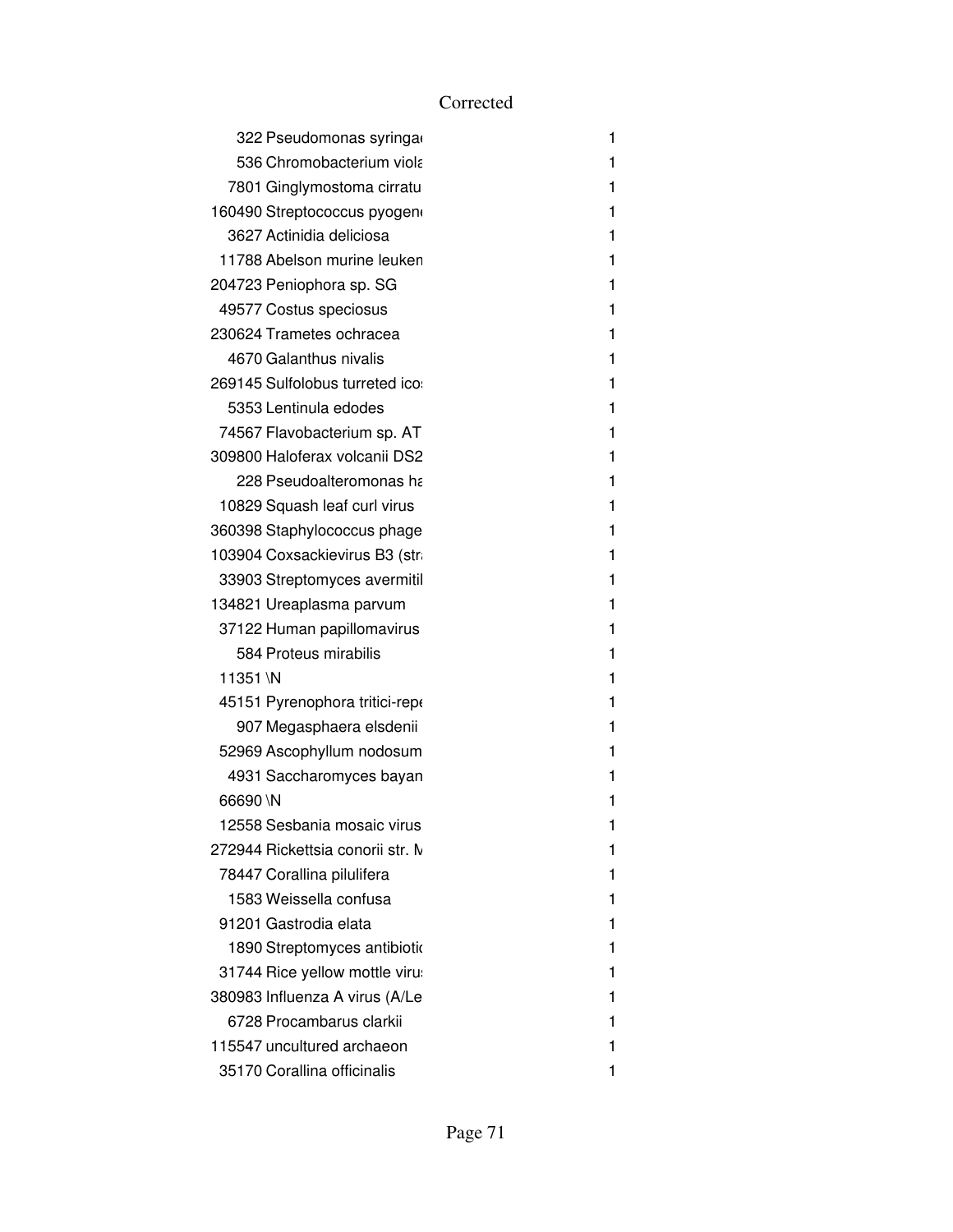| 476 Moraxella bovis           | 1 |
|-------------------------------|---|
| 11128 Bovine coronavirus      | 1 |
| 7389 Hypoderma lineatum       | 1 |
| 3054 Chlamydomonas moev       | 1 |
| 37919 Rhodococcus opacus      | 1 |
| 686 Vibrio cholerae O1 bio    | 1 |
| 196627 Corynebacterium gluta  | 1 |
| 58226 Comamonas sp. JS76!     | 1 |
| 12222 Soybean mosaic virus    | 1 |
| 1445 Bacillus alcalophilus    | 1 |
| 1679 Bifidobacterium longun   | 1 |
| 29461 Brucella suis           | 1 |
| 84 Hyphomicrobium meth        | 1 |
| 10715 Staphylococcus phage    | 1 |
| 348780 Natronomonas pharao    | 1 |
| 97234 Dryopteris crassirhizon | 1 |
| 1924 Streptomyces purpuras    | 1 |
| 32059 Phormidium laminosun    | 1 |
| 390157 Seneca valley virus    | 1 |
| 7070 Tribolium castaneum      | 1 |
| 126794 Vaccinia virus Ankara  | 1 |
| 35933 Podophyllum peltatum    | 1 |
| 161736 Pseudomonas phage p    | 1 |
| 3496 Maclura pomifera         | 1 |
| 178306 Pyrobaculum aerophilu  | 1 |
| 40979 Cocksfoot mottle virus  | 1 |
| 11791 AKR (endogenous) mu     | 1 |
| 9523 Callicebus moloch        | 1 |
| 3911 Vicia villosa            | 1 |
| 49817 Erythrina crista-galli  | 1 |
| 237561 Candida albicans SC5:  | 1 |
| 4679 Allium cepa              | 1 |
| 63559 Penicillium amagasaki   | 1 |
| 269446 Rous sarcoma virus (si | 1 |
| 75891 Thermus sp. IM6501      | 1 |
| 28344 Porcine reproductive a  | 1 |
| 10843 Enterobacteria phage (  | 1 |
| 2045 Pimelobacter simplex     | 1 |
| 33931 Bacillus caldovelox     | 1 |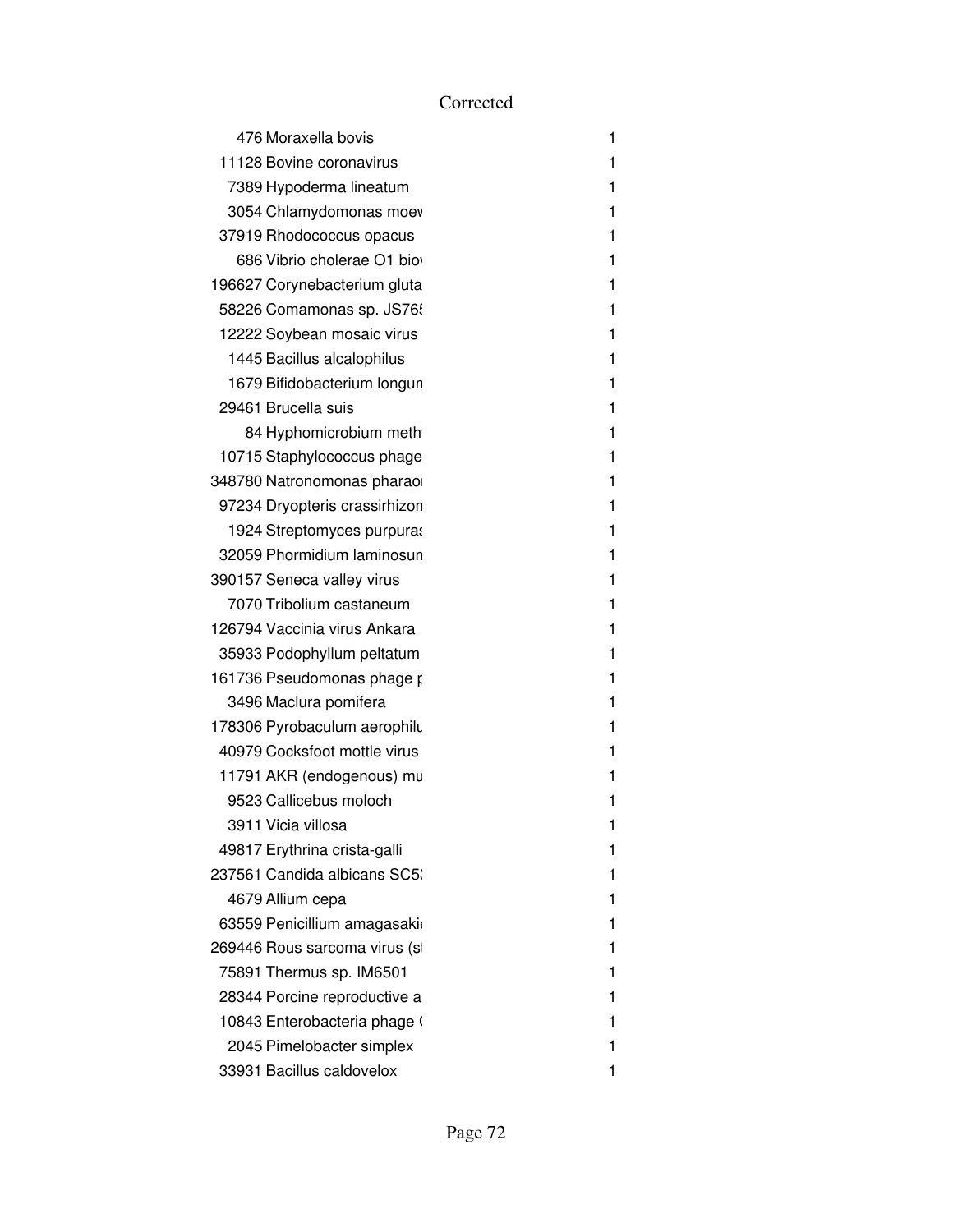| 425529 Influenza A virus (A/All | 1 |
|---------------------------------|---|
| 37133 Tula virus                | 1 |
| 11484 Influenza A virus (A/wh   | 1 |
| 11670 Equine infectious anen    | 1 |
| 8665 Ophiophagus hannah         | 1 |
| 11888 Rous sarcoma virus - F    | 1 |
| 53412 Pseudomonas resinovo      | 1 |
| 66695 Citrobacter intermedius   | 1 |
| 12618 Chicken anemia virus      | 1 |
| 1584 Lactobacillus delbruecl    | 1 |
| 10679 Enterobacteria phage I    | 1 |
| 31749 Obuda pepper virus        | 1 |
| 10927 Bovine rotavirus          | 1 |
| 381517 Influenza A virus (A/Uc  | 1 |
| 6772 Celuca pugilator           | 1 |
| 35304 Bunyamwera virus          | 1 |
| 7425 Nasonia vitripennis        | 1 |
| 154834 Panicum mosaic satelli   | 1 |
| 3501 Urtica dioica              | 1 |
| 40001 Cellulomonas sp.          | 1 |
| 713 Actinobacillus              | 1 |
| 46758 Lobophyllia hemprichii    | 1 |
| 12054 unidentified tobacco ne   | 1 |
| 70821 Desmodium yellow mo       | 1 |
| 1449 Amphibacillus xylanus      | 1 |
| 82835\N                         | 1 |
| 1680 Bifidobacterium adoles     | 1 |
| 29549 Rhodothermus marinus      | 1 |
| 349102 Rhodobacter sphaeroid    | 1 |
| 32060 Phormidium lapideum       | 1 |
| 329 Ralstonia pickettii         | 1 |
| 392809 Influenza A virus (A/Vio | 1 |
| 129555 Amphitrite ornata        | 1 |
| 35936 Lablab purpureus          | 1 |
| 7957 Carassius auratus          | 1 |
| 3654 Citrullus lanatus          | 1 |
| 3914 Vigna angularis            | 1 |
| 49899 Thermococcus profunc      | 1 |
| 10092 Mus musculus domesti      | 1 |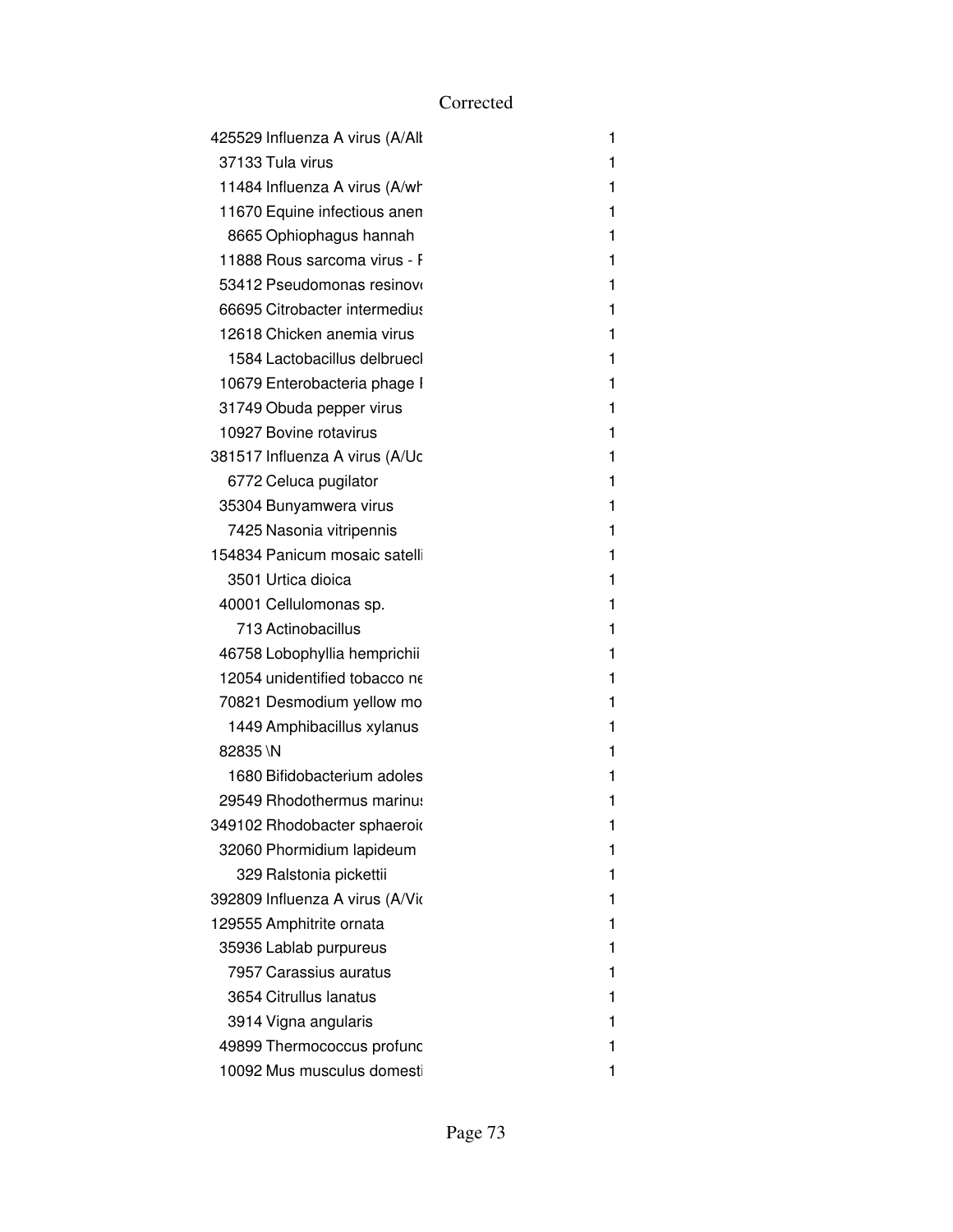| 237895 Cryptosporidium homir   | 1 |
|--------------------------------|---|
| 64091 Halobacterium sp. NR     | 1 |
| 12303 Cowpea chlorotic mottl   | 1 |
| 271108 Bombyx mori NPV         | 1 |
| 76114 Aromatoleum aromatic     | 1 |
| 1511 Clostridium sticklandii   | 1 |
| 311400 Thermococcus kodaka     | 1 |
| 31234 Caenorhabditis remano    | 1 |
| 364106 Escherichia coli UTI89  | 1 |
| 2093 Mycoplasma                | 1 |
| 33950 Thermoanaerobacteriu     | 1 |
| 11090 Yellow fever virus 17D   | 1 |
| 431947 Porphyromonas gingiv    | 1 |
| 140437 Streptomyces sp. R112   | 1 |
| 2337 Thermotoga neapolitar     | 1 |
| 587 Providencia rettgeri       | 1 |
| 648 Aeromonas punctata         | 1 |
| 9634 Helarctos malayanus       | 1 |
| 221204 Hieracium pilosella     | 1 |
| 1288 Staphylococcus xylosu     | 1 |
| 4934 Lachancea kluyveri        | 1 |
| 67723 Amanita phalloides       | 1 |
| 10519 Human adenovirus 7       | 1 |
| 79261 Streptomyces castaner    | 1 |
| 1585 Lactobacillus delbruecl   | 1 |
| 10680 Enterobacteria phage I   | 1 |
| 6282 Onchocerca volvulus       | 1 |
| 92652 Shrimp white spot syno   | 1 |
| 10969 Rhesus rotavirus         | 1 |
| 117138 Brome streak virus (str | 1 |
| 35345 Lactococcus phage TP     |   |
| 517417 Chlorobaculum parvun    | 1 |
| 7460 Apis mellifera            | 1 |
| 3088 Scenedesmus obliquus      | 1 |
| 38577 Bufo arenarum            | 1 |
| 40050 African horsesickness    | 1 |
| 9844 Lama glama                | 1 |
| 12230 Turnip mosaic virus      | 1 |
| 10324 Bovine herpesvirus typ   | 1 |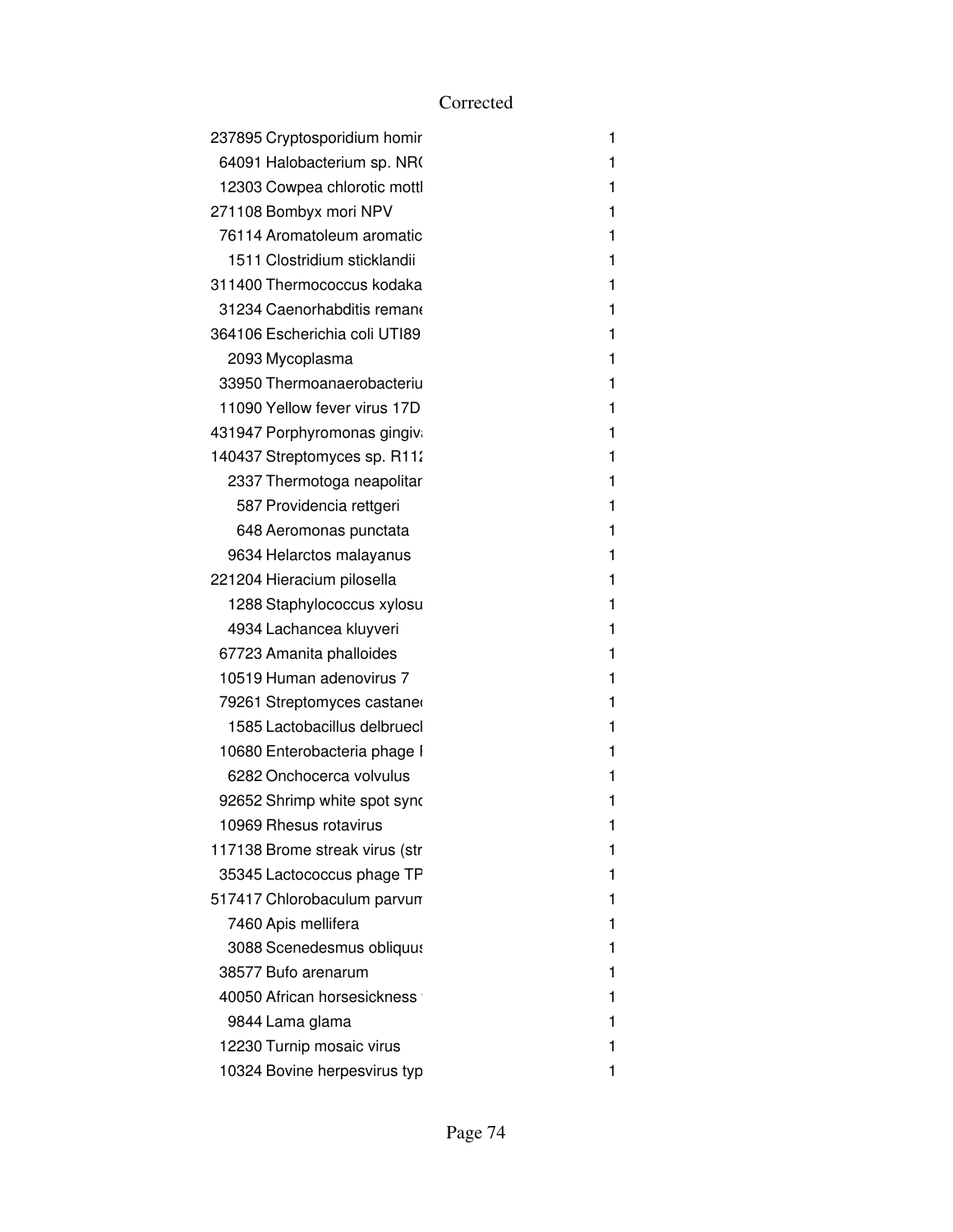|         | 264730 Pseudomonas syringa       | 1 |
|---------|----------------------------------|---|
|         | 5207 Filobasidiella neoforma     | 1 |
|         | 70863 Shewanella oneidensis      | 1 |
|         | 1467 Bacillus lentus             | 1 |
|         | 13818 Adiantum capillus-vene     | 1 |
|         | 293055 Influenza A virus (A/ma   | 1 |
|         | 83131 Cratylia argentea          | 1 |
|         | 29760 Vitis vinifera             | 1 |
|         | 10726 Enterobacteria phage       | 1 |
|         | 6431 Urechis caupo               | 1 |
|         | 99565 Chiba virus                | 1 |
|         | 32536 Acinonyx jubatus           | 1 |
|         | 394503 Clostridium cellulolyticu | 1 |
|         | 2277 Pyrobaculum islandicu       | 1 |
|         | 549 Pantoea agglomerans          | 1 |
|         | 11250 Human respiratory syn      | 1 |
|         | 7962 Cyprinus carpio             | 1 |
|         | 167644 llyobacter tartaricus     | 1 |
|         | 182271 Pterocarpus angolensi     | 1 |
|         | 12088 Poliovirus type 3 (strair  | 1 |
|         | 12305 Cucumber mosaic viru       | 1 |
|         | 76275 Rhodococcus sp. R312       | 1 |
|         | 1512 Clostridium symbiosun       | 1 |
|         | 315277 Chlamydia trachomatis     | 1 |
|         | 6118 Entacmaea quadricolo        | 1 |
|         | 86600 Discosoma sp.              | 1 |
|         | 1823 Nocardia otitidiscaviaru    | 1 |
|         | 31285 Trypanosoma brucei g       | 1 |
|         | 367830 Staphylococcus aureus     | 1 |
|         | 6561 Scapharca inaequivalv       | 1 |
|         | 105402 Zoanthus sp.              | 1 |
|         | 2094 Mycoplasma arginini         | 1 |
|         | 33953 Clostridium aminobutyi     | 1 |
| 11091\N |                                  | 1 |
|         | 432528 Grammostola rosea         | 1 |
|         | 7168 Anopheles dirus             | 1 |
|         | 141716 Monomastix sp. OKE-1      | 1 |
|         | 2378 Sporomusa ovata             | 1 |
| 592 \N  |                                  | 1 |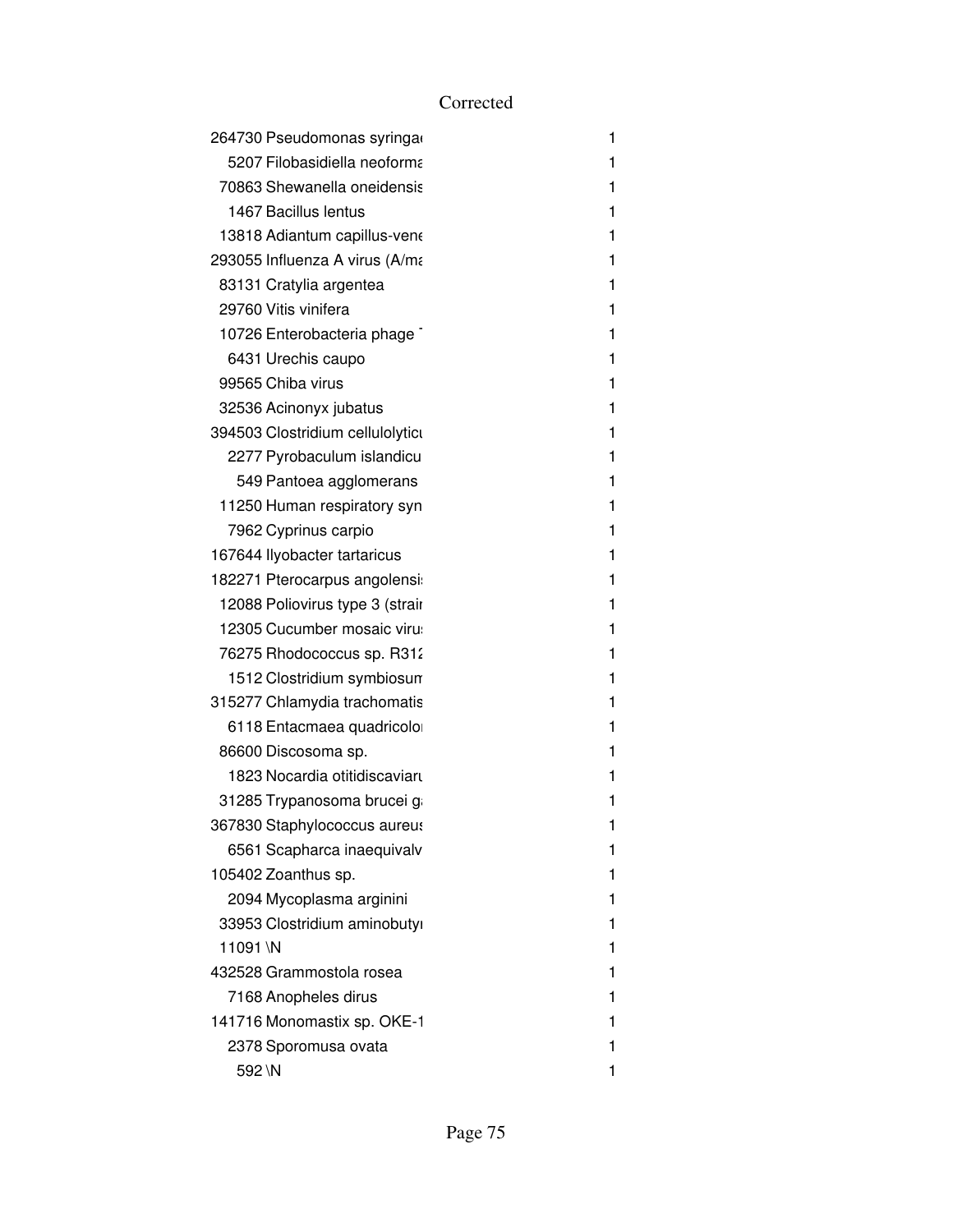|           | 11531 Influenza B virus (STR    | 1 |
|-----------|---------------------------------|---|
|           | 658 Photobacterium leiogn       | 1 |
|           | 192168 Arthrobacter sp. C2-2    | 1 |
|           | 45596 Candida tenuis            | 1 |
|           | 921 Starkeya novella            | 1 |
| 222737 \N |                                 | 1 |
|           | 4092 Nicotiana plumbaginifo     | 1 |
|           | 54571 Streptomyces venezue      | 1 |
|           | 4952 Yarrowia lipolytica        | 1 |
|           | 1411 Bacillus akibai            | 1 |
|           | 10683 Bacillus phage PBS1       | 1 |
|           | 6334 Trichinella spiralis       | 1 |
|           | 1897 Streptomyces carzinos      | 1 |
|           | 31768 Hepatitis E virus (strair | 1 |
|           | 6853 Tachypleus tridentatus     | 1 |
|           | 117911 Shewanella sp. SIB1      | 1 |
|           | 35621 Streptomyces mobara       | 1 |
|           | 7668 Strongylocentrotus pur     | 1 |
|           | 3120 Ulva pertusa               | 1 |
|           | 38868 Salvia officinalis        | 1 |
|           | 59511 Pseudomonas syringa       | 1 |
|           | 1334 Streptococcus dysgala      | 1 |
|           | 12242 Tobacco mosaic virus      | 1 |
|           | 264732 Moorella thermoacetica   | 1 |
|           | 298334 Simian adenovirus A      | 1 |
|           | 1717 Corynebacterium dipht      | 1 |
|           | 29910 Tolypocladium inflatum    | 1 |
|           | 10730 Enterobacteria phage 9    | 1 |
|           | 352525 Influenza A virus (A/du  | 1 |
|           | 99571 Dioclea guianensis        | 1 |
|           | 32603 Human herpesvirus 6A      | 1 |
|           | 11066 Dengue virus 2 Puerto     | 1 |
|           | 404579 Pseudomonas sp. PS-      | 1 |
|           | 11251 Human respiratory syn     | 1 |
|           | 7998 Ictalurus punctatus        | 1 |
|           | 167804 Dipsochelys dussumie     | 1 |
|           | 8400 Rana catesbeiana           | 1 |
|           | 184922 Giardia lamblia ATCC     | 1 |
|           | 11863 Avian erythroblastosis    | 1 |